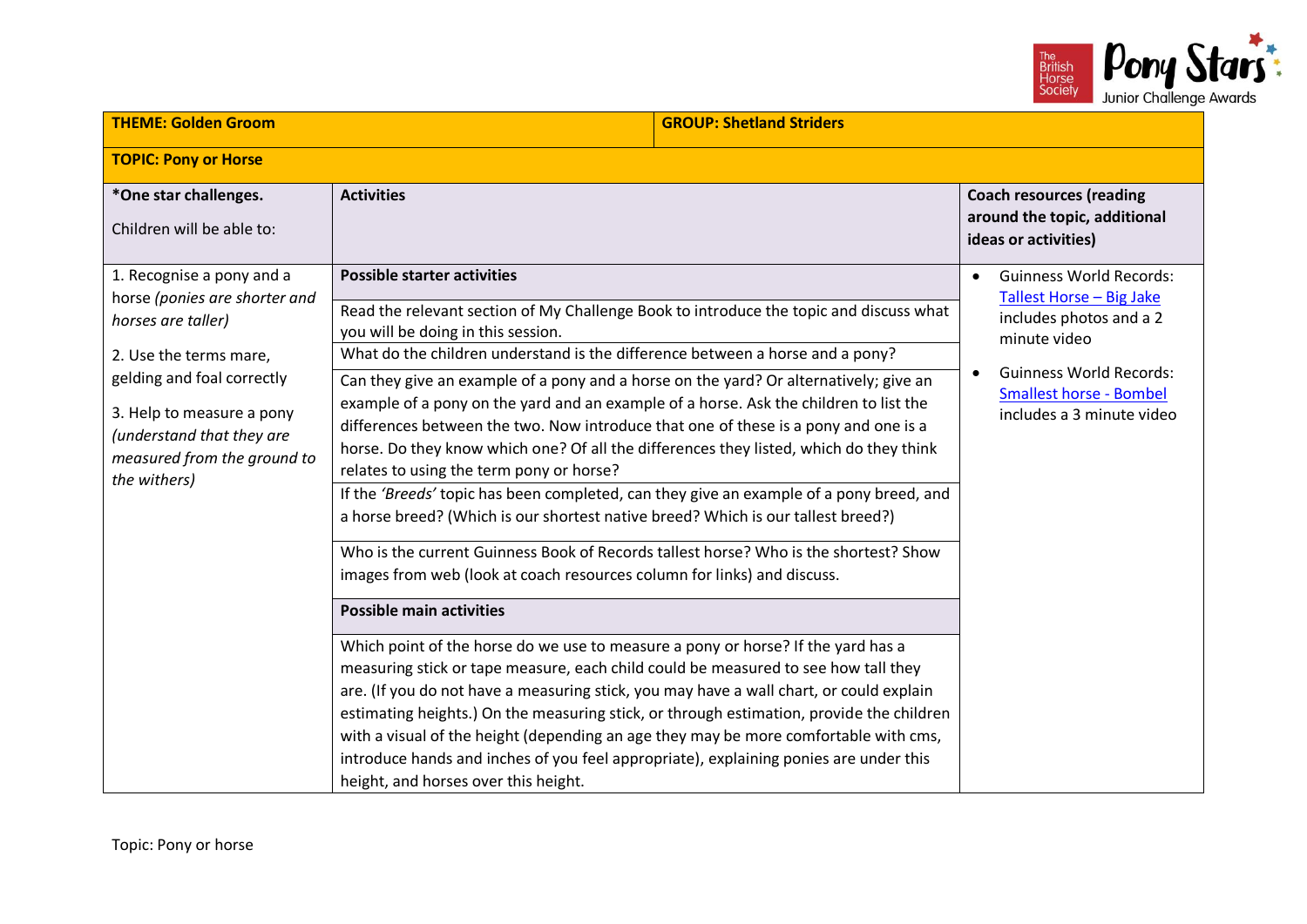

|                        | Give a demonstration of measuring a pony using a measuring stick. If the pony is quiet,     |
|------------------------|---------------------------------------------------------------------------------------------|
|                        | children could try measuring for themselves. Are there any ponies the same height as        |
|                        | themselves?                                                                                 |
|                        | Explain the terms mare, gelding and foal (girl, boy and baby horse). Compare a mare         |
|                        | and a gelding so that children are able to identify the difference. If you have a foal, you |
|                        | might be able to include an exciting visit to see him/her, or use a book/image from the     |
|                        | internet. How long is a foal's tail in comparison to an older horse?                        |
|                        | Walk through the yard, estimating if each is a pony or a horse, and identify if it is a     |
|                        | mare or gelding. Then see if the guesses are correct by measuring the ponies and            |
|                        | horses.                                                                                     |
|                        | Create your own wall height chart by sticking pieces of paper together, then mark on        |
|                        | the cms (or hands/inches) like a big ruler. You can then walk around the yard and           |
|                        | measure different items, children and ponies. Children to record the height of these.       |
|                        | Then go back to the classroom and draw a picture of that object/person/pony with            |
|                        | their name and stick it on the chart in the relevant places. The children's pictures could  |
|                        | be moved up the chart as they grow taller.                                                  |
|                        | Do you grow any large flowers at your yard (for example sunflowers?). Are any of them       |
|                        | as big as the ponies or horses? Measure them to find out!                                   |
|                        | Possible wrap up activities                                                                 |
|                        | Working in groups or pairs, using a name list of the yard horses and ponies, which do       |
|                        | they think are ponies and which are horses?                                                 |
|                        | Quick quiz! What is a horse, pony, mare, gelding, foal? Add an example of each from         |
|                        | the yard horses and ponies (if the children are familiar with the horses and ponies on      |
|                        | the yard).                                                                                  |
|                        | Or give different coloured cards for children. One colour represents mare, one gelding.     |
|                        | Give the name of a pony on the yard and children raise the colour they think is correct.    |
|                        | You can also do this for horse/pony.                                                        |
|                        | Draw and colour in a foal. (Remember he/she has a short, cute tail and mane!)               |
| ** Two star challenges |                                                                                             |
|                        |                                                                                             |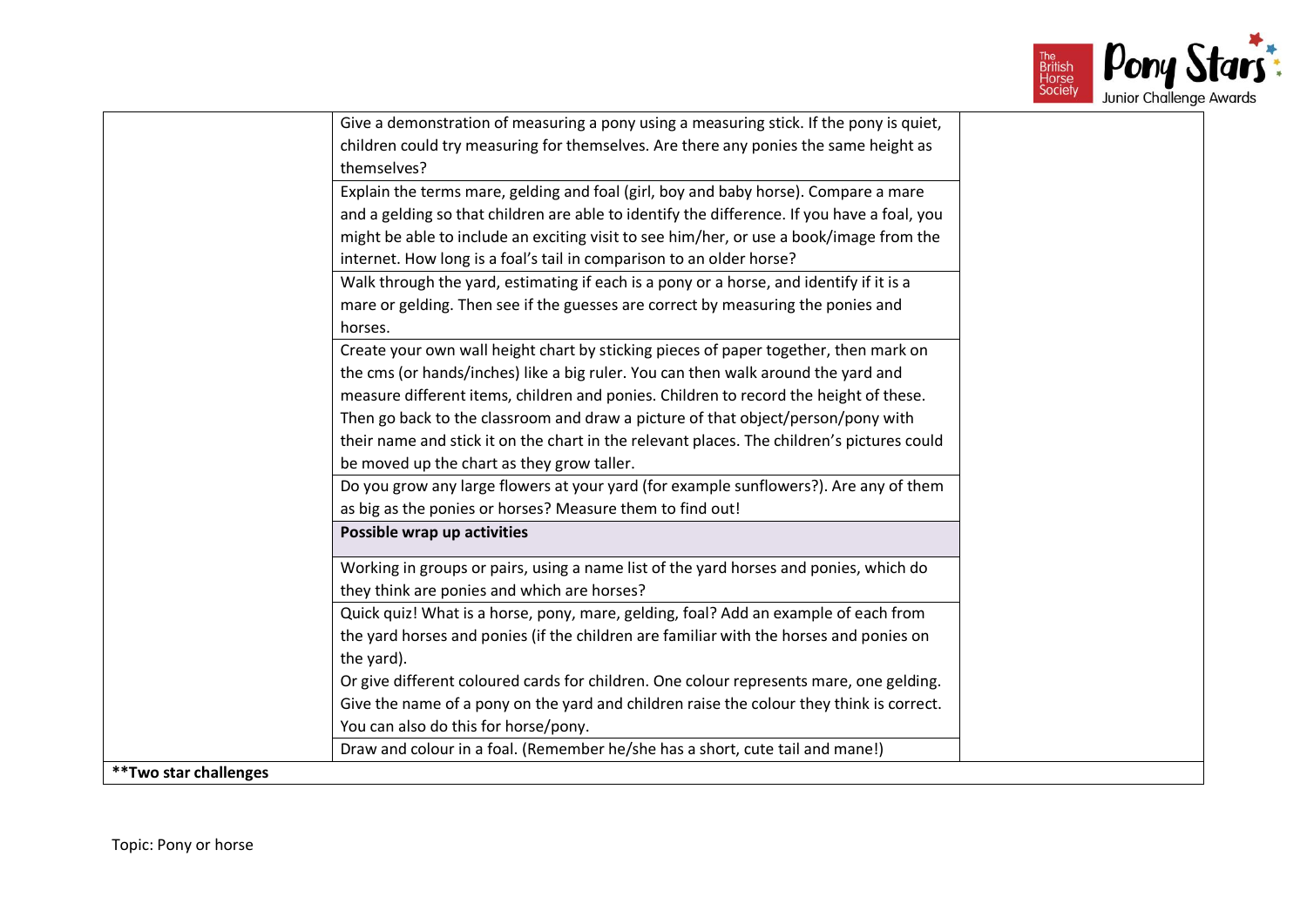

- Name the units used to measure horses and ponies other than centimetres (cm) or metres (m)?
	- o Introduce the concept of accurately measuring horses and ponies, units used (hands and inches) and ponies are under 14.2 and horses 14.2 or over.
- Measure some ponies on the yard. Can you find something (or someone) at the yard that is the same height? Measure lots of different things and see which is closest.
	- o This is to get them familiar using the measure (as much as they can without assistance). You can measure a range of ponies and see what on the yard, or who, is a similar height. Measure a pony and see if they can guess what might be a similar height, then measure this to confirm their guess. It could be any object – tree, fence rail, stable door, or another person or animal – be creative! If they are particularly bright you could see what is 'two times the height of pony x', or 'what is half the height of horse y', for example.
- Discover the other words we use to describe horses and ponies depending on their gender and age.
	- o Further terms such as stallion, filly and colt

**Things to consider:**

• Be aware or safety when children handling measuring stick to ensure they do not accidentally hit/poke anyone or any pony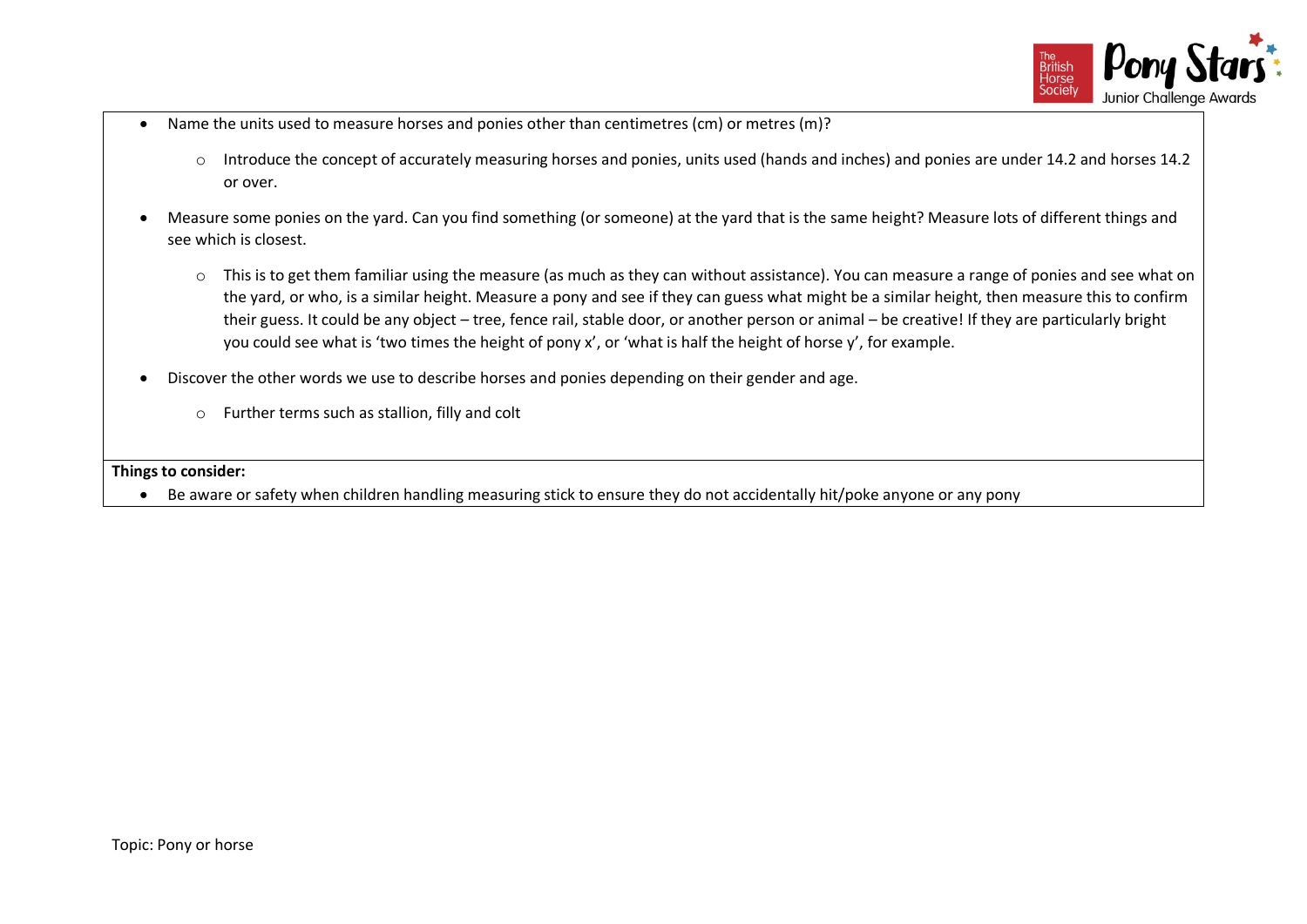

| <b>THEME: Golden Groom</b>                                                                                                                                                                                                                                                                                                                                                             |                                                                                                                                                                                                                                                                                                                                                                                                                                                                                                                                                                                                                                                                                                                                                                                                                          | <b>GROUP: Shetland Striders</b> |                                                                                                                                                                                                                                                                                                                                                                                                                        |
|----------------------------------------------------------------------------------------------------------------------------------------------------------------------------------------------------------------------------------------------------------------------------------------------------------------------------------------------------------------------------------------|--------------------------------------------------------------------------------------------------------------------------------------------------------------------------------------------------------------------------------------------------------------------------------------------------------------------------------------------------------------------------------------------------------------------------------------------------------------------------------------------------------------------------------------------------------------------------------------------------------------------------------------------------------------------------------------------------------------------------------------------------------------------------------------------------------------------------|---------------------------------|------------------------------------------------------------------------------------------------------------------------------------------------------------------------------------------------------------------------------------------------------------------------------------------------------------------------------------------------------------------------------------------------------------------------|
| <b>TOPIC: Breeds</b>                                                                                                                                                                                                                                                                                                                                                                   |                                                                                                                                                                                                                                                                                                                                                                                                                                                                                                                                                                                                                                                                                                                                                                                                                          |                                 |                                                                                                                                                                                                                                                                                                                                                                                                                        |
| *One star challenges.<br>Children will be able to:                                                                                                                                                                                                                                                                                                                                     | <b>Activities</b>                                                                                                                                                                                                                                                                                                                                                                                                                                                                                                                                                                                                                                                                                                                                                                                                        |                                 | <b>Coach resources (reading</b><br>around the topic, additional<br>ideas or activities)                                                                                                                                                                                                                                                                                                                                |
| 1. Identify some breeds of<br>horses and ponies (any three<br>from Shetland, Welsh Pony,<br>Dartmoor, Exmoor, Cob,<br>Suffolk Punch, Dales Pony,<br>New Forest, Cleveland Bay,<br>Connemara, Shire, or any<br>three breeds at your centre.<br>You can also use images from<br>books/the internet/posters.<br>You can also discuss mixed<br>breeds if you have them at<br>your centre). | <b>Possible starter activities</b><br>Read the relevant section of My Challenge Book to introduce the topic and discuss what<br>you will be doing in this session.<br>Do they have a pet (for example dog or cat) at home? If so, what breed is it? What are<br>its characteristics? Explain that there are different horse and pony breeds as well, and<br>they all have different characteristics, both physically, and in their personalities.<br>Introduce the breeds they will learn about with the Breeds wordsearch (download from<br><b>Accredited Professional Hub)</b><br>Learn about Strider! Read all about Strider in the Challenge Book. See if the group can<br>think what features are purely special to Strider and what might be common with all<br>Shetland ponies<br><b>Possible main activities</b> |                                 | Links to Breed Societies:<br><b>Shetland</b><br>$\bullet$<br><b>Welsh Pony</b><br>$\bullet$<br><b>Dartmoor</b><br>$\bullet$<br><b>Exmoor</b><br>$\bullet$<br><b>Shire</b><br>$\bullet$<br><b>Suffolk Punch breed</b><br>standard characteristics &<br>great 'Children and<br>Education' section,<br>including a useful slideshow<br>of the history of the Suffolk,<br>including a brilliant<br>introduction to harness |
| 2. Describe a feature or state<br>a fact about the breed (for<br>example, height, common<br>colours, hoof size, where the<br>horse/pony originates,<br>thickness of coat/mane/tail,<br>purpose of the breed,<br>temperament of the breed)<br>3. Identify some differences<br>or similarities between the                                                                               | Using pictures of horse and pony breeds (from a poster, book, internet pictures) ask the<br>children if they can identify the breed that they have named (in a starter activity) or<br>whether they can identify any of the breeds from the images.<br>Discuss some of the most common characteristics such height, colour, thick mane and<br>tail, which country or region they originate from. Discuss some of the breeds that the<br>children haven't named.<br>Order the breeds by height and tell the children another fact about that breed as you<br>order them.<br>Print off a map of the UK with labels for England, Scotland, Ireland and Wales. Children<br>can point to the country where each breed is from or stick the image of the pony onto<br>the map.                                                 |                                 | <b>Suffolk Punch activity</b><br>$\bullet$<br>sheets (colouring in and<br>wordsearches)<br><b>Dales Breed standard</b><br>$\bullet$<br>characteristics, and useful<br>gallery of photos also on<br>the website.<br><b>New Forest breed</b><br>$\bullet$<br>standards.<br><b>Cleveland Bay breed</b><br>standards. Gallery of                                                                                           |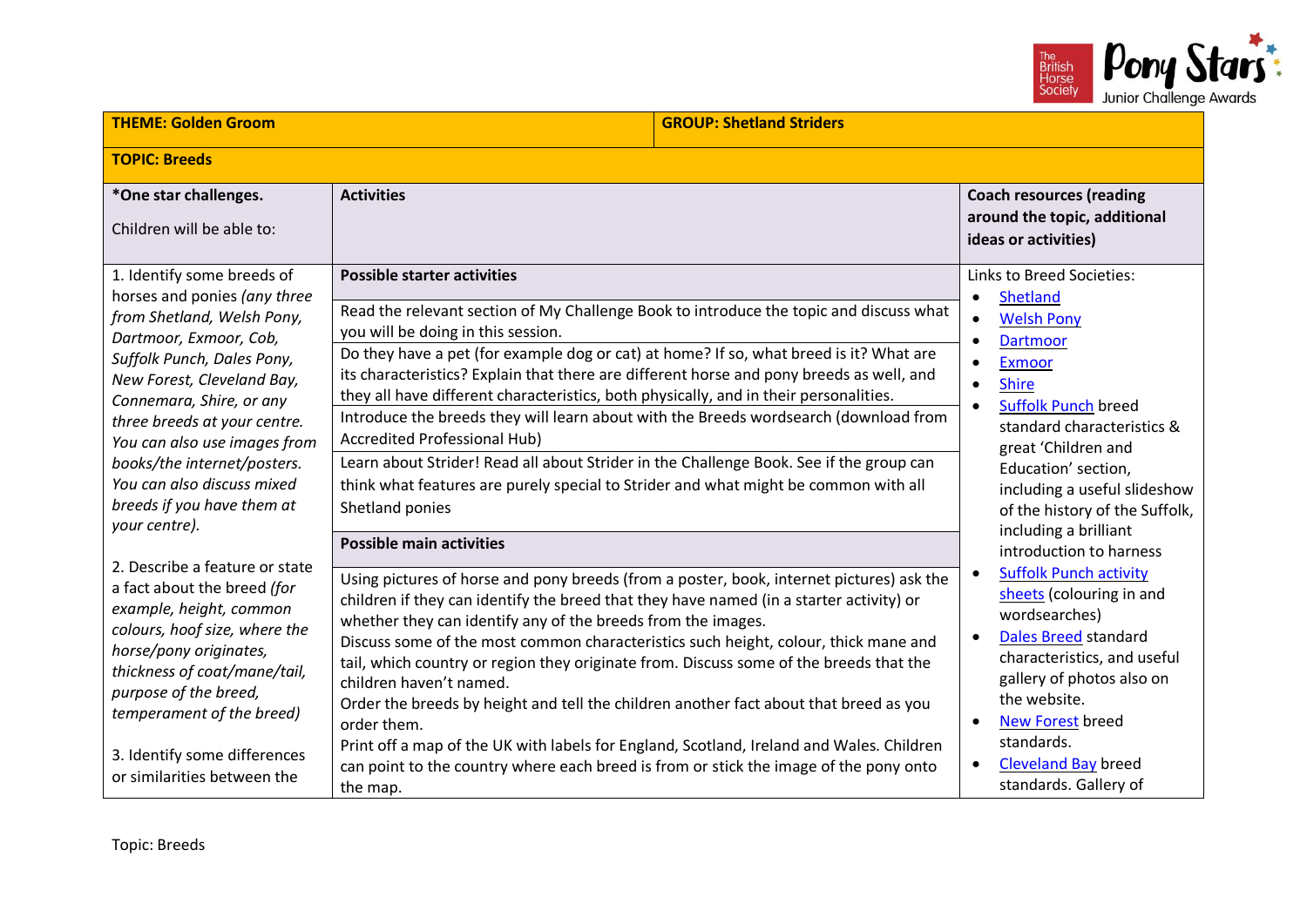

| breeds (for example,              | If you have any of these breeds on the yard tell the children their name. Visit the pony       | photos on the website -                                   |
|-----------------------------------|------------------------------------------------------------------------------------------------|-----------------------------------------------------------|
| similarities - thick coat, hardy; | or horse (if safe) and discuss all of their features.                                          | page 2 more useful.                                       |
| differences - job, height,        | Using a breed poster or wall chart, give the children the labels with the names of the         | Connemara breed<br>$\bullet$                              |
| native region in the UK, length   | native horses and ponies on them and ask them to try to match the correct name on              | standards. Good images                                    |
| of feather, temperament)          | the label to the correct pictures.                                                             | when googled 'Connemara                                   |
|                                   | Give the children pictures of different breeds of horses and ponies and ask them to            | pony'.                                                    |
|                                   | colour them in colours typical of the breed. The children could be asked to write a story      | <b>Rare breeds Equine</b><br>watchlist - 12 out of our 14 |
|                                   | or poem to describe their favourite breed of horse or pony (this could be 'homework').         | native breeds are                                         |
|                                   | On paper measure out heights i.e. 11.2hh, 12.2hh, 13.2hh, 14.2hh etc. and Blu Tac this         | considered rare. Could lead                               |
|                                   | to a wall. Get the children to stand next to the wall and mark their heights on the paper      | to discussion about why it is                             |
|                                   | so they can learn their approximate equivalent horsey height. Also, so they can see            | important to keep our                                     |
|                                   | that anything under 14.2hh is a pony and anything above this height is a horse. Using          | breeds alive.                                             |
|                                   | the images of breeds ask the children to put the cards next to the maximum height the          |                                                           |
|                                   | horse/pony can be. (This links to Strider the Shetland, Golden Groom, Pony or Horse?           |                                                           |
|                                   | Topic.)                                                                                        |                                                           |
|                                   | On the yard: using two ponies and/or horses of different breeds, ask the child to spot         |                                                           |
|                                   | the difference between the two breeds trying to encourage the discussion points                |                                                           |
|                                   | covered in the classroom such as height, size of hooves, thickness of mane -                   |                                                           |
|                                   | characteristics of the breed.                                                                  |                                                           |
|                                   |                                                                                                |                                                           |
|                                   | Emphasise that these differences make the ponies all special and unique $-$ just like the      |                                                           |
|                                   | children are all special and unique!                                                           |                                                           |
|                                   | Using horses and ponies of various sizes ask the children to guess if they think they are      |                                                           |
|                                   | a horse or pony. Using children who are roughly the same height as any of the horses or        |                                                           |
|                                   | ponies, ask them to stand next to them (at a safe distance) so the other children can          |                                                           |
|                                   | start to relate the size of a person in relation to the size of horses and ponies. (This links |                                                           |
|                                   | to Strider the Shetland, Golden Groom, Pony or Horse topic.)                                   |                                                           |
|                                   |                                                                                                |                                                           |
|                                   | For younger children use the Breeds Match Game resource (download from the                     |                                                           |
|                                   | Accredited Professional Hub). Children draw a line to correct breed features.                  |                                                           |
|                                   |                                                                                                |                                                           |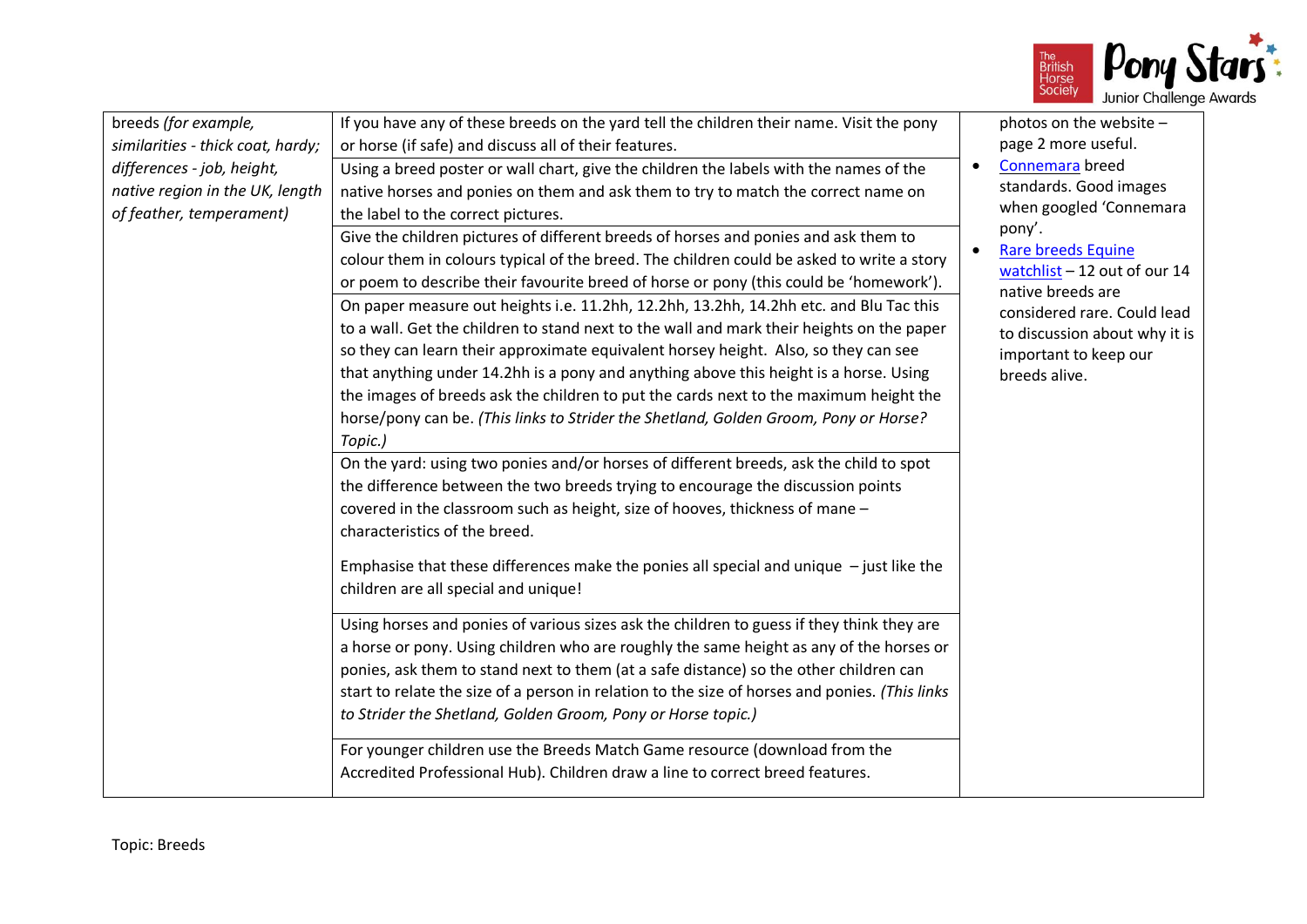

|                       | For older children use the Breed Factsheet Template (download from the Accredited                                                      |  |
|-----------------------|----------------------------------------------------------------------------------------------------------------------------------------|--|
|                       | Professional Hub) for them to write the features they have learned for each breed.                                                     |  |
|                       | Thinking about the region you are teaching in, discuss any horses or ponies that are                                                   |  |
|                       | native to the area and what job they were previously used for or might still be doing.                                                 |  |
|                       | Discuss the jobs that the breeds would have had hundreds of years ago and what they                                                    |  |
|                       | were bred for. Children can then write a story or poem to describe their favourite breed<br>and what they would have done.             |  |
|                       | Possible wrap up activities (approx. 10 mins)                                                                                          |  |
|                       | Children to state their favourite breed and list a couple of the breed characteristics.                                                |  |
|                       | Activities in the child's Challenge Book include a wordsearch of horse and pony breeds<br>and design a flag for their favourite breed. |  |
|                       | Children to draw a picture of their favourite breed.                                                                                   |  |
|                       | Children to estimate heights of some ponies on the yard.                                                                               |  |
|                       | Identify 3 breeds, native to the UK (using ponies in the yard or poster/cards).                                                        |  |
|                       | Give a name of a pony on the yard and children to tell you their breed.                                                                |  |
| **Two star challenges |                                                                                                                                        |  |

### **\*\*Two star challenges:**

- Make a poster of your favourite breed. Include at least one picture and some interesting facts about them.
	- o This can be done at home or at the yard
- What does native and non-native mean? What features make native breeds more suited to living in the UK? What native and non-native breeds do you have at the yard? Find out about at least two non-native breeds.
	- o You could also compare native breeds to non-native breeds or sports horses and describe the difference in care that may be required.
- The Welsh Pony breed has four breed varieties. Find out what these are and describe the features of each. Identify any of these breed varieties on the yard.

**Things to consider:**

Topic: Breeds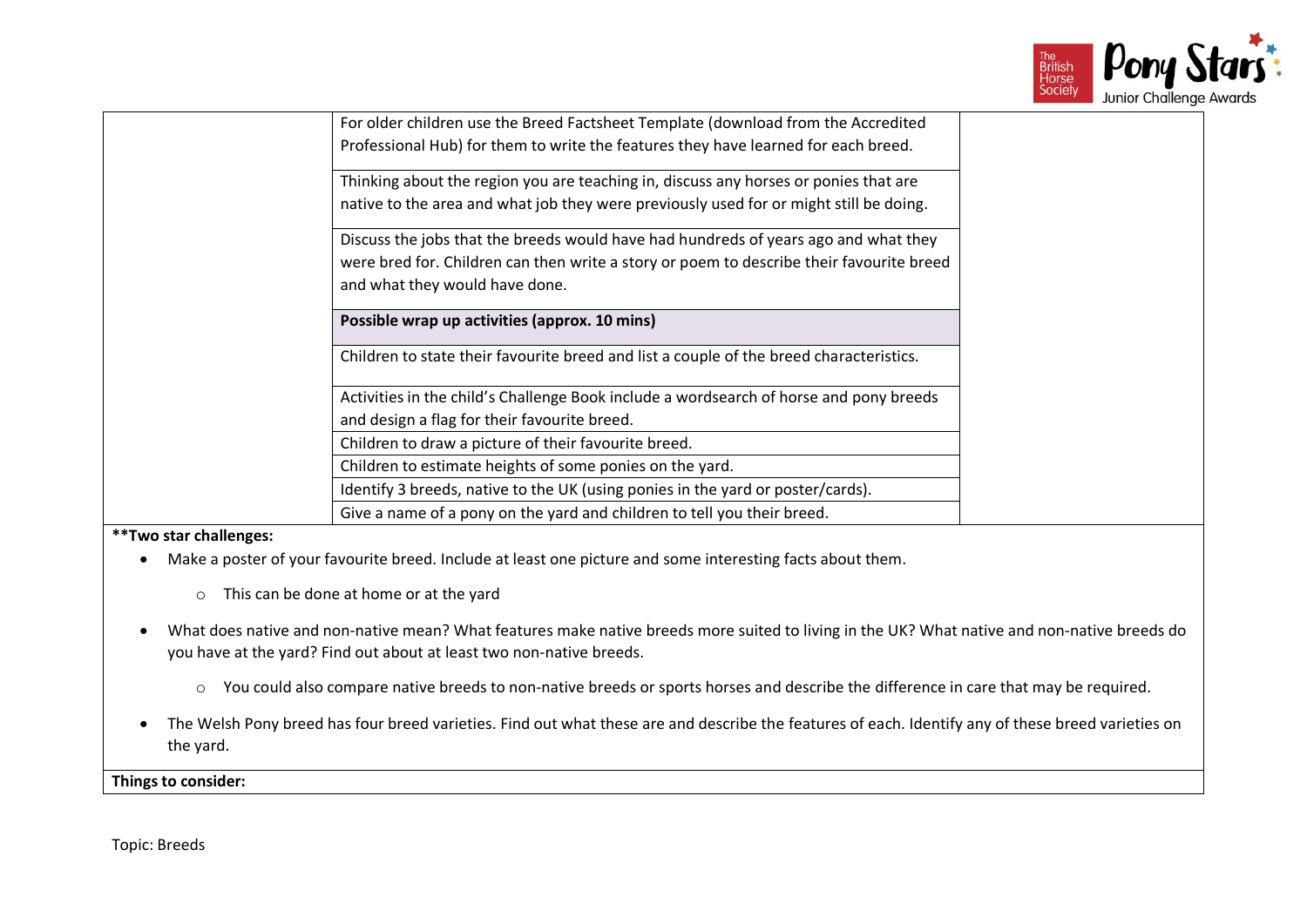

- Depending on age and ability of children you can go into detail about the breeds or just a few facts such as height, colours and where they are native to
- Be aware of children with reading and writing difficulties, who may find it easier to list characteristics verbally, rather than writing them down.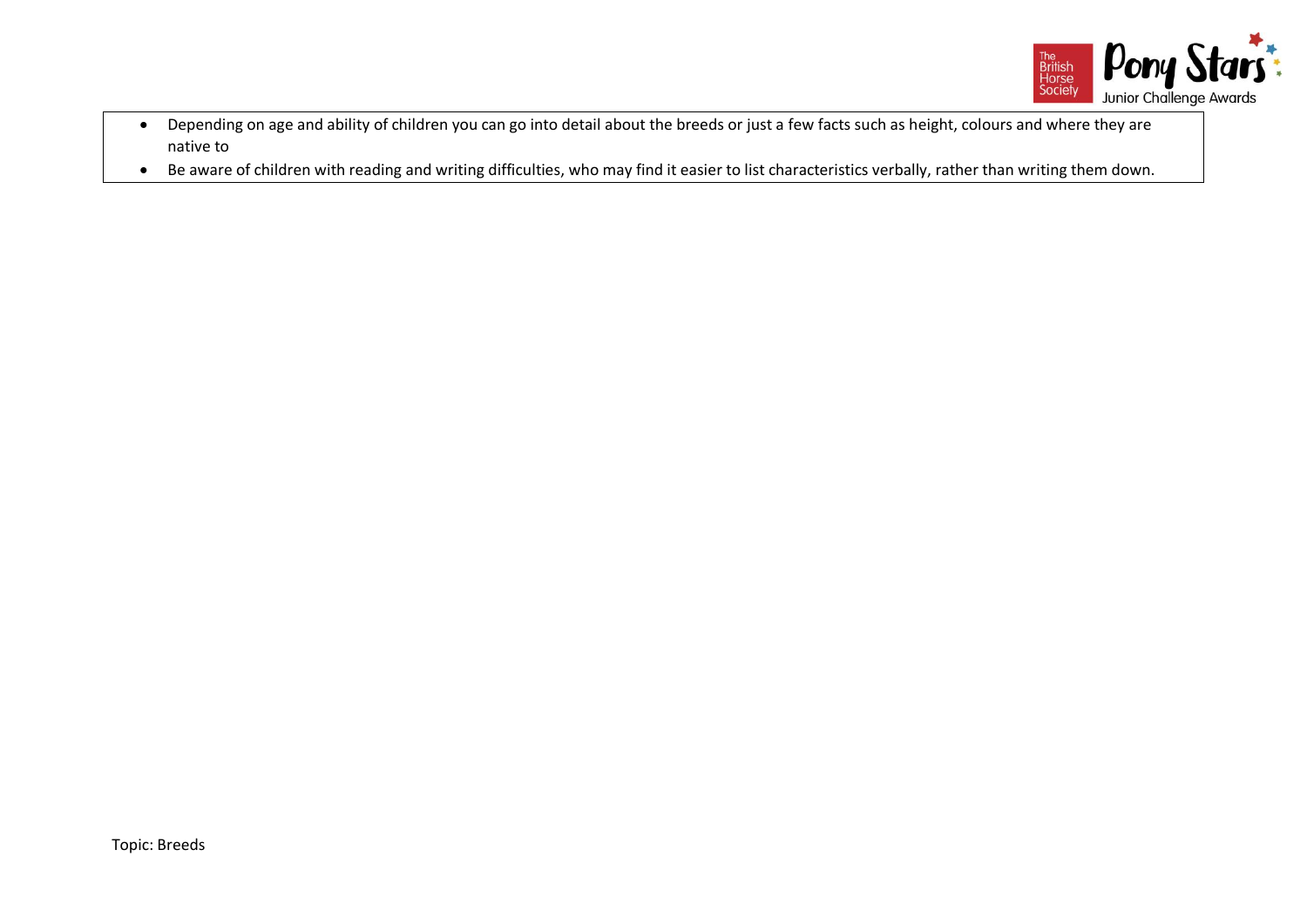

| <b>THEME: Golden Groom</b><br><b>GROUP: Shetland Striders</b>                                                                                                                                                                                                                                                                                                                                                                |                                                                                                                                                                                                                                                                                                                                                                                                                                                                                                                                                                                                                                                                                                                                                                                                                                                                                                                                                                                                                                                                                                                   |  |                                                                                                                                                                                                                                                               |
|------------------------------------------------------------------------------------------------------------------------------------------------------------------------------------------------------------------------------------------------------------------------------------------------------------------------------------------------------------------------------------------------------------------------------|-------------------------------------------------------------------------------------------------------------------------------------------------------------------------------------------------------------------------------------------------------------------------------------------------------------------------------------------------------------------------------------------------------------------------------------------------------------------------------------------------------------------------------------------------------------------------------------------------------------------------------------------------------------------------------------------------------------------------------------------------------------------------------------------------------------------------------------------------------------------------------------------------------------------------------------------------------------------------------------------------------------------------------------------------------------------------------------------------------------------|--|---------------------------------------------------------------------------------------------------------------------------------------------------------------------------------------------------------------------------------------------------------------|
| <b>TOPIC: Colours and Markings</b>                                                                                                                                                                                                                                                                                                                                                                                           |                                                                                                                                                                                                                                                                                                                                                                                                                                                                                                                                                                                                                                                                                                                                                                                                                                                                                                                                                                                                                                                                                                                   |  |                                                                                                                                                                                                                                                               |
| *One star challenges.<br>Children will be able to:                                                                                                                                                                                                                                                                                                                                                                           | <b>Activities</b>                                                                                                                                                                                                                                                                                                                                                                                                                                                                                                                                                                                                                                                                                                                                                                                                                                                                                                                                                                                                                                                                                                 |  | <b>Coach resources (reading</b><br>around the topic, additional<br>ideas or activities)                                                                                                                                                                       |
| 1. Identify common colours of<br>horses and ponies (common<br>colours are grey, black, bay,<br>chestnut, palomino, (piebald<br>and skewbald can be<br>generalised as 'coloured pony'<br>for this topic) Photos can be<br>used if the colours are not<br>found on the yard.)<br>2. Identify the common facial<br>markings (stripe, star, blaze,<br>snip. Photos can be used if the<br>markings are not found on the<br>yard.) | <b>Possible starter activities</b><br>Read the relevant section of My Challenge Book to introduce the topic and discuss what<br>you will be doing in this session.<br>Ask the children to name or describe the colour and markings of their favourite horse<br>or pony or other pet. Explain that horses and ponies have specific terms for their<br>colour, just like other pets they may be familiar with. For example, you might refer to a<br>brown or chocolate Labrador dog; but that colour for a pony could be chestnut or bay.<br>Different animals will have different names for their coat colour and they will learn the<br>correct names for ponies.<br>Ask the children if they have noticed that some horses and ponies have white markings<br>on their face and legs? Ask them the name of their favourite pony, if the pony has white<br>markings on see if the group can describe where the white parts are on the pony?<br>Explain that these markings will have specific names and they will learn the correct<br>names for these markings in the session.<br><b>Possible main activities</b> |  | Equine World UK: images of<br>$\bullet$<br>horse colours and coat<br>patterns and markings<br>Godolphin Kids: Colours,<br>facial markings, leg<br>markings and whorls<br>Colours and markings<br>wordsearch (download<br>from Accredited<br>Professional Hub) |
| 3. Identify the common leg<br>markings (stocking and sock)                                                                                                                                                                                                                                                                                                                                                                   | Walk around the yard and discuss the colours they can see. Encourage children to guess<br>what the name of the colour might be and try to describe the colour to you (ie dark<br>brown, chocolate brown or autumnal brown). Discuss if manes and tails are different<br>colours and the overall name for the colour of the horse and pony. Children can sketch<br>a couple of colours in their My Challenge Book or draw and colour their own in.<br>Discuss markings and the names of markings to learn. Describe facial markings with an<br>example on the yard (or a photo); is there another pony on the yard with similar                                                                                                                                                                                                                                                                                                                                                                                                                                                                                    |  |                                                                                                                                                                                                                                                               |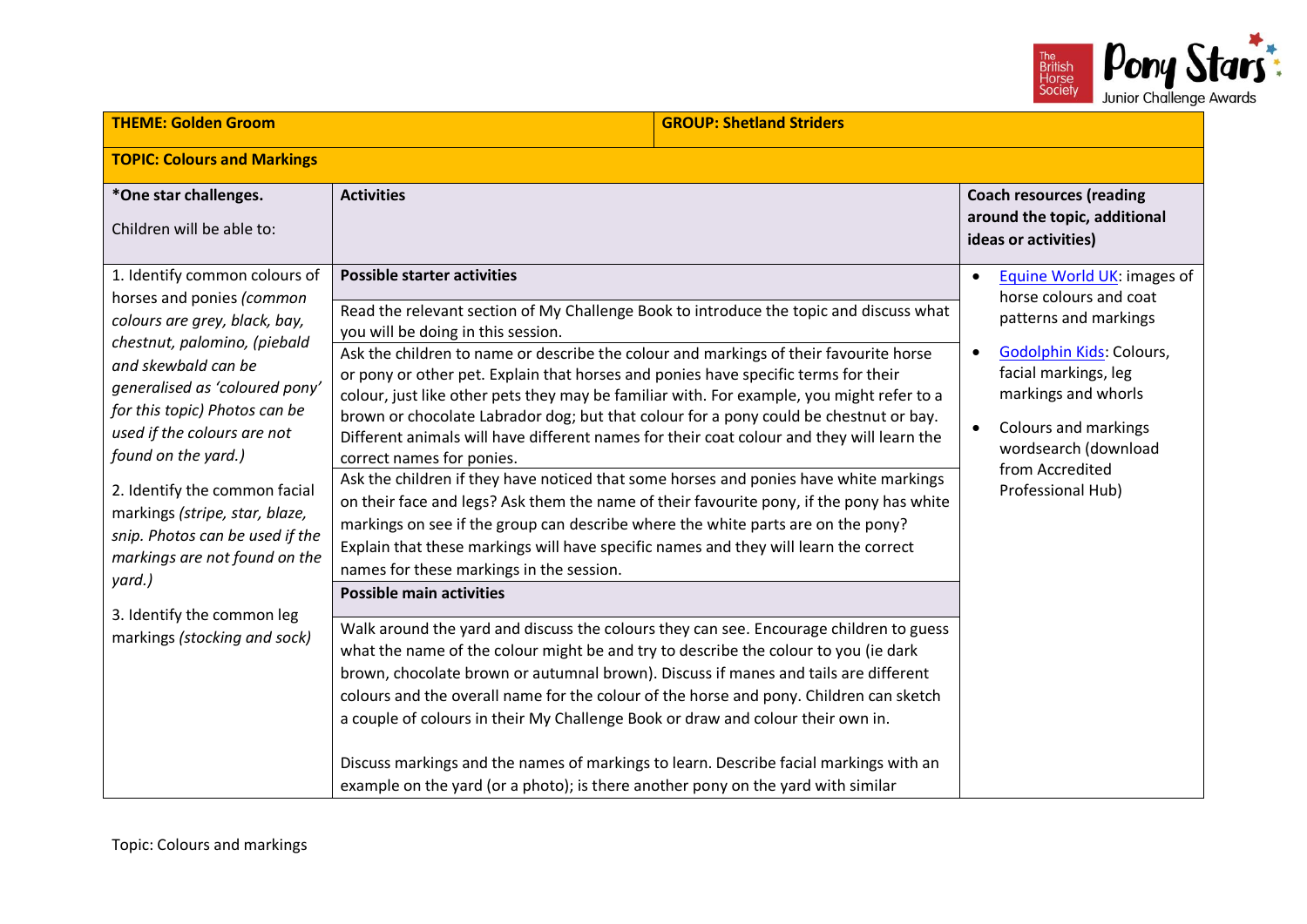

| markings? Talk about as many examples as you can. The children can sketch some            |  |
|-------------------------------------------------------------------------------------------|--|
| markings in their My Challenge Book.                                                      |  |
|                                                                                           |  |
| Discussion similar to above but move onto socks and stockings. You could have an          |  |
| example of a human sock and stocking or tights and discuss that socks are short and       |  |
| stockings/tights are long; this is how we identify the marking on ponies. Look at as      |  |
| many examples as you can and encourage children to have a guess at identifying them.      |  |
| The children can then sketch a few examples in their My Challenge Book.                   |  |
| If you have a wall chart or poster with colours and markings use this to go over the      |  |
| colours and markings on there. Then cover over the labels on the chart with cut up        |  |
| pieces of paper or blank sticky labels and give the give the children post-it notes or    |  |
| labels with colours and markings on them and ask them to try and match them to the        |  |
| correct horses on the chart.                                                              |  |
| Give the children line drawing pictures of horses and ask them to colour the horse in a   |  |
| certain colour.                                                                           |  |
| Other classroom based activities (detail depends on age of children) these could also be  |  |
| relevant for some two star challenges:                                                    |  |
| Using images or wall charts start to incorporate parts of the horse into the<br>1.        |  |
| markings description i.e. snip on a horse's muzzle, white to fetlock, white to knee etc.  |  |
| Using images or wall charts discuss skewbald, piebald, different coloured roan<br>2.      |  |
| horses.                                                                                   |  |
| Using images or wall charts explain that sometimes the colour of the horse can<br>3.      |  |
| be described in more detail i.e. grey can be flea bitten, dappled, iron, a roan can be    |  |
| blue, white, red, a chestnut could be liver or flaxen mane and tail, appaloosas etc.      |  |
| Recap on Breeds topic to discuss how certain breeds have to be a certain colour<br>4.     |  |
| to be registered with that stud book, for example a Fell pony must always be black.       |  |
| 5.<br>Using images or wall chart start to discuss more unusual makings such as a dun      |  |
| must have a dorsal or eel stripe running along the back, if one is not present then it is |  |
| not a true dun it's a buckskin, explain wall eyes etc.                                    |  |
| Give the children images and ask them to describe the horse in the picture.<br>6.         |  |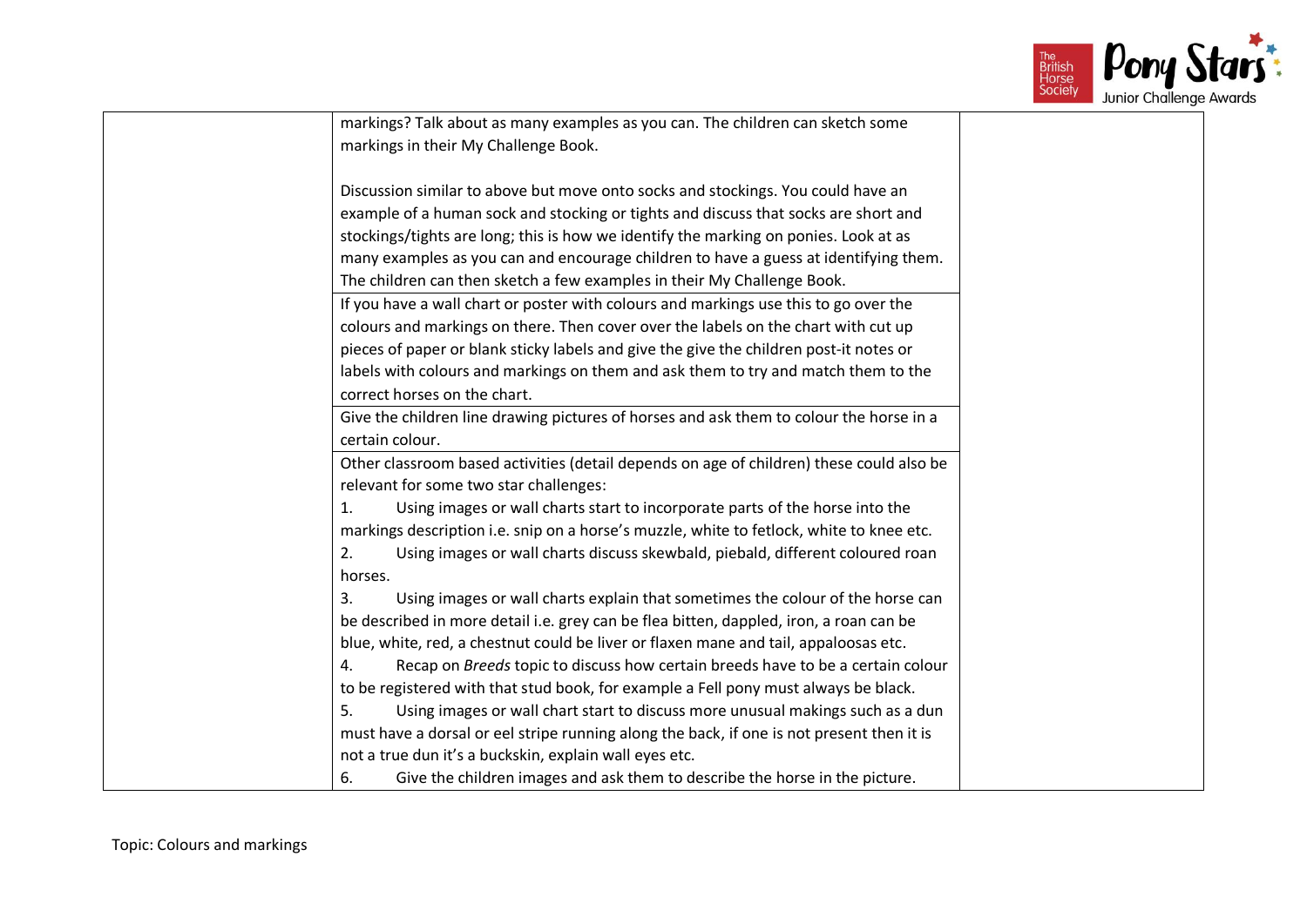

|                                  | Using two or more ponies on the yard, ask the children to 'spot the difference' of                                                                 |
|----------------------------------|----------------------------------------------------------------------------------------------------------------------------------------------------|
|                                  | colours and markings. Begin to describe the colour and markings using points of the                                                                |
|                                  | horse to make the description more detailed.                                                                                                       |
|                                  | Using a variety or horses and ponies, ask the children to identify what colour they are                                                            |
|                                  | and any markings they have. Or, you could pre-plan a treasure hunt type game. Each                                                                 |
|                                  | clue is a description of a horse or pony on the yard using the colours and markings you                                                            |
|                                  | have learnt, or a picture of that pony and they need to describe and name the colour                                                               |
|                                  | and markings (you can also include breed description/heights if you have covered those                                                             |
|                                  | topics). The children walk to the stable of the pony they think is the answer to find the                                                          |
|                                  | next clue (these could be pinned to the door). Find all the clues and complete the                                                                 |
|                                  | treasure hunt. NB Treasure hunts can be exciting! A good time to teach children to be                                                              |
|                                  | considerate and safe around horses, despite excitement levels.                                                                                     |
|                                  | Possible wrap up activities                                                                                                                        |
|                                  | Design your own marking or colour combination. Children to come up with a marking of                                                               |
|                                  | their own, its name where is it, what shape, will it be white or a different colour? They                                                          |
|                                  | can be as creative as they like! Alternatively what colour of pony would they like to                                                              |
|                                  | see? Come up with the name and how their pony would look.                                                                                          |
|                                  | Colours and Markings wordsearch (download from the Accredited Professional Hub)                                                                    |
|                                  | Alternatively, you could play guess the word type game with colours and markings                                                                   |
|                                  | names (draw out the relevant number of dashes to represent each letter in a word. The                                                              |
|                                  | children to guess letters until they know the word). Once they have guessed the correct                                                            |
|                                  | colour or marking word, they then describe the colour, or draw the marking - or say the                                                            |
|                                  | name of a pony on the yard with this colour or marking.                                                                                            |
| **Two star challenges:           |                                                                                                                                                    |
|                                  | Can you discover five more colours and three markings in ponies not learnt about in 1*. Paint a picture of them or describe them to your coach and |
| use the correct terms and names. |                                                                                                                                                    |

o These will be colours not listed in the 1\* guidance such as: piebald, skewbald, dun, flea bitten grey, dapple grey, cremello, appaloosa, liver chestnut, blue roan etc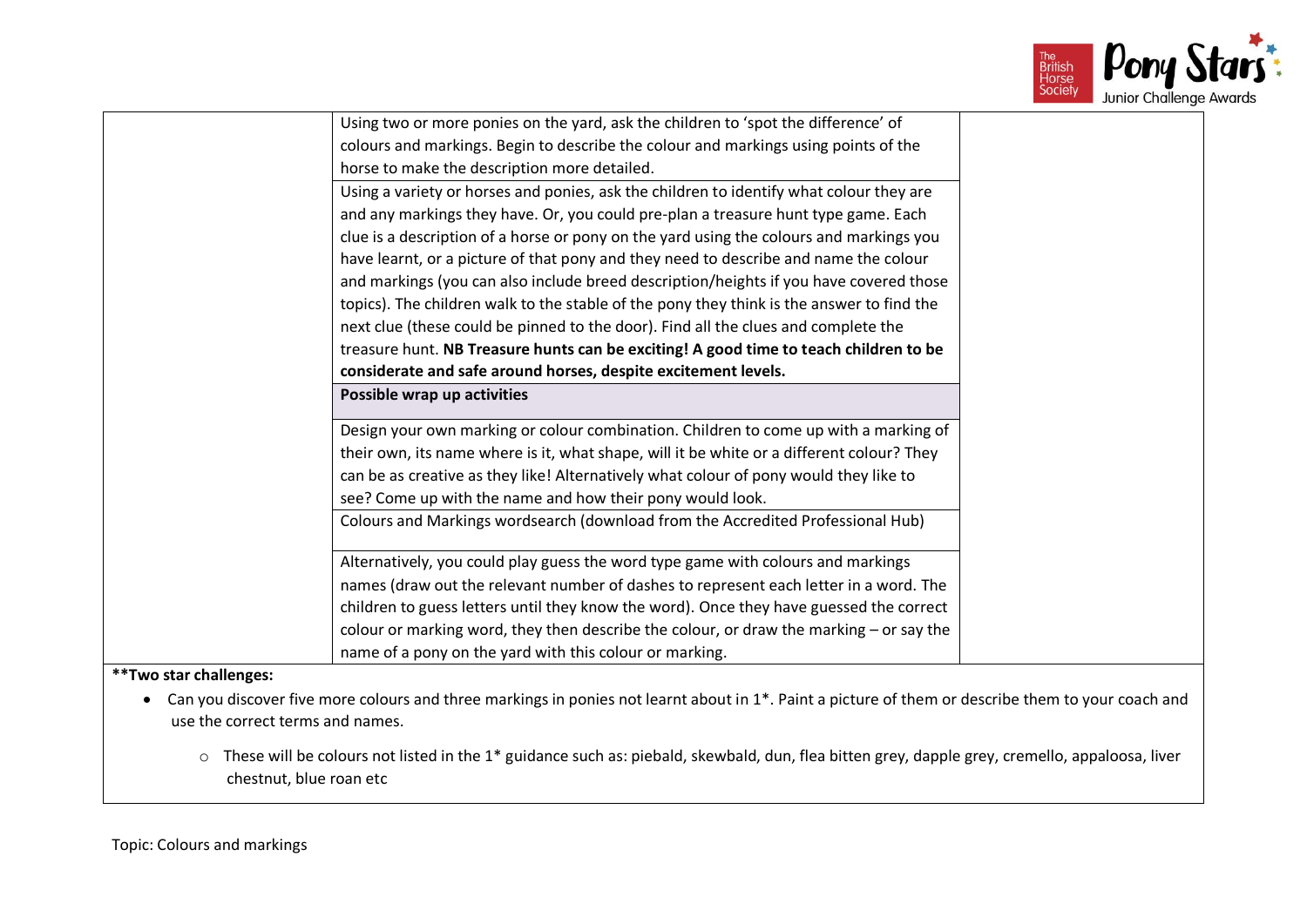

- $\circ$  Markings not listed in 1<sup>\*</sup> such as: dorsal stripe, zebra stripes, wall eye, ermine marks
- Most breeds of horses and ponies will be a range of colours, but there are some which will have one or a limited number of colours. Find out what these are.
	- o Discuss colours that you only see in certain breeds or colours you will never see in certain breeds (for example a Fell pony is always black). Link this to the *'Breeds'* topic

Not required for 2\* challenge but you can also discuss markings in passports if appropriate for level of children:

Using horse's passports explain how horse's markings are used as identification on their passports and veterinary pre-purchase examinations.

- Explain that when marking up identification a horse requires 5 identification marks.
- Explain what a whorl is, where these can be found on the horse and how they also form part of a horse's identification. Also explain that markings on the feet such as black and white strips can also be used as identification.
- Use the identification section of the horse's passport and the actual horse to discuss what markings etc. have been used for identification.

### **Things to consider:**

- Ensure to discuss ponies are different colours and have different markings and this is what makes them all unique and special just like humans!
- Are there any children with colour blindness? They may see some colours differently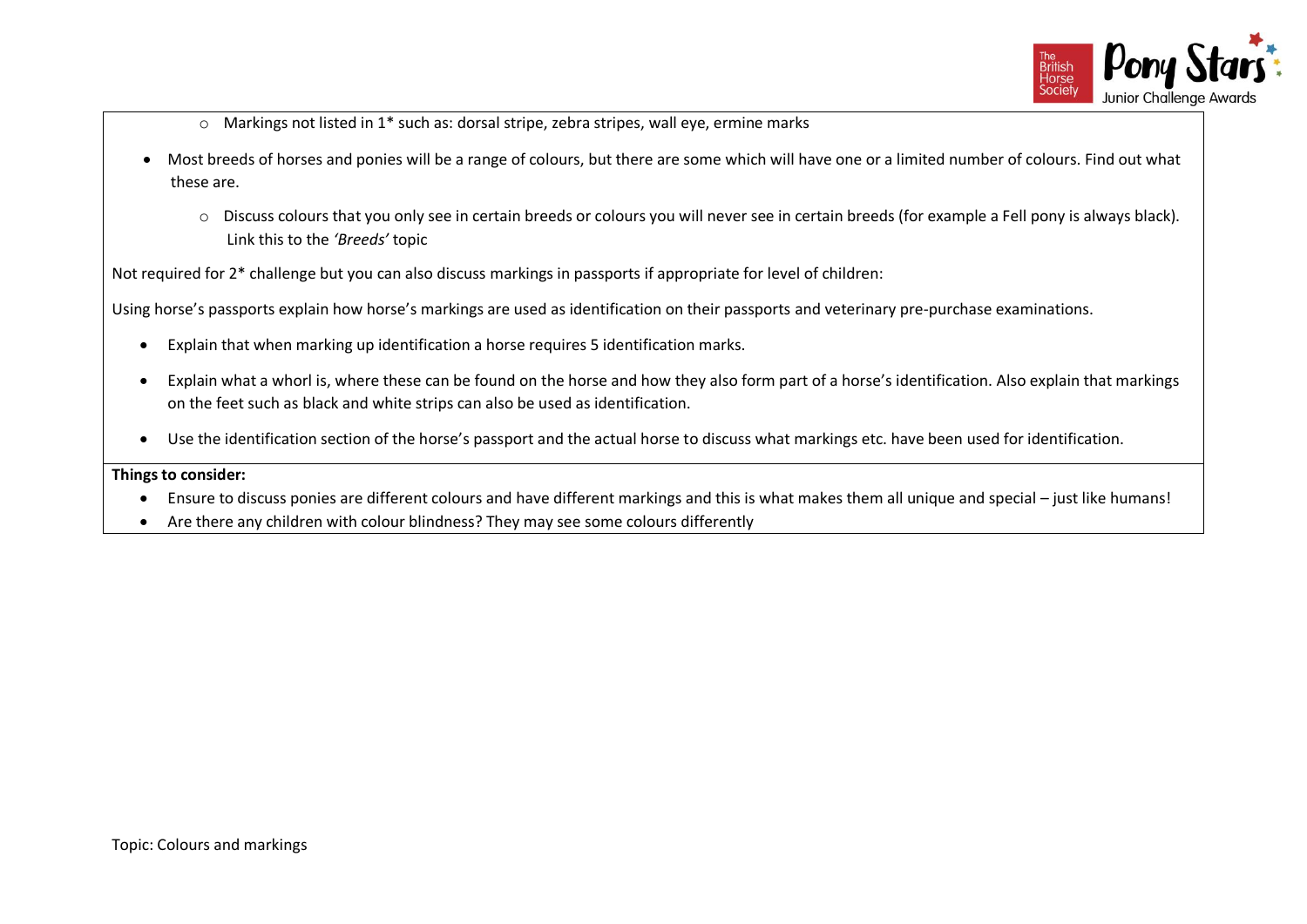

| <b>THEME: Golden Groom</b>                                                                                                                                                                                                                                                                                                                                                                                                                        | <b>GROUP: Shetland Striders</b>                                                                                                                                                                                                                                                                                                                                                                                                                                                                                                                                                                                                                                                                                                                                                                                                                                                                                                                                                                                                                                                                                                                                                                                                                                                                                                                                                                   |                                                                                                                                                                                                                                                                                                                                                                                    |  |
|---------------------------------------------------------------------------------------------------------------------------------------------------------------------------------------------------------------------------------------------------------------------------------------------------------------------------------------------------------------------------------------------------------------------------------------------------|---------------------------------------------------------------------------------------------------------------------------------------------------------------------------------------------------------------------------------------------------------------------------------------------------------------------------------------------------------------------------------------------------------------------------------------------------------------------------------------------------------------------------------------------------------------------------------------------------------------------------------------------------------------------------------------------------------------------------------------------------------------------------------------------------------------------------------------------------------------------------------------------------------------------------------------------------------------------------------------------------------------------------------------------------------------------------------------------------------------------------------------------------------------------------------------------------------------------------------------------------------------------------------------------------------------------------------------------------------------------------------------------------|------------------------------------------------------------------------------------------------------------------------------------------------------------------------------------------------------------------------------------------------------------------------------------------------------------------------------------------------------------------------------------|--|
| <b>TOPIC: Handling Ponies</b>                                                                                                                                                                                                                                                                                                                                                                                                                     |                                                                                                                                                                                                                                                                                                                                                                                                                                                                                                                                                                                                                                                                                                                                                                                                                                                                                                                                                                                                                                                                                                                                                                                                                                                                                                                                                                                                   |                                                                                                                                                                                                                                                                                                                                                                                    |  |
| *One star challenges.<br>Children will be able to:                                                                                                                                                                                                                                                                                                                                                                                                | <b>Activities</b>                                                                                                                                                                                                                                                                                                                                                                                                                                                                                                                                                                                                                                                                                                                                                                                                                                                                                                                                                                                                                                                                                                                                                                                                                                                                                                                                                                                 | <b>Coach resources (reading</b><br>around the topic, additional<br>ideas or activities)                                                                                                                                                                                                                                                                                            |  |
| 1. Understand how to behave<br>around ponies (quiet, calm,<br>positive, no running,<br>awareness of horse body<br>language)<br>2. Understand the potential<br>consequences of not behaving<br>correctly around ponies<br>(accident to themselves,<br>others or the pony, pony<br>becomes distrusting or<br>aggressive)<br>3. Know the importance of<br>asking permission to approach<br>a horse or pony that they do<br>not know (the pony may be | <b>Possible starter activities</b><br>Read the relevant section of My Challenge Book to introduce the topic and discuss what<br>you will be doing in this session.<br>Ask children what do they think makes a pony happy? (Eating, feeling safe, resting,<br>working, being in a herd.) Ask children how they think a pony would like to be treated<br>when being handled, how to ensure the pony is happy?<br>Ask children if they have noticed that pony ears can move and wriggle around a lot!<br>What can they tell you about pony ears and how they move?<br>Why will a pony need to be handled by a person? Children to think of reasons<br>Ask what they already know about positive behaviour on the yard.<br><b>Possible main activities</b><br>How do horses and ponies communicate with each other? What does calm, positive<br>body language look like in ponies, and humans? In pairs or within the group, children<br>can act out an emotion, and the others guess what it is (happy, sad, scared, confident<br>etc). Then, walk around the yard and interpret pony body language. Identify the horse's<br>ears being the main area to look at. Highlight grumpy body language for the children to<br>watch out for, so they can identify when they should not approach a pony (use images<br>if not found on the yard). Recognise happy ponies that are safe to approach. Discuss | <b>Understand Your Horse's</b><br>Body Language   RSPCA<br>drawings and explanations<br>of horse behaviour<br><b>Blind Spot - Horses</b><br>(extension.org) description<br>of blind spot in horses<br><b>Binocular vision</b><br>horse sees through<br>both eyes<br>blind spot<br>Monocular vision<br>Monocular vision<br>horse sees<br>horse sees<br>with one eye<br>with one eye |  |
| one that does not like fuss)<br>4. Approach a pony safely,<br>position themselves and move                                                                                                                                                                                                                                                                                                                                                        | asking permission to approach a pony that they do not know.<br>As a group, develop yard rules (and reasons for them) for entering the yard and<br>behaviour around horses, and prompt any existing yard rules that have been missed.<br>Maybe create a poster which is then displayed. Why is running forbidden? Discuss the<br>potential consequences of not following yard rules. Complete the 'Golden Rules' to                                                                                                                                                                                                                                                                                                                                                                                                                                                                                                                                                                                                                                                                                                                                                                                                                                                                                                                                                                                | limited<br>vision<br>blind<br>limited<br>vision<br>spot                                                                                                                                                                                                                                                                                                                            |  |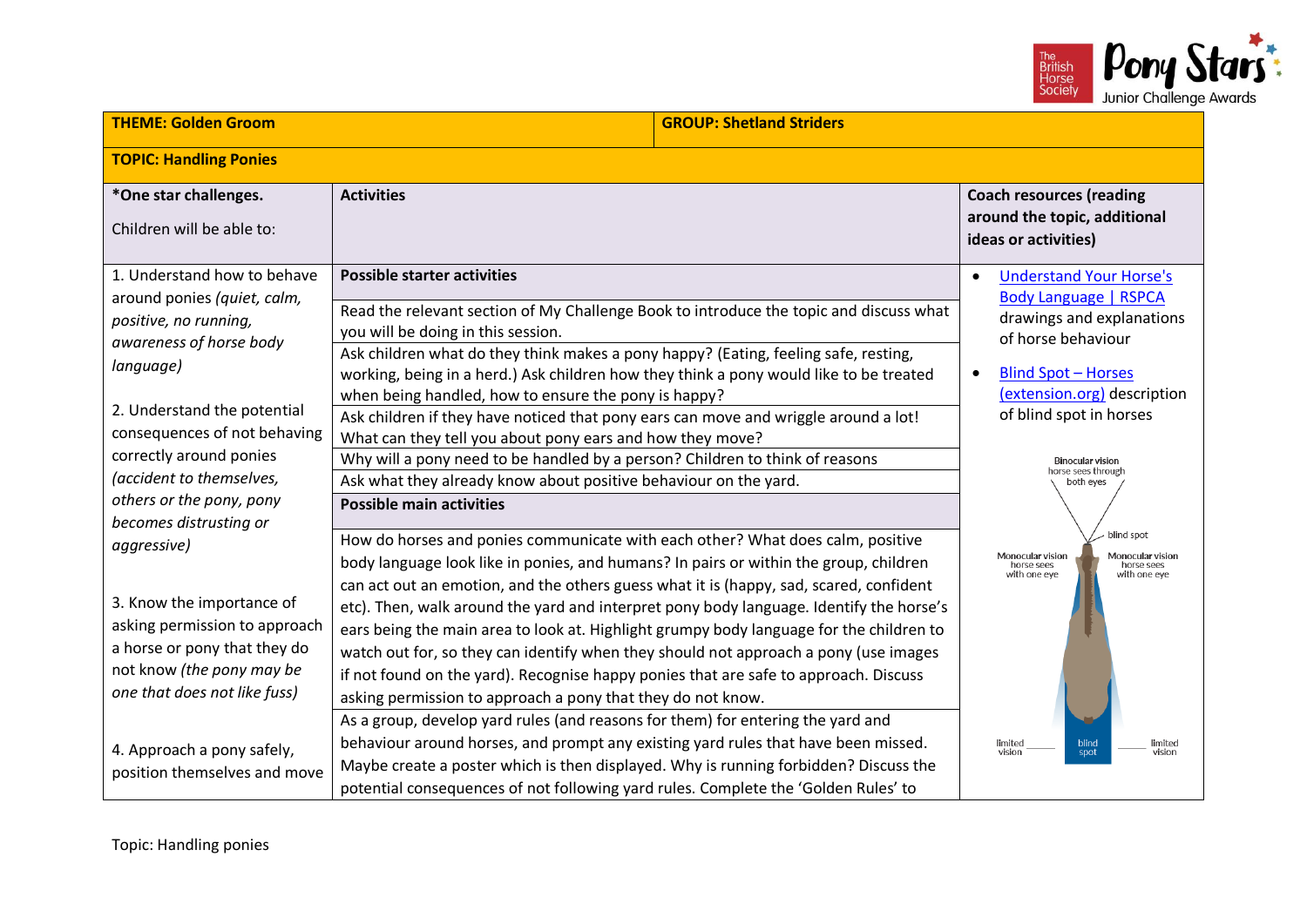

| around a pony safely (ensure           | stick to and write these in the My Challenge Book (page 31).                                                                                                   |
|----------------------------------------|----------------------------------------------------------------------------------------------------------------------------------------------------------------|
| the pony is aware of them by           | How does the horse see? Where are his eyes? Where might be the blind spots? NB                                                                                 |
| talking quietly on approach,           | ensure children know what a blind spot means Knowing where the blind spots are,                                                                                |
| reading horse body language,           | discuss the best area to approach, and not to approach from behind. Ask the children if                                                                        |
| awareness of the horse's blind         | they know the manner in which they should approach (calm, quiet and confident),                                                                                |
| spots, approaching the                 | revisiting the body language practise. Demonstrate approaching a tied up pony and                                                                              |
| neck/shoulder, using                   | stroking and gently patting a pony's neck and how to stroke the head. Reasons for                                                                              |
| reassuring touch on the neck,          | standing to the side and not in front of the pony - a head butt can hurt! Explain weight                                                                       |
| awareness of front feet and            | shifting, and watching out for your toes near the front legs. Demonstrate moving                                                                               |
| that the pony may shift its            | around the horse safely, and the value of keeping a hand on the pony so they know                                                                              |
| weight, reasons not to move            | where you are. Each child to practise approaching and moving around a pony safely.                                                                             |
| towards the hind legs, how to          | The others in the group can watch and provide feedback about what was good, and                                                                                |
| safely move around the pony,           | read the pony's reactions.                                                                                                                                     |
| behaving correctly (calm and           | NB some children may not want to do this in front of others, so may need to organise                                                                           |
| quiet) at all times)                   | smaller groups, pairs or individual work if there are enough coaches/supervisors. All                                                                          |
|                                        |                                                                                                                                                                |
|                                        | children must remain supervised at all times. Give guidance to the group about giving                                                                          |
|                                        | feedback, ie. Be kind                                                                                                                                          |
| 5. Pat, stroke or fuss a pony          | The aim is for participants to gain confidence being around ponies and to treat them                                                                           |
| safely (how to stroke the              | with respect.                                                                                                                                                  |
| head, gently pat the neck,             | Discuss and demonstrate how to feed treats, and each child to practise if the yard                                                                             |
| understand sensitive areas of          | allows. This could be spread over different sessions ie give a treat after a riding lesson,                                                                    |
| the pony, itchy-scratchy areas         | for example. Discuss reasons for not feeding treats. Children could draw a poster                                                                              |
| that the pony may like $-but$          | advising 'do not feed the ponies'.                                                                                                                             |
| be careful, the pony may               | Discuss being kind to ponies. How do the children feel when someone is kind to them?                                                                           |
| mutually groom you too!                | How do they feel if someone shouts at them? What kind of behaviour do they expect                                                                              |
| Respect ponies that want               | from the pony if they are kind/unkind to them? Discuss how behaviour such as shouting                                                                          |
| personal space and don't like<br>fuss) | at a pony is unkind, how it might scare them and how it could influence negative                                                                               |
|                                        | behaviour with the pony. Lead to reflective discussions like how they feel when people                                                                         |
| 6. Feed a treat safely (if the         | shout at them - treat ponies how they want to be treated themselves and encourage<br>positive relationship between them and the ponies, and each other. A good |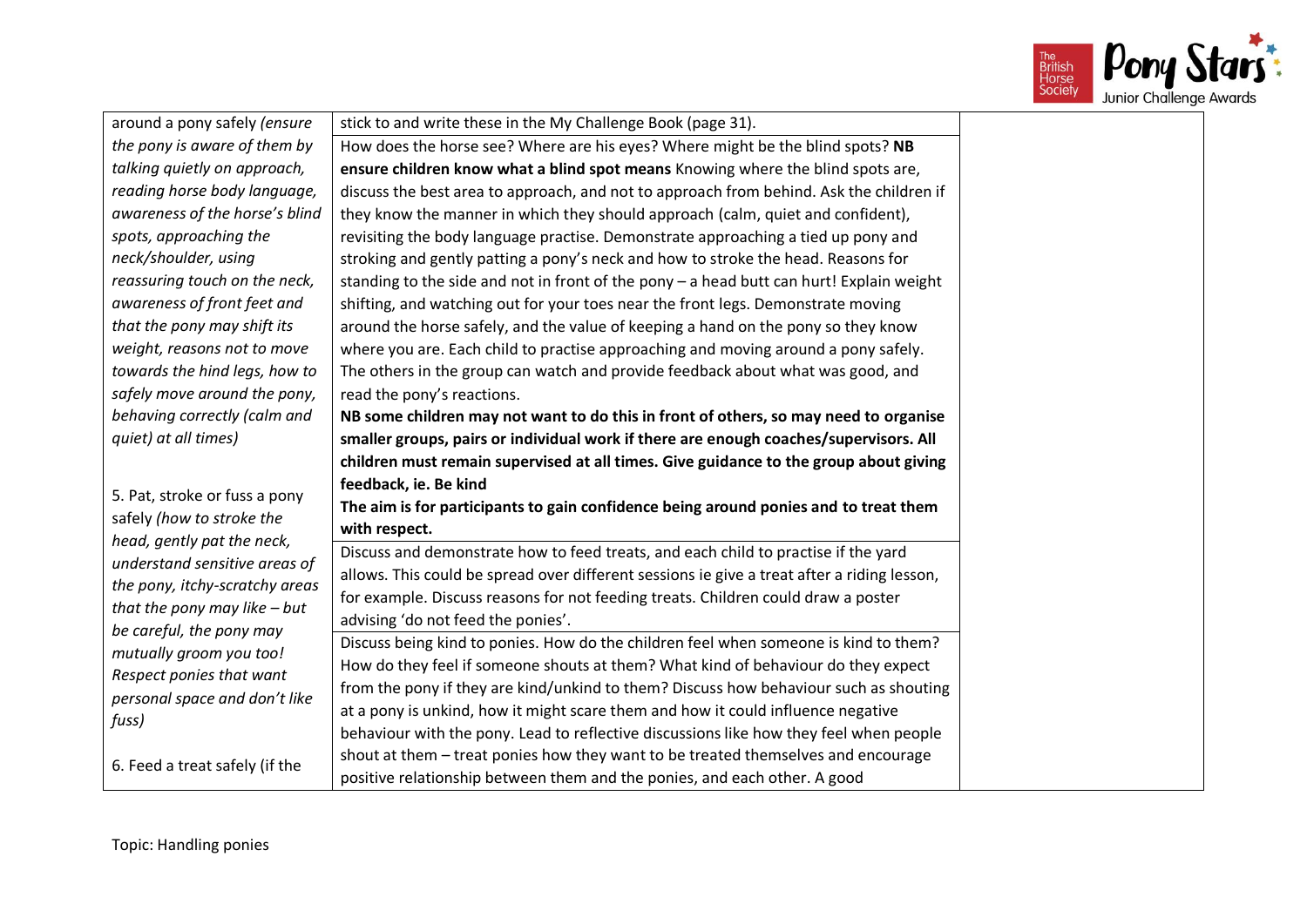

| centre allows treats to be                           | opportunity to reflect on their behaviour maybe away from the yard and how this                         |  |
|------------------------------------------------------|---------------------------------------------------------------------------------------------------------|--|
| given) (flat hand, fingers and                       | affects the behaviour of others (negative behaviour like shouting, being aggressive can                 |  |
| thumb together, reasons why                          | sometimes lead to conflict and how positive actions influence people for the better,                    |  |
| a pony would not be fed                              | similarly positive behaviour around a pony will help to ensure the pony is calm and                     |  |
| treats)                                              | friendly – positive behaviour in return) – if there are any concerns follow safeguarding<br>procedures. |  |
| 7. Identify a headcollar and                         |                                                                                                         |  |
| lead rope and untie a pony                           | This could be done as a group discussion or writing down ideas individually or as a                     |  |
| (reasons for using a<br>headcollar, why we use quick | group. (This topic links to If My Pony Could Talk and Kindness topics both Shetland<br>Strider.)        |  |
| release knots, how to untie)                         | Introduce the children to headcollars and lead ropes - why and when we use them,                        |  |
|                                                      | why we tie up to string. Demonstrate tying and untying a lead rope, and reasons for                     |  |
|                                                      | putting the end through the loop - clever, ponies who can unties themselves! Let the                    |  |
|                                                      | children practise untying leadropes, which can be practised without a pony.                             |  |
|                                                      | Possible wrap up activities                                                                             |  |
|                                                      | As a group, create a poem or mnemonic to help remember how to approach ponies, for                      |  |
|                                                      | example:                                                                                                |  |
|                                                      | Walk, don't run                                                                                         |  |
|                                                      | Approach their shoulder                                                                                 |  |
|                                                      | Less noise                                                                                              |  |
|                                                      | Keep calm                                                                                               |  |
|                                                      | Handling Ponies Wordsearch (download from Accredited Professional Hub).                                 |  |
|                                                      | Draw and colour your own headcollar! Which funky design will you create?                                |  |
| **Two star challenges:                               |                                                                                                         |  |
| Put on a headcollar                                  |                                                                                                         |  |
|                                                      |                                                                                                         |  |

 $\circ$  This can be done with the coach's assistance, but they can learn where to stand to put on the headcollar, and which part is for the nose,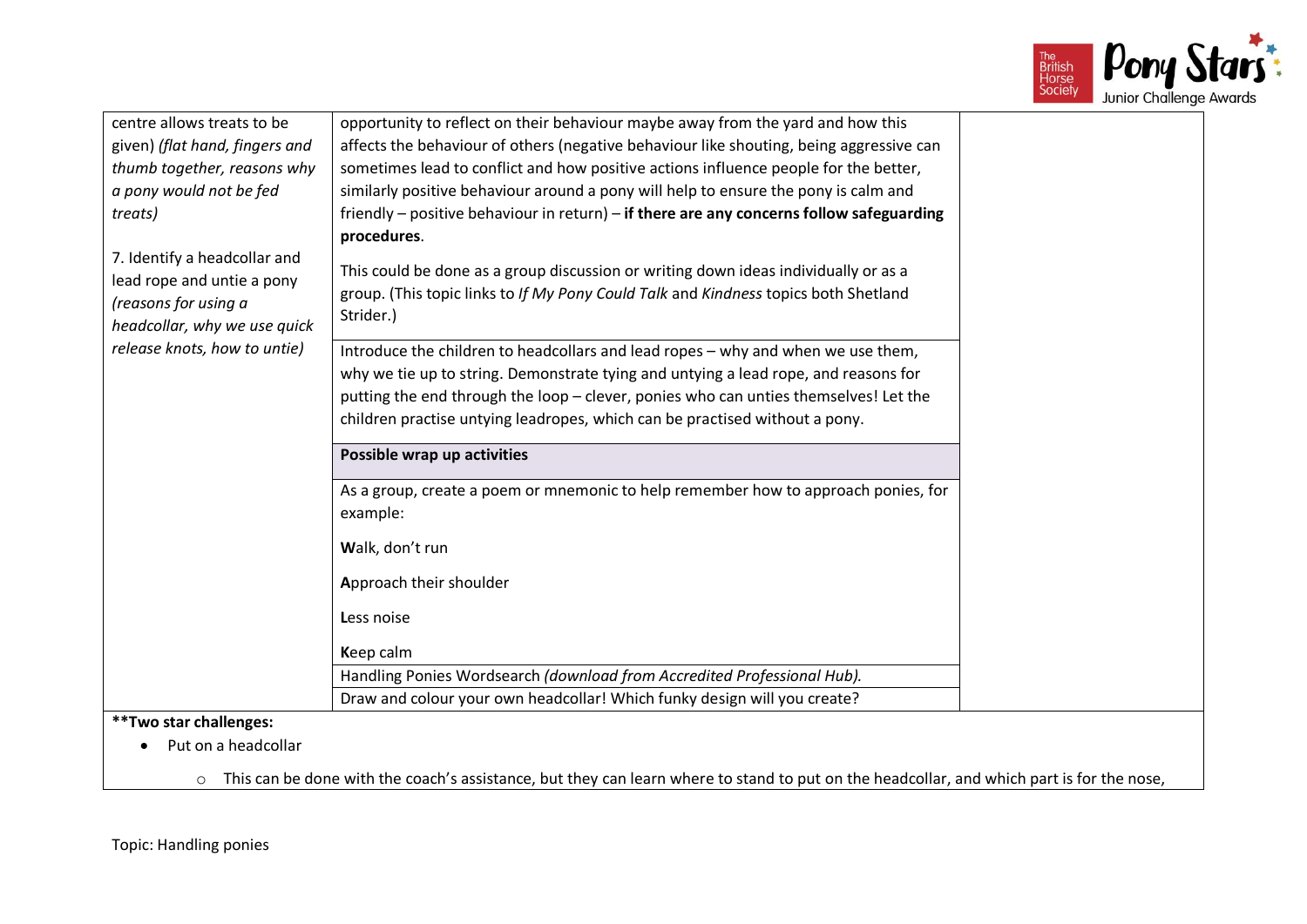

and which strap ties over the poll, and how to ensure the pony is comfortable

- Lead a pony in walk
	- o Can have assistance. Do not need to lead pony on their own, can walk next to coach or helper but should have basic awareness of where to position themselves, how to hold the rope and how to behave
- Ponies are tied on the yard using a special knot. Find out what this is called, why it is used and how you tie this type of knot.
	- o Tie a pony up using a quick release knot, explain why a horse is tied to bailer twine
	- o Can have assistance to tie the knot
- When scared or feeling threatened, animals will either try to 'fight' or 'flight'. Discover what this means and how this applies to ponies.
	- o Explain the 'flight or flight response' and how this affects how horses react

### **Things to consider:**

- Participant can have assistance at all times when around the pony or ponies
- Safety of a group of children around ponies. Selecting an appropriate pony for demonstration and practise.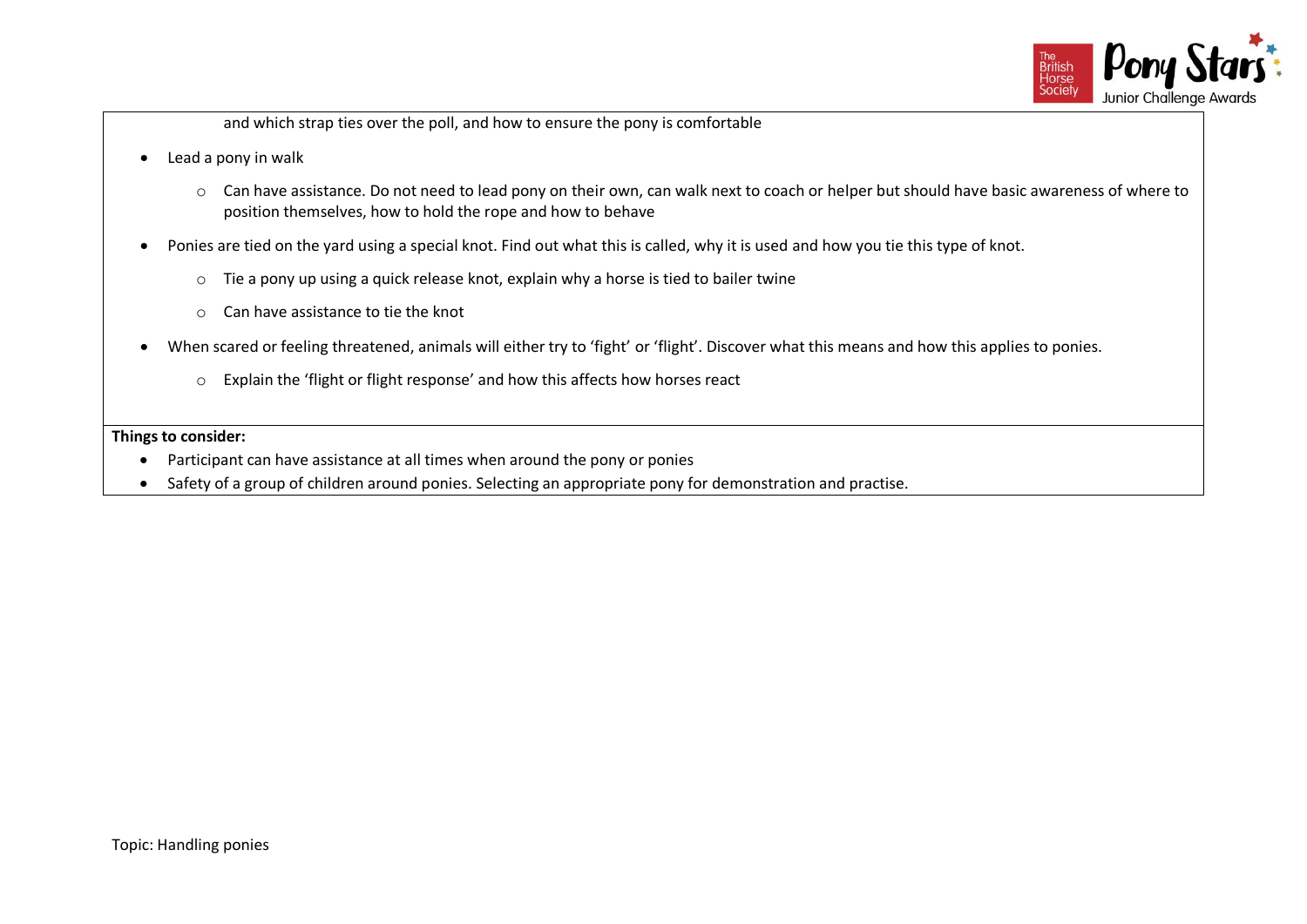

| <b>THEME: Pet Protector</b>                                                                                                                                                                                                           |                                                                                                                                                                                                                                                                                                                                                                                                                                                                                                                    | <b>GROUP: Shetland Striders</b> |                                                                                                                                                                                                                                                                                                                                                                                                                                               |
|---------------------------------------------------------------------------------------------------------------------------------------------------------------------------------------------------------------------------------------|--------------------------------------------------------------------------------------------------------------------------------------------------------------------------------------------------------------------------------------------------------------------------------------------------------------------------------------------------------------------------------------------------------------------------------------------------------------------------------------------------------------------|---------------------------------|-----------------------------------------------------------------------------------------------------------------------------------------------------------------------------------------------------------------------------------------------------------------------------------------------------------------------------------------------------------------------------------------------------------------------------------------------|
| <b>TOPIC: Animal Lover</b>                                                                                                                                                                                                            |                                                                                                                                                                                                                                                                                                                                                                                                                                                                                                                    |                                 |                                                                                                                                                                                                                                                                                                                                                                                                                                               |
| One star challenges.<br>Children will be able to:                                                                                                                                                                                     | <b>Activities</b>                                                                                                                                                                                                                                                                                                                                                                                                                                                                                                  |                                 | Coach resources (reading around the<br>topic, additional ideas or activities)                                                                                                                                                                                                                                                                                                                                                                 |
| 1. Recognise local wildlife<br>and the environment they<br>would live in (could include<br>birds, bugs, bees,<br>butterflies, hedgehogs,<br>farm animals, rabbits,<br>badgers or deer - or<br>anything you have near to<br>your yard. | Possible starter activities (approx. 10 mins)<br>Read the relevant section of My Challenge Book to introduce the topic and discuss<br>what you will be doing in this session.<br>What animals have they seen when they have been out and about? Have they ever<br>seen a fox/badger/hedgehog/sheep/birds/rabbits/deer/bees/butterflies/insects etc.?<br>Identify three reasons as to why people should be kind to animals.<br>Draw your favourite animal. Can children explain why this is their favourite animal? |                                 | <b>Woodland Trust - animals</b><br>found in trees and woods<br>RSPB - birds and wildlife<br>$\bullet$<br>Wildlife Trust - explore<br>٠<br>wildlife includes web cams<br>Lots of ideas to do and make,<br>$\bullet$<br>wildlife ID sheets and more,<br>from:<br><b>Wildlife Trust</b><br>$\circ$<br><b>RSPCA</b><br>$\Omega$<br>RSPB - 'Spot it' sheets<br>Animal Lover wordsearch will<br>be on the BHS Accredited<br><b>Professional Hub</b> |
| 2. Recognise how to be<br>kind to animals and wildlife<br>through own actions and<br>behaviours                                                                                                                                       | <b>Possible main activities</b><br>Take children on a nature walk around the yard - what animals and wildlife do they<br>see? What can they hear? Record in any way, e.g. pictures; writing; photos etc.<br>Discuss as a group what local wildlife they saw and where they saw it specifically -<br>trees; on the ground; under rocks etc. Where would the animal they see liveor if                                                                                                                               |                                 |                                                                                                                                                                                                                                                                                                                                                                                                                                               |
| 3. Know why it is important<br>to be kind to all animals<br>and wildlife<br>4. Be kind to animals and<br>wildlife                                                                                                                     | you see things such as burrows, nests etc discuss what type of animal may live there<br>Make a house or a feeder for some wild animals. This could be done as a group. Ideas<br>include:<br>Make a butterfly banquet (RSPB)<br>$\circ$<br><b>Build a bug hotel (RSPB)</b><br>$\circ$<br>Make a bird bath (RSPB)<br>$\circ$<br>Make bird seed cakes (RSPB)<br>$\circ$<br>DIY Hedgehog café (RSPB)<br>$\Omega$<br>Recap animals discussed in the starter activity. Where have they seen these different              |                                 |                                                                                                                                                                                                                                                                                                                                                                                                                                               |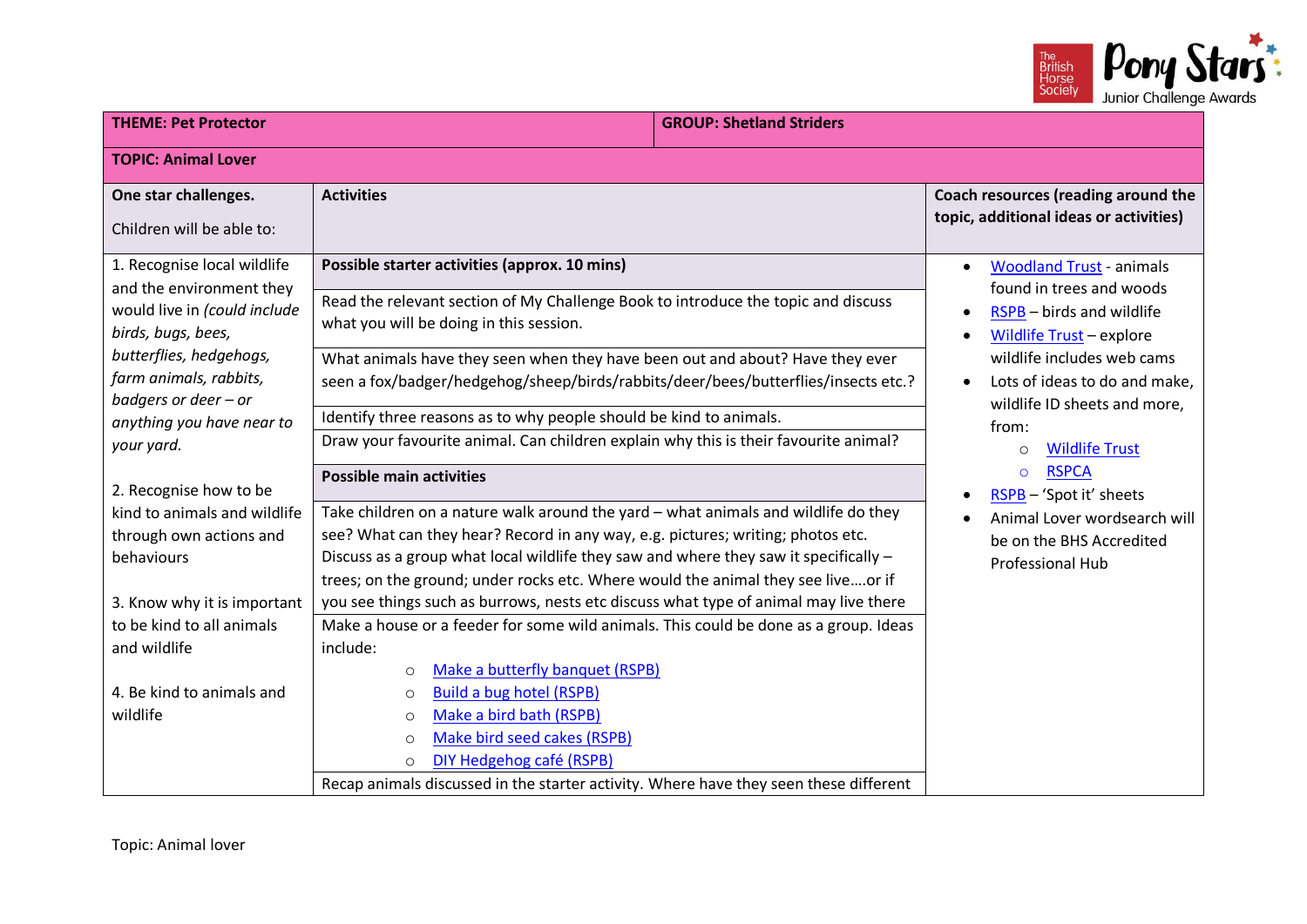

| animals? NB - be aware they will not all have seen them; do they know what each            |  |
|--------------------------------------------------------------------------------------------|--|
| one is? Discuss where children live in a wider sense, i.e. the city, town or village; this |  |
| is called a habitat. Does anyone know any of the wildlife habitats? Identify which         |  |
| ones live in meadows, woodland, grassland, rivers etc. Discuss whether the animals         |  |
| live underground or overground; in trees; in built up areas or in green spaces; in a       |  |
| nest, sett or burrow? Use the Woodland Trust, RSPB and Wildlife Trust to research          |  |
| animals in their local area and present information as a group/make a poster/draw a        |  |
| picture.                                                                                   |  |
| If you have an animal or wildlife sanctuary local to you, you could see if they could      |  |
| visit your yard for a talk                                                                 |  |
| How can we be kind to each other? Discuss ways in which we are kind to other               |  |
| people and children. Link this to how we are kind to animals - what are the                |  |
| similarities? What are the differences? NB - if children suggest ways in which we are      |  |
| kind to our pets, talk about how this differs if they are wild animals in our local        |  |
| environment. Ensure children highlight being kind to animals would include: not            |  |
| scaring or chasing animals; looking after their environment, e.g. not creating hazards     |  |
| by littering; planting trees or plants which encourage wildlife; by providing shelter or   |  |
| food; leaving out food and water etc.                                                      |  |
| RSPCA - how littering can affect animals                                                   |  |
| BHS - be horse aware                                                                       |  |
| Possible wrap up activities (approx. 10 mins)                                              |  |
| What should you do if you see an injured animal? Identify that they should ALWAYS          |  |
| speak to an adult first and never approach an injured animal, whether it is a pet or       |  |
| wildlife.                                                                                  |  |
| RSPCA - guide to animal kindness                                                           |  |
| Animal Lover wordsearch (available to download from BHS Accredited Professional            |  |
| Hub)                                                                                       |  |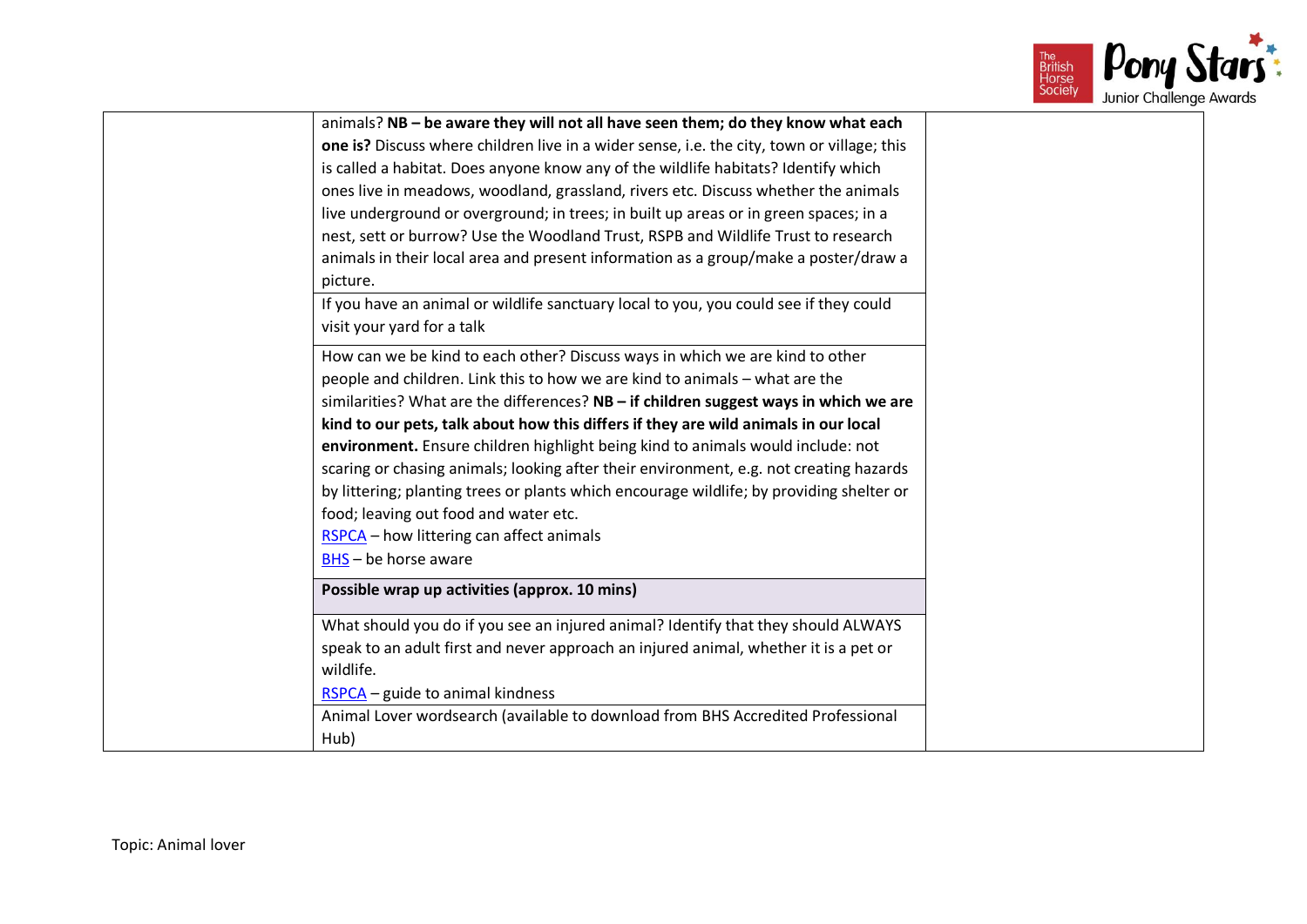

# **Two star challenges \*\*:**

- Become a Pet Protector role model! Tell people why what you care about is important. By telling others you can have a bigger impact;
	- o You could ask them to record or discuss with you conversations they've had, or what they've done to try to influence others. You could set a target for them (for example talk to five family members or friends). Target dependent on age and suitability for child
- Get crafty and make a collage of your favourite animal. You could include things from a nature walk like leaves, flowers or small twigs.
	- o For example, collect leaves and [make a leaf print butterfly](https://www.countryfile.com/how-to/crafts/how-to-make-a-leaf-print-butterfly/) (Source: Countryfile)
- Create a poster showing your top three ways to be kind to animals and their environment.
- Make a bug or hedgehog hotel at the yard; a safe space for small critters to live.
	- $\circ$  There is a step by step guide in the participant's My Challenge Book (page 42-43)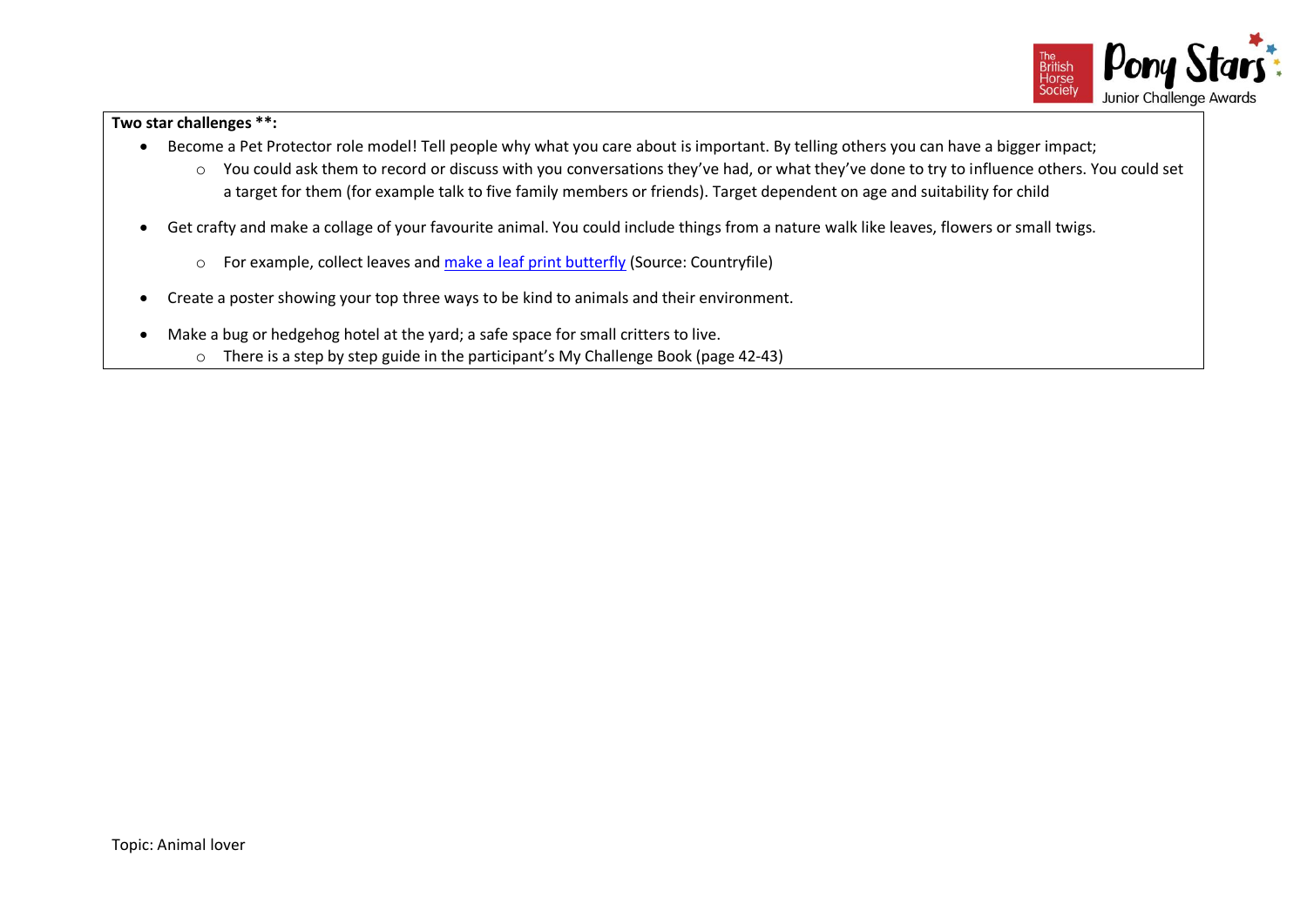

| <b>THEME: Pet Protector</b>                                                                                                                                                                                                                                                                                                        | <b>GROUP: Shetland Striders</b>                                                                                                                                                                                                                                                                                                                                                                                                                                                                                                                                                                                                                                                                                                                                                                                                                      |                                                                                                                                                                                                                                                                                                                                         |
|------------------------------------------------------------------------------------------------------------------------------------------------------------------------------------------------------------------------------------------------------------------------------------------------------------------------------------|------------------------------------------------------------------------------------------------------------------------------------------------------------------------------------------------------------------------------------------------------------------------------------------------------------------------------------------------------------------------------------------------------------------------------------------------------------------------------------------------------------------------------------------------------------------------------------------------------------------------------------------------------------------------------------------------------------------------------------------------------------------------------------------------------------------------------------------------------|-----------------------------------------------------------------------------------------------------------------------------------------------------------------------------------------------------------------------------------------------------------------------------------------------------------------------------------------|
| <b>TOPIC: Pet Care</b>                                                                                                                                                                                                                                                                                                             |                                                                                                                                                                                                                                                                                                                                                                                                                                                                                                                                                                                                                                                                                                                                                                                                                                                      |                                                                                                                                                                                                                                                                                                                                         |
| One star challenges.<br>Children will be able to:<br>1. Give examples of animals                                                                                                                                                                                                                                                   | <b>Activities</b><br>Possible starter or wrap-up activities (approx. 10 mins)                                                                                                                                                                                                                                                                                                                                                                                                                                                                                                                                                                                                                                                                                                                                                                        | <b>Coach resources (reading</b><br>around the topic, additional<br>ideas or activities)<br>https://www.battersea.org.<br>$\bullet$                                                                                                                                                                                                      |
| that can be kept as pets<br>(minimum two examples)<br>2. Tell you about the basic<br>requirements that pet will<br>need (from at least two<br>examples given above<br>participant should be aware<br>of the responsibilities of<br>owning a pet: visiting it twice<br>a day (if pet doesn't live at<br>home - for example a pony), | Read the relevant section from the My Challenge Book to introduce and start a<br>discussion about the topic<br>What pets do the children in the group have? Create a list as a group - add others<br>which they could have.<br>Why do we only have certain animals as pets? What animals could we not have as a pet<br>and why? NB - be careful which animals are identified here. Keep the discussion<br>generalised, e.g. big cats; giraffes etc. - avoid discussions about snakes/other<br>reptiles/spiders as some of these are not allowed to be kept as pets.<br>Children to draw a picture of their pet or a pet they would like to have when they are<br>older. If any children are unsure about having a pet, encourage them to draw a picture<br>of a horse they have seen/ridden. Consider allergies too as to reasons why children may   | uk/pet-advice Battersea<br>Dogs Home<br>https://www.petsathome.c<br>$\bullet$<br>om/pet-talk Advice from<br>Pets at Home<br>https://www.bluecross.org.<br>$\bullet$<br>uk/pet-advice Pet advice<br>from The Blue Cross<br>CBeebies - My Pet and Me<br>$\bullet$<br>includes links to songs (Old<br>MacDonald), games and<br>activities. |
| exercise or stimulation, space,<br>providing food and water,<br>clearing up after them,<br>friends, vaccinations, love and<br>care, brushed or groomed, to<br>go to the vet, toys etc.)<br>3. Outline a daily care plan for<br>a pet, such as a dog, cat or<br>pony (the participant can<br>describe a care plan, or write         | not have pets.<br><b>Possible main activities</b><br>Invite a local vet to talk about pet care (NB - ensure safeguarding procedures are<br>followed). Children to prepare questions in advance they would like to ask - discuss<br>this as a group and encourage all to share their views (NB - be aware that some young<br>children will not want to speak aloud in front of a group; offer them alternatives, e.g.<br>writing their question down for someone else to ask or whispering the question to an<br>adult they know so they can ask on their behalf).<br>Choose one of the animals discussed which could be a pet, e.g. dog or cat. Ask children<br>what the pet needs; identify water, food, walks (if a dog), a warm bed, shelter, toys.<br>Also discuss importance of 'chill time' for the pet. Discuss what else pets may have, e.g. | RSPCA video: What do pets<br>$\bullet$<br>need? (about 3:30 minutes,<br>requires You Tube)                                                                                                                                                                                                                                              |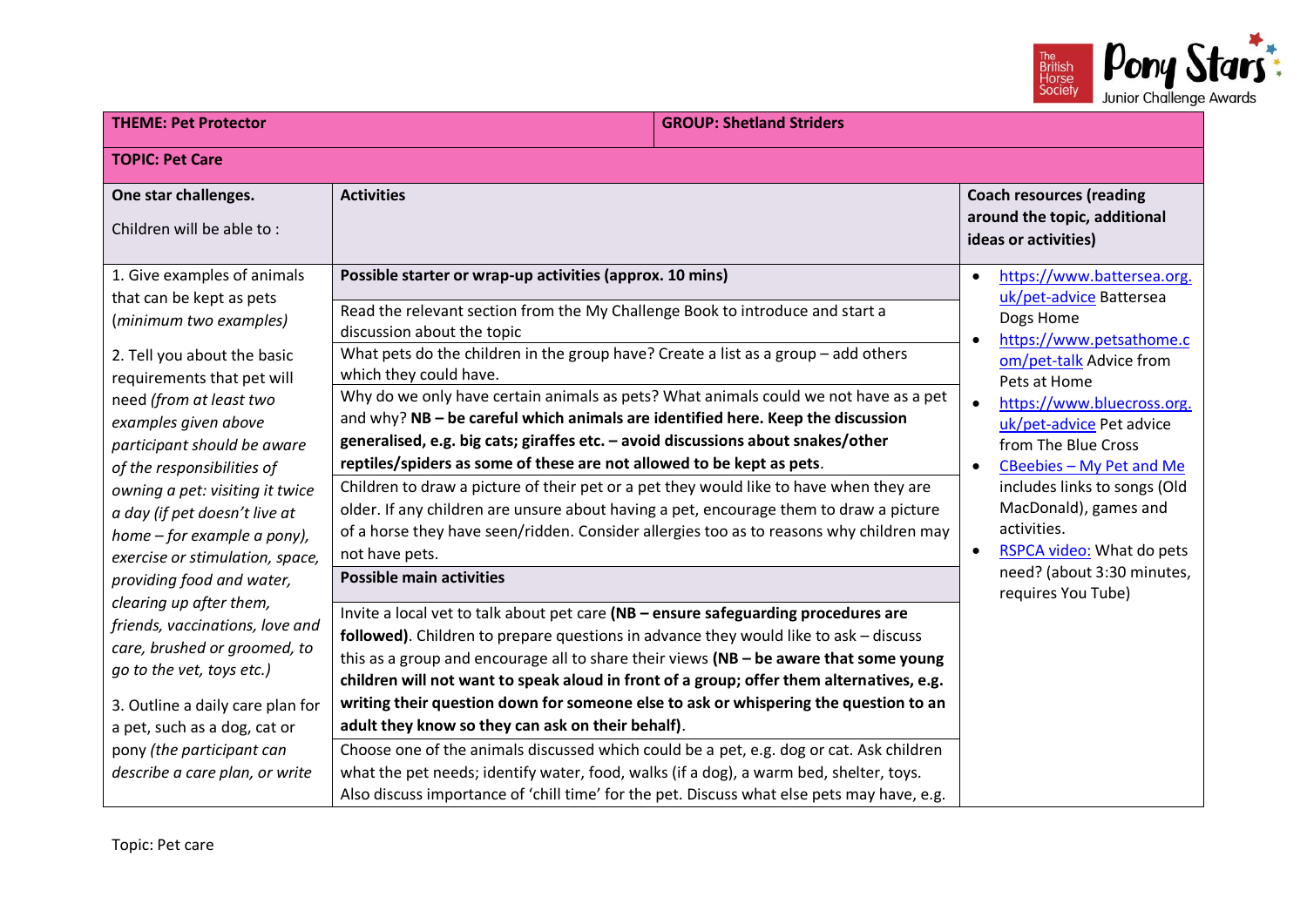

| it down, they can make a       | treats, collar, lead etc. Which of these are necessary and which are extra? Children to                                                           |
|--------------------------------|---------------------------------------------------------------------------------------------------------------------------------------------------|
| picture diary of a typical day | then draw an animal which can be kept as a pet and draw/write what that animal                                                                    |
| or week, or they can make up   | needs. Also important to discuss responsibilities such and time and money. Also                                                                   |
| a daily routine for an         | consider their routine and if they have time for pet. What happens if they want to go on                                                          |
|                                |                                                                                                                                                   |
| imaginary pet or their         | holiday?                                                                                                                                          |
| favourite pony on the yard     | Coach to talk through the daily care of looking after a horse and children can draw                                                               |
| and draw pictures)             | pictures to represent each stage. Discuss how this would differ from looking after a                                                              |
|                                | smaller pet, e.g. a guinea pig/fish and a medium pet e.g. dog. Children to then draw a                                                            |
|                                | 'Day in the Life of a ' to show the daily care for another pet.                                                                                   |
|                                | Organise an 'own a pony day' at the yard for pairs or small groups, then the children                                                             |
|                                | can write or draw about their experience and responsibilities.                                                                                    |
|                                | Are there any TV shows they know where the characters have pets? How are they                                                                     |
|                                | looked after? For example, My Pet and Me on CBeebies. You could find a You Tube or                                                                |
|                                | BBC iPlayer link for one animal. The presenters Rory and Ferne show children a variety                                                            |
|                                | of different animals - from cats and dogs to snails and pigs.                                                                                     |
|                                | Possible wrap up activities (approx. 10 mins)                                                                                                     |
|                                | https://www.rspca.org.uk/adviceandwelfare/pets                                                                                                    |
|                                | Look at different advice as to how to look after pets, is there anything there they didn't                                                        |
|                                | think of?. NB - do not discuss the pet bereavement section with young children.                                                                   |
|                                | Draw a picture of a pet they would like to have when they are older and talk about how                                                            |
|                                | they would look after it.                                                                                                                         |
|                                | Discuss why some of the pets they have talked about have more needs attached to                                                                   |
|                                | them than others.                                                                                                                                 |
|                                | Does this mean that some pets are more difficult to look after than others? Are there                                                             |
|                                | any pets that don't have any needs attached to them? NB Point out that all pets have                                                              |
|                                | needs and that it is our responsibility to meet those needs                                                                                       |
| Two star challenge **:         |                                                                                                                                                   |
|                                | Show how much you care by helping to look after an animal for a week. If you don't have a pet or if you already have a pet at home see if you can |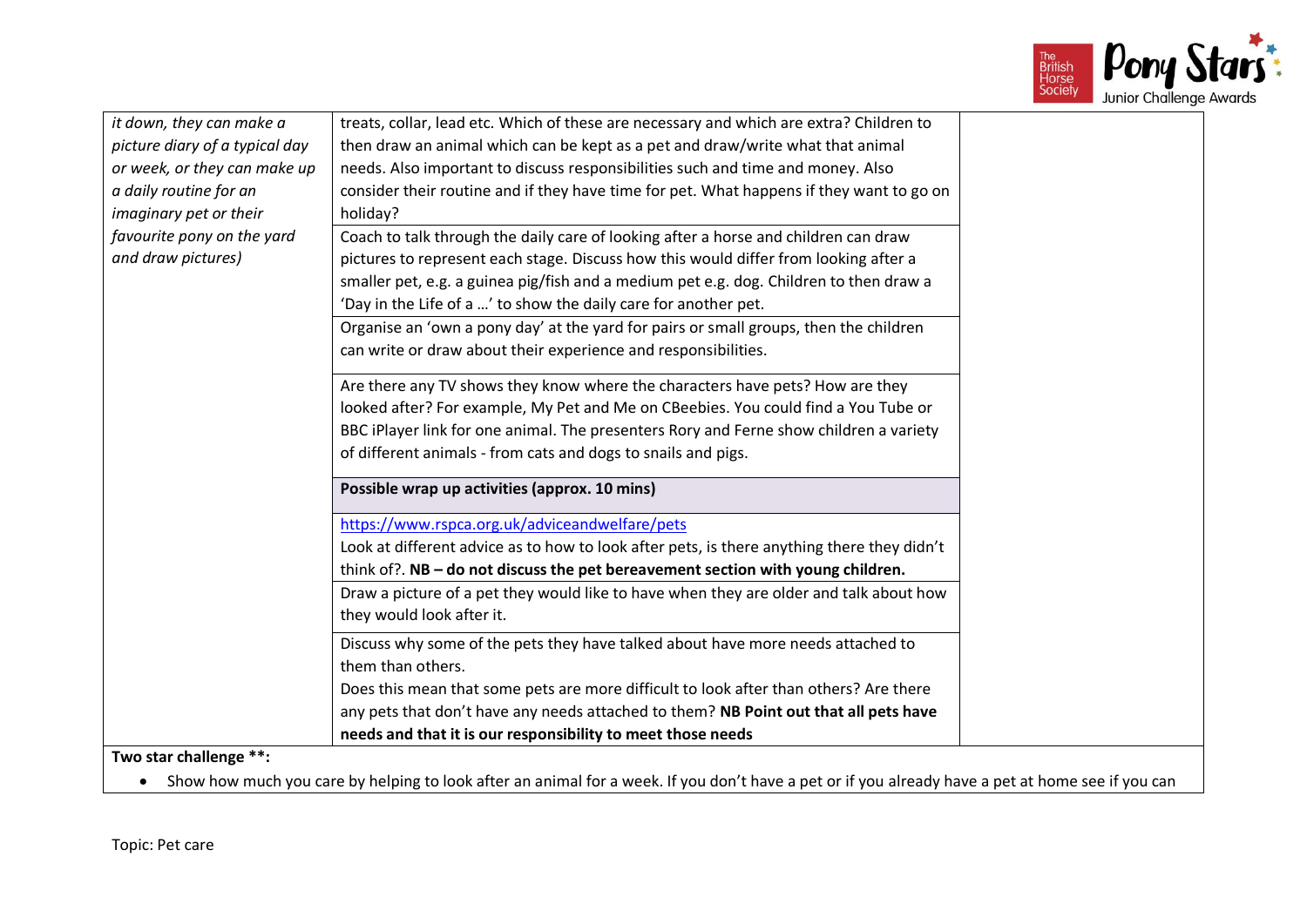

help to look after a friend's or neighbour's, or help to look after a pony for a day at the yard. Record what you did – be creative! You could draw a cartoon strip; ask an adult to help you make a short video; take photos; draw pictures or anything you can think of!

- Create an advice leaflet to be able to give to someone so they would know how to look after the same pet.
	- o Can be their own pet, a friends/neighbours or arrange a 'look after a pony day' at the yard for them to write about

### **Things to consider:**

• Some children may have allergies to types of pets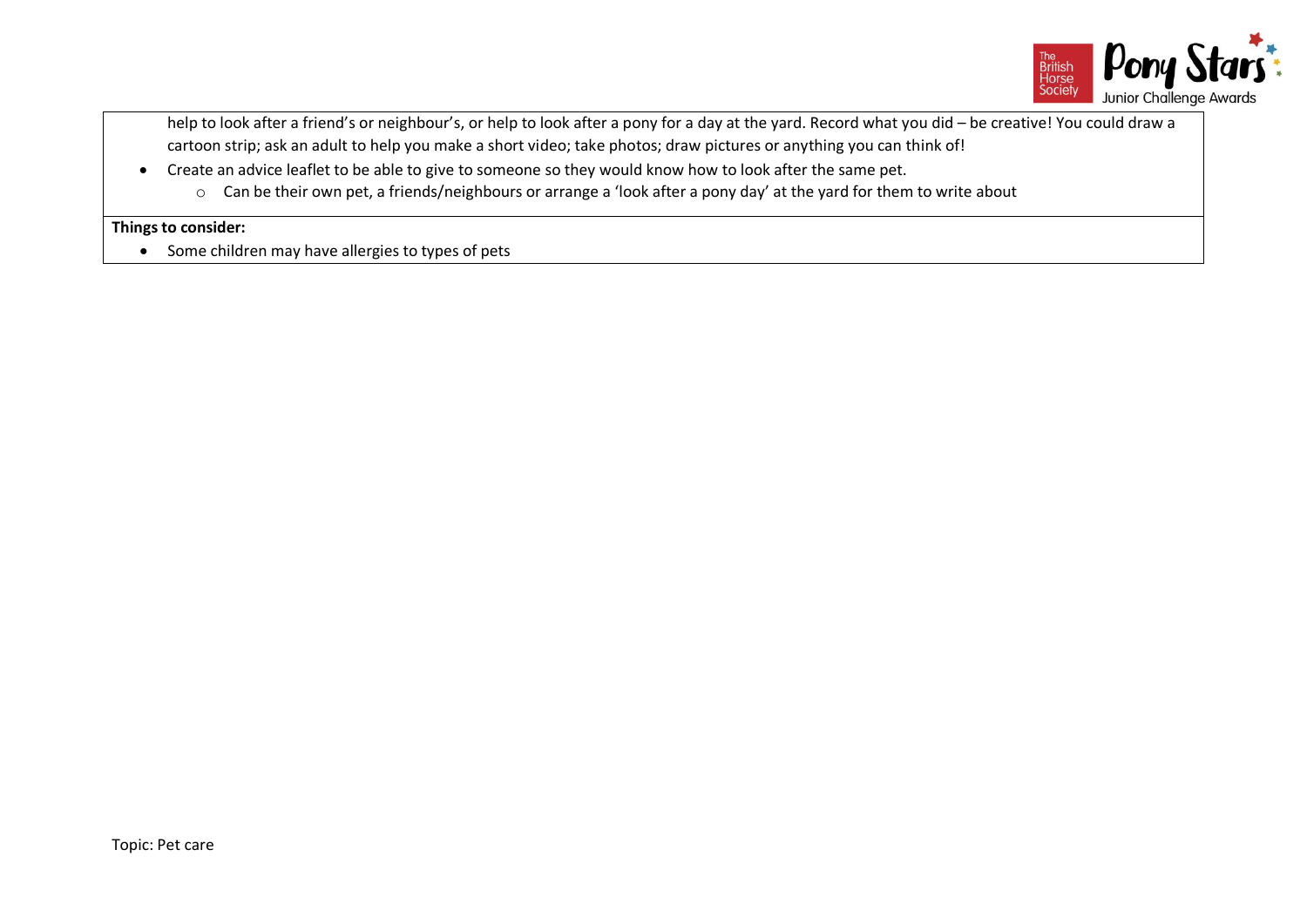

| <b>THEME: Pet Protector</b>                                                                                                                                                                                                                              |                                                                                                                                                                                                                                                                                                                                                                                                                                                                                                                                                                                                                                                                                                                                                                                                                                                                                                                                                                                                                                   | <b>GROUP: Shetland Striders</b> |                                                                                                                                                                                                                                                                                                         |
|----------------------------------------------------------------------------------------------------------------------------------------------------------------------------------------------------------------------------------------------------------|-----------------------------------------------------------------------------------------------------------------------------------------------------------------------------------------------------------------------------------------------------------------------------------------------------------------------------------------------------------------------------------------------------------------------------------------------------------------------------------------------------------------------------------------------------------------------------------------------------------------------------------------------------------------------------------------------------------------------------------------------------------------------------------------------------------------------------------------------------------------------------------------------------------------------------------------------------------------------------------------------------------------------------------|---------------------------------|---------------------------------------------------------------------------------------------------------------------------------------------------------------------------------------------------------------------------------------------------------------------------------------------------------|
| <b>TOPIC: Animal Welfare</b>                                                                                                                                                                                                                             |                                                                                                                                                                                                                                                                                                                                                                                                                                                                                                                                                                                                                                                                                                                                                                                                                                                                                                                                                                                                                                   |                                 |                                                                                                                                                                                                                                                                                                         |
| One star challenges.<br>Children will be able to:<br>1. List basic welfare needs<br>of all animals (food, water,<br>love and care,<br>exercise/play/fun,<br>somewhere to live/shelter,<br>medical care and company)                                      | <b>Activities</b><br>Possible starter activities (approx. 10 mins)<br>Read the relevant section from the My Challenge Book to introduce and start a<br>discussion about the topic<br>List some animals! Ensure ones which are kept in and out of captivity, such as tigers,<br>elephants etc. are mentioned alongside ones which can be kept as pets.<br>Children to draw a picture of their favourite animal.                                                                                                                                                                                                                                                                                                                                                                                                                                                                                                                                                                                                                    |                                 | Coach resources (reading around the<br>topic, additional ideas or activities)<br>https://twycrosszoo.org/ani<br>mals/information about<br>different animals at Twycross<br>Zoo (or you could research<br>animals at a zoo local to you)<br>https://www.rspca.org.uk/-<br><b>/smileyface Smiley face</b> |
| 2. Describe how each basic<br>welfare needs relates to<br>looking after an animal of<br>their choice (child can<br>choose an animal of their<br>choice - their own pet or<br>favourite pony on the yard<br>- to describe how the basic<br>needs are met) | <b>Possible main activities</b><br>What do we need to live happily? Ask children what makes them happy and create a<br>big list. Children could work on their own or in pairs, then share/discus their answers<br>with others, eventually you should have one big list. From the list, what are the things<br>that you need and what are the things that you want? What's the difference between<br>needs and wants? Hopefully children should eventually identify food, water, shelter,<br>love and care, exercise, play/fun, medical care and company are needs. NB - ensure<br>background of children is known before this is discussed. Safeguarding policies<br>must be followed if any concerns are raised. Link to animals - which of these do<br>animals need to live happily? Identify all of them! Now think about what an animal's<br>basic welfare needs are. Children to choose an animal which they have<br>seen/own/know i.e. domesticated and draw a picture of the animal and what they<br>need to live happily. |                                 | <b>RSPCA activity</b><br>Blue Cross - how to have a<br>happy pet<br>The Blue Cross have lots of<br>helpful resources including<br>videos and activities<br>designed for children<br>https://www.bluecross.org.u<br>k/downloads-teachers-and-<br>groups                                                  |
|                                                                                                                                                                                                                                                          | You could link to other topics in the Pet Protector series - how do these welfare<br>needs relate to looking after an animal, or being kind to animals?                                                                                                                                                                                                                                                                                                                                                                                                                                                                                                                                                                                                                                                                                                                                                                                                                                                                           |                                 |                                                                                                                                                                                                                                                                                                         |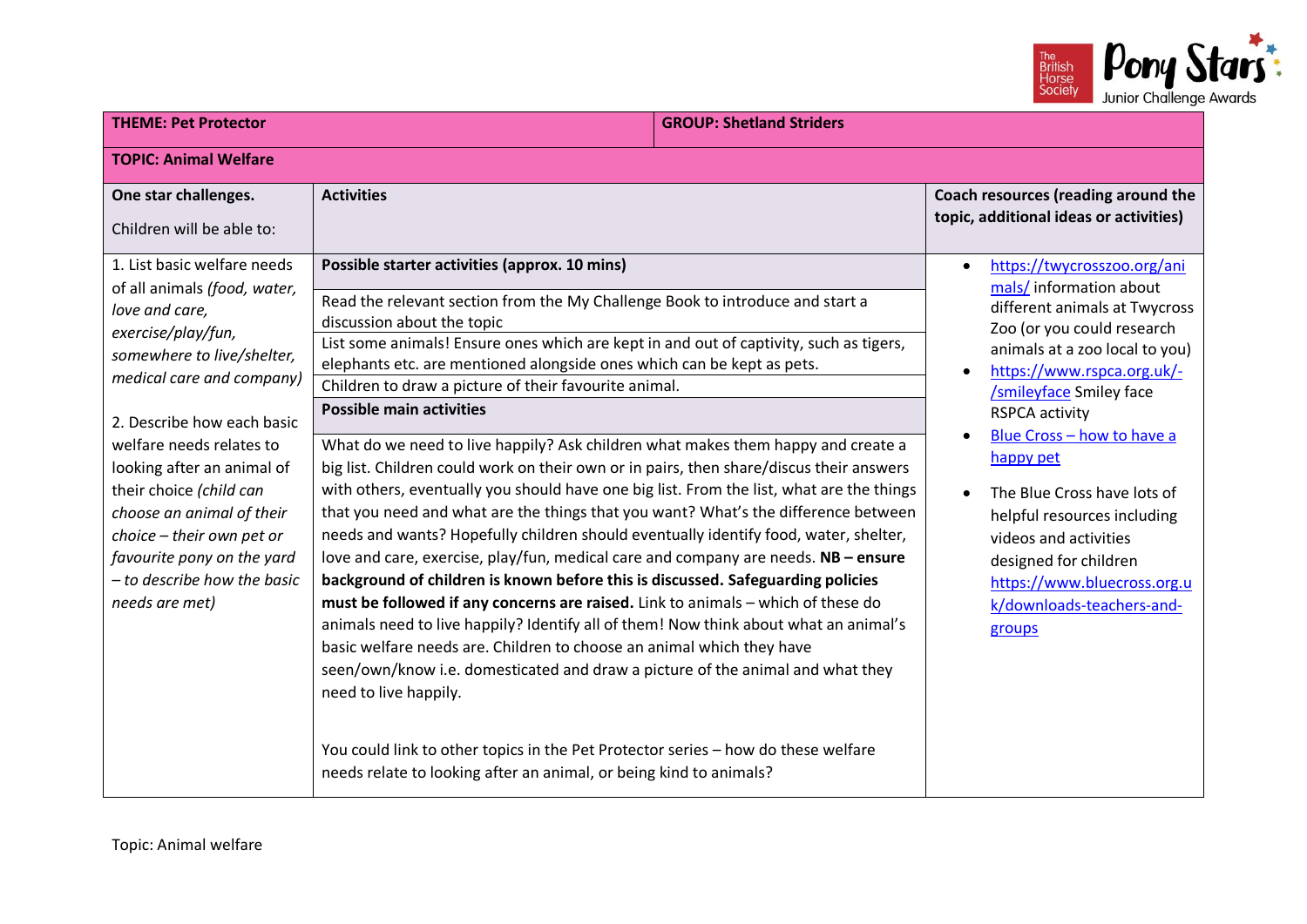

| Ask who has ever been to a zoo. Discuss what animals they saw there and how they        |
|-----------------------------------------------------------------------------------------|
| were kept, i.e. in cages. Use https://www.chesterzoo.org/virtual-zoo-2/ or another      |
| virtual zoo tour and discuss animals they see and how they are being kept. What is      |
| being provided for them? Does it make any difference to their needs that they are in    |
| a zoo? Ensure children realise ALL animals have the same basic needs to live happily.   |
| Children to choose their favourite animal they have seen at a zoo/on the video and      |
| draw the animal and how their needs are met by the people who work at the zoo.          |
| This topic includes making a game to play as a group - similar to snakes and ladders -  |
| themed around the care of ponies. Land on a 'good practice' square they 'go up'; land   |
| on a 'bad practice' square they 'go down'. As a group, they can create the 'board'      |
| using a sheet of paper, think of examples of good and bad care, the playing             |
| characters and name of the game. This gives the opportunity to discuss good and         |
| poor care and can be played on rainy days!                                              |
| To create the game begin a discussion on how do horse owners at the yard meet the       |
| needs of the ponies in their care? They will have lots of examples of good care to      |
| share with you. Now think about what poor examples of care might be. From your          |
| lists create the game to play!                                                          |
| You could walk around the yard and link the basic welfare needs to different            |
| situations. So why are ponies turned out together, or if they have individual paddocks  |
| that they can still see other ponies, point out things that provide shelter (provide    |
| shade in summer or protection from wind/rain in winter (trees, hedges, purpose built    |
| shelter, stable, wall), how ponies are regularly groomed, given attention etc (provide  |
| love and care)this helps the children to put the basic welfare needs into practice      |
| and see how they are being met at your yard.                                            |
| Possible wrap up activities (approx. 10 mins)                                           |
| Draw Strider and label with his basic needs (these can be written or drawn)             |
| Write the basic welfare needs on individual pieces of paper, folded up or put in a bag. |
| Children to pick one, and give one way how this is met for an animal of their choice    |
| Write welfare needs and wants on individual pieces of paper, folded up or put in a      |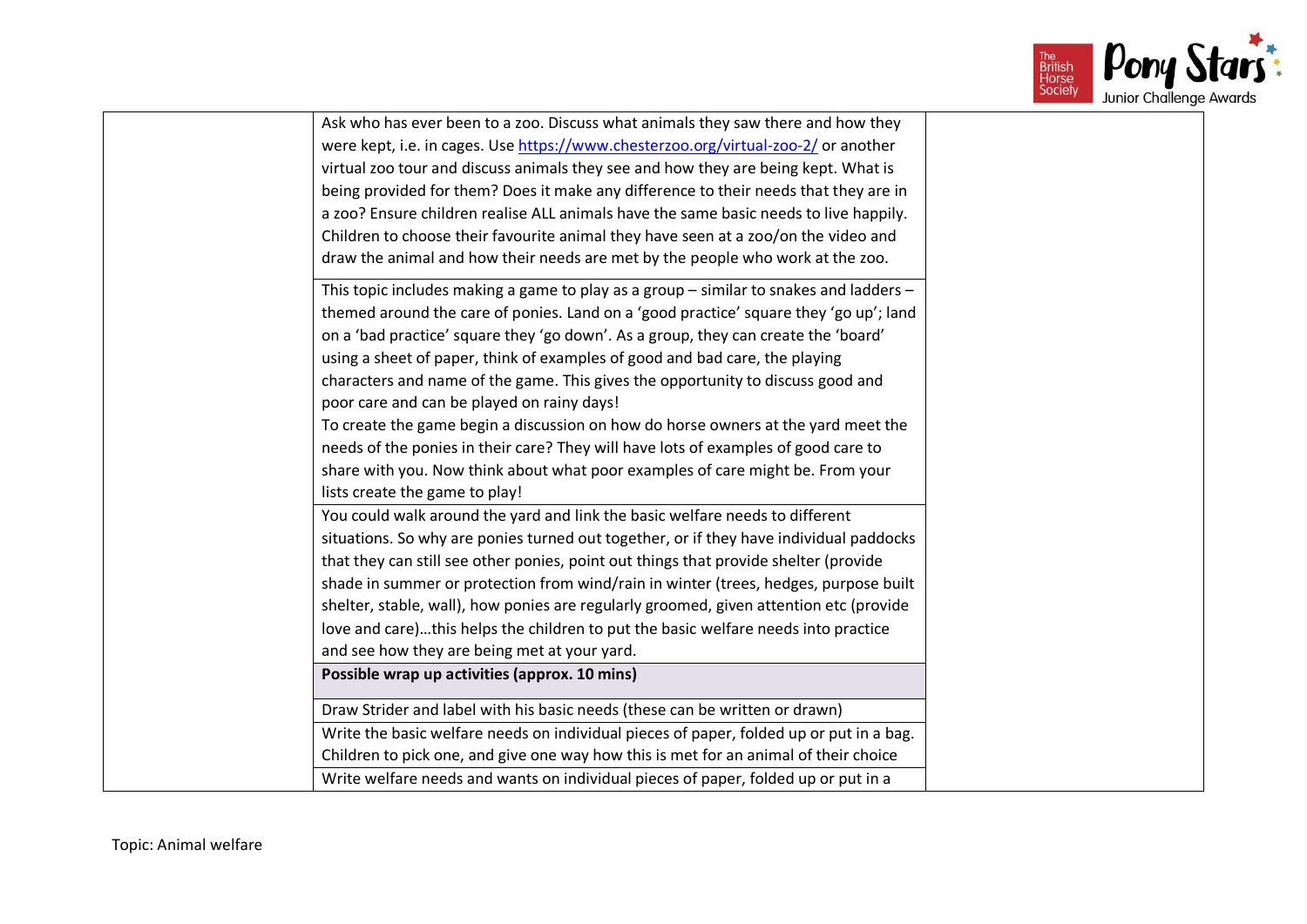

**Two star challenges \*\*:**

• In the UK, an animal's welfare is protected by law. Find out what this means and what might happen if very poor animal care is given.

bag. Children to pick one, and say whether this is a need or a want.

- o A basic understanding for example, they could get into trouble with the Police and face consequences. They do not need to know about going to court/fines/jail sentences if not appropriate for the age/group you have
- There are animal welfare charities that can offer support to owners and help educate them to improve their animal's care. Research a national or local charity and find out what they do.

**Things to consider:**

• ensure background of children is known before basic needs are discussed. Safeguarding policies must be followed if any concerns are raised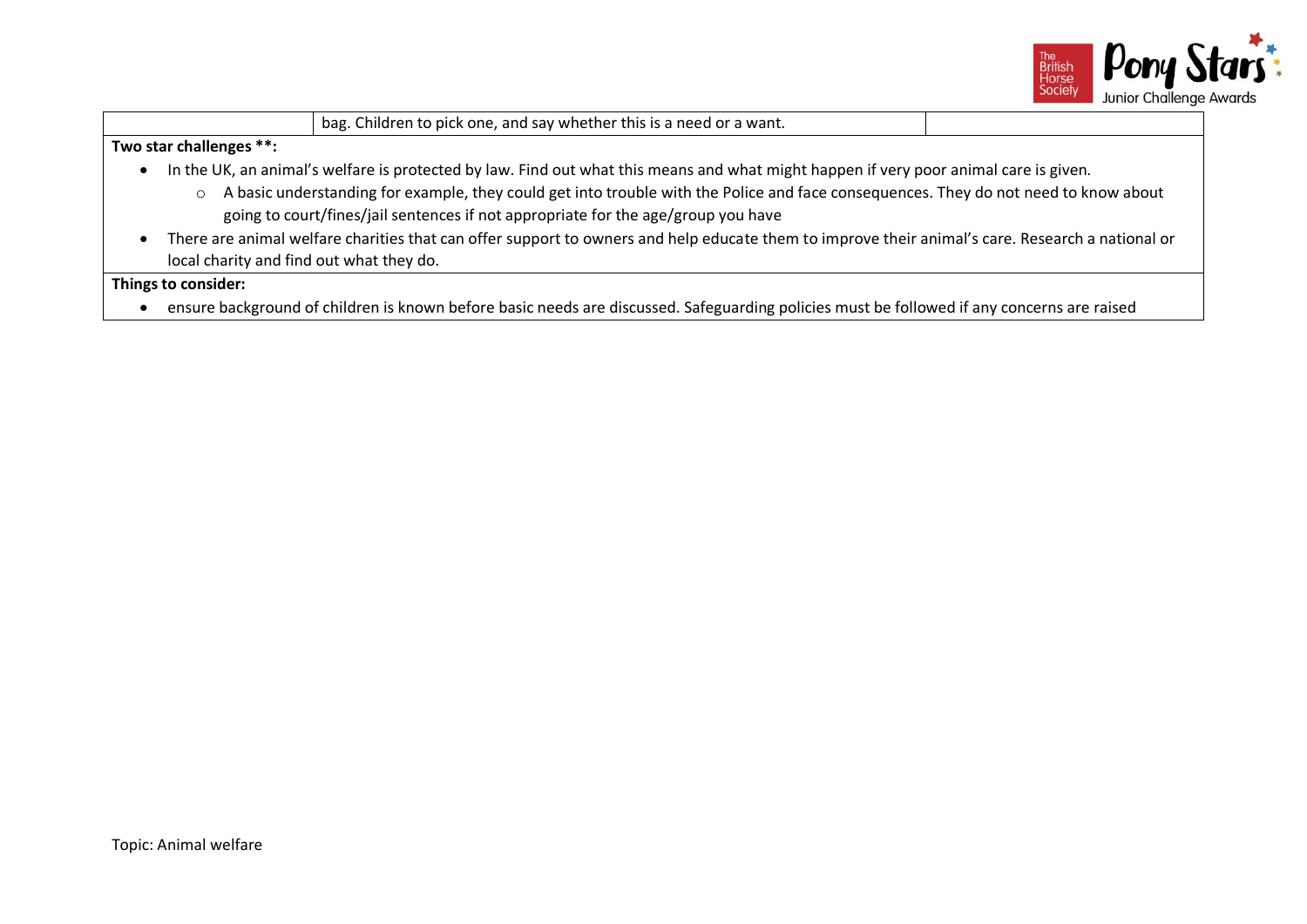

| <b>TOPIC: If my Pony Could Talk</b><br>One star challenges.                                                                                                                                                                                                                                                                                     | <b>Activities</b>                                                                                                                                                                                                                                                                                                                                                                                                                                                                                                                                                                                                                                                                                                                                                                                                                                                                                                                                                                                                                                                | <b>Coach resources (reading</b>                                                                                                                                                                                                                                                                                                                                                                                                        |
|-------------------------------------------------------------------------------------------------------------------------------------------------------------------------------------------------------------------------------------------------------------------------------------------------------------------------------------------------|------------------------------------------------------------------------------------------------------------------------------------------------------------------------------------------------------------------------------------------------------------------------------------------------------------------------------------------------------------------------------------------------------------------------------------------------------------------------------------------------------------------------------------------------------------------------------------------------------------------------------------------------------------------------------------------------------------------------------------------------------------------------------------------------------------------------------------------------------------------------------------------------------------------------------------------------------------------------------------------------------------------------------------------------------------------|----------------------------------------------------------------------------------------------------------------------------------------------------------------------------------------------------------------------------------------------------------------------------------------------------------------------------------------------------------------------------------------------------------------------------------------|
|                                                                                                                                                                                                                                                                                                                                                 |                                                                                                                                                                                                                                                                                                                                                                                                                                                                                                                                                                                                                                                                                                                                                                                                                                                                                                                                                                                                                                                                  |                                                                                                                                                                                                                                                                                                                                                                                                                                        |
| Children will be able to:                                                                                                                                                                                                                                                                                                                       |                                                                                                                                                                                                                                                                                                                                                                                                                                                                                                                                                                                                                                                                                                                                                                                                                                                                                                                                                                                                                                                                  | around the topic, additional<br>ideas or activities)                                                                                                                                                                                                                                                                                                                                                                                   |
| 1. Outline what a pony's ears<br>tell you about their behaviour<br>(identify which ear positions<br>reflect how they are feeling)<br>2. Outline what a pony's body<br>language can tell you about<br>their behaviour (recognise<br>posture and movement in<br>relation to emotions and link                                                     | Possible starter or wrap-up activities (approx. 10 mins)<br>Read the relevant section from the My Challenge Book to introduce and start a<br>discussion about the topic<br>Recap yard rules and reasons for them, introduction to 'flight or fight' and basic body<br>language from Golden Groom 'Handling Ponies'. (This topic links to and crosses over<br>with 'Handling Ponies'.)<br>How do ponies communicate with each other? (When they can see each other, when<br>they are out of sight of each other? (Body language/vocal sounds.))<br><b>Possible main activities</b>                                                                                                                                                                                                                                                                                                                                                                                                                                                                                | • RSPCA Understanding your<br>horse's body language.<br>https://www.rspca.org.uk/adv<br>iceandwelfare/pets/horses/be<br>haviour/bodylanguage<br>· Horses extension. Blind spot<br>image.<br>https://horses.extension.org/<br>blind-                                                                                                                                                                                                    |
| to flight or fight instinct)<br>3. Recognise behaviour which<br>may mean it's not safe to<br>approach the pony (ears back,<br>hind quarters to the door,<br>head up on high alert, kicking,<br>rearing, pacing, running).<br>4. React appropriately to a<br>pony's behaviour to keep<br>themselves safe (body<br>language indicators that it is | Discuss how ear position is the most obvious sign of how the pony is feeling. If you have<br>a younger or more highly strung horse or pony for the children to quietly observe they<br>may see a wider range of emotions to illustrate the body language that would/would<br>not be safe to approach (interest, ears mobile listening for noise, uncertainty). What<br>else combines with the ears to provide a complete picture of how the horse is feeling?<br>(Position of head and neck, tension/relaxation in the body, movement.)<br>Walk around the yard looking at horses and ponies, or use images, to demonstrate<br>different body language. As you walk around the stables, some horses may come<br>forward and be interested and some may put their ears back, clearly demonstrating<br>their 'Do not disturb' sign. If you have a herd of horses together in a field or barn, the<br>children may be able to witness the subtle communication that goes on between<br>horses. Do any ponies match the pictures in the My Challenge Book (page 50). | spot/#:~:text=A%20horse%E2<br>%80%99s%20blind%20spots%<br>20are%20directly%20in%20fro<br>nt,you%20are.%20For%20mor<br>e%20information%2C%20see<br>%20Horse%20Vision.<br>• Videos of horses showing a<br>variety of behaviours. At a<br>guess these horses are usually<br>stabled as the initial 5 minutes<br>is a lot of rolling and running,<br>but then the pace slows and<br>children will see mutual<br>grooming, expressive ears, |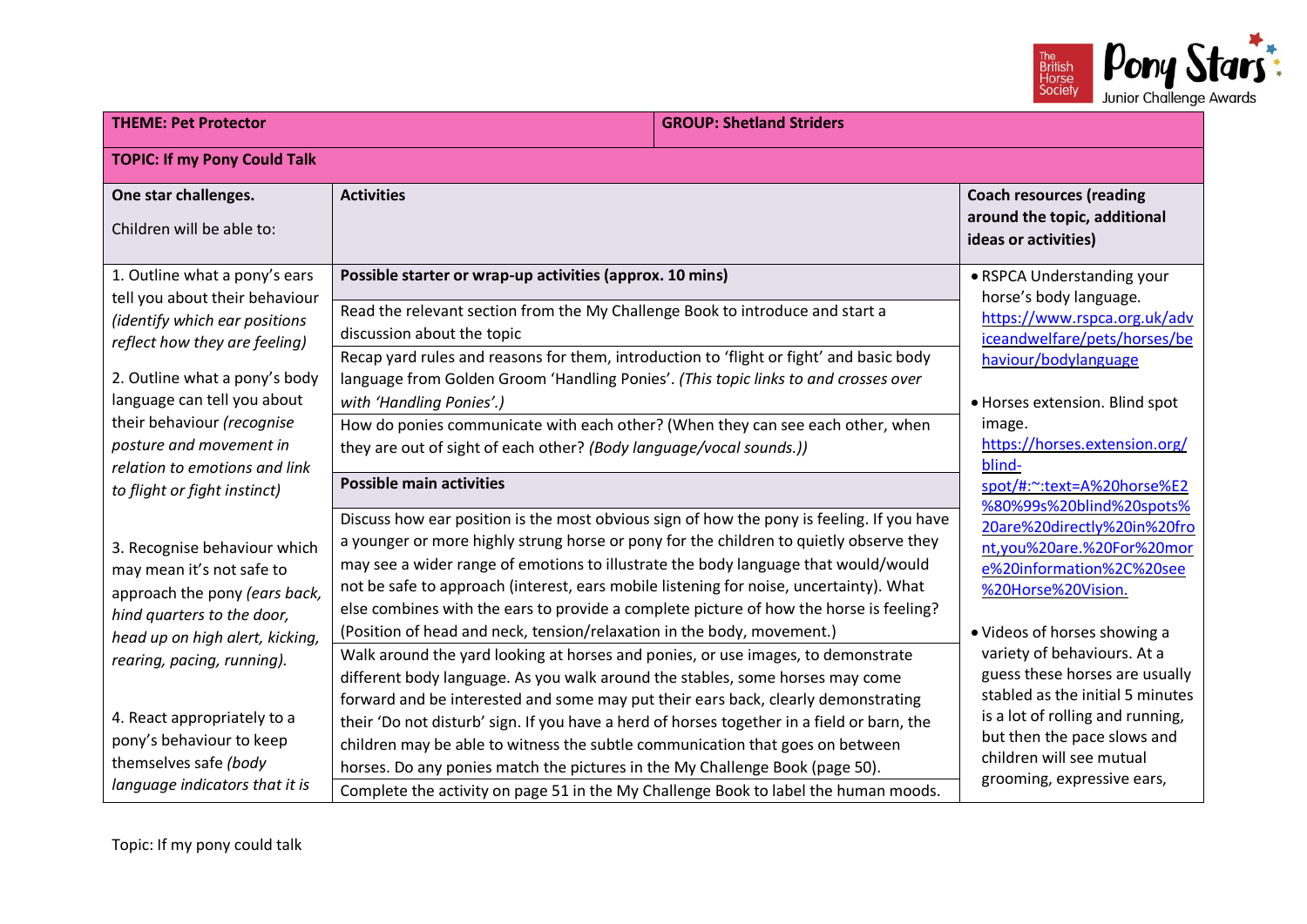

| not safe to approach a pony,<br>always maintain space when<br>moving around the pony,<br>continue to read body<br>language)<br>5. Recognise a pony that may<br>be asleep or sleepy, and how<br>to approach so that they are<br>not startled (talking on the<br>approach, waiting to see that<br>the pony has seen them,<br>understanding the potential<br>consequences of startling a<br>pony) | Using body language and their hands as ears, children can demonstrate to each other<br>what a horse would look like for each of these moods.<br>Discuss and acts out all sorts of moods and behaviours such as was sleeping, contently<br>eating, interested, angry, warning another pony to move out of the way, threatening to<br>kick, playful, heard a sudden noise that it didn't recognize, saw something startling in<br>the distance etc.<br>Extend to body language, facial expressions and even noises.<br>Horses can sleep whilst standing up! What does a sleeping pony look like? (Head<br>hanging, resting a hind leg, eyes closed/semi-closed.) Why must you make sure the<br>sleeping pony knows you're there before approaching it? What are the potential<br>consequences if you startle a pony? (Jump, spook, run away. Risk to self, pony, others.)<br>How would you make sure the horse knows you are there? (Talking quietly on<br>approach.) How will you know if the horse has recognized you're there? (They will wake<br>up.)<br>Turn two or more ponies out in a field, paddock or arena and watch what they do. How<br>do they say hello to each other? What other behaviours can the children see?<br>Let the children take part in a routine task such as grooming ponies. Ask them to talk<br>about the pony's body language, ears etc. If the children are talking to the pony whilst<br>they are grooming do they notice if the pony's ears move to listen? Or if they turn their<br>head? Discuss how their calm behaviour has a positive impact on the pony. Now extend<br>to thinking if the pony was startled somehow, what would indicate they may need to<br>move? (Pony could lift head suddenly, or move quickly). Discuss how to reassure the<br>pony.<br>Possible wrap up activities (approx. 10 mins)<br>Describe how ponies look if they are happy, grumpy, anxious, waiting to be fed. How<br>would the children expect them to behave if they showed these expressions?<br>Complete the dot-to-dot in the My Challenge Book activities page to reveal how Strider<br>feels (page 55) | squealing and striking out with<br>front legs, relaxed wandering,<br>dominance etc,<br>https://www.bing.com/videos<br>/search?q=Horse+Herd+Behav<br>ior&&view=detail∣=D8AB<br>E3359EFE7659D830D8ABE335<br>9EFE7659D830&&FORM=VRD<br>GAR&ru=%2Fvideos%2Fsearch<br>%3Fq%3DHorse%2BHerd%2BB<br>ehavior%26FORM%3DVRIBQP |
|------------------------------------------------------------------------------------------------------------------------------------------------------------------------------------------------------------------------------------------------------------------------------------------------------------------------------------------------------------------------------------------------|-------------------------------------------------------------------------------------------------------------------------------------------------------------------------------------------------------------------------------------------------------------------------------------------------------------------------------------------------------------------------------------------------------------------------------------------------------------------------------------------------------------------------------------------------------------------------------------------------------------------------------------------------------------------------------------------------------------------------------------------------------------------------------------------------------------------------------------------------------------------------------------------------------------------------------------------------------------------------------------------------------------------------------------------------------------------------------------------------------------------------------------------------------------------------------------------------------------------------------------------------------------------------------------------------------------------------------------------------------------------------------------------------------------------------------------------------------------------------------------------------------------------------------------------------------------------------------------------------------------------------------------------------------------------------------------------------------------------------------------------------------------------------------------------------------------------------------------------------------------------------------------------------------------------------------------------------------------------------------------------------------------------------------------------------------------------------------------------------------------------------------------|---------------------------------------------------------------------------------------------------------------------------------------------------------------------------------------------------------------------------------------------------------------------------------------------------------------------|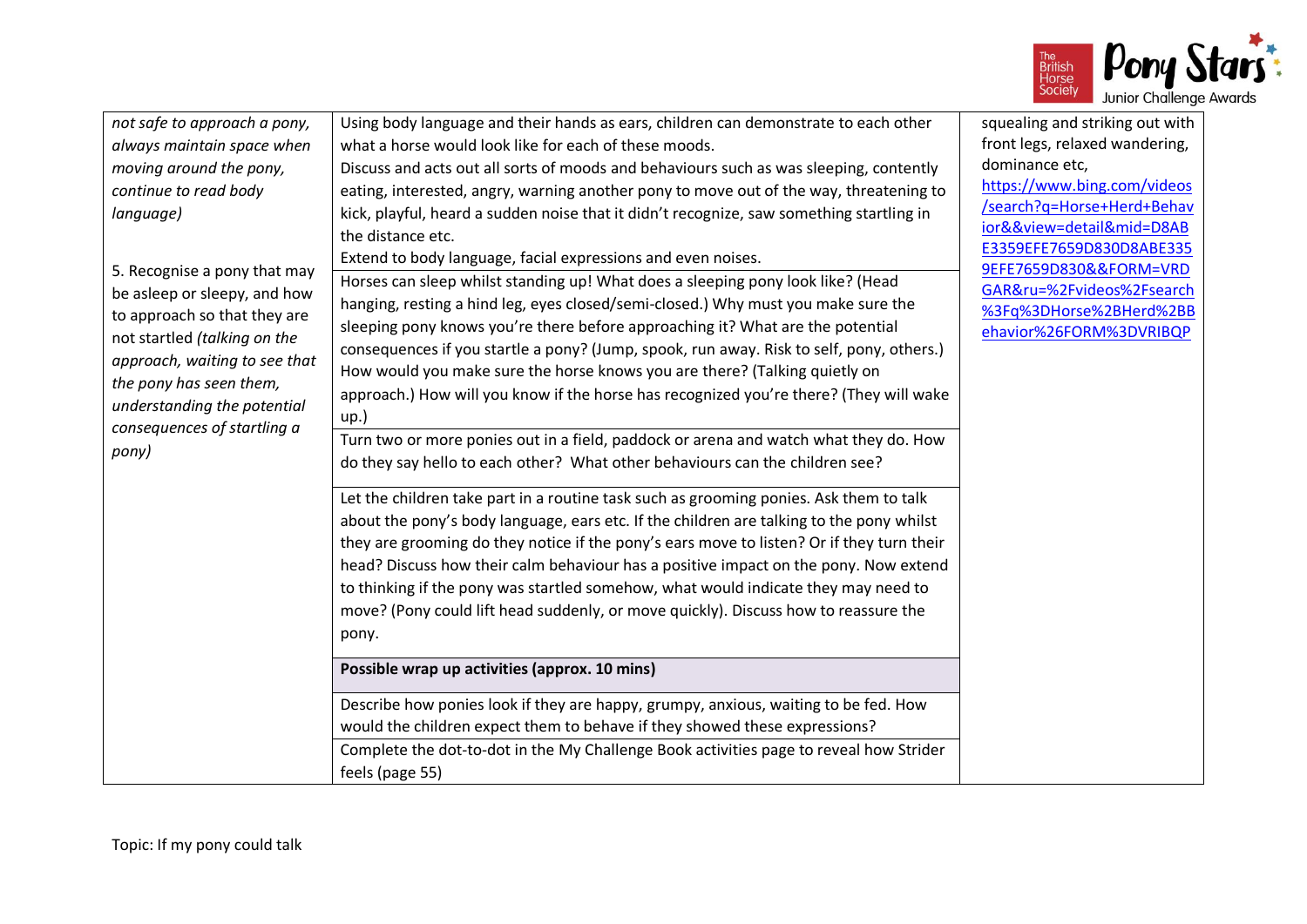

| Watch a video of horses in a herd and see which behaviours they spot.             |  |
|-----------------------------------------------------------------------------------|--|
| Children to demonstrate a behaviour using hands as ears and body language for the |  |
| other children to guess.                                                          |  |

# **Two star challenges \*\*:**

- What makes the children happy, sad, stressed, worried? Consider reasons why horses feel these emotions too.
	- o Discuss other factors that can influence a horse's behaviour; weather, environment (home or away from home), other ponies, noises, human behaviour, food (food time or lack of food), being ridden (associated pain), other pain and illness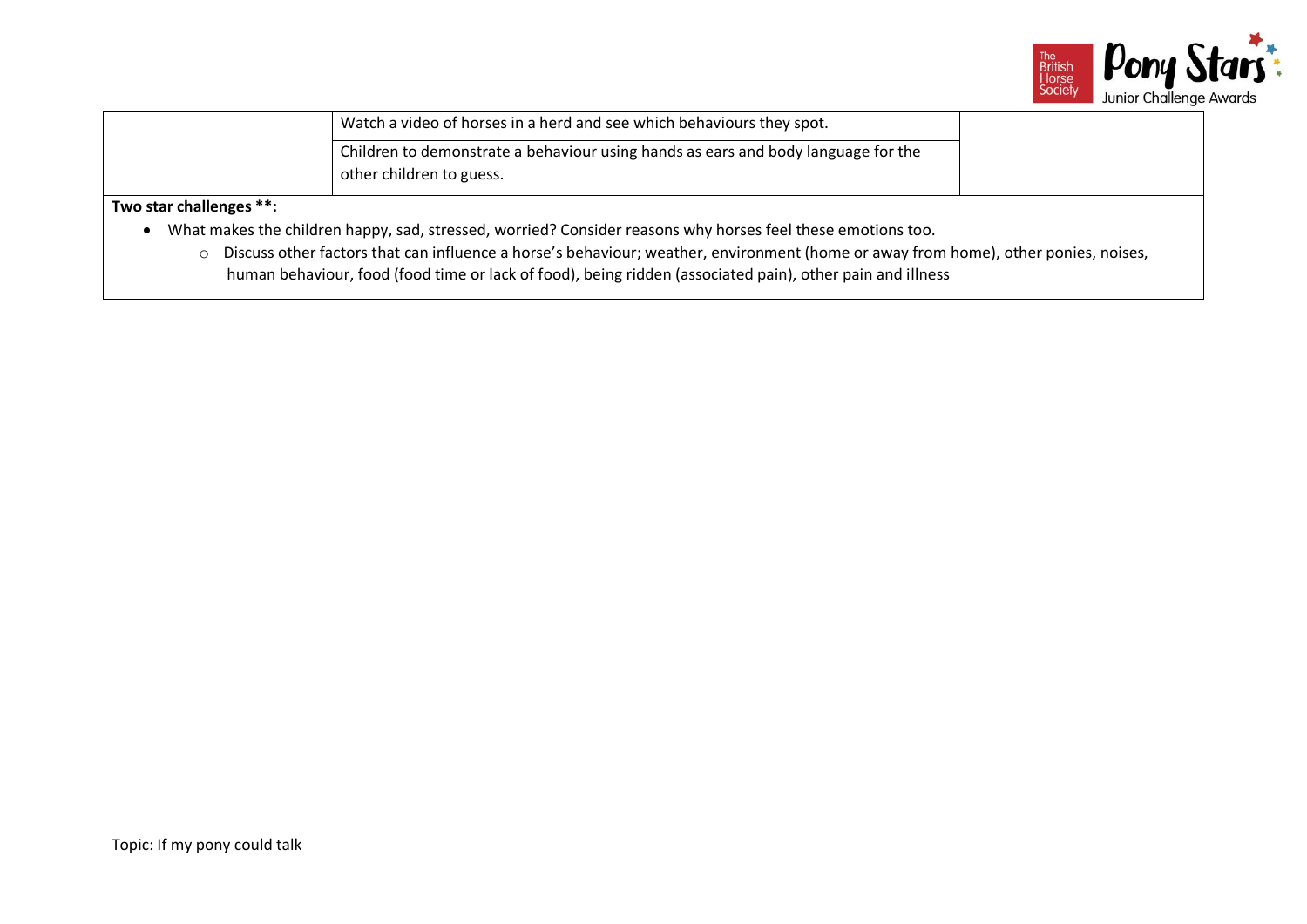

| <b>THEME: Junior Jockey</b>                                                                                                                                                                                                                                                                                                                                                                                                                                                                                                                                                                                                 |                                                                                                                                                                                                                                                                                                                                                                                                                                                                                                                                                                                                                                                                                                                                                                                                                                                                                                                                                                                                                                                                                                                                                                                                                                                                                                                                                                                                                                                                                                                                                                                                                                               | <b>GROUP: Shetland Striders</b> |                                                                                                                                               |
|-----------------------------------------------------------------------------------------------------------------------------------------------------------------------------------------------------------------------------------------------------------------------------------------------------------------------------------------------------------------------------------------------------------------------------------------------------------------------------------------------------------------------------------------------------------------------------------------------------------------------------|-----------------------------------------------------------------------------------------------------------------------------------------------------------------------------------------------------------------------------------------------------------------------------------------------------------------------------------------------------------------------------------------------------------------------------------------------------------------------------------------------------------------------------------------------------------------------------------------------------------------------------------------------------------------------------------------------------------------------------------------------------------------------------------------------------------------------------------------------------------------------------------------------------------------------------------------------------------------------------------------------------------------------------------------------------------------------------------------------------------------------------------------------------------------------------------------------------------------------------------------------------------------------------------------------------------------------------------------------------------------------------------------------------------------------------------------------------------------------------------------------------------------------------------------------------------------------------------------------------------------------------------------------|---------------------------------|-----------------------------------------------------------------------------------------------------------------------------------------------|
| <b>TOPIC: My Riding Kit</b>                                                                                                                                                                                                                                                                                                                                                                                                                                                                                                                                                                                                 |                                                                                                                                                                                                                                                                                                                                                                                                                                                                                                                                                                                                                                                                                                                                                                                                                                                                                                                                                                                                                                                                                                                                                                                                                                                                                                                                                                                                                                                                                                                                                                                                                                               |                                 |                                                                                                                                               |
| *One star challenges.<br>Children will be able to:                                                                                                                                                                                                                                                                                                                                                                                                                                                                                                                                                                          | <b>Activities</b>                                                                                                                                                                                                                                                                                                                                                                                                                                                                                                                                                                                                                                                                                                                                                                                                                                                                                                                                                                                                                                                                                                                                                                                                                                                                                                                                                                                                                                                                                                                                                                                                                             |                                 | <b>Coach resources (reading</b><br>around the topic, additional<br>ideas or activities)                                                       |
| 1. Wear appropriate safety<br>equipment, footwear and<br>clothing when riding<br>(participants do not need to<br>own riding clothing if the<br>centre loans it)<br>2. Identify a body protector<br>and its use (the item is to<br>protect the body in the event<br>of a fall)<br>3. State one reason why it is<br>important to wear the<br>appropriate clothing when<br>riding (safety, remain warm<br>and dry, cover arms and legs<br>for protection, wearing the<br>right materials that do not<br>make noise or flap around)<br>4. Look after their riding<br>equipment when in use and<br>store appropriately after use | <b>Possible starter activities</b><br>Read the relevant section of My Challenge Book to introduce the topic and discuss what<br>you will be doing in this session.<br>What equipment do the children already know they need to wear when riding? What<br>does this equipment protect?<br>Display different items of clothing (for example, flip flops, tshirt, jumper, rustly coat,<br>poncho etc) children to guess if these are suitable or unsuitable clothing for riding in.<br>How important is your head? Children to think of reasons why it's important to protect<br>your head and wear a hat when riding.<br><b>Possible main activities</b><br>You could draw a stick person on a white board and participants can draw on clothing.<br>Discuss why we wear certain equipment when riding (hat, gloves, correct footwear).<br>What is a body protector and the reasons we advise wearing one. Why we should wear<br>long sleeved tops and trousers, and close fitting, but non-restrictive clothes. Seams can<br>make you uncomfortable, and therefore jeans are not advisable. Poppers and studs on<br>the outside of clothes can cause pressure points on the skin, and damage tack. Discuss<br>what clothing you might wear in the summer versus winter. How might the pony react<br>if the children wore rustly materials or left a flappy coat open?<br>Riding equipment can be expensive. It's important that we look after it. Children can<br>make a poster summarizing how to keep their riding equipment in the best condition.<br>Who can fit my hat? Why we want a hat that fits. Children to try on various different |                                 | Safety standards on BHS<br>$\bullet$<br>website:<br>https://www.bhs.org.uk/ad<br>vice-and-information/tack-<br>and-equipment/what-to-<br>wear |
|                                                                                                                                                                                                                                                                                                                                                                                                                                                                                                                                                                                                                             | sizes of hat. Too small, and it will produce a headache, if too large it will move forwards                                                                                                                                                                                                                                                                                                                                                                                                                                                                                                                                                                                                                                                                                                                                                                                                                                                                                                                                                                                                                                                                                                                                                                                                                                                                                                                                                                                                                                                                                                                                                   |                                 |                                                                                                                                               |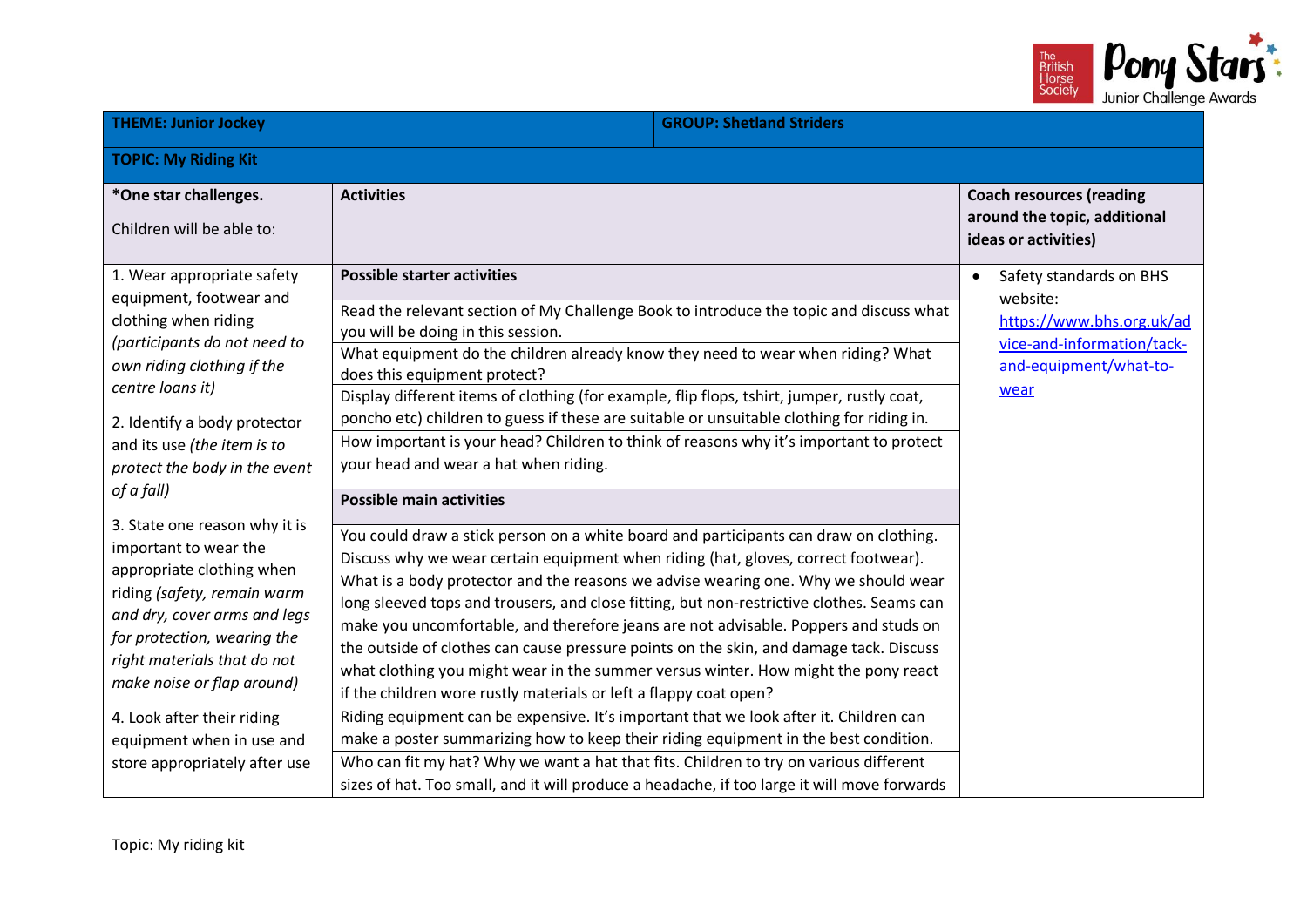

| (don't drop your hat, store      | and backwards on their heads when they nod, and potentially cover their eyes. In either                                                          |  |
|----------------------------------|--------------------------------------------------------------------------------------------------------------------------------------------------|--|
| hats so they cannot roll away,   | hat discuss how it may feel to ride in this? Why is it important that their hat fits? People                                                     |  |
| store equipment in a dry         | have different shaped heads, so when they buy their own, trying different brands will                                                            |  |
| environment, clean boots         | help them find the most comfortable and best fit. Practise adjusting the length of the                                                           |  |
| after use, and if leather, treat | chin strap so that it fits comfortably and securely. Children must know who at the                                                               |  |
| with polish/leather treatment    | centre will fit their hat for them (if they loan the equipment) before each lesson. Also                                                         |  |
| to keep them waterproof and      | understand they are likely to grow and so will their head; so to talk to that adult if their                                                     |  |
| prevent the leather from         | hat that currently fits begins to pinch or give them a headache.                                                                                 |  |
| cracking)                        | Why jewellery and horses do not mix. What could jewellery get caught on - leading a                                                              |  |
|                                  | pony to the arena and whilst riding? What might be the consequences? Children to list                                                            |  |
| 5. Find an appropriate adult     | jewellery that they regularly wear, and therefore what do they need to remember to                                                               |  |
| to check the fit of a hat before | remove before coming to the yard? Why do we need to tie up long hair, both on the                                                                |  |
| riding (if purchased in shops,   | yard, and when riding?                                                                                                                           |  |
| or the person to go to on the    | Try on different sizes of body protector and ask the children to sit on a                                                                        |  |
| yard to check fit if loaning a   | chair/barrel/mechanical horse. The larger/longer body protectors should ride up and be                                                           |  |
| hat)                             | uncomfortable. Children to come to the agreement that this is not suitable for riding!                                                           |  |
| 6. State why wearing             | What might happen if they were to have a fall? How can you tell if a body protector fits                                                         |  |
| jewellery is not recommended     | and who can do this?                                                                                                                             |  |
| when riding (the risk and        |                                                                                                                                                  |  |
| dangers of catching it in        | Possible wrap up activities (approx. 10 mins)                                                                                                    |  |
| something, losing a valuable     | Quick quiz! In groups, answer questions about riding equipment? (What should you                                                                 |  |
| item, reasons long hair should   | wear on your head/feet when riding? Who can check the fit of your hat? Why shouldn't                                                             |  |
| be tied up)                      | we wear loose clothing? How should you clean leather riding boots? Etc)                                                                          |  |
|                                  | Children to design their own hat silk! Be as crazy or classical as they want with their                                                          |  |
|                                  | colours and design! You can use the activity in the My Challenge Book (p75) or they can                                                          |  |
|                                  | draw their own                                                                                                                                   |  |
| ** Two star challenges:          |                                                                                                                                                  |  |
|                                  | Describe two points which may indicate your riding hat doesn't fit                                                                               |  |
|                                  |                                                                                                                                                  |  |
| $\circ$                          | They should be aware how a riding hat should fit and be able to tell you if it's loose (ie, sits too low or moves up and down), or the chin      |  |
|                                  | strap is too loose or too tight. They do not need to have detail as a hat fitter would, but should be aware of two things to be able to tell you |  |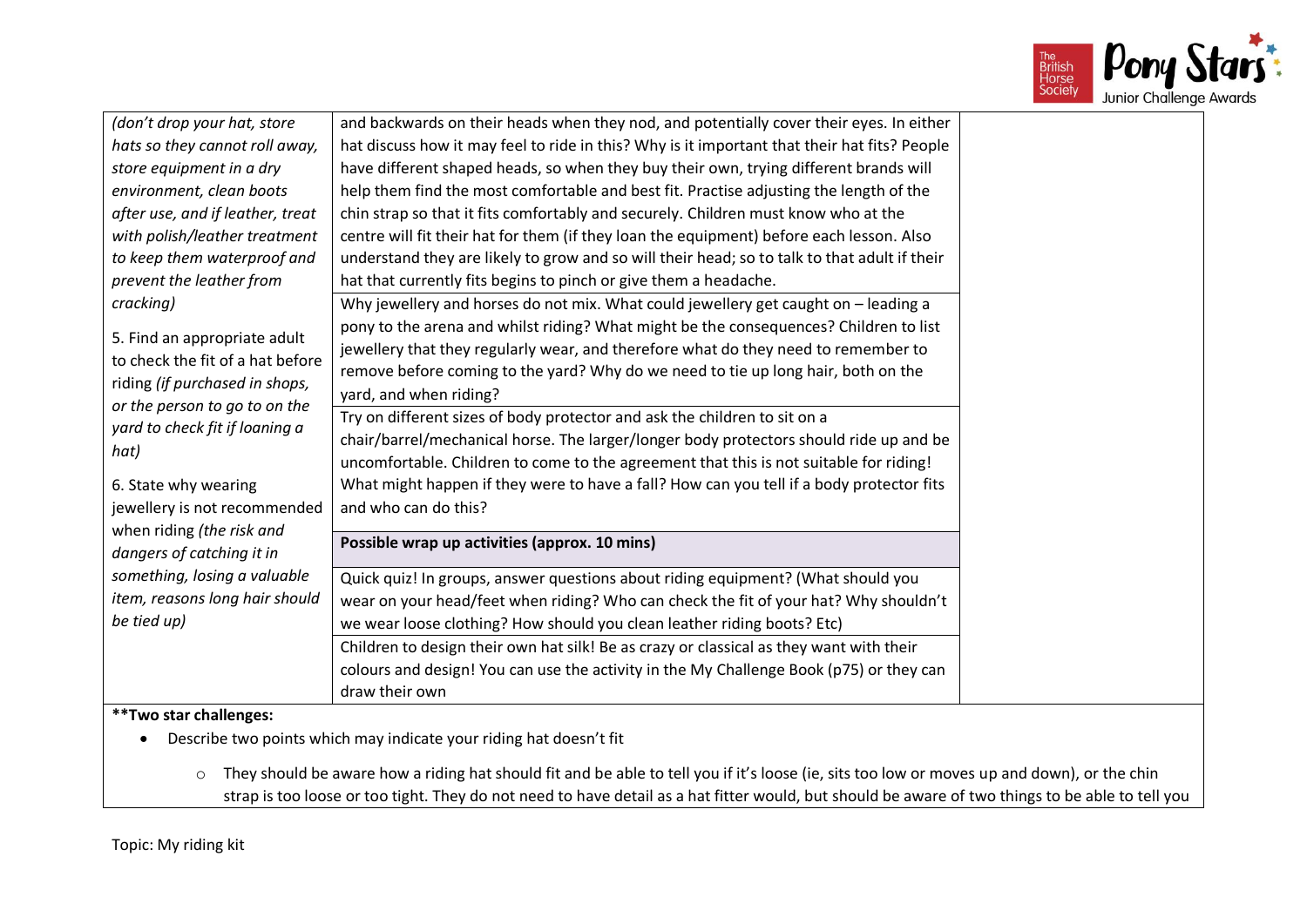

if their hat is too big or too small.

- Create a poster to put up at the yard which lists the important clothing to wear when riding.
- What does PPE mean? What is the PPE for riding?
	- $\circ$  Introduce the term PPE (Personal Protective Equipment), what this means and how it relates to horse riding
- There are UK safety standards with essential safety equipment such as your riding hat or body protector. Find out where this is displayed on your hat and what the current safety standards are.
	- o Introduce safety standards for hats and body protectors, where this is displayed on the hat or body protector and how to find the current safety standards (BHS or BETA website). The importance of finding an approved fitter if buying a hat or body protector, local approved sellers/fitters, importance of not buying second-hand and to replace if had a fall

### **Things to consider:**

- Have there been any reports of head lice in local schools? If so, don't use the hat trying exercise.
- A child with autism may not like to wear hats, so it may take a bit of work with parents at home to reach the point of a child wearing a hat before they can ride.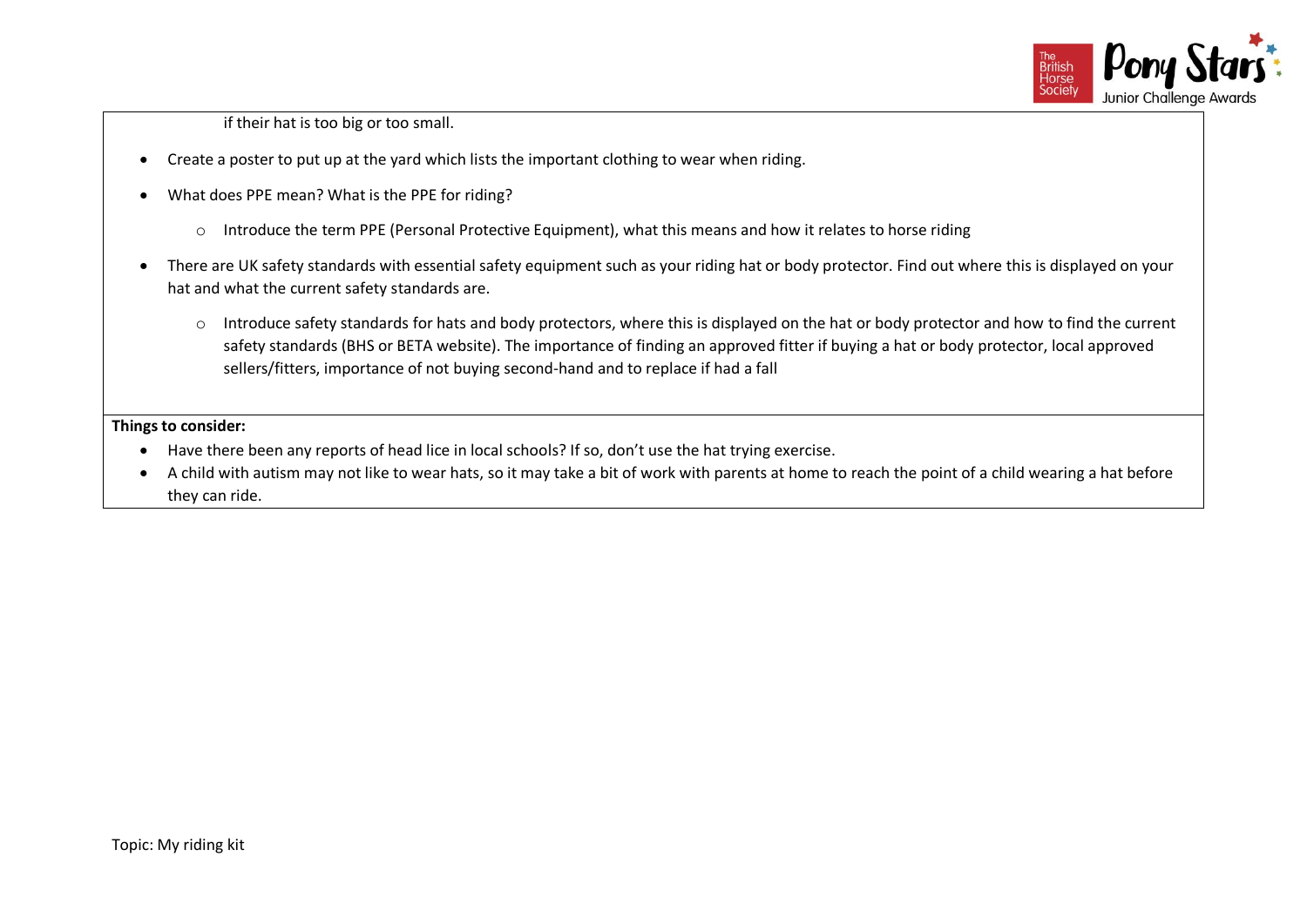

| <b>THEME: Junior Jockey</b>                                                                                                                                                             |                                                                                                                            | <b>GROUP: Shetland Striders</b>                                                                                                                                                                                                                                                                                                                                                                                                                                                                           |  |
|-----------------------------------------------------------------------------------------------------------------------------------------------------------------------------------------|----------------------------------------------------------------------------------------------------------------------------|-----------------------------------------------------------------------------------------------------------------------------------------------------------------------------------------------------------------------------------------------------------------------------------------------------------------------------------------------------------------------------------------------------------------------------------------------------------------------------------------------------------|--|
| <b>TOPIC: Getting On</b>                                                                                                                                                                |                                                                                                                            |                                                                                                                                                                                                                                                                                                                                                                                                                                                                                                           |  |
| *One star challenges.<br>Children will be able to:                                                                                                                                      | <b>Activities</b>                                                                                                          |                                                                                                                                                                                                                                                                                                                                                                                                                                                                                                           |  |
| 1. Recognise a safe place to<br>get on their pony (pony is                                                                                                                              | <b>Possible starter activities</b>                                                                                         |                                                                                                                                                                                                                                                                                                                                                                                                                                                                                                           |  |
| halted with a safe gap                                                                                                                                                                  | Read the relevant section of My Challenge Book to introduce the topic and discuss what you will be doing in this session.  |                                                                                                                                                                                                                                                                                                                                                                                                                                                                                                           |  |
| between ponies)<br>2. Approach their pony safely<br>(hat on and done up, reading<br>the pony's body language,<br>walking quietly and<br>confidently to the shoulder,<br>patting a pony) | Brief assistant before lesson.<br>sensible to wear when riding (e.g. body protector)<br>links with 'My Riding Kit' topic.) | Outline safe clothing and PPE to wear when riding, how to mount and dismount correctly and safely. In office/yard cover:<br>What should you wear when you are riding? Why do riding boots have a small heel? Talk through what other clothing it is<br>Demonstrate putting on and fastening a riding hat and talk about how to check the basic correct fit e.g. not too tight,<br>shouldn't move around on your head/cover your eyes. Why it is important to have the chin strap fastened securely. (This |  |
|                                                                                                                                                                                         |                                                                                                                            | Discuss the space between the ponies in the arena, and that it is maintained to keep the ponies happy.                                                                                                                                                                                                                                                                                                                                                                                                    |  |
| 3. Stand in a safe position<br>ready to mount (awareness<br>of horse body language,<br>stand near the shoulder, face                                                                    |                                                                                                                            | Discuss reading the pony's body language before approaching a pony. Looking to see if the pony is dozing, if ears are<br>forwards. (This links to Golden Groom 'Handling Ponies' and Pet Protector 'If My Pony Could Talk'.)                                                                                                                                                                                                                                                                              |  |
| the pony's head, awareness<br>of weight shifting on the front                                                                                                                           | <b>Possible main activities</b>                                                                                            |                                                                                                                                                                                                                                                                                                                                                                                                                                                                                                           |  |
| legs)<br>4. Run their stirrups down                                                                                                                                                     | safe space ready to prepare to get on.<br>Coach to check the girth.                                                        | Demonstrate how to lead a pony into the arena, each child can practise leading with assistance. Show how to line up in a<br>Demonstrate and help the child put the reins over the head, and run the stirrups down in preparation for mounting, how                                                                                                                                                                                                                                                        |  |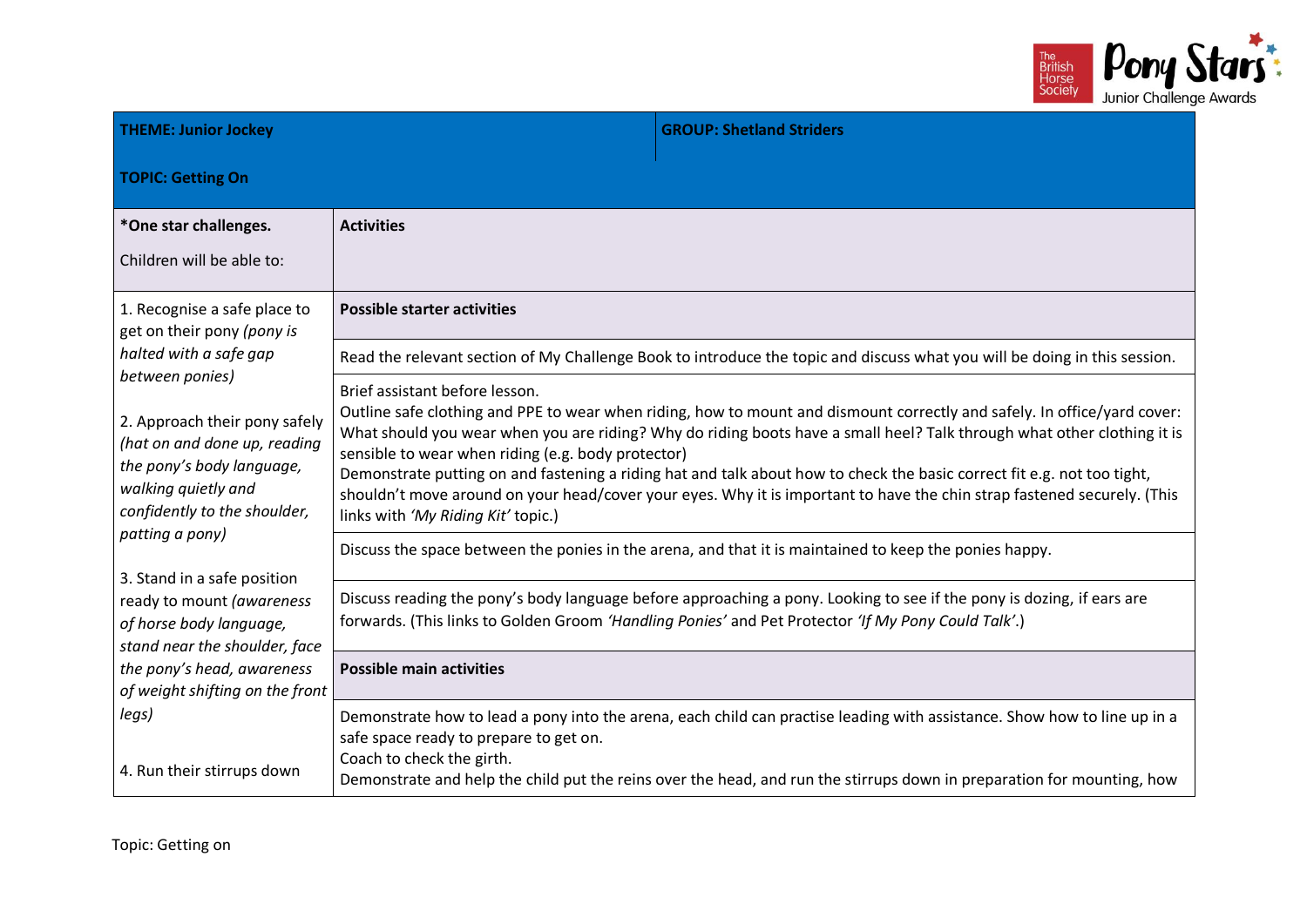

| before mounting (unthread<br>the leather out of the stirrup<br>before pulling down)<br>5. Mount safely with<br>assistance (from block, leg | to loop their arm through reins and change sides around the front, keeping one hand on the reins at all times.<br>Discuss mounting with assistance, where to stand, how to control the pony when mounting, why a mounting block is<br>used.<br>Demonstrate or observe another rider mounting from a mounting block and, if appropriate, with a leg up. Highlight how<br>to land gently in the saddle and how to put your feet in the stirrups<br>Demonstrate a basic correct position at halt, including how to hold the reins. |
|--------------------------------------------------------------------------------------------------------------------------------------------|---------------------------------------------------------------------------------------------------------------------------------------------------------------------------------------------------------------------------------------------------------------------------------------------------------------------------------------------------------------------------------------------------------------------------------------------------------------------------------------------------------------------------------|
| up, being lifted or from the<br>ground)                                                                                                    | Depending on numbers in group and available ponies, each child can practice, with assistance appropriate to their age<br>and size, mounting and dismounting procedure, basic position and how to hold the reins.                                                                                                                                                                                                                                                                                                                |
| 6. Put feet in stirrups and<br>hold the reins ready to ride<br>(with assistance)                                                           | Traffic light game: Red dismount and remount, Amber halt, green walk. Can include mounting and dismounting from near<br>and off-side, leg ups etc. If assistants in lesson to hold ponies - riders dismount and move to the pony behind and mount<br>up, person at the end of ride has to go to the front.                                                                                                                                                                                                                      |
|                                                                                                                                            | Thread the needle and half scissors. These are good exercises to help children practice the technique of swinging their leg<br>over the pony's bottom as they would when mounting. Make sure someone is holding the pony, so they are kept<br>stationary. Some children (especially beginners) may not feel comfortable moving about on top of the pony, around the<br>world could be used initially to build confidence.                                                                                                       |
|                                                                                                                                            | Possible wrap up activities                                                                                                                                                                                                                                                                                                                                                                                                                                                                                                     |
|                                                                                                                                            | Ask the riders to list the correct mounting procedure, with bonus points for safety considerations and references to<br>reading pony body language.                                                                                                                                                                                                                                                                                                                                                                             |
|                                                                                                                                            | Ask why we use a mounting block or leg up?                                                                                                                                                                                                                                                                                                                                                                                                                                                                                      |
|                                                                                                                                            | Ask why we create a safe gap between ponies when they are halted side by side?                                                                                                                                                                                                                                                                                                                                                                                                                                                  |
| ** Two star challenges:<br>Lead the pony into the arena<br>$\bullet$<br>Start to mount unaided.                                            | Begin to check and adjust girth and stirrups on their own before mounting and once mounted.                                                                                                                                                                                                                                                                                                                                                                                                                                     |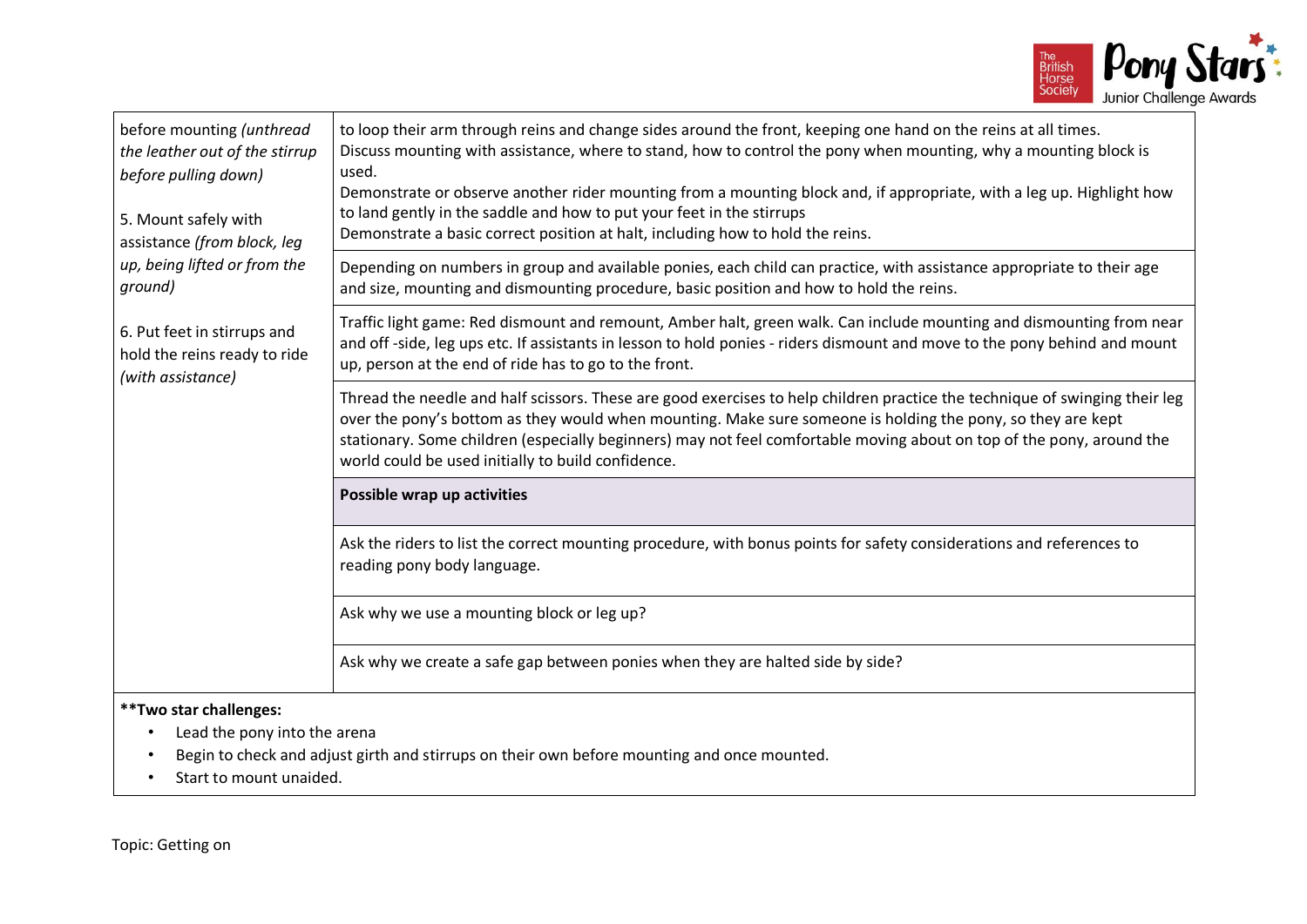

- Practice mounting from both sides.
- Check own stirrups and adjust stirrups

**Things to consider:** How much the child can do independently is often dependent on how much intervention the pony requires from the coach. Swapping children around ponies within the lesson offers an opportunity for all to develop independence and confidence.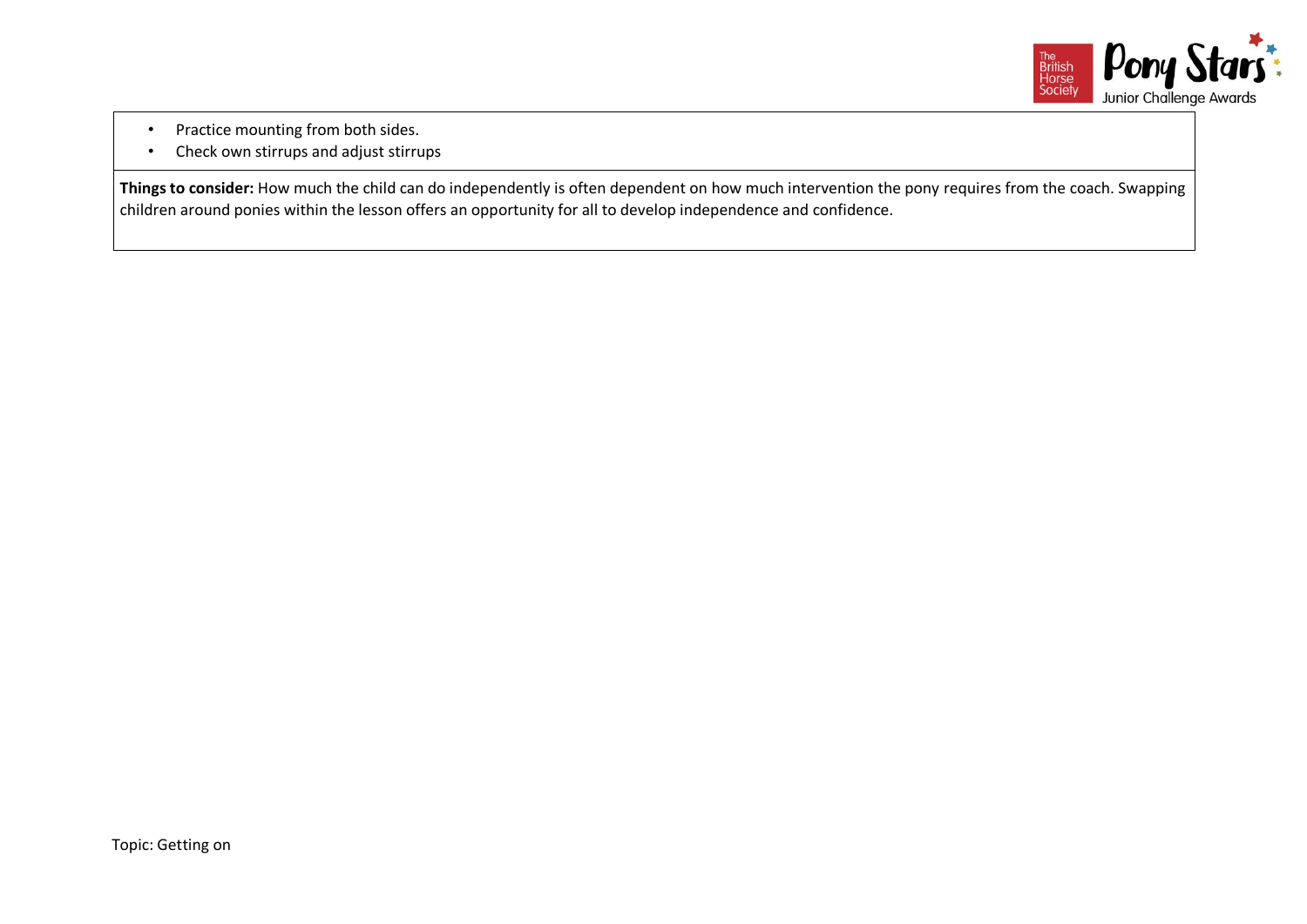

| <b>THEME: Junior Jockey</b>                                                                                                                                                                                                                                                                                                                                  |                                                                                                                                                                                                                                                                                                                     | <b>GROUP: Shetland Striders</b>                                                                                                                                                                                                                  |  |  |  |
|--------------------------------------------------------------------------------------------------------------------------------------------------------------------------------------------------------------------------------------------------------------------------------------------------------------------------------------------------------------|---------------------------------------------------------------------------------------------------------------------------------------------------------------------------------------------------------------------------------------------------------------------------------------------------------------------|--------------------------------------------------------------------------------------------------------------------------------------------------------------------------------------------------------------------------------------------------|--|--|--|
| <b>TOPIC: Dismount</b>                                                                                                                                                                                                                                                                                                                                       |                                                                                                                                                                                                                                                                                                                     |                                                                                                                                                                                                                                                  |  |  |  |
| *One star challenges.                                                                                                                                                                                                                                                                                                                                        | <b>Activities</b>                                                                                                                                                                                                                                                                                                   |                                                                                                                                                                                                                                                  |  |  |  |
| Children will be able to:                                                                                                                                                                                                                                                                                                                                    |                                                                                                                                                                                                                                                                                                                     |                                                                                                                                                                                                                                                  |  |  |  |
| 1. Recognise a safe place to                                                                                                                                                                                                                                                                                                                                 | <b>Possible starter activities</b>                                                                                                                                                                                                                                                                                  |                                                                                                                                                                                                                                                  |  |  |  |
| halt their pony (safe space<br>between ponies, turning in off<br>the track)                                                                                                                                                                                                                                                                                  | As this topic links with the 'Getting On' topic, starter activities are listed there.                                                                                                                                                                                                                               | Read the relevant section of My Challenge Book to introduce the topic and discuss what you will be doing in this session.                                                                                                                        |  |  |  |
| 2. Cross their stirrups before<br>dismounting                                                                                                                                                                                                                                                                                                                | <b>Possible main activities</b>                                                                                                                                                                                                                                                                                     | Discuss preparing to dismount: a safe place to halt, both feet out of the stirrups, stirrups can be crossed over the pony's                                                                                                                      |  |  |  |
| 3. Dismount safely with<br>assistance (big swing of right<br>leg whilst leaning forwards to<br>clear the back of the saddle,<br>jump down and bend knees on<br>landing)<br>4. Walk away from the pony<br>safely (looking for a safe route<br>to the arena exit, not walking<br>behind other ponies in the<br>lesson, keeping hat on until<br>left the arena) | neck if they are not going to be run up, keep hold of the reins.<br>Demonstrate dismounting and highlight bending knees on landing.<br>Practise dismounting with assistance, running up the stirrups, loosening the girth and taking the reins over the pony's head<br>in preparation for leading out of the arena. |                                                                                                                                                                                                                                                  |  |  |  |
|                                                                                                                                                                                                                                                                                                                                                              | Walk, trot and lead gymkhana game/race - or other variations where a dismount is involved. Children should be briefed<br>that they must show a correct dismount in a designated area. Children may each need a leader/assistant.                                                                                    |                                                                                                                                                                                                                                                  |  |  |  |
|                                                                                                                                                                                                                                                                                                                                                              | behind/in front and mount up.                                                                                                                                                                                                                                                                                       | Traffic light game - riders mounted, Green = walk, Red = halt, Orange = dismount and remount (can be on either side).<br>Works well with leaders giving leg ups, can make more difficult by adding in extra colour where riders swap to the pony |  |  |  |
|                                                                                                                                                                                                                                                                                                                                                              | Riders line up in the centre of school, try to time dismount to land on the floor all together, or in a 'Mexican wave' type<br>effect                                                                                                                                                                               |                                                                                                                                                                                                                                                  |  |  |  |
|                                                                                                                                                                                                                                                                                                                                                              | See 'Getting On' for other activities, as the two topics are linked.                                                                                                                                                                                                                                                |                                                                                                                                                                                                                                                  |  |  |  |
|                                                                                                                                                                                                                                                                                                                                                              | Possible wrap up activities                                                                                                                                                                                                                                                                                         |                                                                                                                                                                                                                                                  |  |  |  |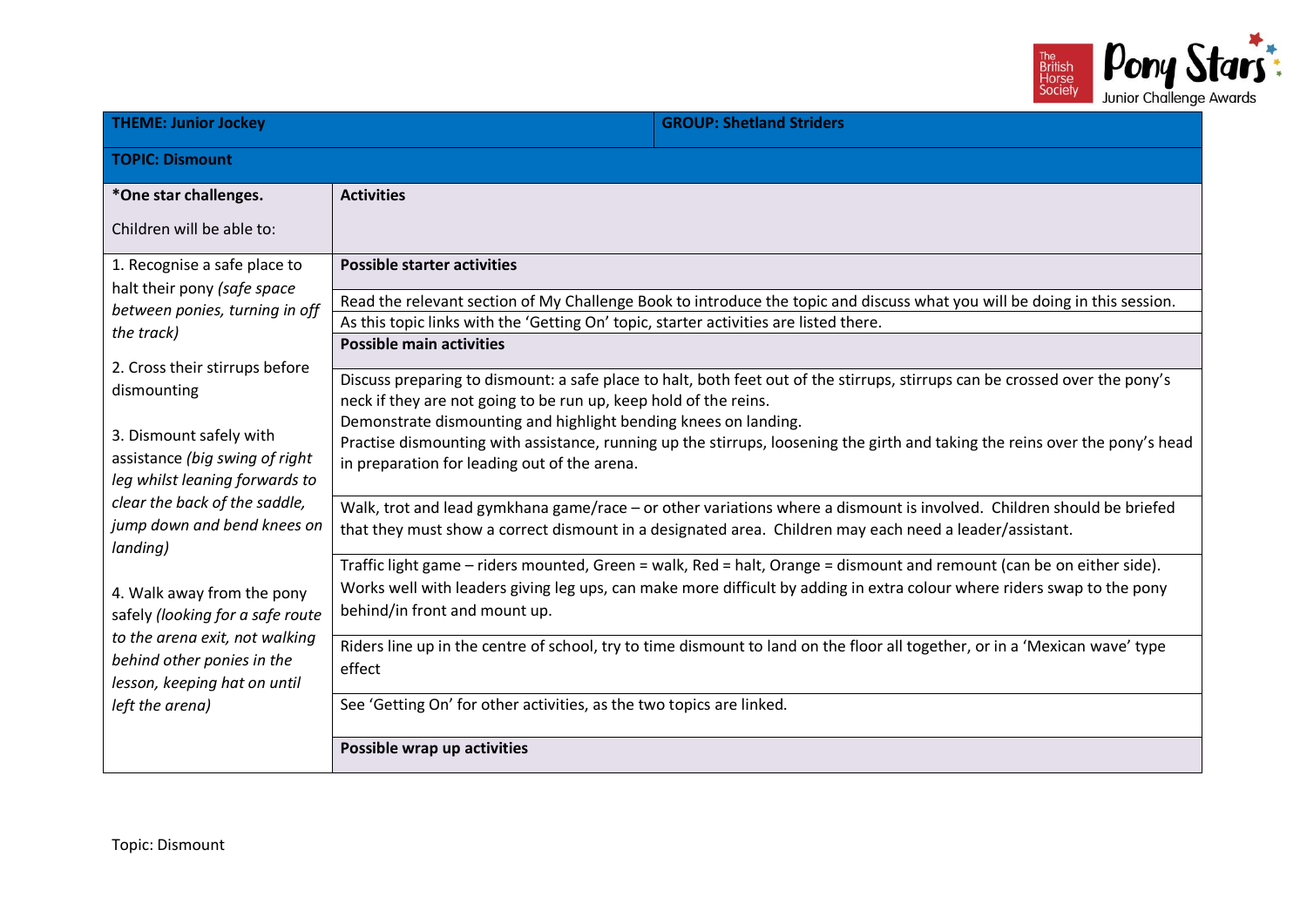

|                                                                                                                                         | Ask the riders to list the correct dismounting procedure, with bonus points for safety considerations and references to<br>reading pony body language. |  |  |  |
|-----------------------------------------------------------------------------------------------------------------------------------------|--------------------------------------------------------------------------------------------------------------------------------------------------------|--|--|--|
|                                                                                                                                         |                                                                                                                                                        |  |  |  |
| Ask why we bend our knees on landing? On a cold day, what could they do briefly to warm up their feet before                            |                                                                                                                                                        |  |  |  |
|                                                                                                                                         | dismounting?                                                                                                                                           |  |  |  |
|                                                                                                                                         | Ask why we create a safe gap between ponies when they are halted side by side?                                                                         |  |  |  |
| <b>**Two star challenges:</b>                                                                                                           |                                                                                                                                                        |  |  |  |
| Loosen girth (mounted or unmounted)                                                                                                     |                                                                                                                                                        |  |  |  |
|                                                                                                                                         |                                                                                                                                                        |  |  |  |
| Run up stirrups                                                                                                                         |                                                                                                                                                        |  |  |  |
|                                                                                                                                         |                                                                                                                                                        |  |  |  |
| Begin to dismount unaided                                                                                                               |                                                                                                                                                        |  |  |  |
| Lead the pony out of the arena back to stable/yard                                                                                      |                                                                                                                                                        |  |  |  |
|                                                                                                                                         |                                                                                                                                                        |  |  |  |
| Things to consider:                                                                                                                     |                                                                                                                                                        |  |  |  |
| How much the child can do independently is often dependent on how much intervention the pony requires from the coach. Swapping children |                                                                                                                                                        |  |  |  |
| around ponies within the lesson offers an opportunity for all to develop independence and confidence                                    |                                                                                                                                                        |  |  |  |
|                                                                                                                                         |                                                                                                                                                        |  |  |  |
| Riders can be assisted at all times                                                                                                     |                                                                                                                                                        |  |  |  |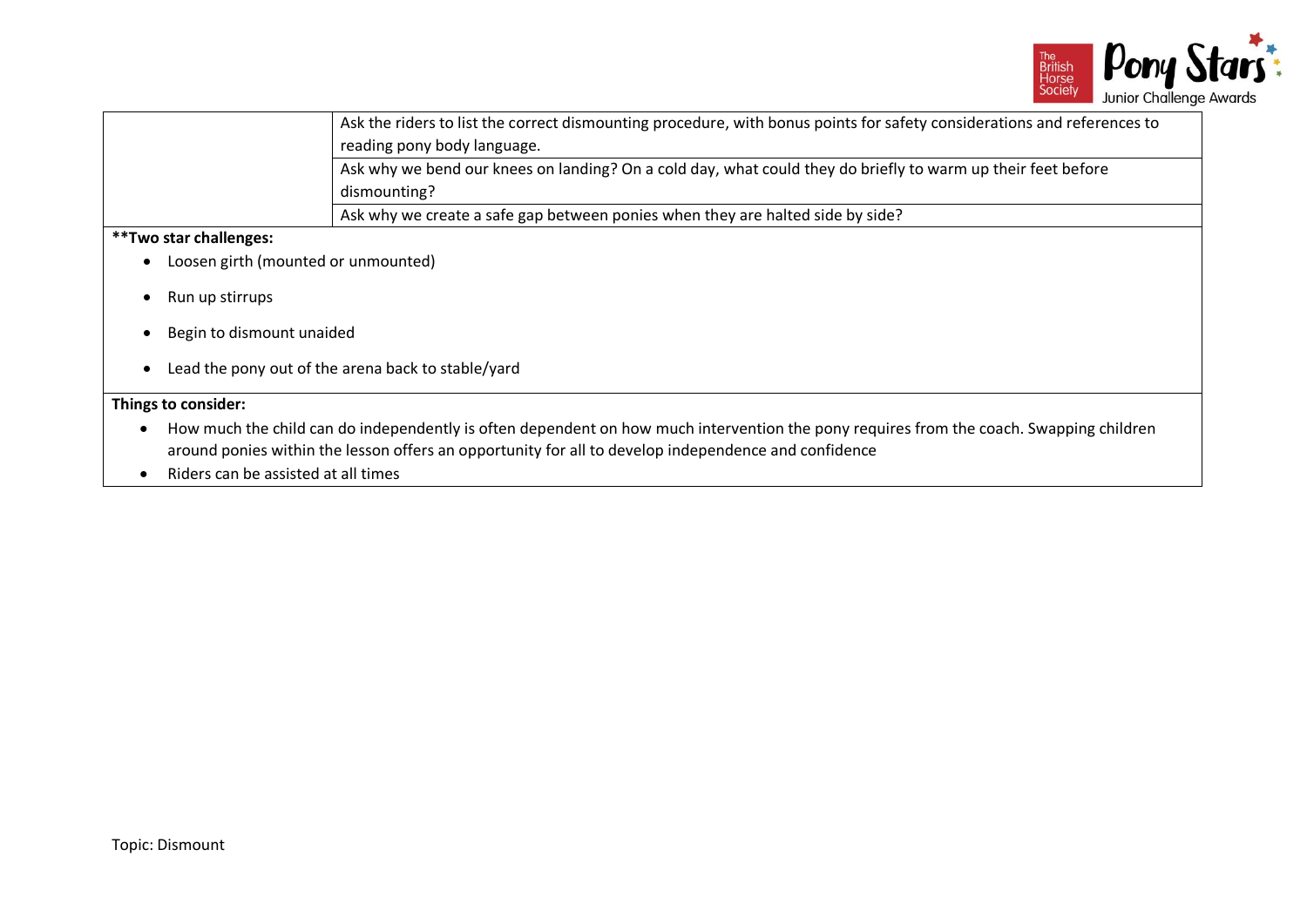

| <b>THEME: Junior Jockey</b>                                                                                                                                                                                                                                                                                                                                                                                                                                                                                                                                                                                                                                       |                                                                                                                                                                                                                                                                                                                                                                                                                                                                                                                                                                                                                                                                                                                                                                                                                                                                                                                                                                                                                                                                                                                                                   | <b>GROUP: Shetland Striders</b> |                                                                                                                                                                                                                                                                                                                                                                                                                                                                                                                                           |  |  |
|-------------------------------------------------------------------------------------------------------------------------------------------------------------------------------------------------------------------------------------------------------------------------------------------------------------------------------------------------------------------------------------------------------------------------------------------------------------------------------------------------------------------------------------------------------------------------------------------------------------------------------------------------------------------|---------------------------------------------------------------------------------------------------------------------------------------------------------------------------------------------------------------------------------------------------------------------------------------------------------------------------------------------------------------------------------------------------------------------------------------------------------------------------------------------------------------------------------------------------------------------------------------------------------------------------------------------------------------------------------------------------------------------------------------------------------------------------------------------------------------------------------------------------------------------------------------------------------------------------------------------------------------------------------------------------------------------------------------------------------------------------------------------------------------------------------------------------|---------------------------------|-------------------------------------------------------------------------------------------------------------------------------------------------------------------------------------------------------------------------------------------------------------------------------------------------------------------------------------------------------------------------------------------------------------------------------------------------------------------------------------------------------------------------------------------|--|--|
| <b>TOPIC: Riding Skills 1</b>                                                                                                                                                                                                                                                                                                                                                                                                                                                                                                                                                                                                                                     |                                                                                                                                                                                                                                                                                                                                                                                                                                                                                                                                                                                                                                                                                                                                                                                                                                                                                                                                                                                                                                                                                                                                                   |                                 |                                                                                                                                                                                                                                                                                                                                                                                                                                                                                                                                           |  |  |
| *One star challenges.<br>Children will be able to:                                                                                                                                                                                                                                                                                                                                                                                                                                                                                                                                                                                                                | <b>Activities</b>                                                                                                                                                                                                                                                                                                                                                                                                                                                                                                                                                                                                                                                                                                                                                                                                                                                                                                                                                                                                                                                                                                                                 |                                 | <b>Coach resources (reading</b><br>around the topic, additional<br>ideas or activities)                                                                                                                                                                                                                                                                                                                                                                                                                                                   |  |  |
| 1. Stand in a safe position,<br>ready to mount (awareness of<br>horse body language, stand<br>near the shoulder, face the<br>pony's head, awareness of<br>weight shifting on the front<br>legs, holding the reins in two<br>hands)<br>2. Hold their reins correctly<br>(equal length, correct hand<br>position. Can demonstrate this<br>in halt only, rider can hold<br>onto neck strap or saddle<br>when required whilst riding)<br>3. Sit in the correct riding<br>position (in halt, awareness of<br>needing to be in balance with<br>the pony, ear-shoulder-hip-<br>heel line, looking up and<br>ahead. Rider does not need<br>'perfect' seat to achieve this | <b>Possible starter activities</b><br>Read the relevant section of My Challenge Book to introduce the topic and discuss what<br>you will be doing in this session.<br>Brief assistants before the lesson.<br>Recap leading, preparing to mount, reins over the head, checking the girth, running<br>down the stirrups, checking stirrup length and mounting procedure (Links with 'Getting<br>On' and 'Dismount' topics.)<br>Once mounted run through basic correct position, holding the reins. Explain how to<br>hold the front of the saddle (strap)/neck strap if required.<br>Explain the aids, (signals to the pony) for walk and halt.<br><b>Possible main activities</b><br>Walking large, focus on correct position and holding the reins following the movement<br>in walk.<br>Practise the aids for halting and walking.<br>As reins slip through little hands easily, demonstrate how to shorten and lengthen the<br>reins as this can be practiced during all the early lesson, initially with assistance.<br>Introduce the aids for turning. Practice turning across the arena and discuss how to do<br>simple changes of the rein. |                                 | Watch other coaches<br>$\bullet$<br>teaching beginner riders.<br>Everyone has different<br>phrases, ideas and methods<br>that may be useful to<br>incorporate into your<br>coaching.<br>Coloured reins may help<br>$\bullet$<br>rider to hold them in the<br>correct place. Or pegs<br>placed on the reins if<br>coloured reins are not<br>available<br>Pictures on the letters in<br>$\bullet$<br>the arena are useful<br>especially for younger<br>children, e.g. they can be<br>asked to turn or halt when<br>they get to 'F' for frog |  |  |
|                                                                                                                                                                                                                                                                                                                                                                                                                                                                                                                                                                                                                                                                   | Repetition of halting and walking and turning left and right across the arena.<br>Use cones or blocks to practice using the turning aids.<br>'Simon says' is a useful game to develop co-ordination and confidence, particularly for<br>this level to practise putting the reins in one hand, follow a Simon Says instruction, and<br>return to one rein in each hand, checking equality of length and adjusting as                                                                                                                                                                                                                                                                                                                                                                                                                                                                                                                                                                                                                                                                                                                               |                                 | (picture of frog on letter F)                                                                                                                                                                                                                                                                                                                                                                                                                                                                                                             |  |  |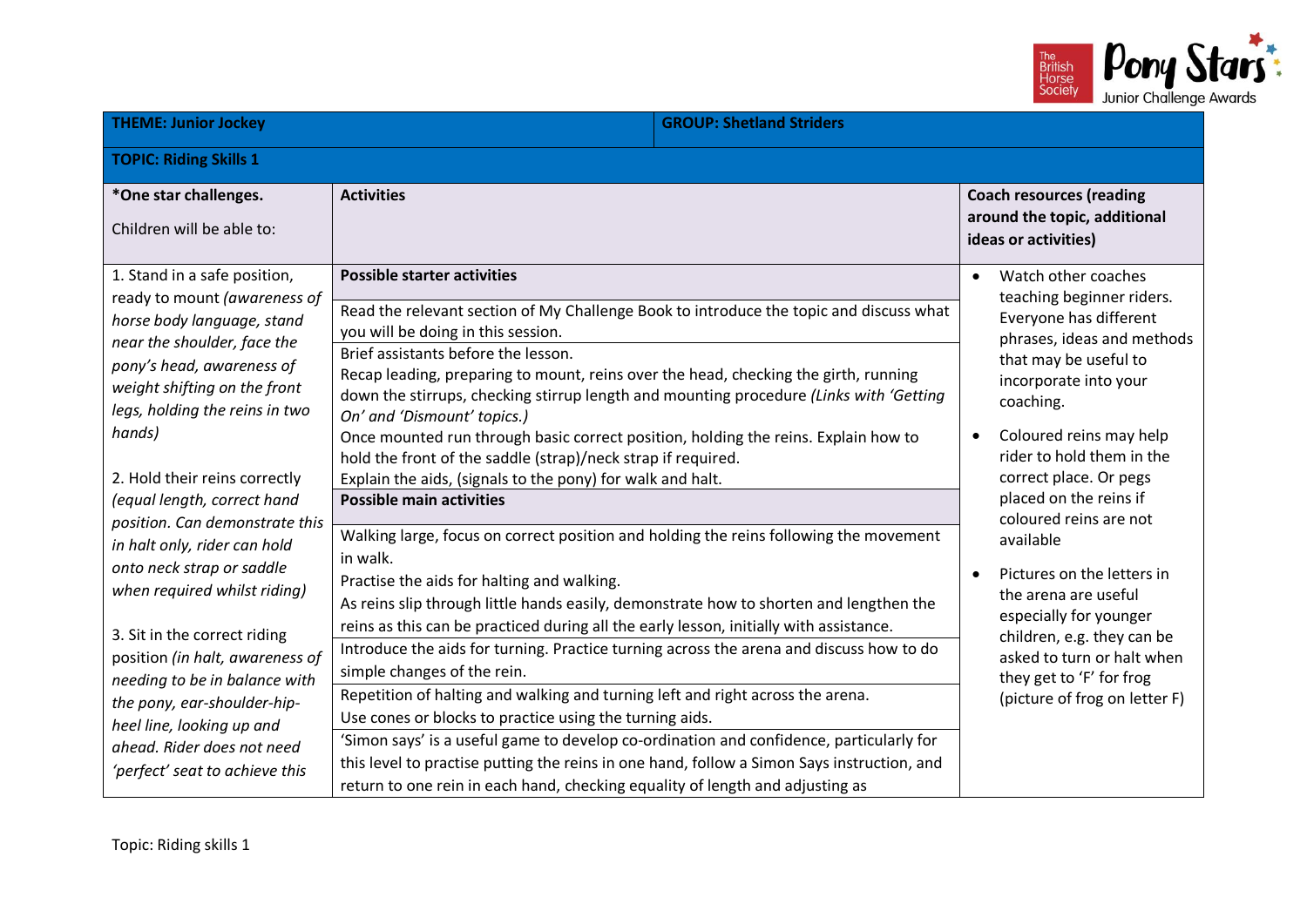

| topic but an awareness of<br>how they should sit and that<br>they are working towards this<br>in lessons)                         | appropriate.<br>Make an obstacle course for participant to ride through which will include turning,<br>stopping and walking, relevant to their star challenge, for example:<br>Halt. One star - they halt when you shout halt. Two star - halt in a box (poles or                                                                                                                                                                                                                                                                                                    |
|-----------------------------------------------------------------------------------------------------------------------------------|----------------------------------------------------------------------------------------------------------------------------------------------------------------------------------------------------------------------------------------------------------------------------------------------------------------------------------------------------------------------------------------------------------------------------------------------------------------------------------------------------------------------------------------------------------------------|
| 4. Sit up when walking,<br>turning and halting                                                                                    | markers on the floor), big or small box depending on difficulty. Three star - halt at a<br>letter - requires more accuracy.                                                                                                                                                                                                                                                                                                                                                                                                                                          |
| 5. Begin to use aids when<br>walking, halting and turning<br>(leg and rein aids whilst sitting<br>in balance, use of the voice. A | Include elements such as single poles to walk over (striped poles are useful as the rider<br>can aim for the middle stripe to gain accuracy points), poles to walk between, halt box<br>(with an assistant to hold the pony, the rider could go around the world), cones to<br>weave through, pick up a bean bag from the side of the arena and drop in a bucket.                                                                                                                                                                                                    |
| demonstration of at least one<br>of these aids is required)                                                                       | Possible wrap up activities                                                                                                                                                                                                                                                                                                                                                                                                                                                                                                                                          |
|                                                                                                                                   | In halt, which parts of the pony can the child reach from the saddle? Use easy and close<br>parts of the pony initially, and more challenging parts as confidence and balance grows.<br>Be specific with instructions "right hand to" and check that rider knows left from<br>right. If not, they could wear coloured gloves (and instead say "green hand to" or<br>assistant could help (Be aware of head-shy ponies, or those that find it amusing to<br>lower their heads when the child reaches for the ears!) (This links to Dartmoor Dazzlers<br>'Anatomy 1'.) |
|                                                                                                                                   | Around the world and half scissors (with assistance).                                                                                                                                                                                                                                                                                                                                                                                                                                                                                                                |
|                                                                                                                                   | Dismount like dominos! Give each child a number and dismount in sequence, a second<br>between them.                                                                                                                                                                                                                                                                                                                                                                                                                                                                  |

- Ask the participant to hold the reins in one hand and then back to two hands and see if the participant can hold the reins correctly unaided
	- o Alternate the hands that the reins are held in. Standing still and in walk
- Shorten and lengthen the reins to an appropriate length unassisted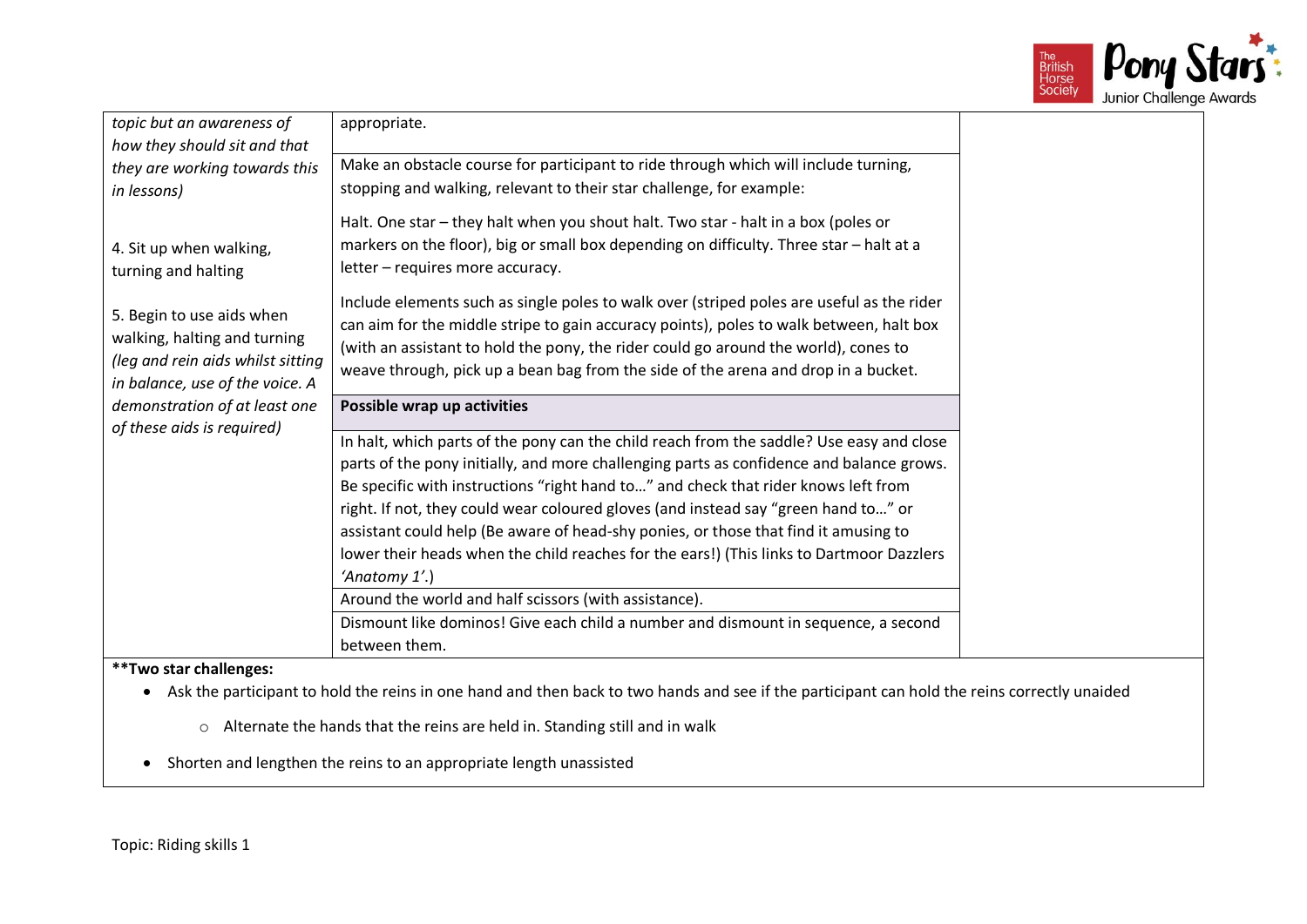

#### $\circ$  Standing and in walk

- Introduce school figures and ask the participant to apply correct rein and leg aids for turning and stopping
	- o Circle and figure of eight
	- $\circ$  Progress with halting, walking and turning with less assistance. Increase the number of cones in a line to create a greater challenge.
	- o Introduce more simple changes of rein long and short diagonals, A-C, E-B lines. Asking the children to think of an animal or country beginning with the letters starts to embed the location of the letters (preparation for Dartmoor Dazzlers, '*Arena Awareness'*).
- Begin to count the beat at walk and ask them if they can feel which legs are moving
- Letting go of both reins in walk
- Half scissors (assisted)
- Describe the basic riding position to you
	- o Include why stirrup in ball of foot. Sit up straight (ear, shoulder, hip, heel). Heels down, elbows bent. Very basic things at this level
	- $\circ$  Ask the children to list the vertical alignment parts of their body ear, shoulder, hip, heel. They can also point out these areas on themselves whilst in halt or walk. Ask which parts should be in line from their elbow to the pony's mouth?

## **\*\*\*Three star challenges:**

- Begin to walk your pony off lead rein
	- o They can have an assistant walking at the side ready to step in if necessary
	- $\circ$  Make a target like 5 laps of the school, in walk, sitting up straight. Include some halts and turns
- Begin to learn about straightness in walk and how to keep your pony on a straight line
	- $\circ$  Set up some alleys using poles on the floor, can they keep their pony straight? Begin to narrow the space allowed
	- o Why is it important to keep your pony straight?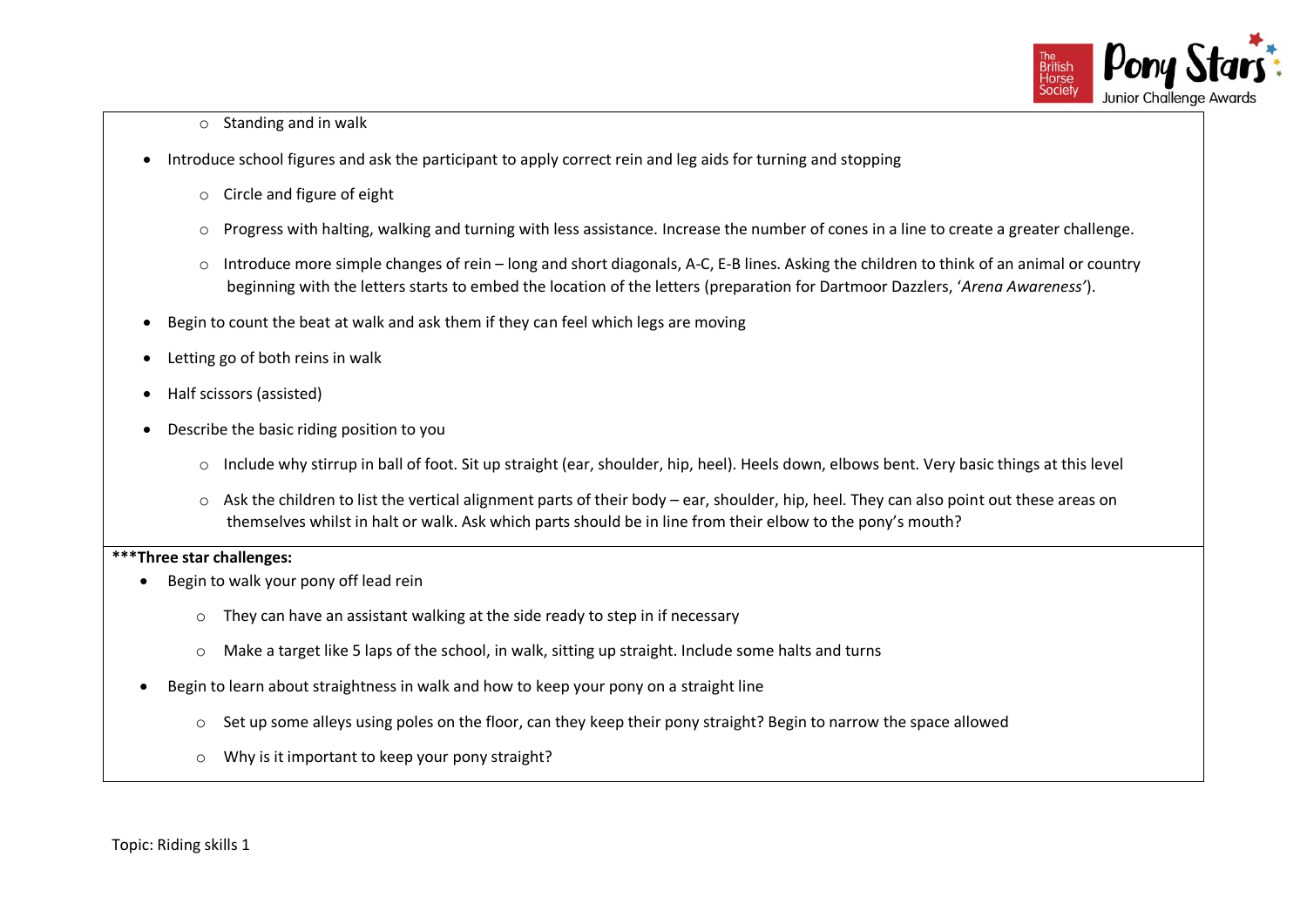

- Working towards a balanced position in trot
	- o This can be on lead rein
	- o Start to introduce trot. The sensation of sitting trot for a short period, holding the front of the saddle or neck strap. Practice rising and sitting in halt whilst holding the neck strap.
- Further balance tests include putting both hands on your head, or arms outstretched when walking and full scissors.
	- o Arms could be outstretched and still (like a scarecrow), and making arm circles

- Riders can be assisted, on lead rein, holding the saddle or neck strap whilst riding if needed. Only walk is required for this topic
- Everyone progresses at different rates. A child who finds shortening the reins challenging at this level may breeze through learning to canter when others struggle.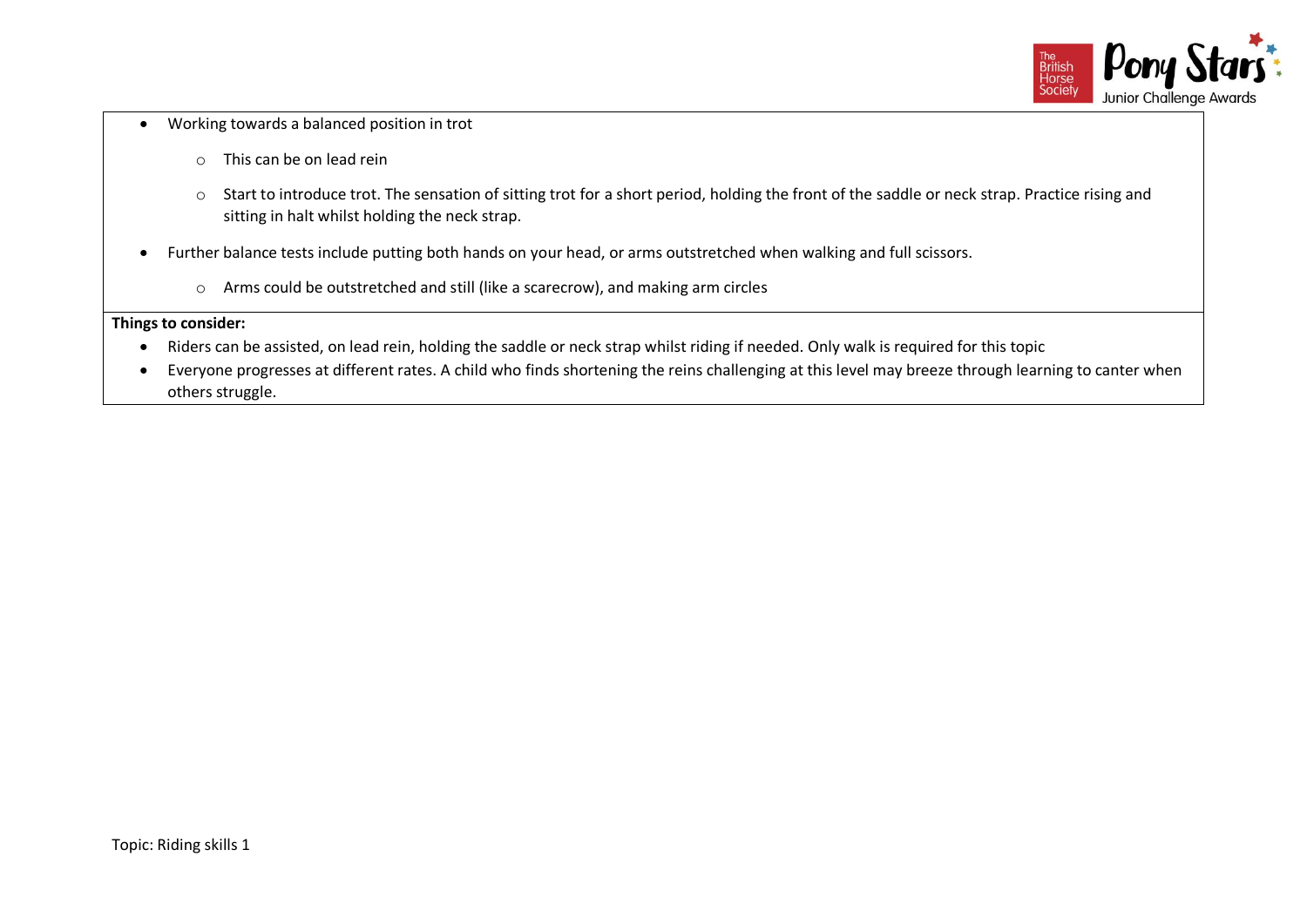

| <b>THEME: Equine Explorer</b>                                                                                                                                                                                                                                                                                                                                 |                                                                                                                                                                                                                                                                                                                                                                                                                                                                                                                                                                                                                                                                                                                                                                                                                                                                                                                                                                          | <b>GROUP: Shetland Striders</b> |                                                                                                                                                                                                                                                                                                                                  |
|---------------------------------------------------------------------------------------------------------------------------------------------------------------------------------------------------------------------------------------------------------------------------------------------------------------------------------------------------------------|--------------------------------------------------------------------------------------------------------------------------------------------------------------------------------------------------------------------------------------------------------------------------------------------------------------------------------------------------------------------------------------------------------------------------------------------------------------------------------------------------------------------------------------------------------------------------------------------------------------------------------------------------------------------------------------------------------------------------------------------------------------------------------------------------------------------------------------------------------------------------------------------------------------------------------------------------------------------------|---------------------------------|----------------------------------------------------------------------------------------------------------------------------------------------------------------------------------------------------------------------------------------------------------------------------------------------------------------------------------|
| <b>TOPIC: Countryside</b>                                                                                                                                                                                                                                                                                                                                     |                                                                                                                                                                                                                                                                                                                                                                                                                                                                                                                                                                                                                                                                                                                                                                                                                                                                                                                                                                          |                                 |                                                                                                                                                                                                                                                                                                                                  |
| *One star challenges.<br>Children will be able to:                                                                                                                                                                                                                                                                                                            | <b>Activities</b>                                                                                                                                                                                                                                                                                                                                                                                                                                                                                                                                                                                                                                                                                                                                                                                                                                                                                                                                                        |                                 | <b>Coach resources (reading</b><br>around the topic, additional<br>ideas or activities)                                                                                                                                                                                                                                          |
| 1. Know the name of the Code<br>relevant to where the<br>participant lives (the<br>'Countryside Code' in England,<br>Wales, Northern Ireland, the<br>'Scottish Access Code' in<br>Scotland)<br>2. List the main rules in the<br>Code (keep dogs on leads,<br>don't drop litter, leaving gate<br>as they are $-$ if they need to<br>be shut to ensure they are | <b>Possible starter activities</b><br>Read the relevant section of My Challenge Book to introduce the topic and discuss what<br>you will be doing in this session.<br>Introduce the countryside. Ask the children what they think this is. Discuss any<br>countryside local to you; is there a public green space nearby you can discuss for<br>example. Do children think animals live in the countryside? Which animals? Introduce<br>this topic is all about helping to look after the countryside - why do children think this is<br>important?<br>Which of the children have been walking/rambling/hiking in the countryside? What did<br>they like about it? Was there evidence that people had left litter, there had been a fire,<br>or that there was damage? The lists could be written under smiley and sad faces on a<br>whiteboard.<br>Which rules do the children already know from the Countryside Code or Scottish Access<br>Code if you're in Scotland? |                                 | Nation guidance:<br>Wales:<br>$\bullet$<br>https://naturalresources.wa<br>les/days-out/the-<br>countryside-<br>codes/?lang=en<br>Wales and England<br>$\bullet$<br>https://www.gov.uk/govern<br>ment/publications/the-<br>countryside-code<br>Scotland<br>$\bullet$<br>https://www.outdooraccess<br>-scotland.scot/ and Scottish |
| closed properly and securely<br>(so an animal can't nudge it                                                                                                                                                                                                                                                                                                  | <b>Possible main activities</b>                                                                                                                                                                                                                                                                                                                                                                                                                                                                                                                                                                                                                                                                                                                                                                                                                                                                                                                                          |                                 | <b>Outdoor Access Code -</b><br><b>Activity Guides</b><br>Northern Ireland                                                                                                                                                                                                                                                       |
| open), don't light fires, respect<br>landowners and follow<br>footpaths)<br>3. Describe a basic reason for<br>each rule (don't let dogs chase<br>livestock, animals might eat                                                                                                                                                                                 | From the list they could have created in the starter (using happy and sad faces) ask the<br>children to then decide on rules to ensure happy faces all the time! What rules can they<br>come up with? Children to write them out in a poster, or draw a picture to represent<br>their rule/s.<br>Countryside Code: Watch this short 1 minute video:<br>https://www.youtube.com/watch?v=IMLHrBtLMTI<br>Scottish Access Code: They have a series of short videos, each video represents a 'rule'<br>or advice: https://young.scot/campaigns/national/knowthecode                                                                                                                                                                                                                                                                                                                                                                                                           |                                 | https://www.nidirect.gov.u<br>k/articles/countryside-code<br>Also a Leave No Trace<br>$\bullet$<br>scheme in Ireland<br>https://www.leavenotraceir<br>eland.org/stay-safe-leave-                                                                                                                                                 |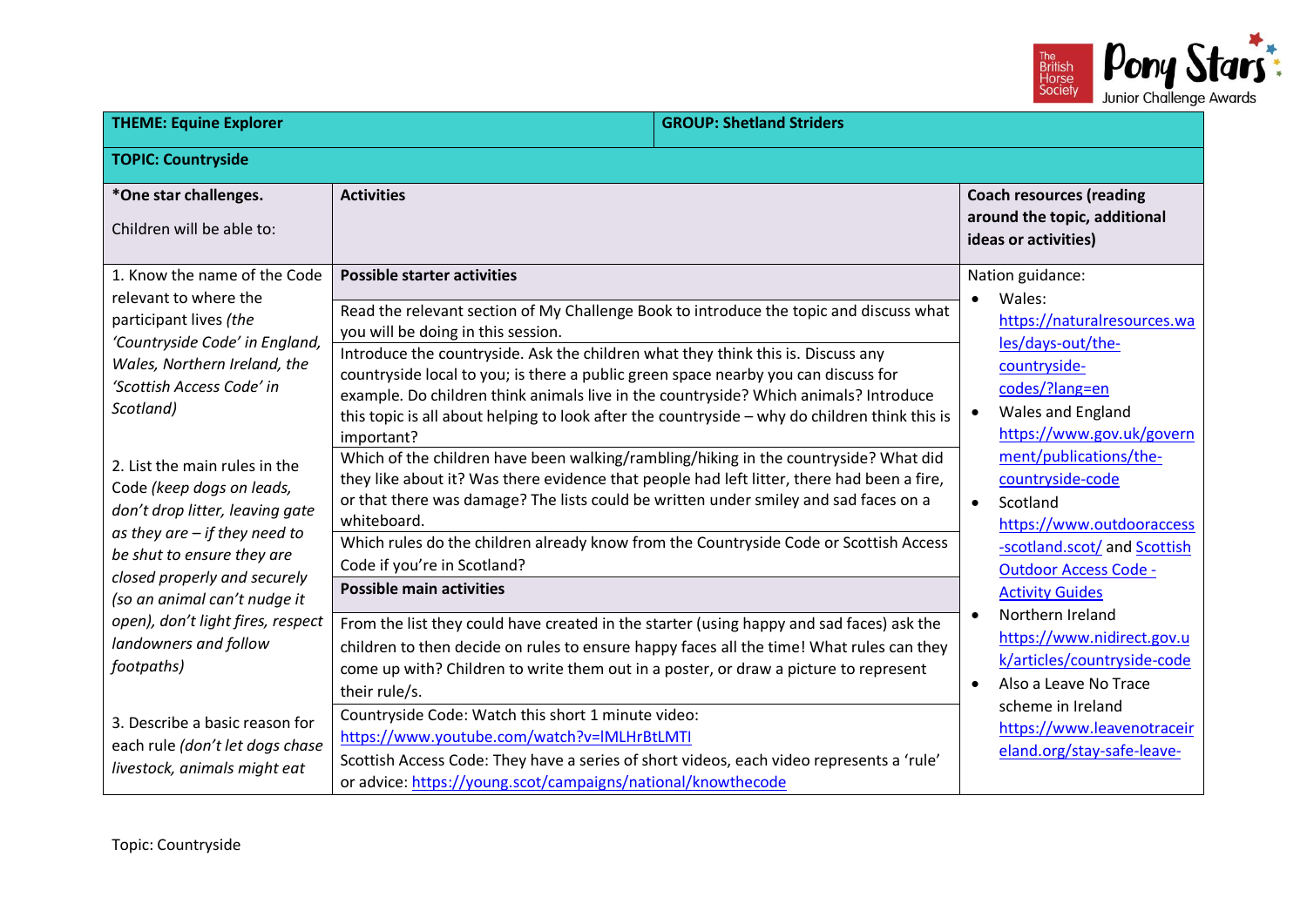

| the litter and it doesn't break | Ask the children to then tell you the rules they should follow. Write them down and see        | no-trace-love-the-place/ |
|---------------------------------|------------------------------------------------------------------------------------------------|--------------------------|
| down, the farmers have left     | if as a group you can sort the rules under the headings 'Respect other people', 'Protect       |                          |
| gates open/closed for a         | the Natural Environment' and 'Enjoy the Outdoors'. Ask the group to give reasons and           |                          |
| reason, fires can get out of    | examples under each heading.                                                                   |                          |
| control and devastate plants    | True or false? Give some true and false statements linking to the Countryside Codes            |                          |
| and wildlife, prevent crops     | and children can state if they think they are true or false, and reasons. For ideas see        |                          |
| being damaged by following      | here: https://www.scouts.org.uk/activities/countryside-code-true-or-false/ The                 |                          |
| footpaths)                      | statements could be cut out and stuck under the headings 'True' and 'False', or they           |                          |
|                                 | could have 'True and 'False' zones in the room, and children move into the appropriate         |                          |
| 4. Know why it is important to  | zone.                                                                                          |                          |
| follow the Code (to look after  | Match the rules to reasons. Write pair cards (rules and reasons). Give each participant a      |                          |
| the countryside so that         | card and they aim to find its partner. This could be done with the reason or rule cards        |                          |
| everyone can enjoy it)          | face down, and then take turns at turning the cards over to find the match.                    |                          |
|                                 | Nature walk. Take the group on a nature walk around the centre's fields to follow the          |                          |
|                                 | Code. Can they stick to the path (is it marked as a footpath?), walk at the edge of the        |                          |
|                                 | field, open and secure a gate, climb over a style or gate? Pick up litter (if safe - ie gloves |                          |
|                                 | are worn, litter picker and rubbish bag, no sharp objects). Discuss any animals you see.       |                          |
|                                 | Look for examples of the Code not being followed and what could be done.                       |                          |
|                                 | Write a short article about why protecting the countryside is important to the group. Or       |                          |
|                                 | if the participants are very young you could read this article from the point of view of a     |                          |
|                                 | 12 year old and discuss.                                                                       |                          |
|                                 | The Countryside Code - Respect, Protect, Enjoy; A Kids Perspective. Short article,             |                          |
|                                 | written by a 12 year old. the countryside code; a kids perspective (wordpress.com)             |                          |
|                                 | Possible wrap up activities                                                                    |                          |
|                                 | Design a poster, drawing examples of how to follow the three main rules of the                 |                          |
|                                 | Countryside Code.                                                                              |                          |
|                                 | What examples of not following the Countryside Code can the participants think of?             |                          |
|                                 | Bingo game or quiz. Countryside Code leaflet for children, bingo game and quiz, which          |                          |
|                                 |                                                                                                |                          |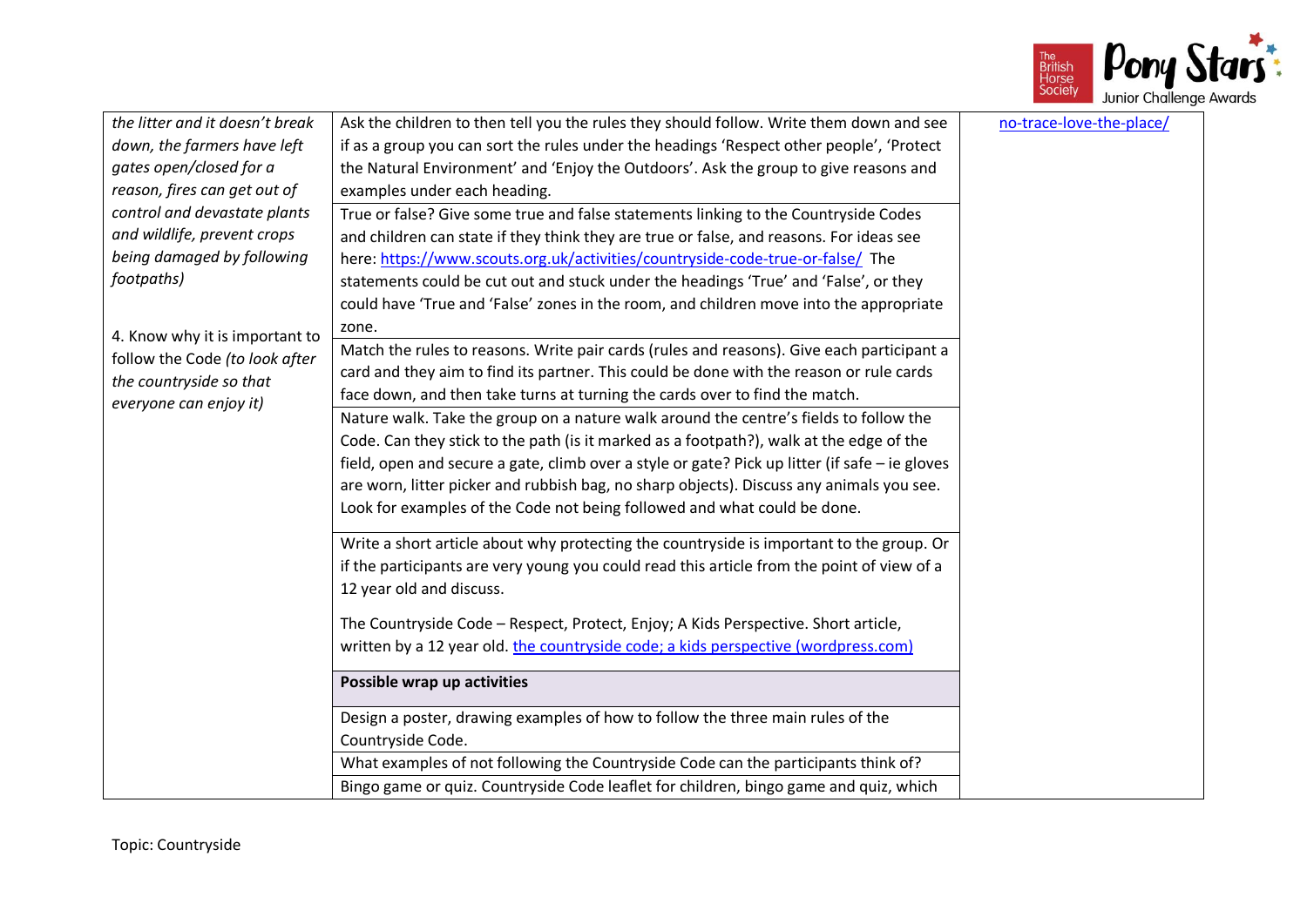

|                        | can all be downloaded. Countryside code & Scavenger Hunt - Eden District Scouts<br>(edenscouts.org.uk) |  |
|------------------------|--------------------------------------------------------------------------------------------------------|--|
| **Two star challenges: |                                                                                                        |  |

- Follow the code when you go for a walk. Look for examples of where the code has been followed or where it has been ignored. When you spot an example make a note of it or take a picture. Share what you have found with your group.
- Get together with friends and make up a show all about how wonderful the countryside is. Tell people why it is important to look after it and about the code that helps us do this. You could be the stars of the show or your toys could be centre stage.

• If taking children on the nature walk, discuss with parents the week before so that appropriate clothing can be worn, depending on the time of year.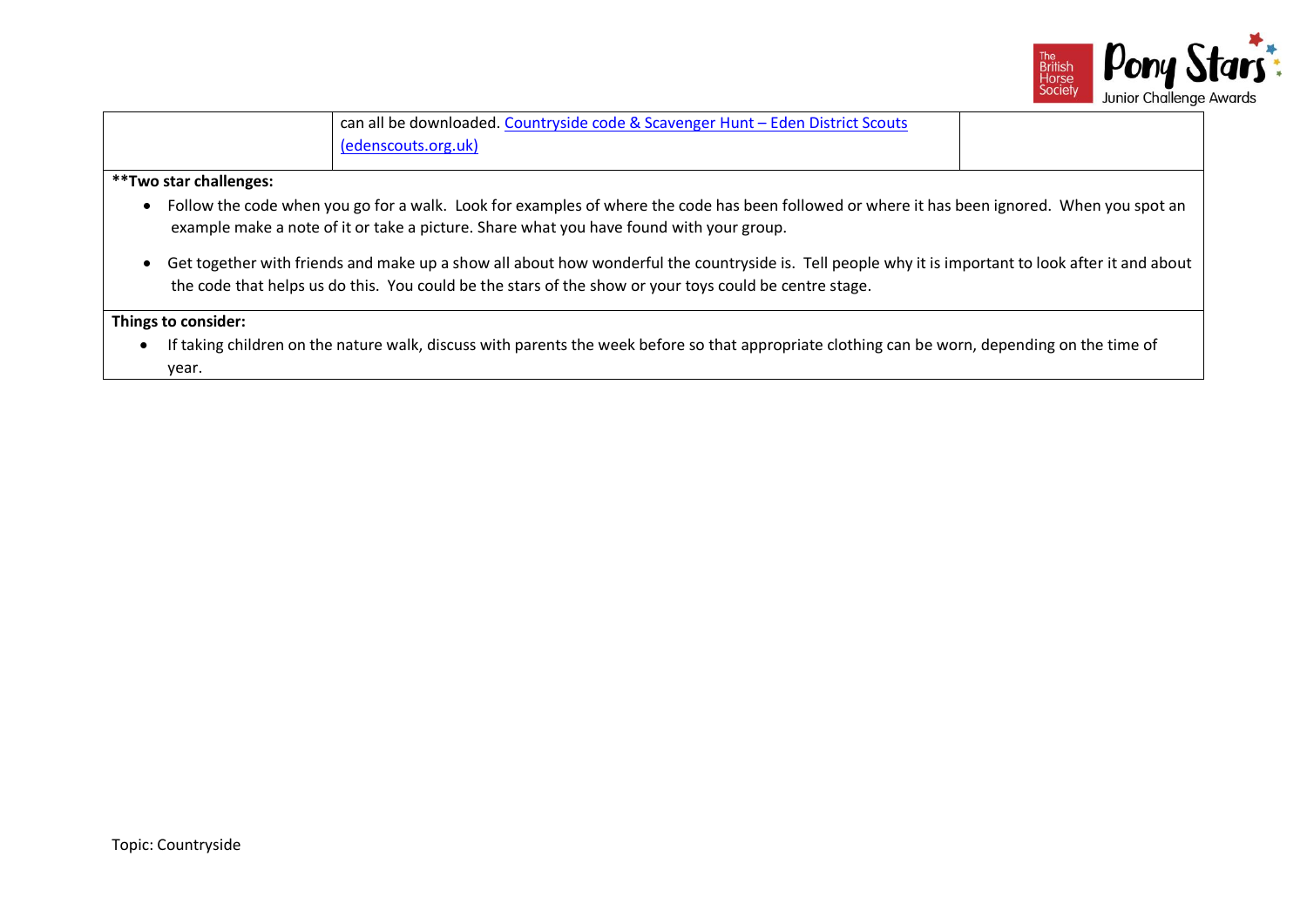

| <b>THEME: Equine Explorer</b>                                                                                                                                                                                                                                                          |                                                                                                                                                                                                                                                                                                                                                                                                                                                                                                                                                                                                                                   | <b>GROUP: Shetland Striders</b> |                                                                                                                                                                                                                                                                                         |
|----------------------------------------------------------------------------------------------------------------------------------------------------------------------------------------------------------------------------------------------------------------------------------------|-----------------------------------------------------------------------------------------------------------------------------------------------------------------------------------------------------------------------------------------------------------------------------------------------------------------------------------------------------------------------------------------------------------------------------------------------------------------------------------------------------------------------------------------------------------------------------------------------------------------------------------|---------------------------------|-----------------------------------------------------------------------------------------------------------------------------------------------------------------------------------------------------------------------------------------------------------------------------------------|
| <b>TOPIC: Explore</b>                                                                                                                                                                                                                                                                  |                                                                                                                                                                                                                                                                                                                                                                                                                                                                                                                                                                                                                                   |                                 |                                                                                                                                                                                                                                                                                         |
| *One star challenges.<br>Children will be able to:                                                                                                                                                                                                                                     | <b>Activities</b>                                                                                                                                                                                                                                                                                                                                                                                                                                                                                                                                                                                                                 |                                 | <b>Coach resources (reading</b><br>around the topic, additional<br>ideas or activities)                                                                                                                                                                                                 |
| 1. List places where you can<br>ride on a pony (at least two<br>examples should be given:<br>bridleway, restricted byways<br>and byways open to all traffic,<br>road, woodland - unless a<br>restricted route, beach -<br>some, common land - use the<br>term relevant to your Nation) | <b>Possible starter activities</b><br>Read the relevant section of My Challenge Book to introduce the topic and discuss what<br>you will be doing in this session.<br>Do the participants already know where horses are allowed to be ridden? Where must<br>they never be ridden? Ask children if they have ever seen horses on the pavement or a<br>footpath?<br>How could participants find out where they are and are not allowed to ride? (Ask<br>parents, coaches, BHS access department, maps.)<br><b>Possible main activities</b>                                                                                          |                                 | National guidance:<br><b>Wales</b><br>$\bullet$<br><b>Wales and England</b><br>$\bullet$<br><b>Scotland</b><br>Northern Ireland<br>$\bullet$<br>Where you can ride a horse.<br>$\bullet$<br><b>BHS. Where Are You</b><br>Allowed To Ride A Horse?  <br><b>The British Horse Society</b> |
| 2. List places where you<br>should not ride (at least two<br>examples should be given<br>such as: pavement, footpath,<br>restricted routes, private land)                                                                                                                              | Go for a walk around the yard (particularly good if you have footpaths/bridleways near<br>by)  ask the group can your pony follow this route too? Discuss things like<br>obstructions/gates/styles/narrow paths which might make it unsuitable. Then you can<br>discuss if the route was a footpath - therefore ponies are not allowed and so access<br>does not need to be made for ponies. What makes a route unsuitable for ponies?<br>With the group, think of places where you could ride and places where you should not,<br>or would not want to ride.                                                                     |                                 | (bhs.org.uk)<br>Planning a ride BHS<br>$\bullet$<br>resource: Planning a hack  <br>Horse riding information  <br><b>British Horse Society (BHS)</b><br>Waymarkers. Although this<br>is a sales site, it lists all the<br>waymarkers. Waymarker<br>Discs   Waymarkers   Farm             |
| 3. Identify a marker for a<br>route to ride and a route<br>where you cannot ride<br>(cannot ride - footpath, can<br>ride - bridleways, restricted<br>byways, byways open to all<br>traffic, identify markers and                                                                       | Introduce routes to participants. Traffic light game with different rights of way. Ask the<br>participants to hold up the corresponding colour when the coach asks if they are<br>allowed on different types of routes - red=no (footpaths, pavements) amber=maybe<br>(beaches, forests, private land, permissive bridleway) green=yes (bridleways, roads)<br>What are the coloured markers and symbols seen marking routes in the countryside?<br>Introduce children to waymarkers (see coach resources for links). Children can copy and<br>colour appropriate waymarkers onto paper to take home with them. Alternatively, the |                                 | Signs (farm-signs.co.uk)<br>Worksheet with different<br>markers on<br>https://www.ordnancesurv<br>ey.co.uk/education/teacher<br>-resources<br>OS maps of areas. National                                                                                                                |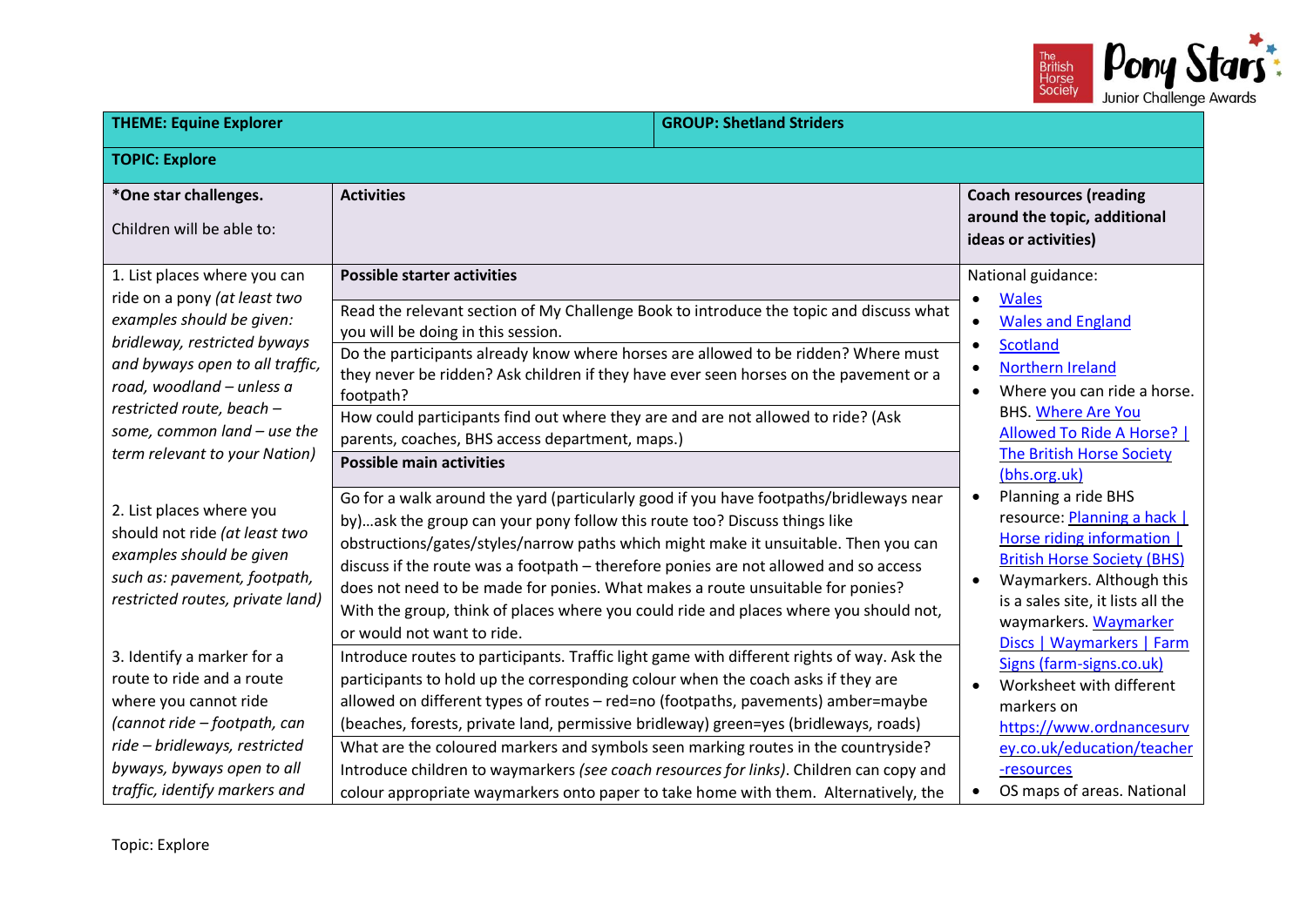

| the colour relevant to your<br>Nation)                                                                                     | group could make several bridlepath waymarkers and post them up around the yard to<br>create a pony route. Are there 'no go' areas for horses? - they become footpaths.                                                                                                                                                                                                         | Library of Scotland.<br><b>Ordnance Survey Maps -</b><br><b>National Library of Scotland</b><br>(nls.uk)                                                |
|----------------------------------------------------------------------------------------------------------------------------|---------------------------------------------------------------------------------------------------------------------------------------------------------------------------------------------------------------------------------------------------------------------------------------------------------------------------------------------------------------------------------|---------------------------------------------------------------------------------------------------------------------------------------------------------|
| 4. Know that permission from<br>landowners may be required<br>for some routes (permissive<br>bridleways, permission may    | Participants should be aware of restrictions in some places where you can ride (for<br>example on a beach you must make sure ponies are allowed and be aware of tide<br>times, busy periods)                                                                                                                                                                                    | Explore Wordsearch -<br>download from Accredited<br>Professional Hub                                                                                    |
| be granted at certain times of<br>the year to ride on privately                                                            | Draw a basic map of the yard, with appropriate route markers. (The coach might be<br>able to provide a template map for the participants to mark and colour.)                                                                                                                                                                                                                   | <b>Bing Maps OS layer</b><br>available online and easy to                                                                                               |
| owned land, eg stubble fields<br>after harvest)<br>5. Know how to dress for the<br>weather and be comfortable              | What should I wear to ride out? Discuss appropriate clothing for wet, cold, windy,<br>sunny, hot weather. Become fashion designers! Children can draw appropriate clothing<br>for different weather conditions. What else do they need in hot weather? (Sun cream<br>and to stay hydrated). Don't forget your pony - some ponies have pink noses and may<br>need sun cream too! | use, also printable: Bing<br><b>Maps - Directions, trip</b><br>planning, traffic cameras &<br>more. Click on icon in top<br>right to change to OS view: |
| for a ride out (clothing to stay<br>warm, dry and comfortable if<br>cold/wet, hydration and sun<br>protection on hot days) | If the children can hack as a group, discuss the markers that are seen whilst out. If you<br>have access to different types of hacks, these could be done over a few sessions, with<br>different places to 'explore' for each session. Prompt children to remember hat and hi-<br>vis are essential before you go!                                                              | ureat olen<br>S.<br>Road<br>市<br>Aerial<br>Englan<br>Streetside                                                                                         |
|                                                                                                                            | Have discussions after about their favourite place to hack, and why this is? Different<br>groups members might have different opinions; remind the group this is ok!                                                                                                                                                                                                            | Ordnance Survey<br>Labels                                                                                                                               |
|                                                                                                                            | You might come across some wildlife too, which you could discuss (this links to the<br>Equine Explorer, 'Farm Animals').                                                                                                                                                                                                                                                        | Further advice on how to                                                                                                                                |
|                                                                                                                            | Draw and colour in bridleway markers, stick them round the yard to create a mini hack<br>for participants to go on (on foot or on ponies).                                                                                                                                                                                                                                      | share routes: Responsible<br><b>Horse Riding   Information</b><br>from The BHS                                                                          |
|                                                                                                                            | Possible wrap up activities                                                                                                                                                                                                                                                                                                                                                     |                                                                                                                                                         |
|                                                                                                                            | True or false? Give some true and false statements linking to the route and waymarkers<br>and children can state if they think they are true or false, and reasons. The statements<br>could be cut out and stuck under the headings 'True' and 'False', or they could have                                                                                                      |                                                                                                                                                         |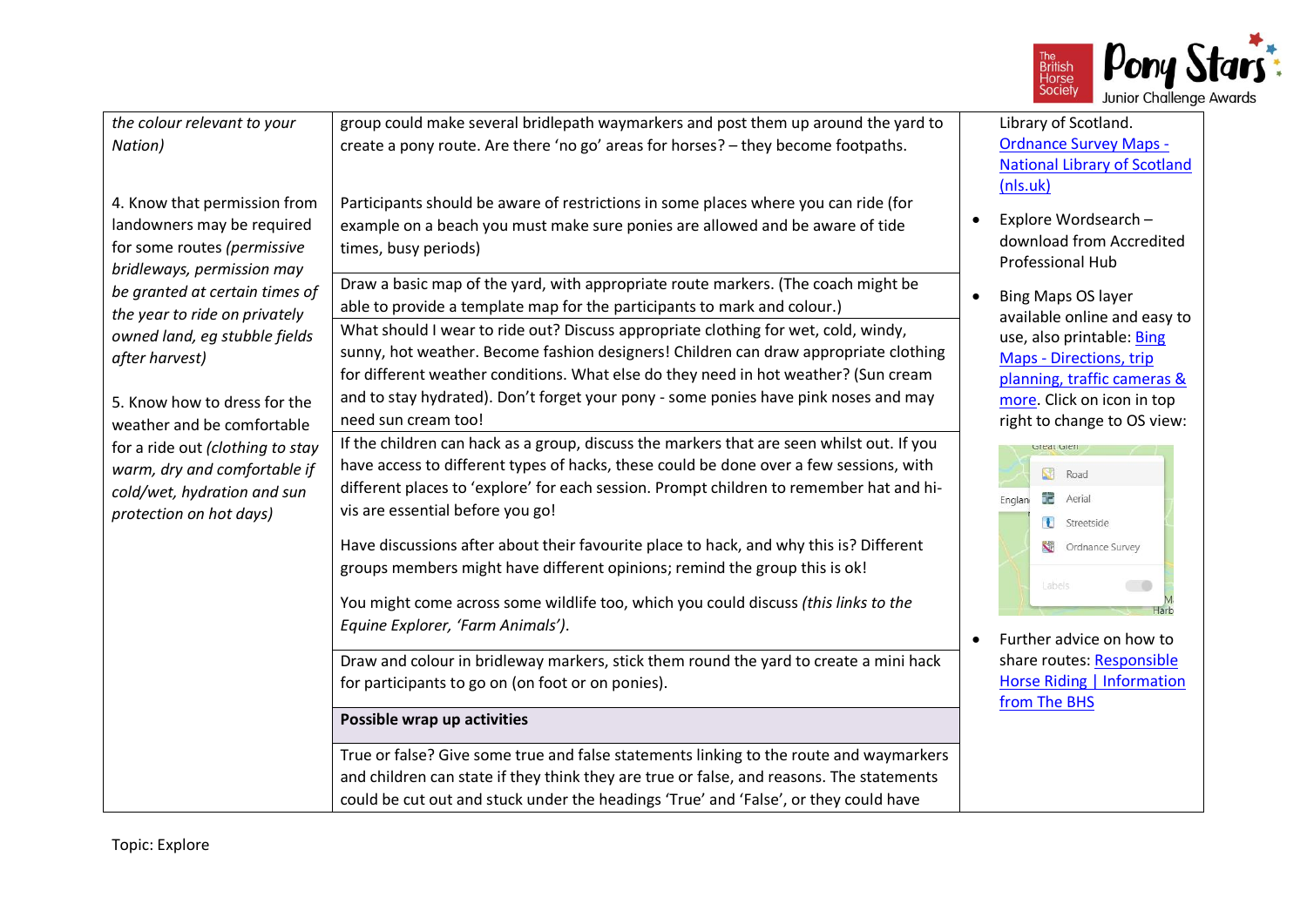

|                                                                        | 'True and 'False' zones in the room, and children move into the appropriate zone.                                                          |
|------------------------------------------------------------------------|--------------------------------------------------------------------------------------------------------------------------------------------|
| Explore Wordsearch - download from Accredited Professional Hub         |                                                                                                                                            |
|                                                                        | If you've been able to hack out, draw a picture or write an adventure story of where                                                       |
|                                                                        | they have been. There is a 'draw/write a postcard' activity in the My Challenge Book                                                       |
| they could complete, or it can be done on separate paper.              |                                                                                                                                            |
|                                                                        | Match the routes/waymarkers to a description of who can use the route. Write pair                                                          |
|                                                                        | cards (routes/waymarkers and who can use the route). Give each participant a card and                                                      |
|                                                                        | they aim to find its partner. This could be done with the route/waymarkers cards face                                                      |
| down, and then take turns at turning the cards over to find the match. |                                                                                                                                            |
| <b>**Two star challenges:</b>                                          |                                                                                                                                            |
|                                                                        | The route markers and symbols you have spotted will also be marked on a map. Look at a local map and see if you can spot a route near you. |

- o Look at an OS map of your area and spot the bridlepaths, footpaths, restricted byways and byways open to all traffic. (By asking around, you may find a parent who has an OS map of the area for the group to examine. OS maps can be found online for viewing – *see coach resources*.)
- You can list all access routes in your Nation and the markers associated with them.
	- o Discuss all route markers (footpath, bridleway, byway, restricted byway)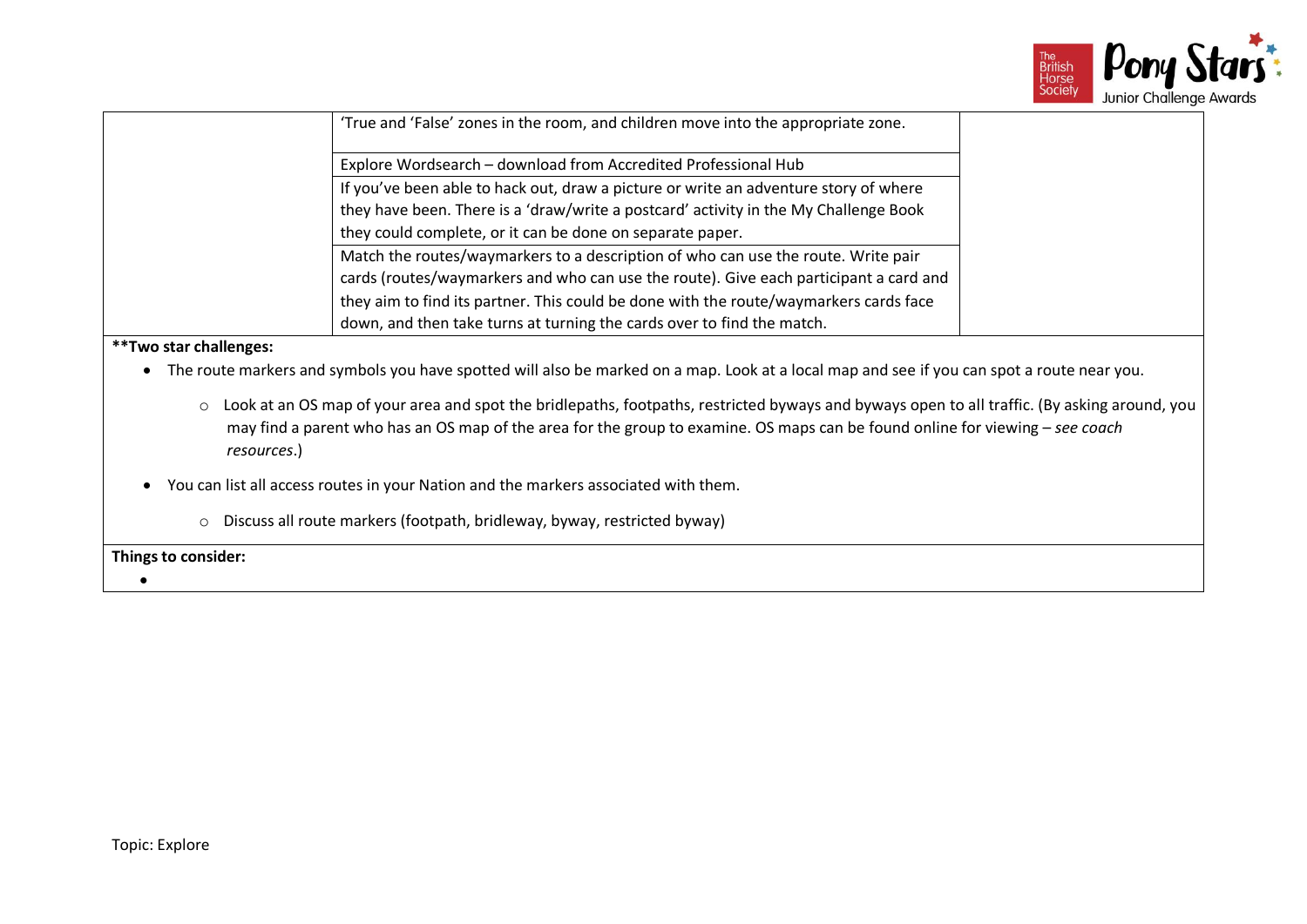

| <b>THEME: Equine Explorer</b>                                                                                                                                                                                                                                                                             |                                                                                                                                                                                                                                                                                                                                                                                                                                                                                                                                                                                                                                                                                                                                                                                                                                                 | <b>GROUP: Shetland Striders</b> |                                                                                                                                                                                                                                                                                                                               |
|-----------------------------------------------------------------------------------------------------------------------------------------------------------------------------------------------------------------------------------------------------------------------------------------------------------|-------------------------------------------------------------------------------------------------------------------------------------------------------------------------------------------------------------------------------------------------------------------------------------------------------------------------------------------------------------------------------------------------------------------------------------------------------------------------------------------------------------------------------------------------------------------------------------------------------------------------------------------------------------------------------------------------------------------------------------------------------------------------------------------------------------------------------------------------|---------------------------------|-------------------------------------------------------------------------------------------------------------------------------------------------------------------------------------------------------------------------------------------------------------------------------------------------------------------------------|
| <b>TOPIC: Be Nice, Say Hi</b>                                                                                                                                                                                                                                                                             |                                                                                                                                                                                                                                                                                                                                                                                                                                                                                                                                                                                                                                                                                                                                                                                                                                                 |                                 |                                                                                                                                                                                                                                                                                                                               |
| *One star challenges.<br>Children will be able to:                                                                                                                                                                                                                                                        | <b>Activities</b>                                                                                                                                                                                                                                                                                                                                                                                                                                                                                                                                                                                                                                                                                                                                                                                                                               |                                 | <b>Coach resources (reading</b><br>around the topic, additional<br>ideas or activities)                                                                                                                                                                                                                                       |
| 1. State why horses and<br>ponies can react to things that<br>the rider cannot see (horse<br>and pony hearing is better<br>than ours, so they may<br>become scared before we<br>have heard the problem)<br>2. Outline how a walker or<br>cyclist should pass a pony and<br>rider safely (making the rider | <b>Possible starter activities</b><br>Read the relevant section of My Challenge Book to introduce the topic and discuss what<br>you will be doing in this session.<br>Discuss pony flight or fight instinct (links with Golden Groom, 'Handling Ponies', and<br>may only need a recap if the group have already completed this topic) What situations<br>might scare a pony, and how might they react when on the yard? Who might be at risk<br>in each situation?<br>Which of the children rides out, cycles or walks on or off roads? What good and bad<br>experiences have they to share?<br>What responsibility does a car driver have when passing a pony on the road? What<br>responsibility does the pony rider have?                                                                                                                    |                                 | See how we have been<br>$\bullet$<br>going to schools with our<br>Be Nice, Say Hi message:<br><b>Henry the Horse   British</b><br>Horse Society (bhs.org.uk) If<br>you are interested in this<br>option please contact the<br>Safety team to discuss<br>(02476840516)<br>Henry the Horse<br>$\bullet$<br>wordsearch (download |
| and horse aware that they are<br>there, passing wide and slow,<br>moving onwards from the<br>horse slowly)<br>3. Outline how to pass a pony<br>and rider safely in a vehicle<br>(wide and slow when safe to<br>do so)                                                                                     | <b>Possible main activities</b>                                                                                                                                                                                                                                                                                                                                                                                                                                                                                                                                                                                                                                                                                                                                                                                                                 |                                 | from Accredited<br>Professional Hub)                                                                                                                                                                                                                                                                                          |
|                                                                                                                                                                                                                                                                                                           | The senses.<br>Which is the pony's primary sense? (Hearing, which is better than ours.) What other<br>senses do they have to warn them about danger? (Sight - see danger (horse's have the<br>largest eye than any other mammal), smell - smell a poisonous substance, such as a<br>poisonous plant, taste - taste a poisonous plant, touch - feel something for the first<br>time, like a rug, which they perceive as dangerous.) You could discuss this on the yard<br>with a pony - point out the size of the ears, nostrils and eyes, whiskers on the muzzle.<br>Do ponies have a sixth sense for danger, or do we think they have because their sense<br>of hearing is better than ours? Include the fact that horses and ponies often need to be<br>closer to an object in order to recognize it - when we recognize a wheelbarrow at the |                                 | BHS Riding Horses on the<br>$\bullet$<br>Road. Riding Horses On The<br>Road   Advice &<br><b>Information   The BHS</b><br><b>BHS Horses and the</b><br>$\bullet$<br>Highway Code. Horses &<br>the Highway Code   British<br>Horse Society (bhs.org.uk)                                                                        |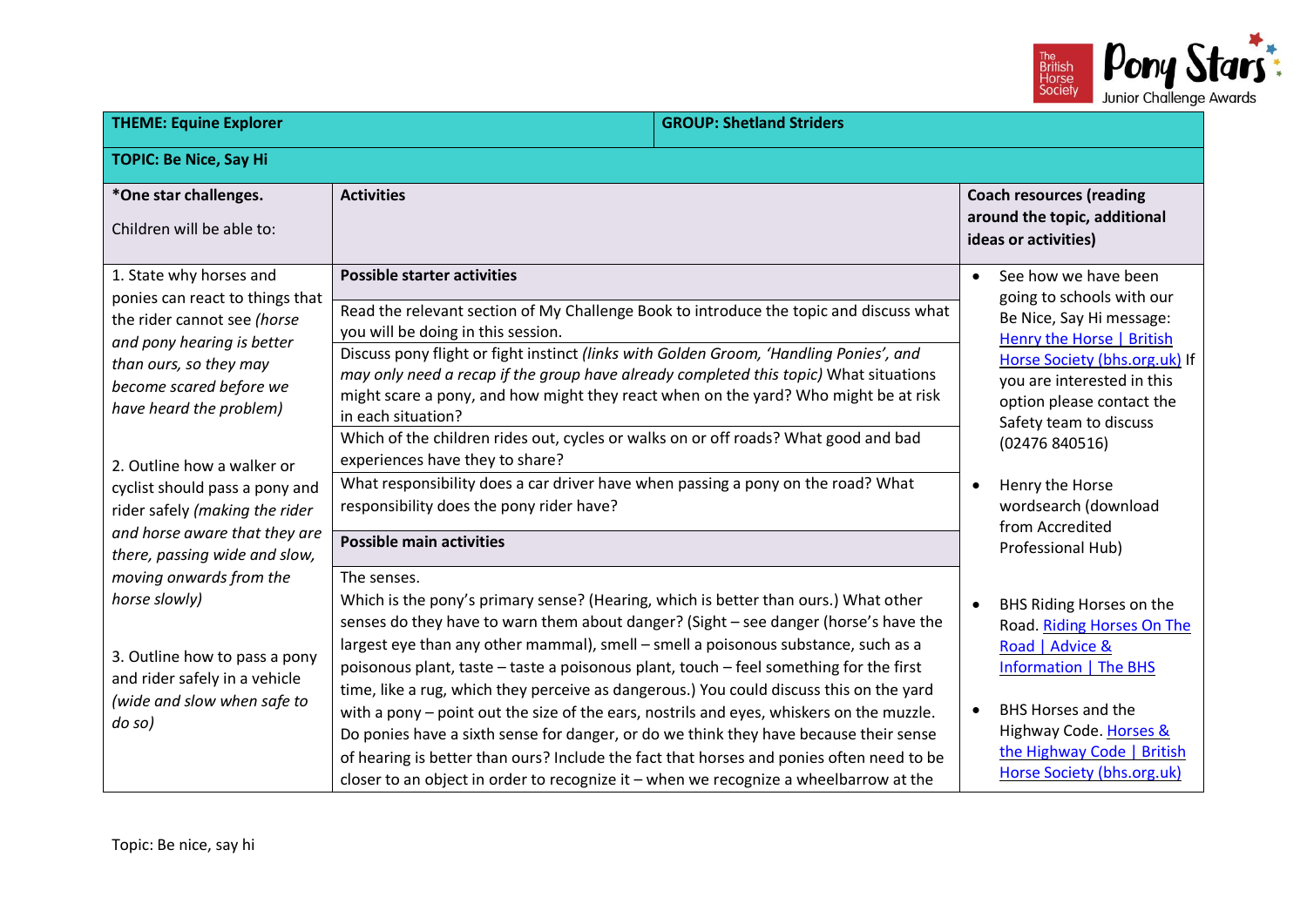

| 4. Outline the 'Be Nice, Say Hi'<br>actions (this is what they do if<br>they are riding a pony on the<br>road and another road user<br>has passed them safely: Say Hi<br>(smile, wave); Be Nice (wave if<br>safe to do so $-$ or nod)<br>5. Outline the risk and effect | side of the road, the pony only sees something scary until they are much closer to it and<br>can work out what it is and that it does not pose a danger. How does knowing about<br>the senses help the participants to understand that ponies can become scared easily?<br>Out and about.<br>Develop the discussion about things that might scare a pony when/whilst riding out.<br>Children could draw or list all the things that a pony might come across whilst hacking<br>which might scare them. (On the road, wind turbines, hacking near a zoo, drones,<br>cyclists and runners etc). What might a pony hear before we do? How might they react<br>before we have heard the problem? |           | <b>BHS Responsible Horse</b><br>Riding, with links to<br>Planning a ride, Safety<br>advice for hacking. Planning<br>a hack   Horse riding<br>information   British Horse<br><b>Society (BHS)</b>             |
|-------------------------------------------------------------------------------------------------------------------------------------------------------------------------------------------------------------------------------------------------------------------------|----------------------------------------------------------------------------------------------------------------------------------------------------------------------------------------------------------------------------------------------------------------------------------------------------------------------------------------------------------------------------------------------------------------------------------------------------------------------------------------------------------------------------------------------------------------------------------------------------------------------------------------------------------------------------------------------|-----------|--------------------------------------------------------------------------------------------------------------------------------------------------------------------------------------------------------------|
| of pedestrians, cyclists and<br>cars passing too fast or too<br>close (or both) to a horse or<br>pony (rear, spook, run away,                                                                                                                                           | Vehicles passing too close or too fast can also spook a pony; how can we reduce the<br>likelihood of this? Explain by wearing hi-vis.                                                                                                                                                                                                                                                                                                                                                                                                                                                                                                                                                        |           | You Tube video (about 2<br>mins long) Be Nice, Say Hi-<br>a Cycling UK and BHS guide<br>to passing horses off road                                                                                           |
| spin, accident on the road)                                                                                                                                                                                                                                             | If children haven't hacked on the road before introduce this as a form of exercise for<br>the pony and go over some basic points, such as: Explain we can share the road with<br>other road users safely - who are road users (main ones to discuss are walkers, cyclists<br>and vehicles). Which side of the road do we use if we are riding a pony? Are we allowed<br>to ride on a path, why not?                                                                                                                                                                                                                                                                                          |           | You Tube Video (about 1:45<br>mins) Be Nice Say Hi - a<br><b>Cycling UK and BHS guide to</b><br>passing horses on road                                                                                       |
|                                                                                                                                                                                                                                                                         | How might a horse react if it was scared whilst riding on the road? You can ask the<br>children to act out their best horsey impressions and think about what they might do in<br>different scenarios.                                                                                                                                                                                                                                                                                                                                                                                                                                                                                       | $\bullet$ | Download from Accredited<br>Professional Hub (or<br>contact the Safety Team for                                                                                                                              |
|                                                                                                                                                                                                                                                                         | You can then watch a BHS video which has horse reactions to bad and good driving on<br>the road BHS Dead Slow 360 VR - YouTube. Discuss the about the horses spooking<br>and how different horses have had different reactions. The children may begin to worry<br>about riding out themselves; reassure them they will always have an adult with them,<br>and that the ponies you have at the riding school are experienced on the road and<br>unlikely to rear or spin.                                                                                                                                                                                                                    |           | printed copies) the 'Be Nice<br>Say Hi Notice to Parents';<br>read this to the children<br>and then ask them what the<br>main points are to tell an<br>adult? The child can take<br>home the leaflet and use |
|                                                                                                                                                                                                                                                                         | Discuss how we should pass horses as cyclists, pedestrians, drivers. How can the rider<br>say thank you for considerate behaviour? Did they see the rider do this in the video to                                                                                                                                                                                                                                                                                                                                                                                                                                                                                                            |           | this as prompts when<br>discussing what they have                                                                                                                                                            |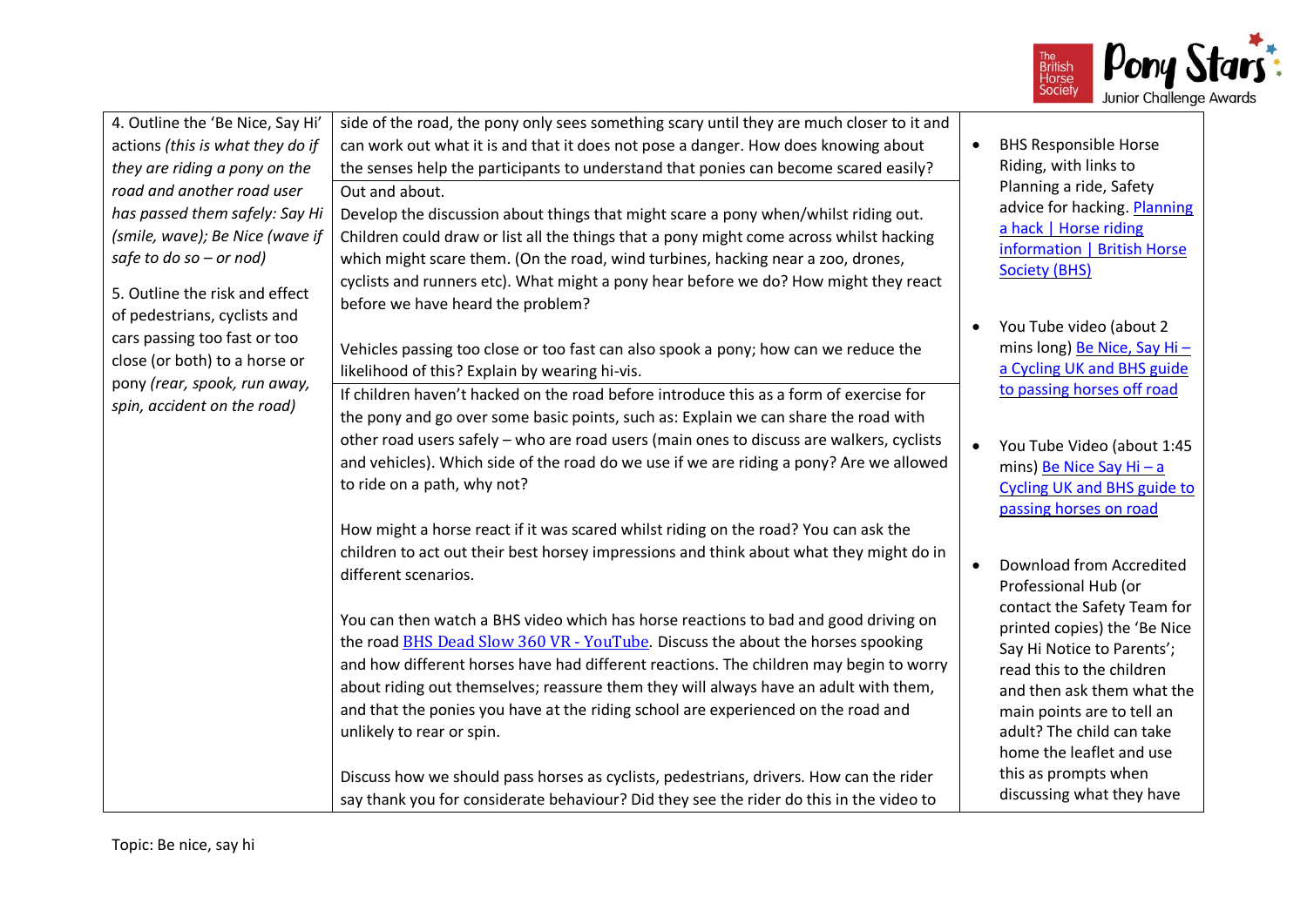

| say thank you to the driver who did pass safely?                                            | learnt about. |
|---------------------------------------------------------------------------------------------|---------------|
| Children to come up with a list of rules they would like road users to follow when          |               |
| passing a pony. You could split them into groups - walkers / cyclists / car drivers / lorry |               |
| drivers (number of groups depending on group size you have).                                |               |
|                                                                                             |               |
| Move onto how the pony rider could show "thank you" and why this is important.              |               |
| Things you can do to show thank you - nod, wave, smile - importance of eye contact          |               |
| (has the driver seen you?). Discuss saying thank you is an act of politeness and why this   |               |
| is a kind thing to do. NB - some children may find making eye contact difficult. If so,     |               |
| encourage them to wave or nod.                                                              |               |
| This exercise could be acted out, with children pretending to be a horse rider, cyclist,    |               |
| pedestrian, driver and subsequent potential horse reactions to good and bad                 |               |
| driving/cycling/walking. Could use hobby horses if have them so the rider can put the       |               |
| reins in one hand and say thank you.                                                        |               |
| Act out 'Be Nice, Say Hi' in an arena on ponies. How to put the reins in one hand and       |               |
| wave, nod or smile. How to do this with oncoming vehicle or a vehicle passing from          |               |
| behind. Explain even though they have a leader it's still polite for the rider to           |               |
| acknowledge the other road user too.                                                        |               |
| Hack out. Before you go on a hack prompt them to remember what essential piece of           |               |
| kit they need (hat and hi vis) and why it's important (to be seen early). Pick out relevant |               |
| hi vis for them to wear (and for the pony if available). To instil good practice ensure any |               |
| leaders are also wearing hi-vis.                                                            |               |
| As you are hacking ask them what they can hear, smell, see and if they think their pony     |               |
| could hear, smell and see this too. If there are opportunities to 'Be Nice, Say Hi' to      |               |
| other road users, pedestrians etc prompt them to do this. Discuss if they were happy        |               |
| with how the road user passed them (ie were they wide and slow).                            |               |
| Possible wrap up activities                                                                 |               |
| Quick quiz! (Individual, pairs, as a group.) Which is the horse's strongest sense for       |               |
| danger? How might the horse react if scared? What is this instinct called? How does a       |               |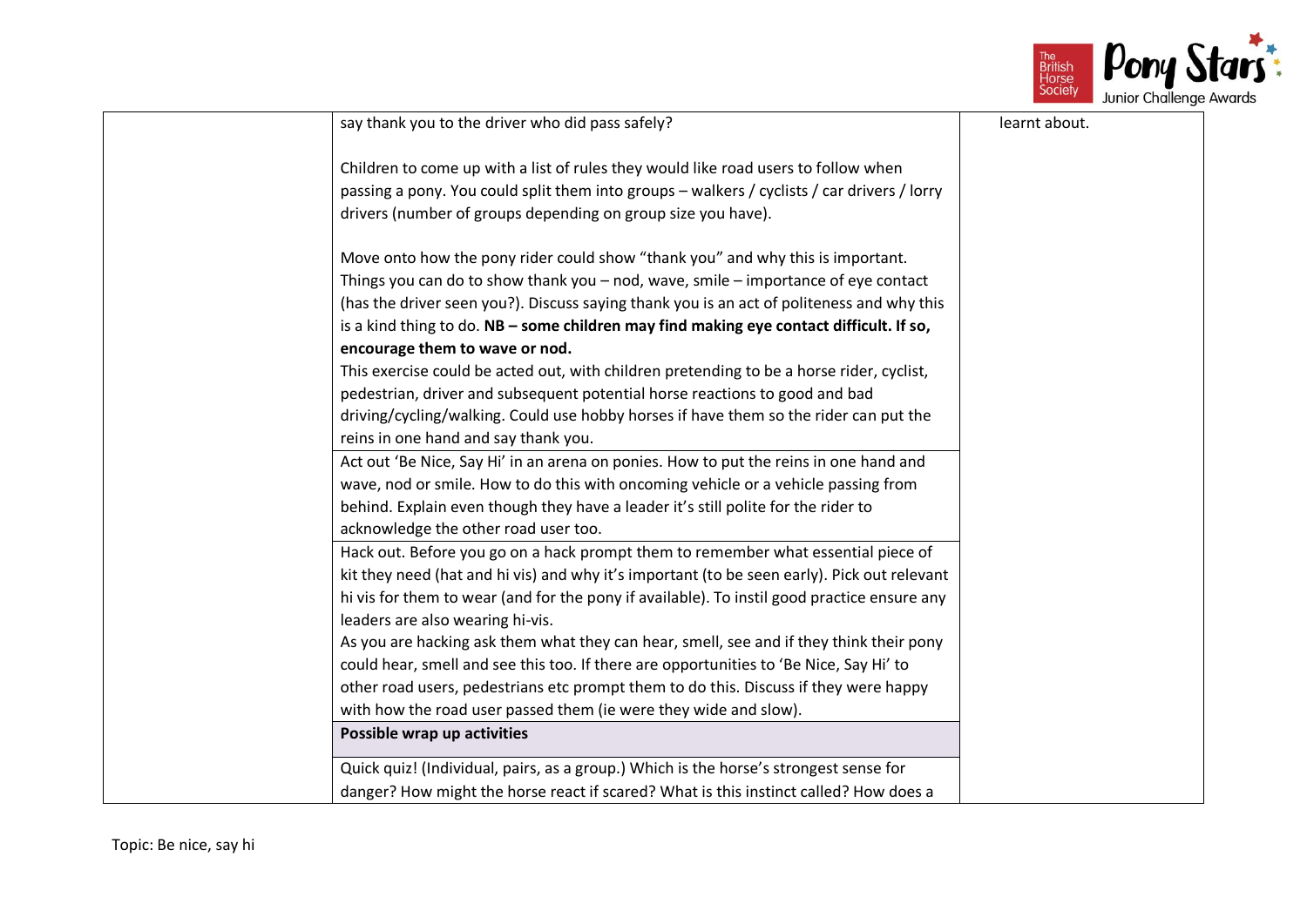

| horse see, in comparison to us? What can scare a horse when out hacking? How should<br>you pass riders safely? How can you make the horse aware of you if you are cycling up |
|------------------------------------------------------------------------------------------------------------------------------------------------------------------------------|
| behind a rider? How can we thank considerate road users? Etc.                                                                                                                |
| Henry the Horse wordsearch download from Accredited Professional Hub. An easy and<br>hard version is available                                                               |
| Draw a poster outlining the correct way to cycle/walk/drive past ponies.                                                                                                     |

**\*\*Two star challenges:**

- Create a 'Be nice, say hi' poster. You could display this in a window to encourage others to pass ponies safely.
- Discuss the responsibilities horse riders have to play their part in acknowledging those that pass horses safely, wear correct hi vis (to be seen early) and ride responsibly. If a driver that passed safely was not thanked, how might this make them feel and act with the next rider they pass
	- $\circ$  What are our responsibilities as horse riders when riding on the road? (1. Wearing high-viz. What high-viz is available to purchase for horse and rider? 2. Showing appreciation for considerate road users. How do we thank road users? How might they feel if we don't thank them and what might they do differently next time they see a rider on the road?)
	- $\circ$  If we ride out, what is the correct procedure to follow? (Ride out with a responsible adult on a pony you can control, take a phone, tell someone at home the route and approximate time you will be out, check the route you are taking is free from hazards/roadworks to the best of your ability, wear high-viz, take a hoof pick, be aware at all times, check the pony's shoes, check tack for safety.)
- Tell other people how to pass ponies safely on the road. The more people you tell, the bigger impact you will have and help to create safer roads for riders. Hopefully, they will care about it as much as you do!
	- $\circ$  You can contact the Safety Team to ask for car stickers that the children can give to a family member or friend and then the child can tell them why it is important to pass horses wide and slowly. Telephone: 02476 840516 or Email[: safety@bhs.org.uk.](mailto:safety@bhs.org.uk) If emailing don't forget to add the quantity you need and the full postal address to send them to.
	- o Download from Accredited Professional Hub (or contact the Safety Team for printed copies) the 'Be Nice Say Hi Notice to Parents'; read this to the children and then ask them what the main points are to tell an adult? The child can take home the leaflet and use this as prompts when discussing what they have learnt about.

**Things to consider:** Be wary of the age of the children and not to scare them with detailed stories of accidents on the road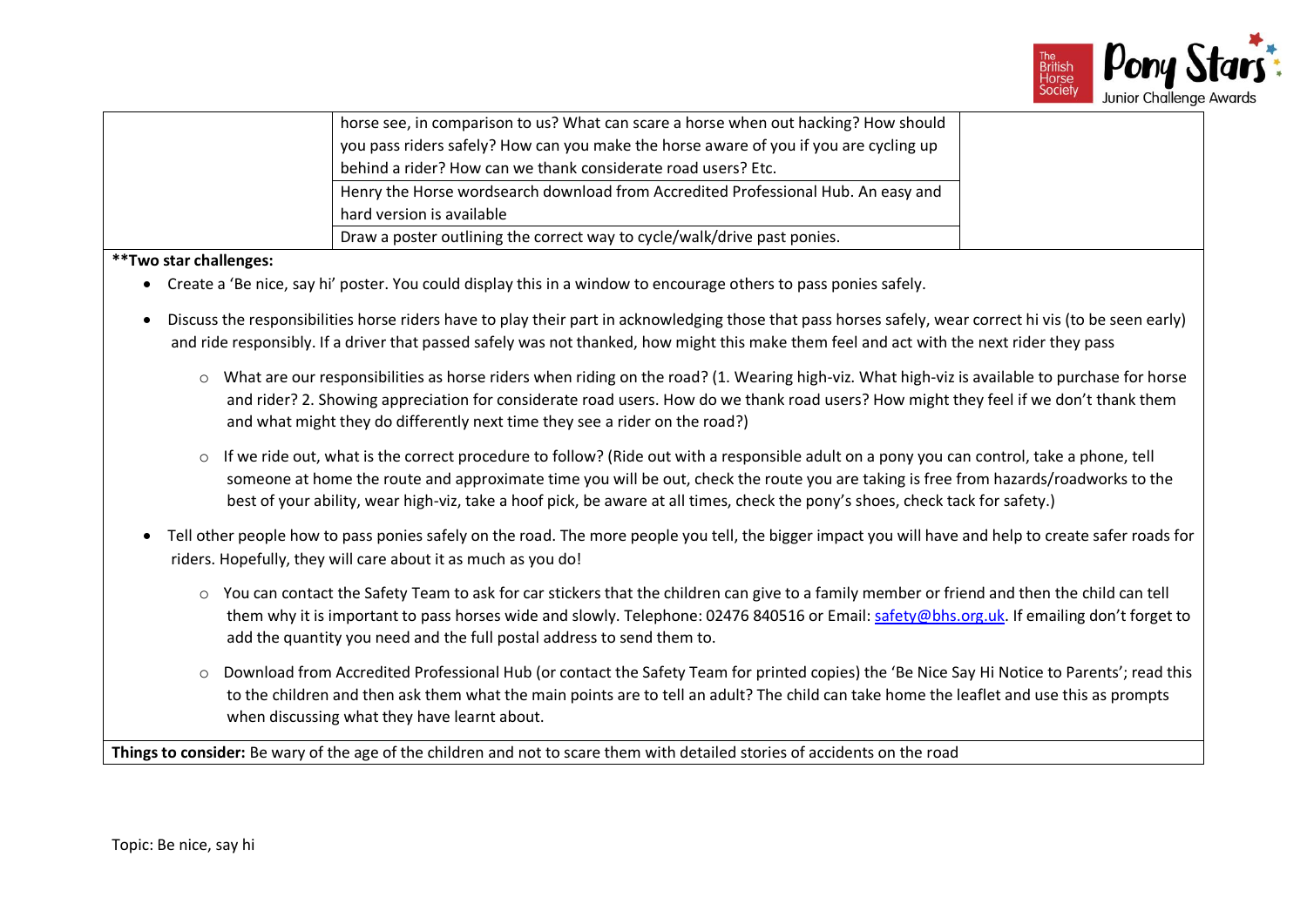

| <b>THEME: Equine Explorer</b>                                                                                                                                                                                          |                                                                                                                                                                                                                                                                                                                                                                                                                                                                                                                                                                                                                                       | <b>GROUP: Shetland Striders</b> |                                                                                                                                                                                        |
|------------------------------------------------------------------------------------------------------------------------------------------------------------------------------------------------------------------------|---------------------------------------------------------------------------------------------------------------------------------------------------------------------------------------------------------------------------------------------------------------------------------------------------------------------------------------------------------------------------------------------------------------------------------------------------------------------------------------------------------------------------------------------------------------------------------------------------------------------------------------|---------------------------------|----------------------------------------------------------------------------------------------------------------------------------------------------------------------------------------|
| <b>TOPIC: Farm Animals</b>                                                                                                                                                                                             |                                                                                                                                                                                                                                                                                                                                                                                                                                                                                                                                                                                                                                       |                                 |                                                                                                                                                                                        |
| *One star challenges.<br>Children will be able to:                                                                                                                                                                     | <b>Activities</b>                                                                                                                                                                                                                                                                                                                                                                                                                                                                                                                                                                                                                     |                                 | <b>Coach resources (reading</b><br>around the topic, additional<br>ideas or activities)                                                                                                |
| 1. Recognise common farm<br>animals (pigs, sheep, cows,<br>bulls, ducks, geese, chickens,<br>donkeys, Ilamas, or any other<br>animal that may be local to<br>your area)                                                | <b>Possible starter activities</b><br>Read the relevant section of My Challenge Book to introduce the topic and discuss what<br>you will be doing in this session.<br>What farm animals do the children know? Describe their common behaviour (live in a<br>herd, eat grass, run away when scared, etc). (Pigs, sheep, cows, bulls, ducks, geese,<br>chickens, donkeys, ponies, llamas, or any other animal that may be local to your area)<br>Which farm animal is the participant's favourite? What do they already know about it?                                                                                                  |                                 | <b>BHS leaflet:</b> Riding or<br>$\bullet$<br>driving through cattle,<br>horses and other animals<br>Countryside walking with<br>your dog: PDSA<br>Countryside Code short<br>$\bullet$ |
| 2. Describe how a pony may<br>react to farm animals on a                                                                                                                                                               | (Where it lives, what it eats, what it looks like etc.)<br><b>Possible main activities</b>                                                                                                                                                                                                                                                                                                                                                                                                                                                                                                                                            |                                 | You Tube video:<br>Jimmy's Farm Activity<br>$\bullet$                                                                                                                                  |
| ride out (interested and want<br>to take a closer look, scared<br>and want to run away, not<br>notice them until they move,<br>and then become<br>interested/scared)                                                   | What farm animals do you know? Can your friends tell you about any you are not familiar<br>with? As a group, think about lots of different animals you may meet if you were riding<br>out or walking across farmland and fields. What noises might the animals make? What do<br>they smell like? Explain that you or your pony might hear them before you see them!<br>How might a pony react to these sights, sounds and smells? Children to be aware that<br>ponies have much better hearing/vision/smell than humans! Find out some facts about<br>the animals that will help you if you meet one. How big are they? What is their |                                 | book<br><b>Rare Breeds Survival</b><br>$\bullet$<br>Trust: Make a cow mask<br><b>Rare Breeds Survival</b><br>$\bullet$<br>Trust: Spot the difference<br>and name the animals           |
| 3. Describe how to ride past<br>farm animals (only ride on<br>farmland with the owner's<br>permission, try to make sure<br>they have seen you coming by<br>calling out to them, try to<br>make sure your pony has seen | personality like? Are they likely to be angry or inquisitive? Also be aware they may come<br>across other horses/ponies/donkeys on a farm - how might they react?<br>Make a fun guessing game and act out different animal noises! Get creative and the<br>children could make masks of their favourite animal too - instructions are in the My<br>Challenge Book.<br>You may be able to link potential reactions to ponies on the yard that the children                                                                                                                                                                             |                                 | that you can see<br>Another website that<br>offers some free<br>resources is:<br>https://www.activityvillag<br>e.co.uk/farm-animals                                                    |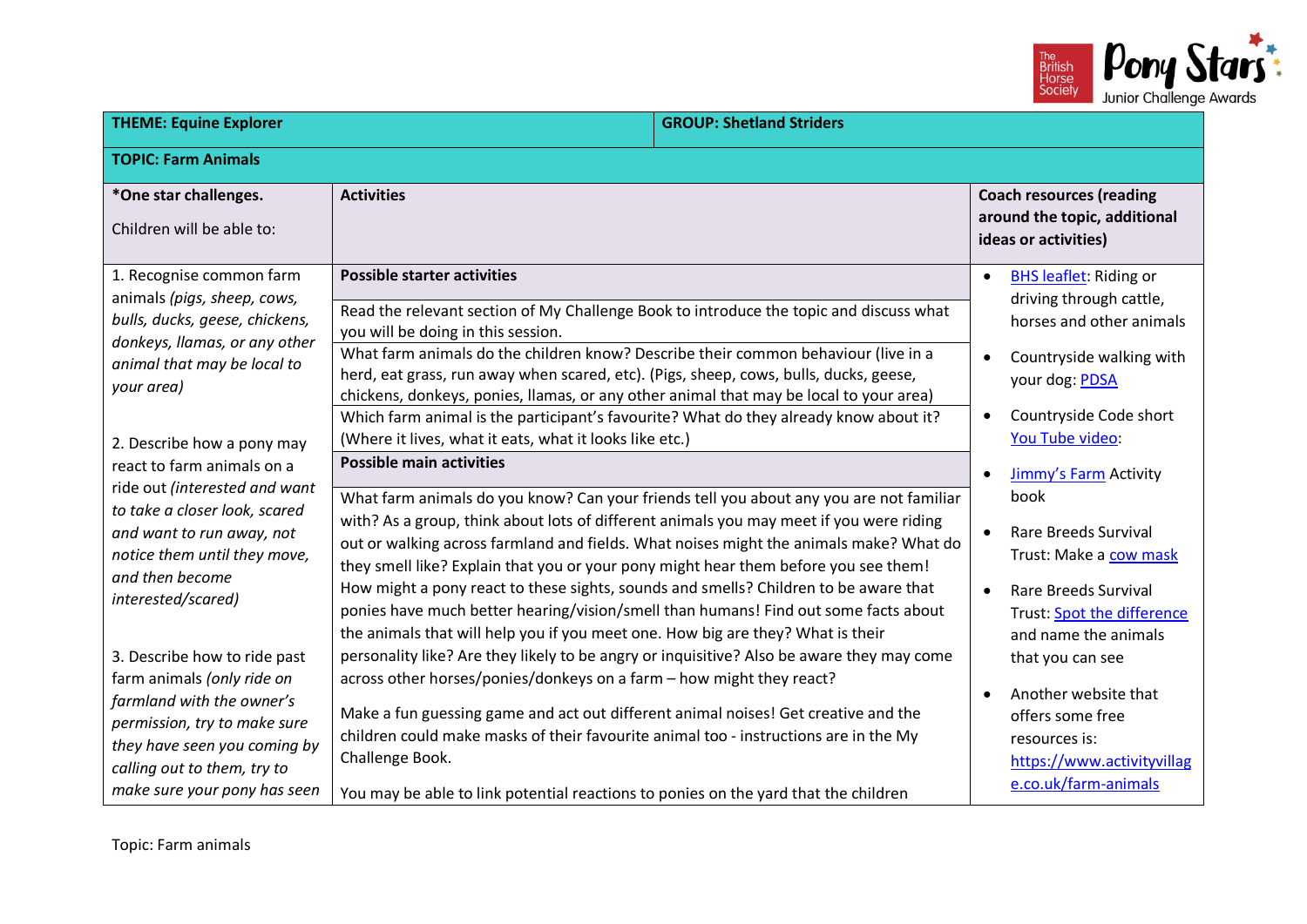

| the animals, ride past<br>positively in walk)<br>4. Describe what to do if you<br>meet farm animals on a walk<br>(observe them from a distance<br>- do they have young? Give a<br>wider distance if so, as they<br>may be protective of young<br>ones. Read and follow any<br>signs providing warnings. Try<br>to ensure they know you are<br>there so that you do not<br>startle them. Walk past<br>confidently. Do not feed<br>them.) | already know, if there is an example of a brave pony and a timid pony. Children could act<br>out how a timid/brave pony would react if chased by geese, saw a llama for the first<br>time, heard a pig snort etc. Ponies do not like the smell of pigs - children to be aware of<br>this as a pony could become nervous even before rider has seen or heard pigs<br>themselves.<br>Explain that if they have a new pony, or a timid pony they may want to consider another<br>route? Talk about always hacking out with an adult who will help to reassure and make<br>decisions about what to do.<br>Which animals may be aggressive when out hacking? (Bulls, mothers with their young.)<br>Why might they become aggressive?<br>What foods do we like to eat? Children to make a list.<br>Which of these foods could ponies eat? What about other animals such as wildlife or<br>farm animals? Identify probably none, or if there are these should be treats only. What<br>are the risks of feeding animals we do not know (we might upset their tummy, they may<br>be on a restricted diet). Explain that most farm animals (cows, sheep, ponies) live in<br>herds and if you begin to feed them this could cause some fighting; you may put the<br>animals or yourself in danger.<br>Farm walk. The centre may be on or near a farm, where the children could visit farm<br>animals (parental permission to take children off site would be required and appropriate<br>risk assessment). If there is nothing nearby, you could use the virtual farm walk (needs<br>Adobe Shockwave player, or can be downloaded from the website see coach resources)<br>How to ride or walk past farm animals that you may come across. (Taken from BHS leaflet<br>- see coach resources.) You could provide each scenario, and ask the children how they<br>think the livestock and pony would react in each situation. They could draw a picture or<br>act it out themselves. How do you reassure your pony and encourage them to walk past<br>something they may be nervous of?<br>Points to remember:<br>Any animal with young may behave differently from normal and should be treated with<br>extra caution as mothers may be more aggressive and highly protective of their young. | $\bullet$<br>$\bullet$ | (some sheets require you<br>to be a member but there<br>are lots of free ones)<br><b>Home - NFU Education</b><br>(nfuonline.com) looks at<br>life cycles and the arable<br>side of farming<br>Virtual farm walk<br>http://www.virtualfarmw<br>alk.org/index.html and<br>resources<br>http://www.virtualfarmw<br>alk.org/teachers.html |
|-----------------------------------------------------------------------------------------------------------------------------------------------------------------------------------------------------------------------------------------------------------------------------------------------------------------------------------------------------------------------------------------------------------------------------------------|-----------------------------------------------------------------------------------------------------------------------------------------------------------------------------------------------------------------------------------------------------------------------------------------------------------------------------------------------------------------------------------------------------------------------------------------------------------------------------------------------------------------------------------------------------------------------------------------------------------------------------------------------------------------------------------------------------------------------------------------------------------------------------------------------------------------------------------------------------------------------------------------------------------------------------------------------------------------------------------------------------------------------------------------------------------------------------------------------------------------------------------------------------------------------------------------------------------------------------------------------------------------------------------------------------------------------------------------------------------------------------------------------------------------------------------------------------------------------------------------------------------------------------------------------------------------------------------------------------------------------------------------------------------------------------------------------------------------------------------------------------------------------------------------------------------------------------------------------------------------------------------------------------------------------------------------------------------------------------------------------------------------------------------------------------------------------------------------------------------------------------------------------------------------------------------------------------------------------------------------------------------------------------------|------------------------|---------------------------------------------------------------------------------------------------------------------------------------------------------------------------------------------------------------------------------------------------------------------------------------------------------------------------------------|
|-----------------------------------------------------------------------------------------------------------------------------------------------------------------------------------------------------------------------------------------------------------------------------------------------------------------------------------------------------------------------------------------------------------------------------------------|-----------------------------------------------------------------------------------------------------------------------------------------------------------------------------------------------------------------------------------------------------------------------------------------------------------------------------------------------------------------------------------------------------------------------------------------------------------------------------------------------------------------------------------------------------------------------------------------------------------------------------------------------------------------------------------------------------------------------------------------------------------------------------------------------------------------------------------------------------------------------------------------------------------------------------------------------------------------------------------------------------------------------------------------------------------------------------------------------------------------------------------------------------------------------------------------------------------------------------------------------------------------------------------------------------------------------------------------------------------------------------------------------------------------------------------------------------------------------------------------------------------------------------------------------------------------------------------------------------------------------------------------------------------------------------------------------------------------------------------------------------------------------------------------------------------------------------------------------------------------------------------------------------------------------------------------------------------------------------------------------------------------------------------------------------------------------------------------------------------------------------------------------------------------------------------------------------------------------------------------------------------------------------------|------------------------|---------------------------------------------------------------------------------------------------------------------------------------------------------------------------------------------------------------------------------------------------------------------------------------------------------------------------------------|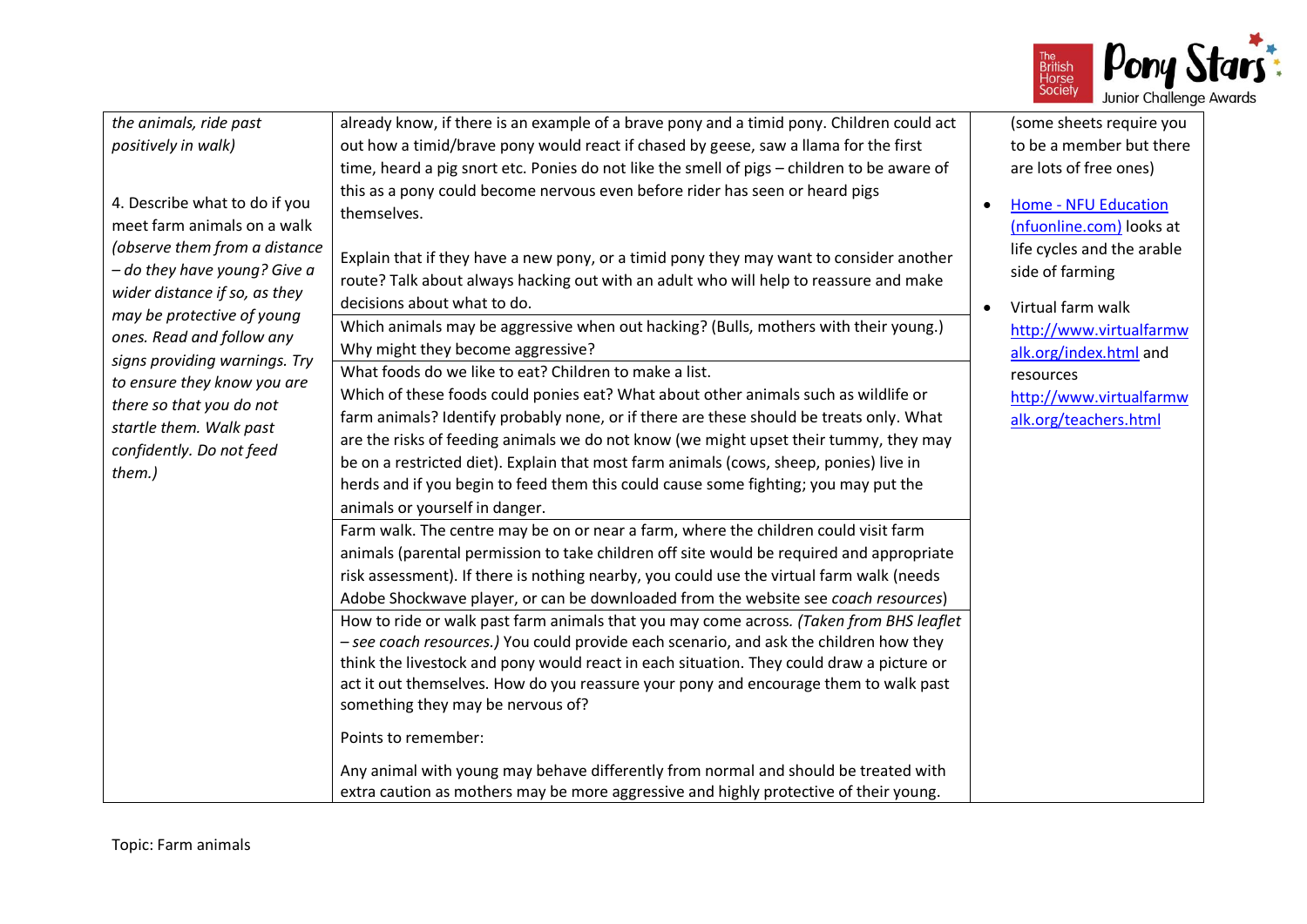

| What they perceive as a threat in your presence or actions may not be obvious to you.                                                                                                                                                                                                                                                                                                                                                                                                                                                                                                                                                                          |  |
|----------------------------------------------------------------------------------------------------------------------------------------------------------------------------------------------------------------------------------------------------------------------------------------------------------------------------------------------------------------------------------------------------------------------------------------------------------------------------------------------------------------------------------------------------------------------------------------------------------------------------------------------------------------|--|
| Breeding males (e.g. bull (cow), ram (sheep), stallion (horse)) may be aggressive and<br>protective of their females.                                                                                                                                                                                                                                                                                                                                                                                                                                                                                                                                          |  |
| Animals quickly sense distress and will respond accordingly. Keep calm; be purposeful,<br>smooth and quiet in your movements; make your voice strong and confident.                                                                                                                                                                                                                                                                                                                                                                                                                                                                                            |  |
| Frequent riding or driving through livestock usually means the stock react less because<br>visitors are common and no longer interesting. Stock also becomes familiar to the visiting<br>horses so they too are likely to react calmly.                                                                                                                                                                                                                                                                                                                                                                                                                        |  |
| Young cattle and horses in groups may be boisterous, with 'mob mentality'. Be firmly<br>assertive while alert to the situation escalating.                                                                                                                                                                                                                                                                                                                                                                                                                                                                                                                     |  |
| Explain how to be respectful to any animals/land they may come across. Are they<br>allowed on the land to begin with? What can they look out for to ensure they can ride on<br>the land (signs/bridleway signs/or an adult has asked permission). How do they respect<br>the land? What about if you are on foot with family or friends? You may be allowed to<br>walk on footpaths through farmland that you may not be able to ride through. How<br>should you walk past animals and what might you have to be aware of? What if you were<br>walking a dog? The animals, or your dog, may react unexpectedly to each other. Discuss<br>the best thing to do. |  |
| There are some important guidelines for equestrians passing through any livestock:                                                                                                                                                                                                                                                                                                                                                                                                                                                                                                                                                                             |  |
| Walk quietly through the field. Stick to the footpath if signposted. Or you may need to<br>ride around the edge of a field (known as the headland)                                                                                                                                                                                                                                                                                                                                                                                                                                                                                                             |  |
| Do not ride or drive through any field with livestock with a dog, even if the dog is in a<br>vehicle. Dogs are farm animals too and might run after you/your pony                                                                                                                                                                                                                                                                                                                                                                                                                                                                                              |  |
| Avoid coming between mothers and their young; if your actions may separate them, stop<br>until they are together before continuing slowly. Do not touch any young (their mother<br>may not like the new 'smell')                                                                                                                                                                                                                                                                                                                                                                                                                                               |  |
| If stock are following you closely, turn your horse to face them; they are more likely to                                                                                                                                                                                                                                                                                                                                                                                                                                                                                                                                                                      |  |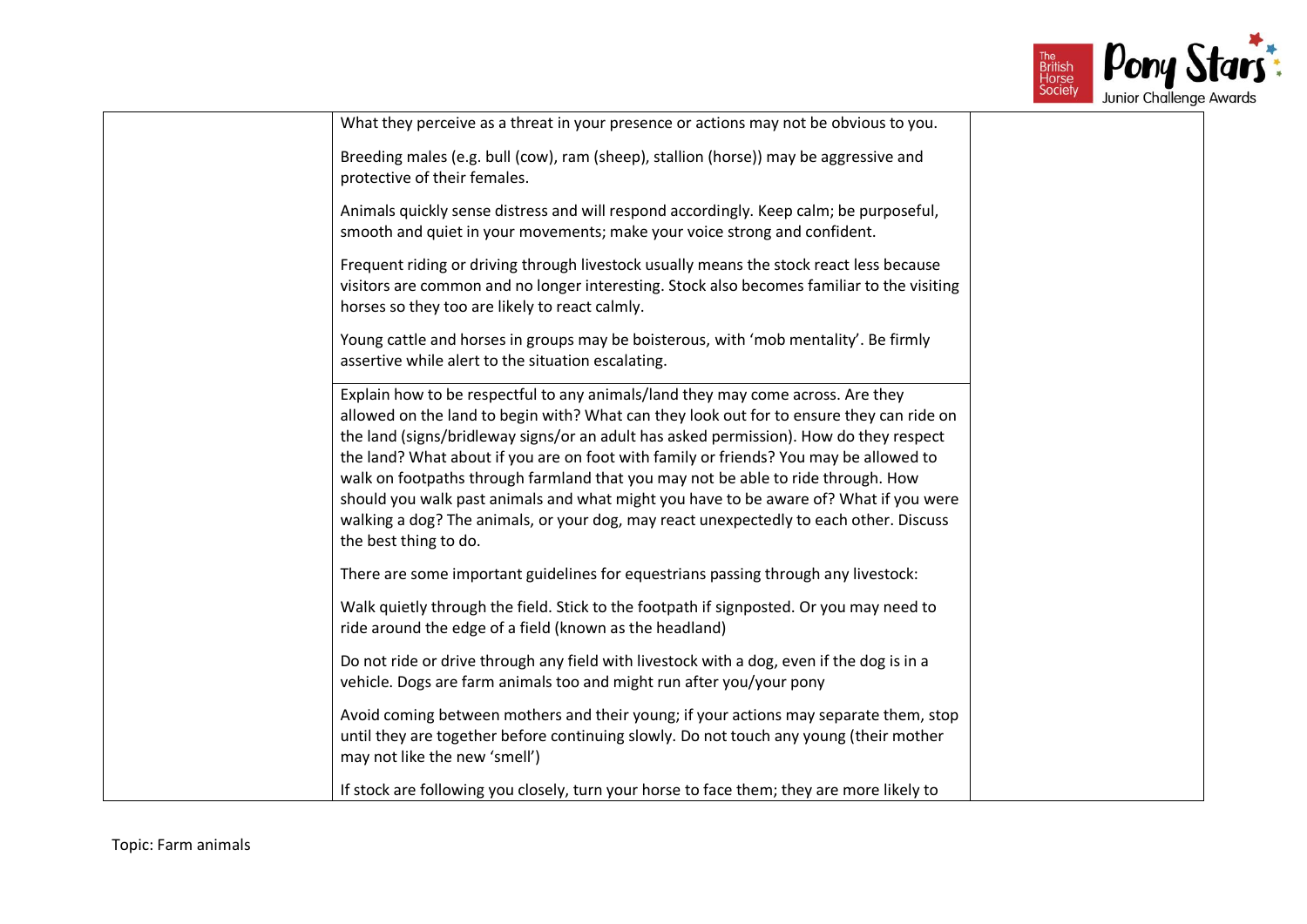

|                        | retreat. Shout or move towards them if necessary. You may need to do this repeatedly<br>while crossing the field; keep calm all the time.                                                                                                                                                              |
|------------------------|--------------------------------------------------------------------------------------------------------------------------------------------------------------------------------------------------------------------------------------------------------------------------------------------------------|
|                        | Make sure stock know you are there. Stop until they become aware of you, especially if<br>they have young.                                                                                                                                                                                             |
|                        | If riding in a group or driving in convoy; keep the horses reasonably close together.                                                                                                                                                                                                                  |
|                        | Also recap 'Countryside Code' rules.                                                                                                                                                                                                                                                                   |
|                        | Possible wrap up activities                                                                                                                                                                                                                                                                            |
| are                    | <b>Guessing game</b> Write the names of various farm animals and one pony on slip of paper,<br>each child chooses a piece. The child who picked pony 'hacks' past the others in turn who<br>make the noise of the farm animal they picked. The rider has to guess which animal they                    |
|                        | Use any of the fun downloadable worksheets (see coach resources).                                                                                                                                                                                                                                      |
|                        | Guess the collective names of farm animals (cows/cattle = herd, sheep = flock, pigs =<br>drift, drove or litter, ducks = raft, team or paddling, geese = gaggle, chickens = flock,<br>donkeys = drove or herd, llamas = herd, deer = herd, rabbits = fluffle or colony, squirrels =<br>dray or scurry) |
|                        | Write a rhyme about the participant's favourite farm animal.                                                                                                                                                                                                                                           |
| **Two star challenges: |                                                                                                                                                                                                                                                                                                        |

- Choose one farm animal you have learnt about and research how they are looked after. Do they have different needs to ponies?
- As well as the common farm animals, there may be other wild animals you may see out and about, such as deer, pheasant or rabbit. See how many you can name and think about how they may react to seeing people or ponies. Discuss how you can be respectful to them and their environment.
	- o Deer, pheasant, rabbit, hare, partridge, squirrel, or any others you can think of

• Parental permission to take children off site would be required if visiting a farm.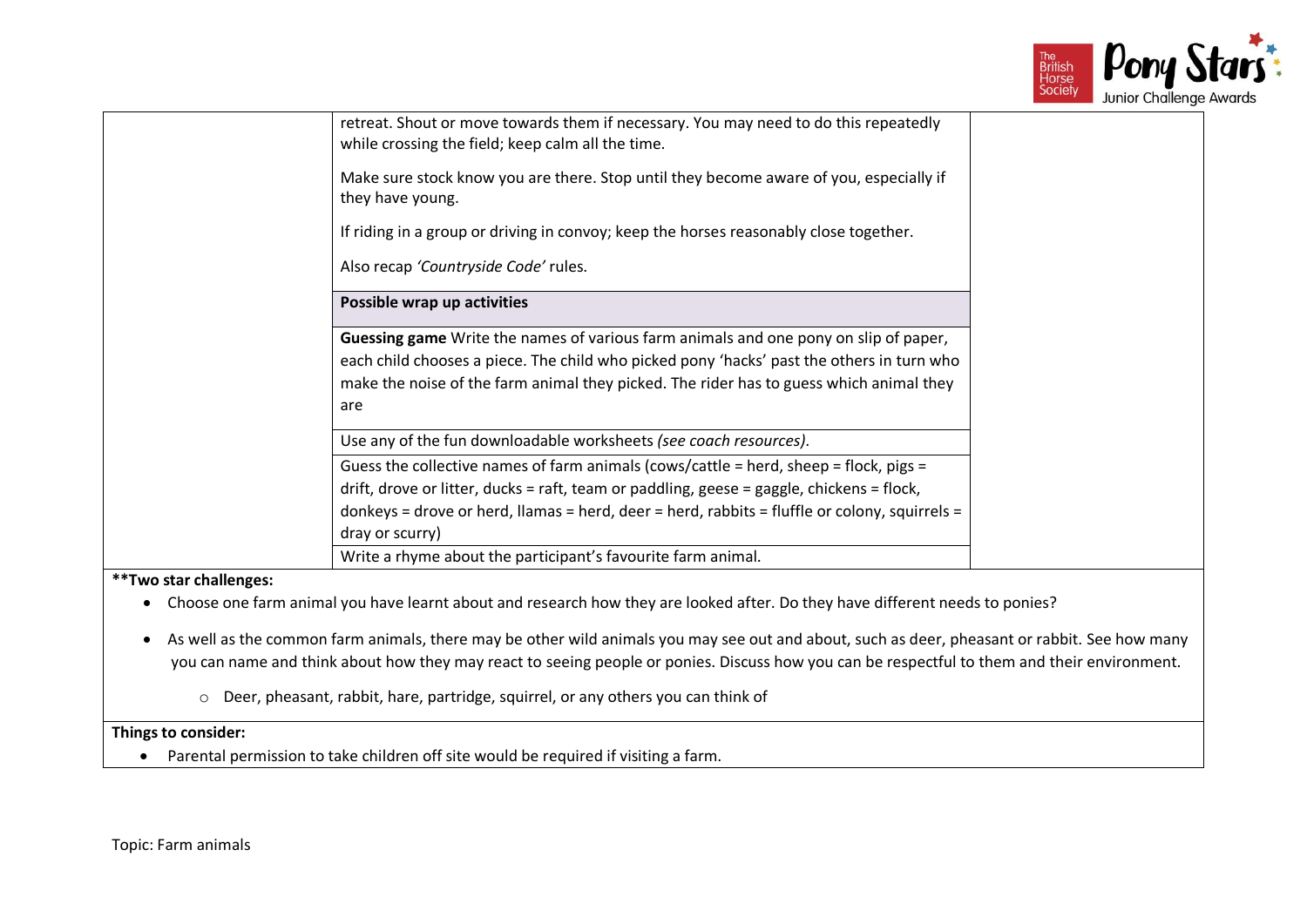

| <b>THEME: Stable Star</b>                                                                                                                                                                                                           |                                                                                                                                                                                                                                                                                                                                                                                                                                                                                                                                                                                                                                                                                                                                                           | <b>GROUP: Shetland Striders</b> |                                                                                         |
|-------------------------------------------------------------------------------------------------------------------------------------------------------------------------------------------------------------------------------------|-----------------------------------------------------------------------------------------------------------------------------------------------------------------------------------------------------------------------------------------------------------------------------------------------------------------------------------------------------------------------------------------------------------------------------------------------------------------------------------------------------------------------------------------------------------------------------------------------------------------------------------------------------------------------------------------------------------------------------------------------------------|---------------------------------|-----------------------------------------------------------------------------------------|
| <b>TOPIC: Stay Safe</b>                                                                                                                                                                                                             |                                                                                                                                                                                                                                                                                                                                                                                                                                                                                                                                                                                                                                                                                                                                                           |                                 |                                                                                         |
| One star challenges.<br>Children will be able to:                                                                                                                                                                                   | <b>Activities</b>                                                                                                                                                                                                                                                                                                                                                                                                                                                                                                                                                                                                                                                                                                                                         |                                 | <b>Coach resources (reading</b><br>around the topic, additional<br>ideas or activities) |
| 1. Report to an appropriate<br>adult when they arrive at the<br>centre (follow centre<br>protocols, which may be the<br>coach or a reception area)                                                                                  | <b>Possible starter activities</b><br>Read the relevant section of My Challenge Book to introduce the topic and discuss what<br>you will be doing in this session.<br>Ask children if they know the reason why a register is taken at school? (The school then                                                                                                                                                                                                                                                                                                                                                                                                                                                                                            |                                 | There will be a 'spot the<br>$\bullet$<br>hazard' activity in the My<br>Challenge Book  |
| 2. Follow centre guidelines for<br>signing in/out for themselves<br>and guests/guardian/parents                                                                                                                                     | knows who is present in the case of emergency, such as a fire.) Discuss who they should<br>report to on arrival at the yard, and sign in/out registers for your yard.<br>Ask why we need to be safe around horses? What are the potential consequences if we<br>do not behave appropriately or follow yard rules?<br><b>Possible main activities</b>                                                                                                                                                                                                                                                                                                                                                                                                      |                                 |                                                                                         |
| (signing in/out book)<br>3. Tell you why it is important<br>to let an adult know where<br>they are (the adult is<br>responsible for their well-<br>being whilst under their<br>supervision, adults can check<br>that they are safe) | Ask children what might distract them at a yard? What might make them forget about<br>safety. (Friends, ponies, watching others riding.) Take the group to a safe area to watch<br>a busy activity. This may be a lesson changeover, staff tacking up for lessons, children<br>arriving for lessons. What potential risks do they see? What measures have been put in<br>place to minimize the risks? (For example, ponies are taken into the arena by staff for<br>the lesson changeover, rather than young children bringing ponies out of the stables<br>themselves.) Why do the children feel that supervision is important on the yard? (They<br>might become distracted and not notice a risk, and the person supervising would keep<br>them safe.) |                                 |                                                                                         |
| 4. Tell you why it is important<br>to be supervised when at the<br>centre and around ponies                                                                                                                                         | Discuss why is it important that an adult knows where they are. In which kind of<br>situations do they need to tell an adult where they are going? (Going to the toilet,<br>forgotten something from the car.)<br>Yard tour! What goes on behind the scenes of a yard? Which are the out of bounds<br>areas and why? (Workshop/tool shed/machinery area/muck trailer/straw, shavings, hay                                                                                                                                                                                                                                                                                                                                                                 |                                 |                                                                                         |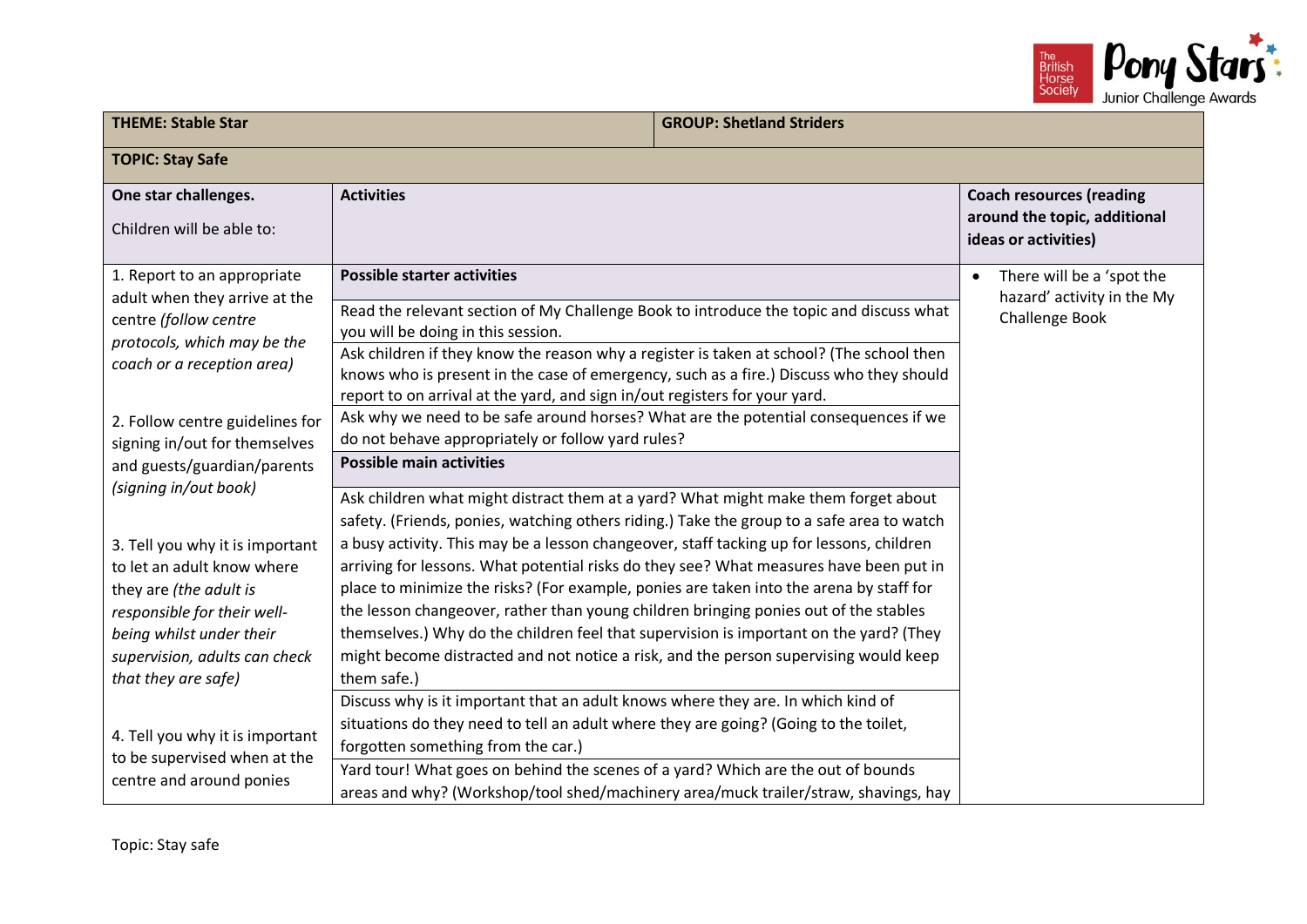

| (supervisors have greater       | stacks or barns/horses they must not approach etc.) Are there any gates that must        |
|---------------------------------|------------------------------------------------------------------------------------------|
| awareness of safety than        | always remain closed - why? Spot the signs! - which 'No Entry' or warning signs can      |
| children, supervisors           | they spot? What is the purpose of these signs? You may have a 'Who's Who?' display of    |
| remember the yard rules,        | staff, or use the yard's internet page of staff, which you can look at on the tour, and  |
| supervisors can spot dangers)   | then ask who the children can identify during the tour. Identify staff en route, and     |
|                                 | highlight that these are the people to approach if they have a concern or worry. Allow   |
| 5. Identify areas at the centre | staff to introduce themselves and talk a bit about themselves so the children can get to |
| that are restricted access      | know them (favourite pony, food, colour etc) (This topic links with Stable Star, 'On the |
| (looking out for signs, what    | Yard'.)                                                                                  |
| the signs mean)                 | Take props into the classroom or empty stable and ask children how each one helps us     |
|                                 | to stay safe on the yard. (For example, headcollar, gloves, hat, no entry sign, study    |
|                                 | boots, bridle, spare stable kick bolt.)                                                  |
| 6. Recognise staff members      | What would you do if? Imagine possible yard scenarios and discuss appropriate            |
| and who to talk to if they feel | action to be taken and why. For example, what would you do if  you saw a horse           |
| unsafe or worried at any time   | loose on the yard?  you witnessed bullying on the yard?  you saw someone being           |
| (who's who at the yard $-$ you  | unkind to a horse?                                                                       |
| may have a board with photos    |                                                                                          |
| or an internet page of staff    | Possible wrap up activities (approx. 10 mins)                                            |
| with photos, identifying staff  |                                                                                          |
| uniform, reception may          | List all the signs that they noticed on the tour. Make a warning sign for the yard (for  |
| always be manned during         | example No Entry, Restricted Access), which will really stand out and be noticed.        |
| lesson times)                   | Write a rhyme about yard safety.                                                         |
|                                 | Draw pictures of the staff children could approach if they had a concern.                |
|                                 | Spot the hazard. Draw a picture of a yard doing everything wrong! How many hazards       |
|                                 | can the children include?                                                                |
| **Two star challenges:          |                                                                                          |
|                                 | • Get creative and design a poster to show others how to stay safe on a yard.            |
|                                 |                                                                                          |

- Show someone around the yard, remembering to let them know the important rules about how to be safe on the yard.
	- o This can be completed individually or part of a group and they can have assistance (should not be left on their own and can carry out the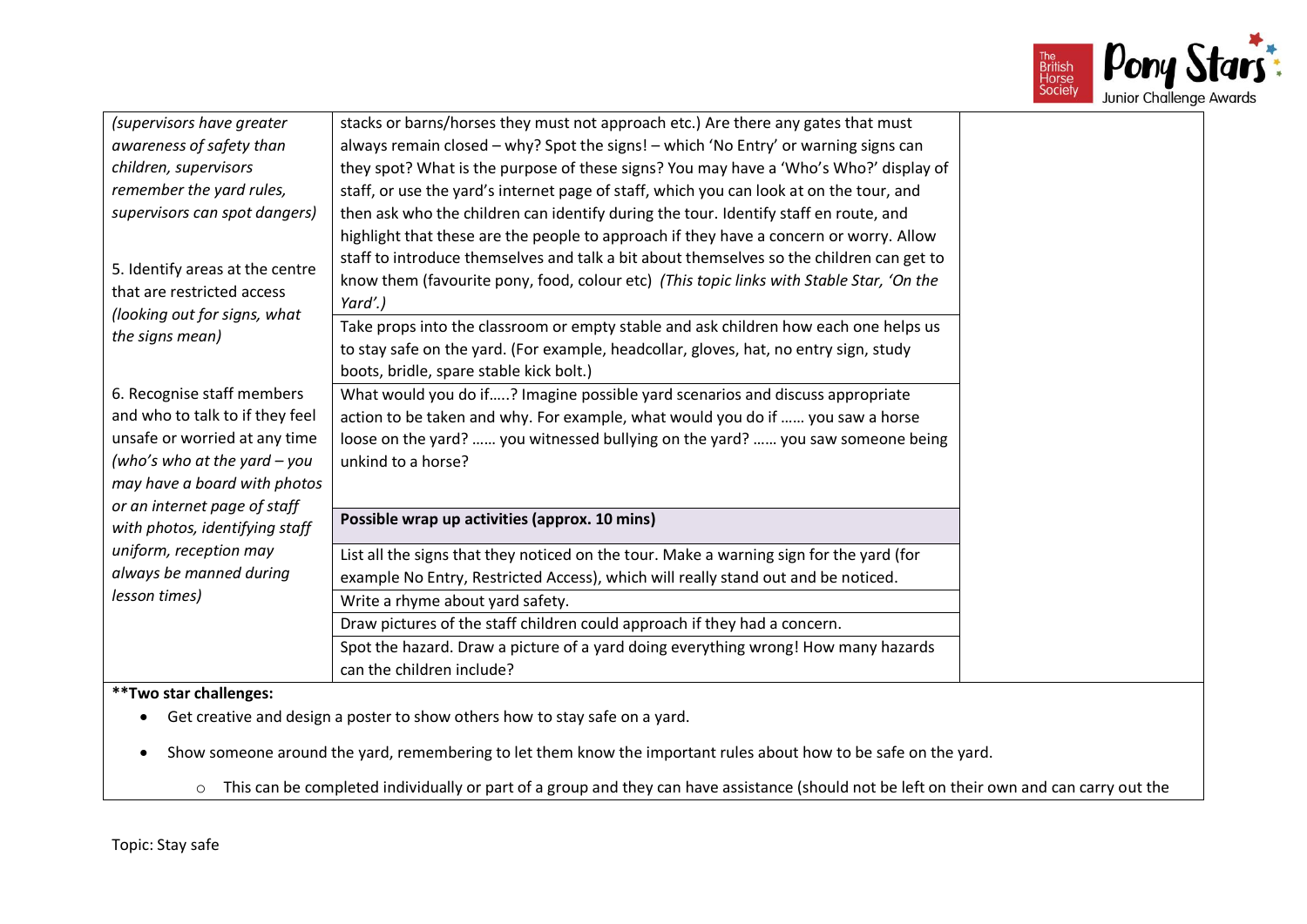

tour with their coach). The situation can be set up – eg, the participants carry out a yard tour for another member of staff or friend.

o Children can take it in turns to repeat the yard tour to each other or their parents/guardians/another member of staff, pointing out potential hazards, no go areas, warning signs, and how to act safety on the yard.

- Yards can be mucky places, especially some of the out-of-bounds places. Make sure children bring appropriate footwear for the tour.
- Watching an activity in winter can be chilly. Make sure children bring warm clothes, and have an area to run around or warm up if necessary.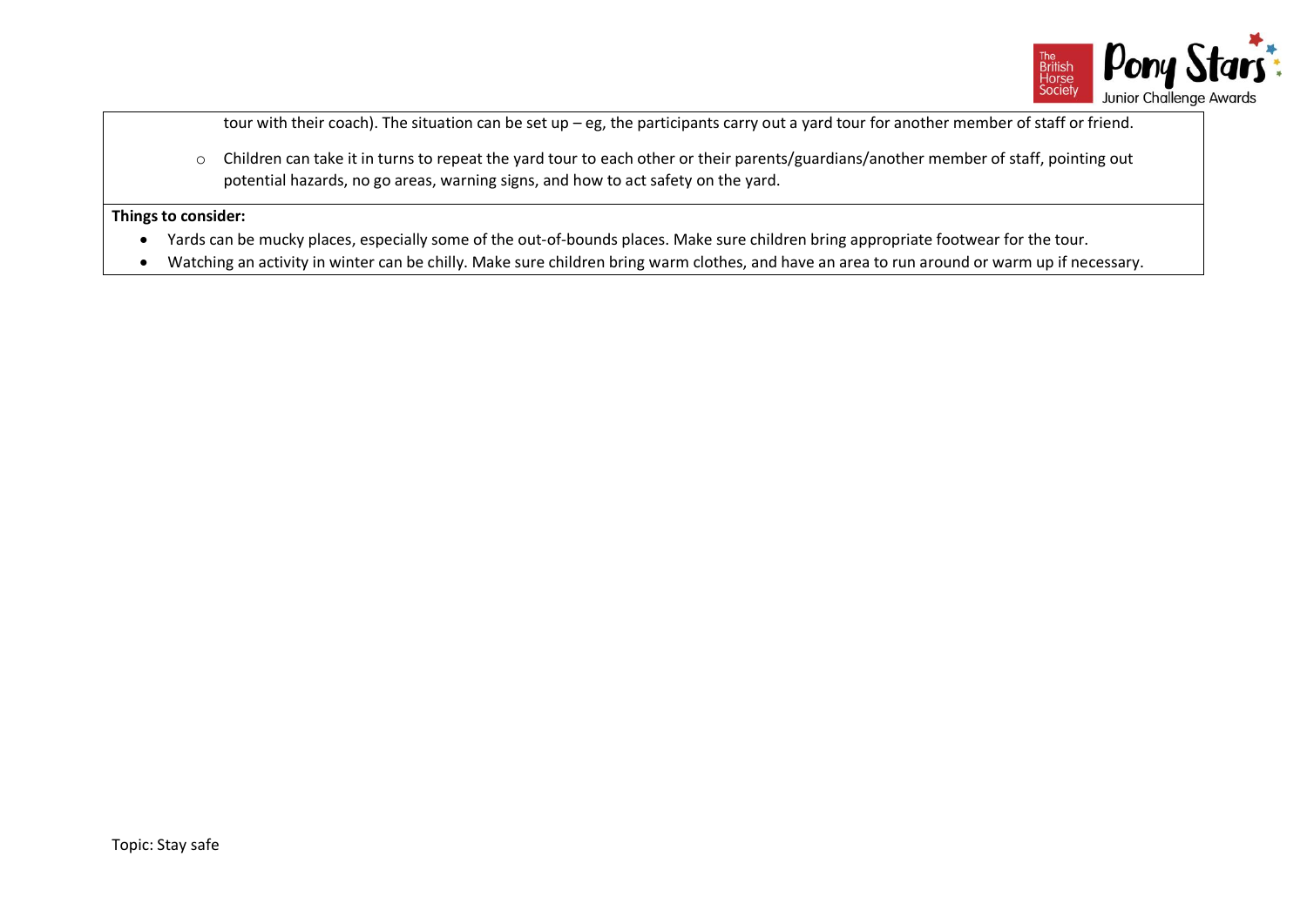

| <b>THEME: Stable Star</b>                                     |                                                                                                                                                                                                                                                                                                                                                              | <b>GROUP: Shetland Striders</b> |                                                                                         |  |
|---------------------------------------------------------------|--------------------------------------------------------------------------------------------------------------------------------------------------------------------------------------------------------------------------------------------------------------------------------------------------------------------------------------------------------------|---------------------------------|-----------------------------------------------------------------------------------------|--|
| <b>TOPIC: Kindness</b>                                        |                                                                                                                                                                                                                                                                                                                                                              |                                 |                                                                                         |  |
| *One star challenges.<br>Children will be able to:            | <b>Activities</b>                                                                                                                                                                                                                                                                                                                                            |                                 | <b>Coach resources (reading around</b><br>the topic, additional ideas or<br>activities) |  |
| 1. Outline how to behave<br>appropriately on a yard           | <b>Possible starter activities</b><br>Read the relevant section of My Challenge Book to introduce the topic and discuss what                                                                                                                                                                                                                                 |                                 | Antibullying week is annually<br>in November. Lots of<br>resources and ideas available  |  |
| 2. Follow the yard rules<br>with regards to behaviour         | you will be doing in this session.<br>Draw a happy and a sad face - ask children to record or discuss what makes them feel<br>happy or sad and why.<br>What does 'Kindness' mean? Children to give examples of other people being kind to                                                                                                                    |                                 | on the website:<br>https://www.anti-<br>bullyingalliance.org.uk/anti-                   |  |
| 3. Show kindness and<br>respect to all on the yard            | them.<br>Discuss rules they may have in school - do any of these come under the label of being<br>kind? Why is it important to be kind?                                                                                                                                                                                                                      |                                 | bullying-week<br>Template code of conduct,                                              |  |
| 4. Identify who they can<br>talk to if they are worried       | <b>Possible main activities</b>                                                                                                                                                                                                                                                                                                                              |                                 | anti-bullying policy,<br>Safeguarding Policy and<br>online guidance for U18s            |  |
| or something has<br>happened that they are<br>concerned about | Talk about how to be kind - ask children to give examples of when someone has been<br>kind to them, e.g. if they fell over on the playground and someone helped them up; their<br>brother or sister shared a toy with them; an adult at home helped them with their<br>reading etc. How did that make the children feel? Why? Talk about when they have been |                                 | available at<br>www.bhs.org.uk/safeguardin<br>gchildren                                 |  |
|                                                               | kind to someone else and discuss examples - how did that make the children feel when<br>they were kind to someone? Why? Make a list of reasons why it's good to be kind to<br>each other. Children to draw a poster encouraging people to be kind to each other and<br>giving examples of how they can do that around the yard - these could then be         |                                 | Think U know website<br>https://www.thinkuknow.co.<br>uk/ has age specific sections     |  |
|                                                               | displayed to encourage kindness. Ensure children mention being kind to both people and<br>the animals they would come across at the riding school.<br>How should we behave on a yard? Discuss as a group what rules we might need to                                                                                                                         |                                 |                                                                                         |  |
|                                                               | remind people how to behave, e.g. listening to each other; walking not running; helping<br>other people etc. As a group, create a 'Code of Conduct' for how to behave - ensure                                                                                                                                                                               |                                 |                                                                                         |  |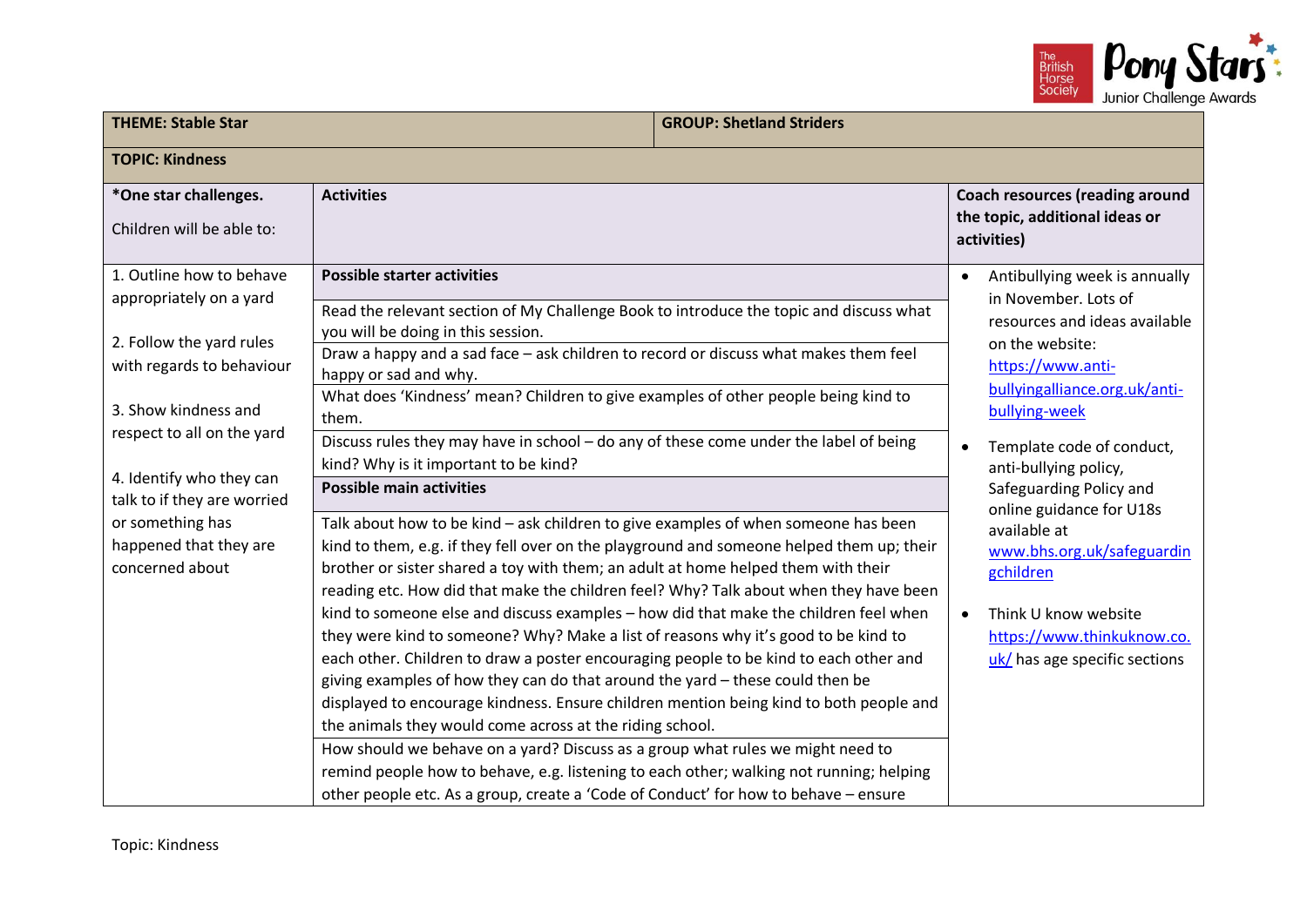

|                       | children understand what a 'Code of Conduct' is (maybe link to school rules?) and why it                                                         |  |
|-----------------------|--------------------------------------------------------------------------------------------------------------------------------------------------|--|
|                       | is needed. Check they understand why each rule is so important and what might happen                                                             |  |
|                       | if people broke them.                                                                                                                            |  |
|                       | Discuss who they can talk to if they feel someone is unkind to them.                                                                             |  |
|                       | Talk to participants about your centre safeguarding officer and encourage them to                                                                |  |
|                       | remember who they can talk to if they have a worry or concern.                                                                                   |  |
|                       |                                                                                                                                                  |  |
|                       | Remind children why we should be kind - how does it make you feel when you are kind                                                              |  |
|                       | to someone? What about when someone is kind to you? How might it make you feel if                                                                |  |
|                       | someone was unkind to you? Why? Discuss who children could talk to if they feel                                                                  |  |
|                       | someone is unkind to them - identify different people in different settings, e.g. at home;                                                       |  |
|                       | at school; at the yard etc. Ensure children can all name people they could talk to $-$ if                                                        |  |
|                       | there are any concerns follow safeguarding procedures. Discuss who they can talk to at                                                           |  |
|                       | the riding school and ensure they can name the centre's safeguarding officer - ask the                                                           |  |
|                       | safeguarding officer to introduce themselves to the group so children can recognise                                                              |  |
|                       | them. Encourage children to say hello to them whenever they see them around the yard.                                                            |  |
|                       | Possible wrap up activities                                                                                                                      |  |
|                       | https://www.youtube.com/watch?v=kAo4-2UzgPo Read (or watch the reading of) the                                                                   |  |
|                       | book 'Be Kind' and discuss what it means in this story (video is about 7 minutes long)                                                           |  |
| **Two star challenge: |                                                                                                                                                  |  |
|                       | Repetitive and intentional unkind behaviour is bullying. Discuss the different forms of bullying and how children can keep themselves and others |  |
|                       | safe from bullying. Make a pledge to be united with your friends to stand against bullying. What will you do if you see someone being bullied?   |  |
| $\circ$               | Children can write their pledge in the My Challenge Book - you may need to discuss what a pledge is if they do not already know (a pledge is a   |  |
| promise)              |                                                                                                                                                  |  |
| $\circ$               | Discuss what bullying means and why it is not kind; that is can be verbal, physical or via social media (NB - children should not have social    |  |
|                       | media accounts at this age. Follow safeguarding procedures with any concerns). Discuss how they can keep themselves safe and who to talk         |  |
|                       | to if they feel they are being bullied.                                                                                                          |  |
| 0                     | Participant is aware of other places to report a worry, such as Childline.                                                                       |  |
| Things to consider:   |                                                                                                                                                  |  |
|                       | Be aware of the young age of some of the children taking part in these discussions, especially with regards to bullying.                         |  |

Topic: Kindness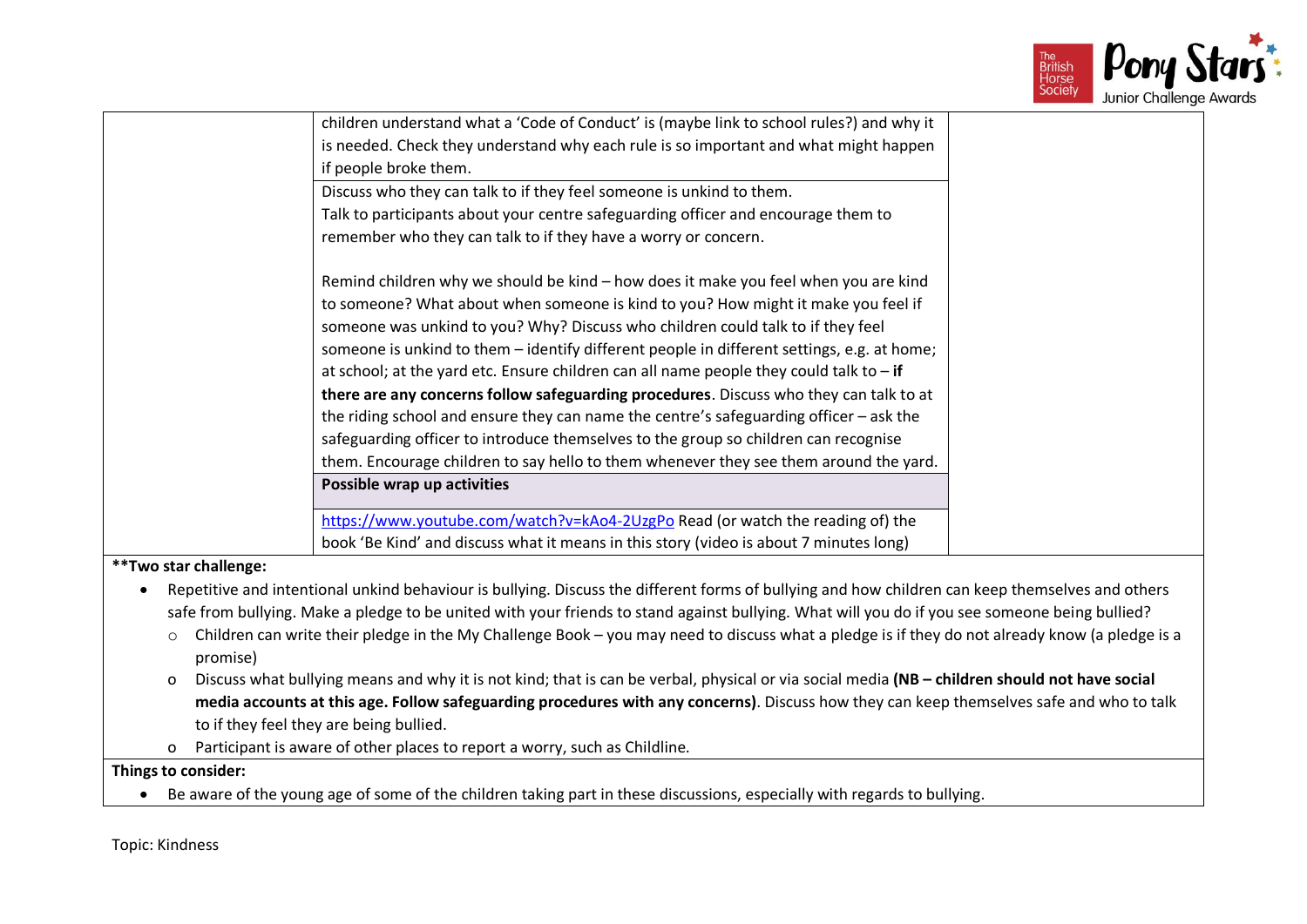

| <b>THEME: Stable Star</b><br><b>GROUP: Shetland Striders</b>                                                                                                                                                                       |                                                                                                                                                                                                                                                                                                                                                                   |  |                                                                                         |
|------------------------------------------------------------------------------------------------------------------------------------------------------------------------------------------------------------------------------------|-------------------------------------------------------------------------------------------------------------------------------------------------------------------------------------------------------------------------------------------------------------------------------------------------------------------------------------------------------------------|--|-----------------------------------------------------------------------------------------|
| <b>TOPIC: Yard Smart</b>                                                                                                                                                                                                           |                                                                                                                                                                                                                                                                                                                                                                   |  |                                                                                         |
| *One star challenges.<br>Children will be able to:                                                                                                                                                                                 | <b>Activities</b>                                                                                                                                                                                                                                                                                                                                                 |  | <b>Coach resources (reading</b><br>around the topic, additional<br>ideas or activities) |
| 1. Behave appropriately for a<br>yard to be a safe and kind<br>environment for all (quiet,<br>calm, positive, aware, no<br>running, awareness of horse                                                                             | <b>Possible starter activities</b><br>Read the relevant section of My Challenge Book to introduce the topic and discuss what<br>you will be doing in this session.<br>Ask the children why we have rules about safety and behaviour at school or other clubs                                                                                                      |  | $\bullet$                                                                               |
| body language, being kind to<br>horses and others)                                                                                                                                                                                 | that they might attend. What rules do they follow when they are at these places? Are<br>any relevant to being at the yard?<br>Ask the children why we should be kind to each other and horses. (This links to Stable<br>Star, 'Kindness', and may be a recap of ideas already covered.)                                                                           |  |                                                                                         |
| 2. Outline yard procedure and<br>rules to follow whilst at the                                                                                                                                                                     | <b>Possible main activities</b>                                                                                                                                                                                                                                                                                                                                   |  |                                                                                         |
| centre (generic yard rules to<br>that would be appropriate on<br>any yard, eg don't touch                                                                                                                                          | As a group, develop yard rules (and reasons for them) for entering the yard and<br>behaviour around horses, and prompt any existing yard rules that have been missed.<br>Maybe create a poster which is then displayed. Or if you have a larger group of                                                                                                          |  |                                                                                         |
| horses you don't know<br>without permission, individual<br>rules for each centre)                                                                                                                                                  | participants they can create a poster focusing on one rule (each to have a different rule)<br>and these can be displayed in relevant places around the yard. Why is running<br>forbidden? Discuss flight or fight in horses. Discuss the potential consequences of not<br>following yard rules. (This section links with Golden Groom, 'Handling Ponies', and may |  |                                                                                         |
| 3. Identify how their actions<br>only need revisiting to check learning/understanding if already covered.)<br>may have an effect on their<br>Display a smiley face and an unhappy face. Children to think of actions or behaviours |                                                                                                                                                                                                                                                                                                                                                                   |  |                                                                                         |
| safety, that of others, or<br>horses on the yard (the<br>potential consequences of not<br>following yard rules, eg                                                                                                                 | that would create a safe and kind yard environment (put next to happy face), and some<br>actions or behaviours that would create an unhappy or unsafe yard environment (put<br>next to sad face). NB follow safeguarding procedures if anything raised causes concern                                                                                             |  |                                                                                         |
| running could startle a pony                                                                                                                                                                                                       | To look after horses, we use lots of tools and equipment. Tools. What do we use to                                                                                                                                                                                                                                                                                |  |                                                                                         |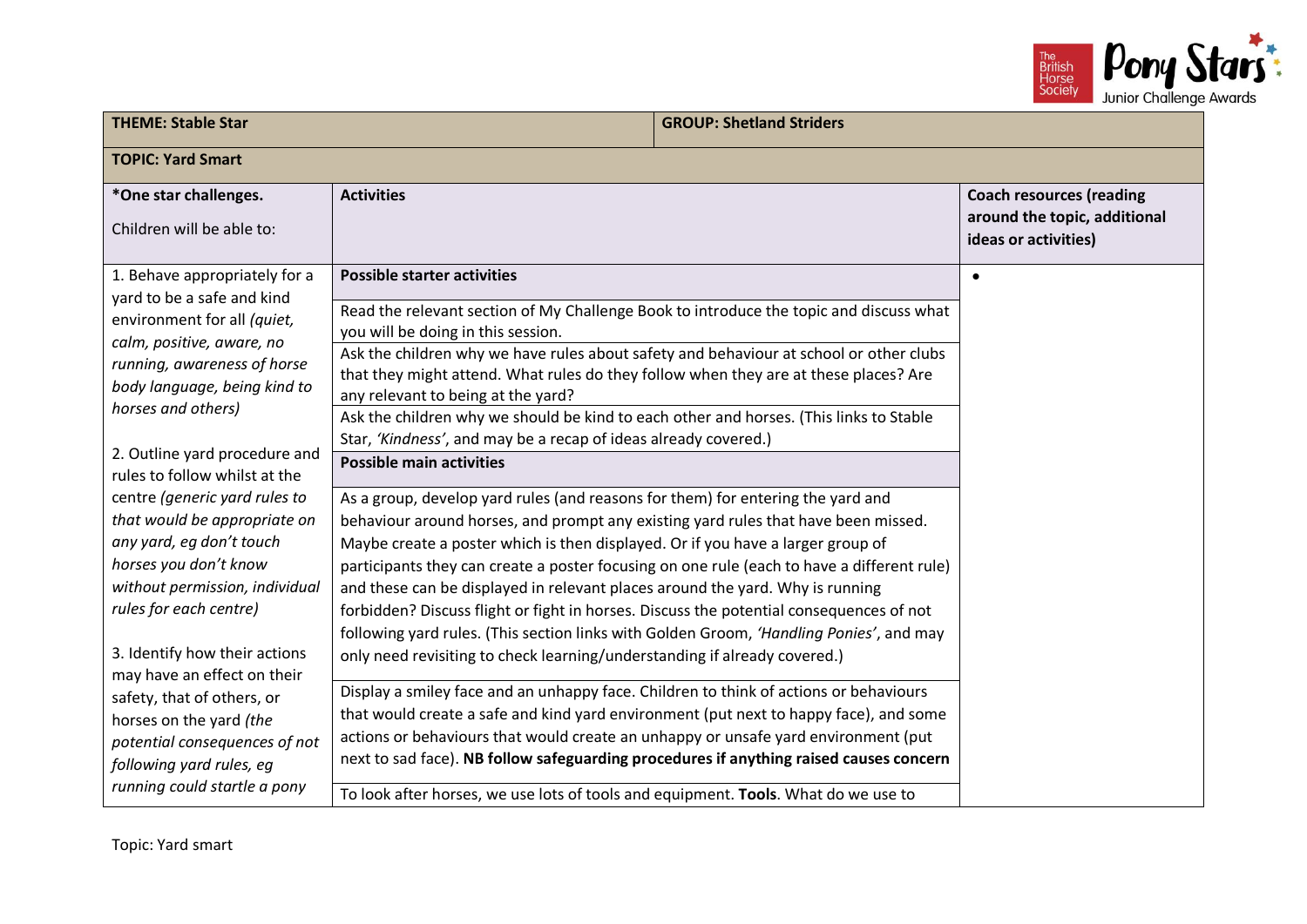

| and create an accident)                                    | muck out stables? Which tools can the children use under supervision? How to store         |  |  |  |  |
|------------------------------------------------------------|--------------------------------------------------------------------------------------------|--|--|--|--|
|                                                            | and carry tools. In the Challenge Book the children are asked to learn about:              |  |  |  |  |
| 4. Identify equipment they                                 | wheelbarrow, sweeping brush, skip and bucket, fork, spade. Discuss uses and if             |  |  |  |  |
|                                                            | supervision is needed etc. Grooming kits. Which brush is never used on a pony?             |  |  |  |  |
| can use with supervision and                               | Feeding horses. How to carry a haynet/feed bucket. How to lift and carry items. Not        |  |  |  |  |
| any equipment they are not                                 | lifting heavy weight. Teamwork if you need more muscle! Tack. How to carry a bridle,       |  |  |  |  |
| allowed to use (this will vary                             | saddle and boots. This exercise could be covered as part of a yard tour (see below) or     |  |  |  |  |
| with centre policies, age and                              | props taken into a classroom/empty stable. Children can practise picking up and            |  |  |  |  |
| size of child and yard set up,                             | carrying a broom, tack, haynet etc safely, which could be organised like exercise          |  |  |  |  |
| for example, little ones may<br>be allowed to use a broom, | stations at circuit training. NB lifting/carrying to be covered briefly (awareness of      |  |  |  |  |
| but not a shavings fork)                                   | correct lifting procedure and not to lift anything heavy) as this topic is covered in      |  |  |  |  |
|                                                            | more detail in the Dartmoor Dazzlers Stable Star topics. Coach can decide on which         |  |  |  |  |
| 5. List equipment that can be                              | items to discuss how to carry depending on age of child and what they will be doing        |  |  |  |  |
| used to help reduce the risk of                            | on the yard.                                                                               |  |  |  |  |
| an accident or incident                                    | You could create a multiple choice quiz of scenarios and possible answers (relate this to  |  |  |  |  |
| (always wear sturdy footwear,                              | your yard).                                                                                |  |  |  |  |
| use of gloves and hat when                                 | Yard tour. What goes on behind the scenes of a yard? Which are the out of bounds           |  |  |  |  |
| appropriate)                                               | areas and why? (Workshop/tool shed/machinery area/muck trailer/straw, shavings, hay        |  |  |  |  |
|                                                            | stacks or barns/horses they must not approach etc.) Spot the signs! - which 'No Entry'     |  |  |  |  |
| 6. Follow good hygiene                                     | or warning signs can they spot? What is the purpose of these signs? (This topic links      |  |  |  |  |
| practice on the yard (wash                                 | with Stable Star, 'Stay Safe'.)                                                            |  |  |  |  |
| hands before eating or after                               | What equipment can we use to keep us safe? Sturdy footwear, gloves, hat,                   |  |  |  |  |
| handling tools/grooming etc,                               | waterproofs, no loose clothing (include no jewellery, hair tied back). (Links to Junior    |  |  |  |  |
| depending on what other                                    | Jockey, 'My Riding Kit'.) Children could produce a poster for display. If this has already |  |  |  |  |
| activities you have carried out                            | been covered, maybe a quick quiz for recap.                                                |  |  |  |  |
| with the children you could                                | Hygiene on the yard. Why do we wash our hands regularly, especially before eating?         |  |  |  |  |
| also include washing out feed                              | (Wash mud and bacteria off our hands. Zoonotic diseases can also be introduced, with a     |  |  |  |  |
| buckets, understand why we                                 | simple explanation that there are some diseases that can be transferred from horse to      |  |  |  |  |
| clean bits after use, key areas                            | human and visa versa.) Hygiene for horses - washing bits, cleaning out feed buckets,       |  |  |  |  |
|                                                            | emptying uneaten hay from a net or rack. How do the children feel when they are ill?       |  |  |  |  |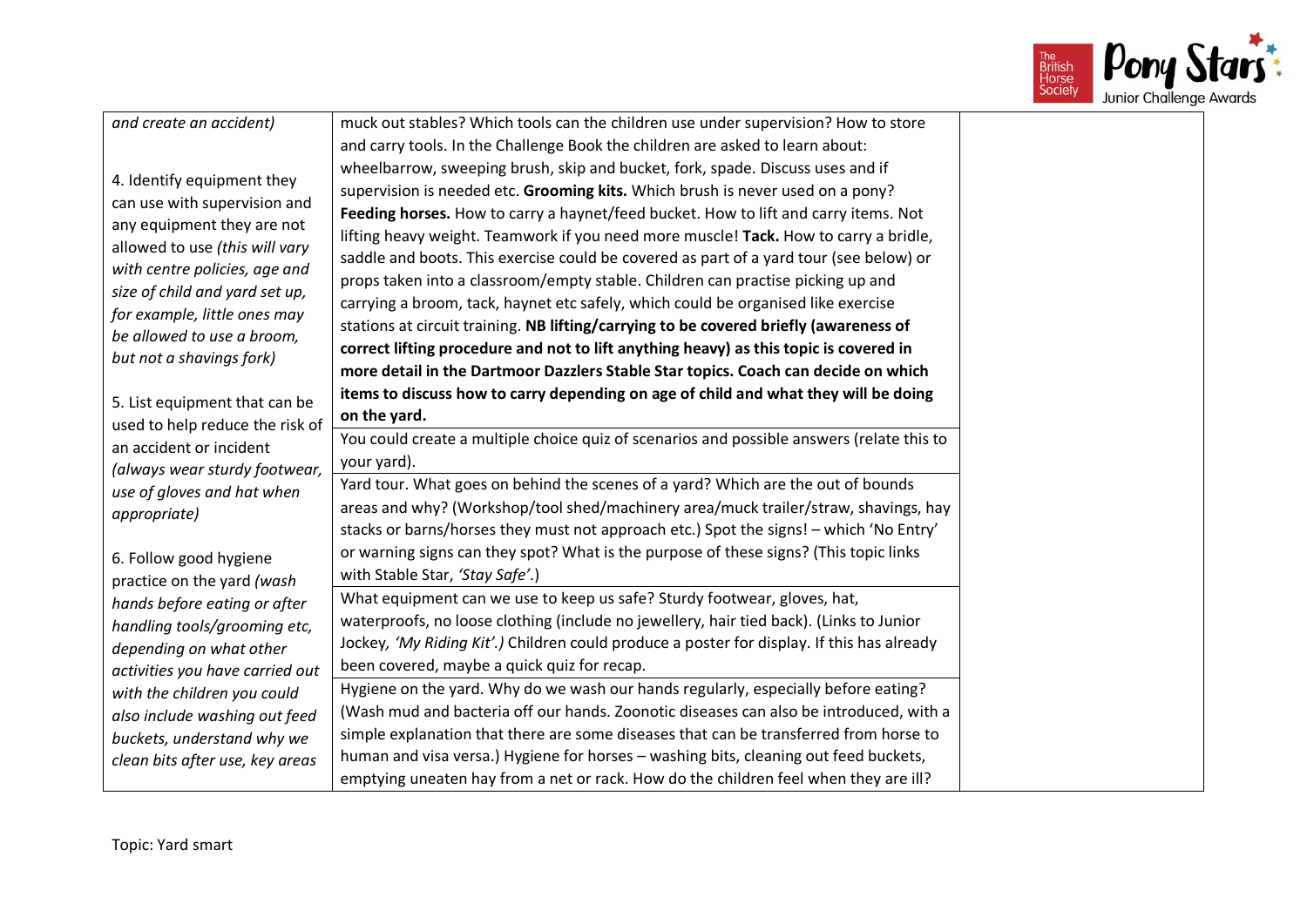

| to keep clean on the yard) | When they are ill, how are they treated and looked after? How does illness transfer<br>between horses? What actions can we take if a horse is ill? How do we look after them?<br>This could be introduced as a game $-$ smiley and sad face $-$ list all the things we can<br>keep clean to help promote a hygienic environment. What are the potential<br>consequences if we don't? How do we look after a sick horse? Either the children can                                                                                |
|----------------------------|--------------------------------------------------------------------------------------------------------------------------------------------------------------------------------------------------------------------------------------------------------------------------------------------------------------------------------------------------------------------------------------------------------------------------------------------------------------------------------------------------------------------------------|
|                            | write down lists in groups or pairs, or the instructor can write down as the group<br>answer.                                                                                                                                                                                                                                                                                                                                                                                                                                  |
|                            | Possible wrap up activities                                                                                                                                                                                                                                                                                                                                                                                                                                                                                                    |
|                            | Return props to their correct area of the yard. How and why we clean bits before<br>hanging up. How to hang a bridle up correctly. Which way does a saddle face on the<br>wrack? Replacing tools neatly and safely. Returning grooming kits to their home. How<br>are haynets stored so that they are not a trip hazard? How to scrub feed buckets before<br>returning to the pile.                                                                                                                                            |
|                            | Spot the hazard! This yard looks dangerous. Which hazards can the children spot?<br>There will be an activity page in the Challenge Book related to this you can complete as<br>a group                                                                                                                                                                                                                                                                                                                                        |
|                            | Have a range of items on display that are found on the yard, children to give one way to<br>carry item/use item/safety consideration/purpose. For example,<br>Pair of boots - help protect feet, should be worn when riding (to prevent foot slipping<br>through stirrup), worn on yard to protect feet if around ponies<br>Haynet – do not drag empty haynets on floor – can be a trip hazard, could spook pony,<br>could get dirty (dirt transferred to hay)<br>Bale of shavings $-$ child to not pick this up $-$ too heavy |
|                            | No entry sign - always follow this instruction if seen on the yard                                                                                                                                                                                                                                                                                                                                                                                                                                                             |
| **Two star challenges:     |                                                                                                                                                                                                                                                                                                                                                                                                                                                                                                                                |
| recorded.                  | Sometimes an accident will happen on the yard. Your coach will tell you the correct procedure to follow and why it is important that an accident is                                                                                                                                                                                                                                                                                                                                                                            |

o Discuss accident recording and where the accident book is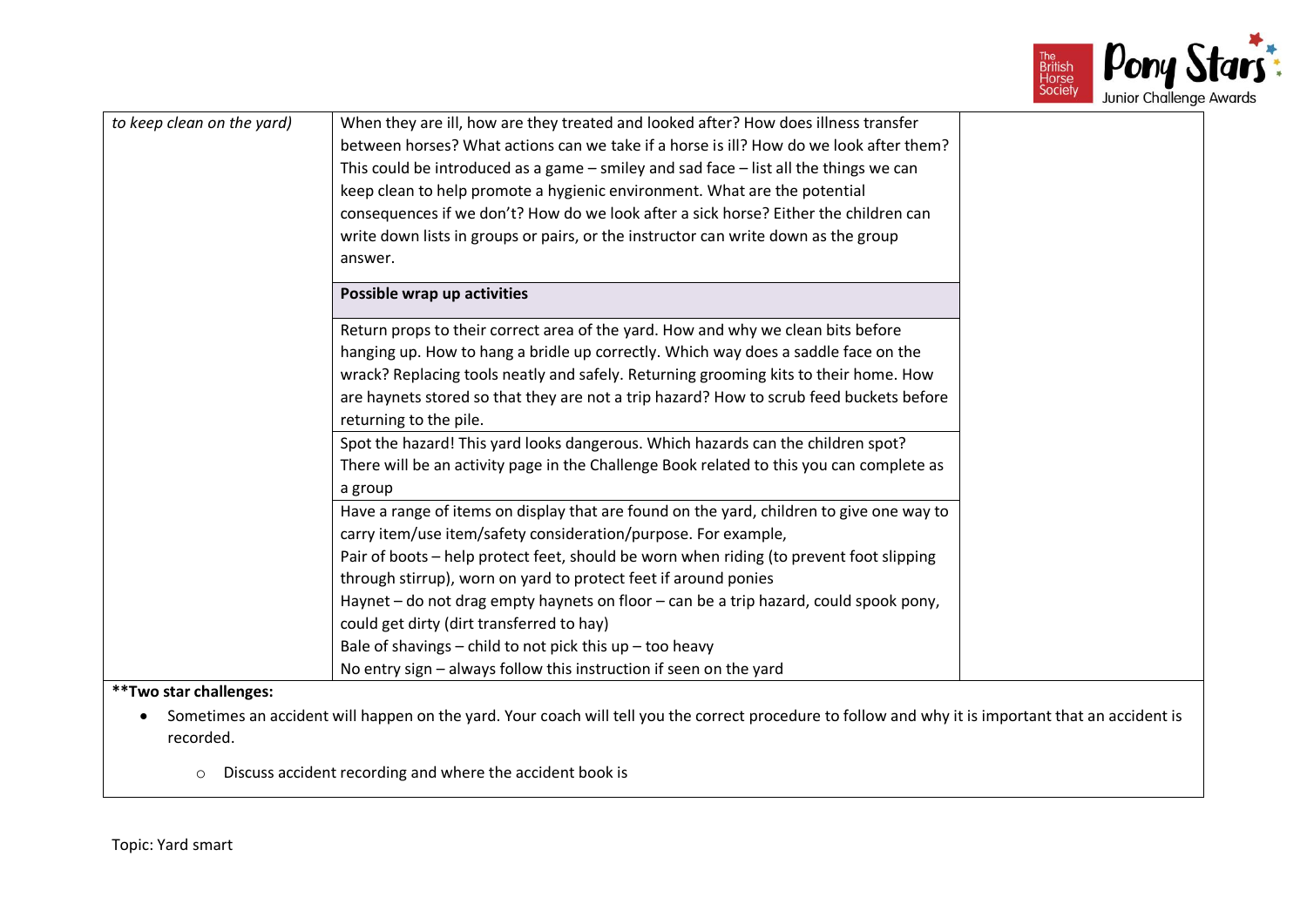

- Learn more about good hygiene practice with ponies. New ponies on the yard should be isolated away from others for a period of time, find out why this is. Why is it good practice to not handle ponies you do not know?
	- o Explain why new horses should be isolated at first for hygiene reasons
	- $\circ$  Reasons for not handling ponies they do not know could link to riding out, not allowing ponies to sniff/touch other ponies
- Name two diseases that may be spread on a yard through poor hygiene, and how this could be stopped or the spread limited
	- o You can discuss this with the children yourself if they are too young to research. It could be simple human illnesses such as a cold or flu (could discuss Covid but be aware of any family illnesses which could be upsetting for the participant), or a tummy bug. They may be aware that they will have a day or two off school if they are ill to not pass on the germs to their friends.
	- o If discussing a horse illness/disease you only need to cover a basic level. For example, equine flu, you could describe it as like flu for ponies and can easily be passed on just like the flu in people. You can't tell a pony to stay away from others so we have to keep them separate until they are better again. To prevent the germs being spread between ponies it's important to wash your hands after handling that pony. It will be a yard rule that only certain members of staff will be allowed contact with the pony.
	- o Discuss isolating a sick horse, or one that is new to the yard. Why do we need to isolate sick horses or newbies coming to the yard? What part do the children play in this process? (Looking for signs such as 'No entry' or 'Do not touch', and following these instructions.)

• Hygiene is very topical during COVID times. Some children may have OCD, and become obsessed with cleanliness, so check with guardians before deciding how to introduce hygiene.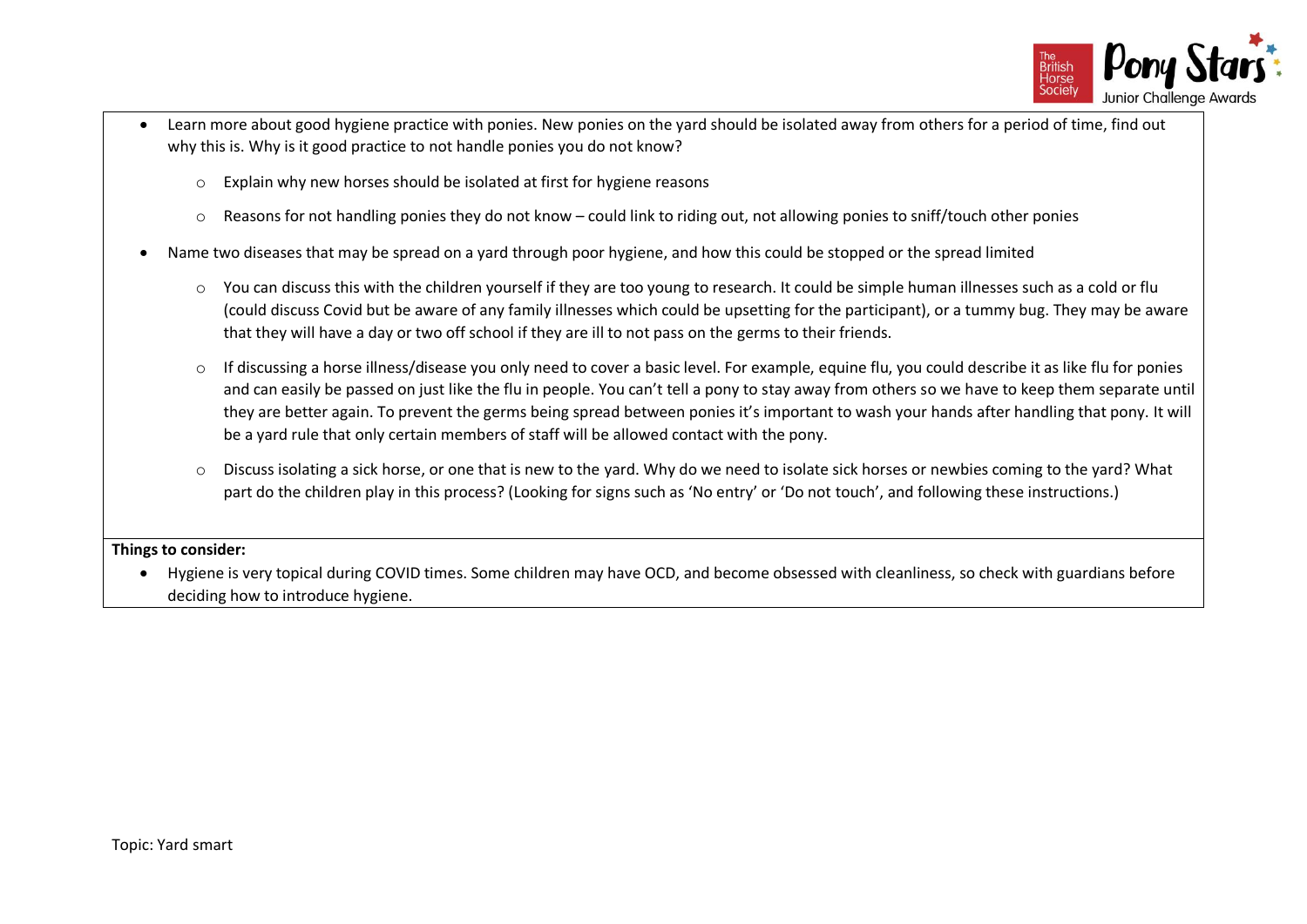

| <b>THEME: Stable Star</b>                                                                                                                                              |                                                                                                                                                                                                                                                                                                                                                                                                                                                                                                                                                              | <b>GROUP: Shetland Striders</b> |                        |                                                                                                                                                         |
|------------------------------------------------------------------------------------------------------------------------------------------------------------------------|--------------------------------------------------------------------------------------------------------------------------------------------------------------------------------------------------------------------------------------------------------------------------------------------------------------------------------------------------------------------------------------------------------------------------------------------------------------------------------------------------------------------------------------------------------------|---------------------------------|------------------------|---------------------------------------------------------------------------------------------------------------------------------------------------------|
| <b>TOPIC: What to Wear</b>                                                                                                                                             |                                                                                                                                                                                                                                                                                                                                                                                                                                                                                                                                                              |                                 |                        |                                                                                                                                                         |
| One star challenges.<br>Children will be able to:                                                                                                                      | <b>Activities</b>                                                                                                                                                                                                                                                                                                                                                                                                                                                                                                                                            |                                 |                        | <b>Coach resources (reading</b><br>around the topic, additional<br>ideas or activities)                                                                 |
| 1. List appropriate clothing to<br>wear when on the yard (hat,<br>gloves, suitable footwear, no<br>jewellery, long hair tied back)<br>2. List appropriate clothing for | <b>Possible starter activities</b><br>Read the relevant section of My Challenge Book to introduce the topic and discuss what<br>you will be doing in this session.<br>We wear special clothing when we ride and work on the yard to stay safe and warm.<br>Ask the group in which other sports or activities do they wear or use specific equipment<br>or clothing? Why do they wear it?                                                                                                                                                                     |                                 | $\bullet$<br>$\bullet$ | <b>BHS website: What to wear</b><br>when riding<br>Why adults wear PPE<br>includes short video<br>(approx. 1 min) it's not<br>equine related but a good |
| the season or weather (long<br>sleeves all year around,<br>waterproofs, warm layers,<br>wellies, sun cream)                                                            | What do the children wear at different times of the year? What do they wear in cold<br>and wet weather?<br><b>Possible main activities</b><br>Look at the 'My Riding Kit' topic or ask them to name the items they have worn when<br>riding, and discuss which items are also suitable for the yard, and why. Why might a hat                                                                                                                                                                                                                                |                                 | ٠                      | conversation starter about<br>PPE and why it might be<br>worn<br><b>Surprising jobs that require</b><br><b>PPE</b>                                      |
| 3. State one reason why it is<br>important to wear<br>appropriate clothing when on<br>the yard (safety, warmth,<br>staying dry)                                        | and gloves be worn even when not riding? What would be the worst items you could<br>wear on a yard?! The group could design a poster of appropriate and inappropriate<br>clothing for the yard. Items could be drawn and coloured, or cut out from magazines<br>and glued onto the poster.<br>Discuss what we wear when the weather becomes cold and wet? Why are layers useful,<br>but not so many that you can't move? Why is it important not to restrict range of<br>movement when working around horses? A volunteer could be dressed in lots of layers |                                 |                        |                                                                                                                                                         |
| 4. Look after any clothing that<br>is lent to them whilst on the<br>yard (keeping clothing dry, not<br>dropping a riding hat, storing<br>clothing appropriately,       | until they feel that their movement becomes restricted. How do their fingers feel when<br>they are cold? How might this affect working on a yard safely?<br>Discuss why it is important to look after riding and yard clothing. How should they look<br>after it? (Clean and dry before storing, disinfect the inside of the hat that have been<br>borrowed, never drop a riding hat, replacing the hat safely so that it can't fall.) Your                                                                                                                  |                                 |                        |                                                                                                                                                         |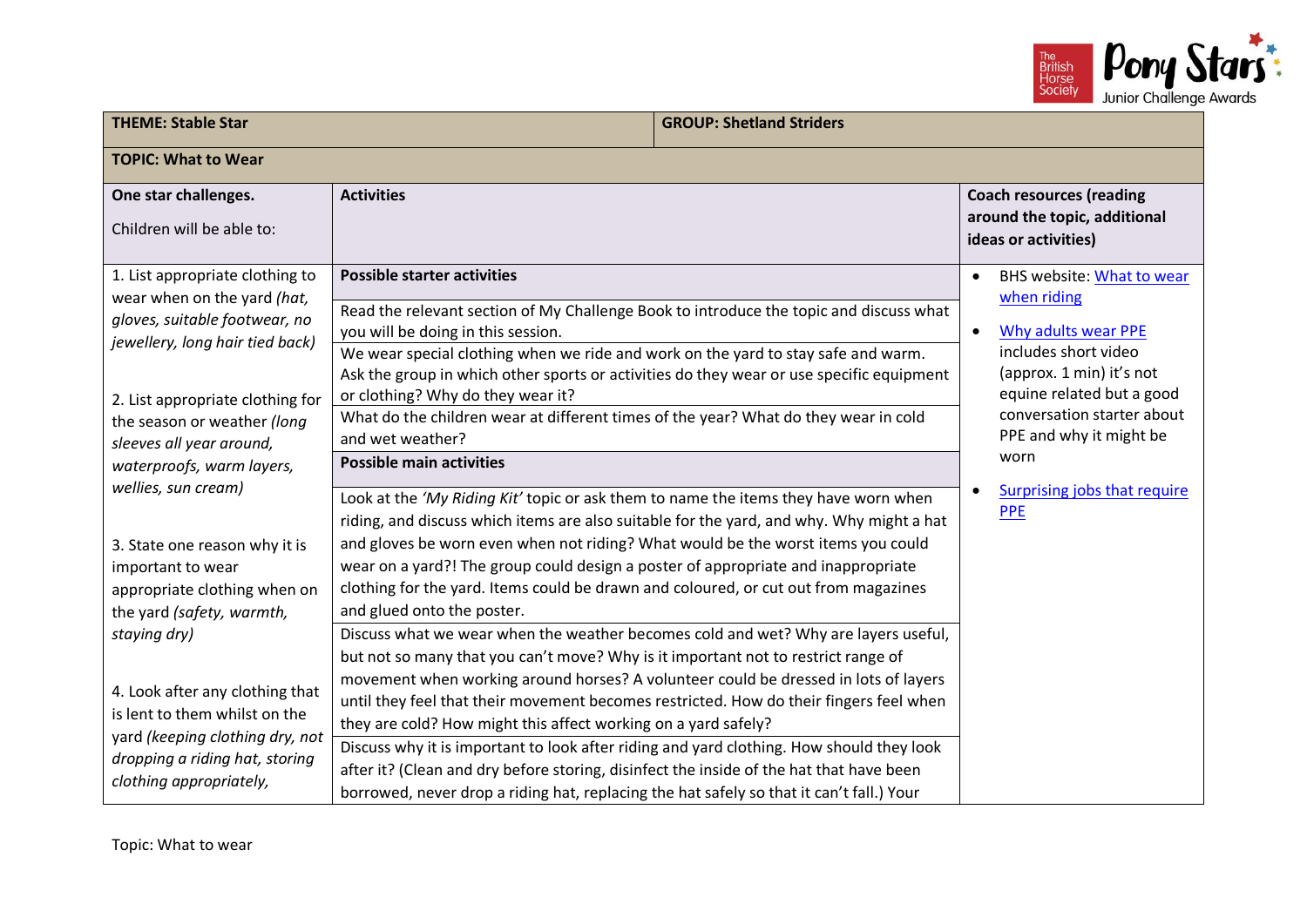

| maintaining hygiene)              | yard may have a damaged hat, which is used for training purposes, that the children<br>can examine.<br>Discuss why we shouldn't wear loose clothing and jewellery on the yard, and why long<br>hair should be tied back. Add lots of jewellery and long hair to the poster of<br>inappropriate clothing. How might a pony react to flappy or rustly clothing? What's the<br>other reason that we don't wear flappy clothing? (It could get caught up on the yard.)<br>Possible wrap up activities |
|-----------------------------------|---------------------------------------------------------------------------------------------------------------------------------------------------------------------------------------------------------------------------------------------------------------------------------------------------------------------------------------------------------------------------------------------------------------------------------------------------------------------------------------------------|
|                                   | As a group, create a dress code for the yard. The poster created from the main activities<br>could be annotated to explain the reasons why certain clothing is appropriate or<br>inappropriate.<br>Quick quiz! Questions covering What to Wear on a yard. This could be quizzed verbally<br>or written, pairs or groups.                                                                                                                                                                          |
| <b>** Two star challenges:</b>    |                                                                                                                                                                                                                                                                                                                                                                                                                                                                                                   |
| require PPE and what type of PPE? | There's a particular term you may hear on the yard when people talk about safety equipment or clothing, called PPE. Discover what this means and<br>how it relates to tasks carried out on the yard. Many jobs require PPE such as a police office or firefighter. Can you think of any other jobs that                                                                                                                                                                                           |
| Things to consider:               |                                                                                                                                                                                                                                                                                                                                                                                                                                                                                                   |
|                                   | Children do not have to own their own kit, this can be borrowed at the centre (if you offer this)                                                                                                                                                                                                                                                                                                                                                                                                 |
|                                   | Follow centre protocol with regards to appropriate clothing and dress code                                                                                                                                                                                                                                                                                                                                                                                                                        |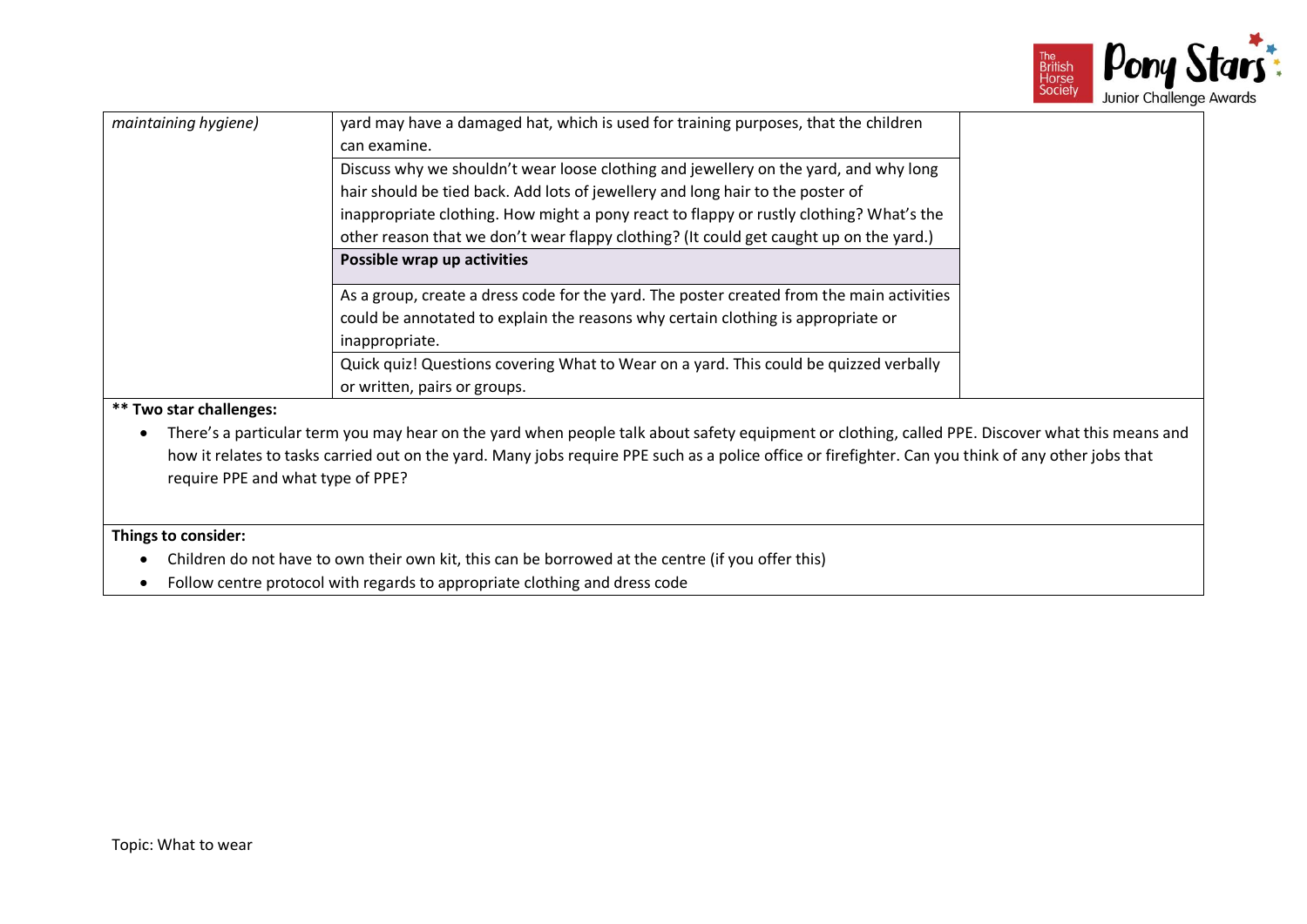

| <b>THEME: Helping Hero</b>                                                                                                                                                                                                                                                                                                                                                                                                                                                                                                                                                              |                                                                                                                                                                                                                                                                                                                                                                                                                                                                                                                                                                                                                                                                                                                                                                                                                                                                                                                                                                                                                                                                                                                                                                                                                                                                                                                                                                                                               | <b>GROUP: Shetland Striders</b> |                                                                                                                                                                                                                                                                                                                                                                                                                                                                                                                  |  |
|-----------------------------------------------------------------------------------------------------------------------------------------------------------------------------------------------------------------------------------------------------------------------------------------------------------------------------------------------------------------------------------------------------------------------------------------------------------------------------------------------------------------------------------------------------------------------------------------|---------------------------------------------------------------------------------------------------------------------------------------------------------------------------------------------------------------------------------------------------------------------------------------------------------------------------------------------------------------------------------------------------------------------------------------------------------------------------------------------------------------------------------------------------------------------------------------------------------------------------------------------------------------------------------------------------------------------------------------------------------------------------------------------------------------------------------------------------------------------------------------------------------------------------------------------------------------------------------------------------------------------------------------------------------------------------------------------------------------------------------------------------------------------------------------------------------------------------------------------------------------------------------------------------------------------------------------------------------------------------------------------------------------|---------------------------------|------------------------------------------------------------------------------------------------------------------------------------------------------------------------------------------------------------------------------------------------------------------------------------------------------------------------------------------------------------------------------------------------------------------------------------------------------------------------------------------------------------------|--|
| <b>TOPIC: Grow your own</b>                                                                                                                                                                                                                                                                                                                                                                                                                                                                                                                                                             |                                                                                                                                                                                                                                                                                                                                                                                                                                                                                                                                                                                                                                                                                                                                                                                                                                                                                                                                                                                                                                                                                                                                                                                                                                                                                                                                                                                                               |                                 |                                                                                                                                                                                                                                                                                                                                                                                                                                                                                                                  |  |
| *One star challenges:<br>Children will be able to:                                                                                                                                                                                                                                                                                                                                                                                                                                                                                                                                      | <b>Activities</b>                                                                                                                                                                                                                                                                                                                                                                                                                                                                                                                                                                                                                                                                                                                                                                                                                                                                                                                                                                                                                                                                                                                                                                                                                                                                                                                                                                                             |                                 | <b>Coach resources (reading around</b><br>the topic, additional ideas or<br>activities)                                                                                                                                                                                                                                                                                                                                                                                                                          |  |
| 1. List the basic needs of<br>plants and flowers for them<br>to grow (sunlight, water,<br>carbon dioxide)<br>2. List benefits that plants<br>give to the environment and<br>wildlife (convert carbon<br>dioxide into oxygen; food for<br>animals/insects; repel<br>certain insects (for example<br>geraniums, marigolds and<br>wild garlic); make the<br>environment attractive to<br>look at/smell; gardening is<br>good for mental health)<br>3. Identify some common<br>flowers or plants (based<br>around their environment -<br>this will be different<br>depending upon where you | <b>Possible starter activities</b><br>Read the relevant section of My Challenge Book to introduce the topic and discuss<br>what you will be doing in this session.<br>'Grow your own' wordsearch (two wordsearches available to download from<br>Accredited Professional Hub)<br>Colouring in: line drawings of some flowers (free downloads to print)<br>http://www.supercoloring.com/coloring-pages/flowers<br>Dot to dot of plants (free downloads to print)<br>https://www.dottodots.net/category/flowers<br>Do we need this equipment?<br>Have a bag of equipment which we do and do not need for growing plants.<br>Alternatively the items could be laid out around a room or on the floor. Do children<br>know which they may need and why? If you do not have the equipment you could<br>use pieces of paper with the item name on it. There are a few examples below but<br>you can think of anything you like!<br>Examples of do need: watering can or bottle of water, plant pot, trowel, packet of<br>seeds, gloves, stones, soil<br>Examples of do not need: balloon, straw/hay, haynet, an item of food such as bag of<br>crisps, chocolate<br>Each child to draw a picture of their favourite plant, show to the group then discuss<br>what do they all have in common? How are they different? Encourage children to<br>use correct vocabulary i.e. leaf, stem, flower, petal, roots, trunk. |                                 | <b>Garden Organic includes</b><br>$\bullet$<br>activities for growing with<br>children and advice for how<br>to look after your plants,<br>posters and more<br><b>Gardeners World 10</b><br>$\bullet$<br>gardening projects for kids<br>BBC 7 tips for gardening with<br>$\bullet$<br>kids<br><b>Royal Horticultural Society</b><br>$\bullet$<br>Lots of advice for growing<br>various plants and ideas for<br>activities<br><b>RSPB Gardening ideas and</b><br>activities<br>RSPB 'Spot it' sheets<br>$\bullet$ |  |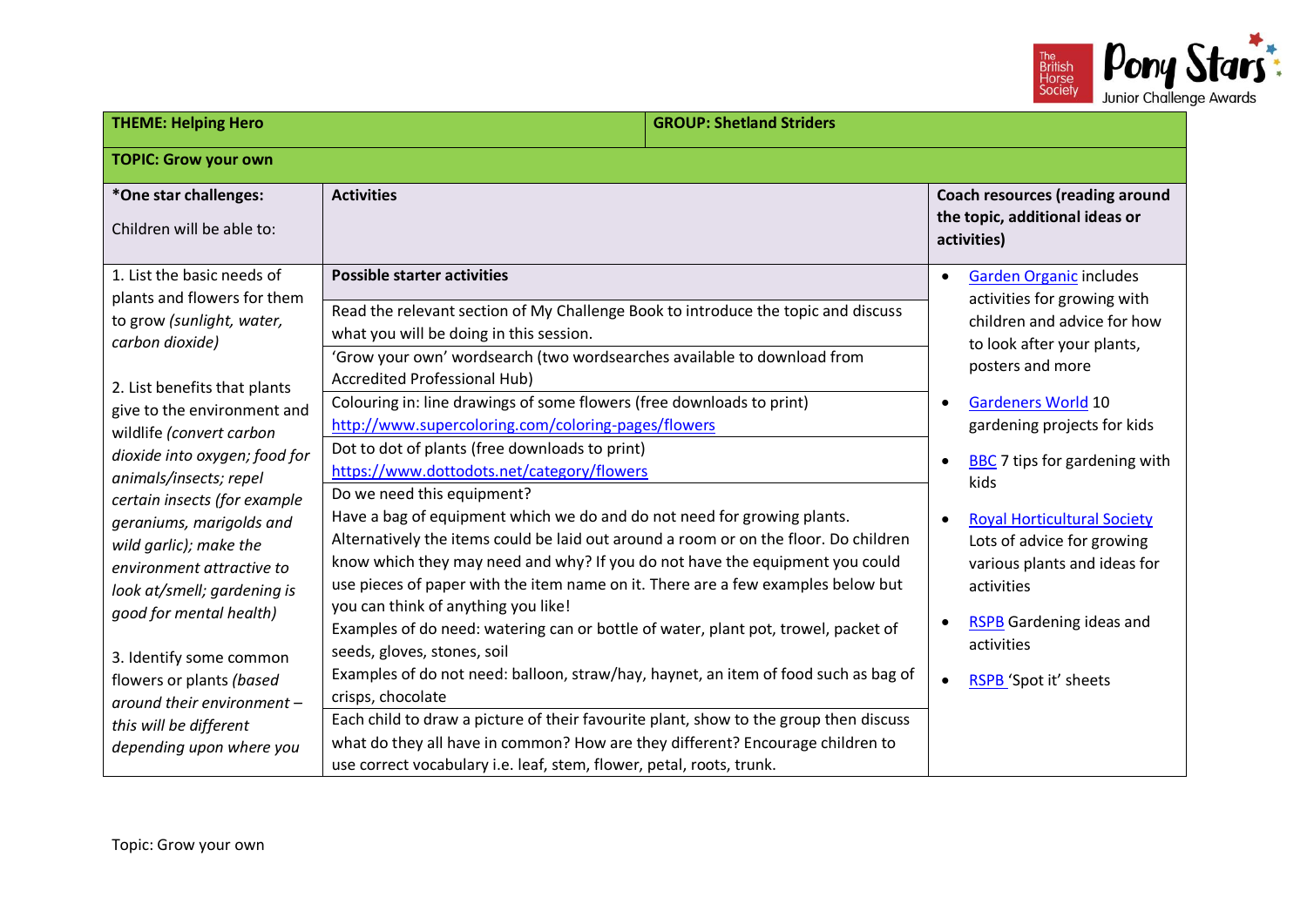

| live or what you have at the                                                                                                                                                                                                                                                                                                                                                                                                                                                                                                                                                                                                                                                                                                     | <b>Possible main activities</b>                                                                                                                                                                                                                                                                                                                                                                                                                                                                                                                                                                                                                                                                                                                                                                                                                                                                                                                                                                                                                                                                        |
|----------------------------------------------------------------------------------------------------------------------------------------------------------------------------------------------------------------------------------------------------------------------------------------------------------------------------------------------------------------------------------------------------------------------------------------------------------------------------------------------------------------------------------------------------------------------------------------------------------------------------------------------------------------------------------------------------------------------------------|--------------------------------------------------------------------------------------------------------------------------------------------------------------------------------------------------------------------------------------------------------------------------------------------------------------------------------------------------------------------------------------------------------------------------------------------------------------------------------------------------------------------------------------------------------------------------------------------------------------------------------------------------------------------------------------------------------------------------------------------------------------------------------------------------------------------------------------------------------------------------------------------------------------------------------------------------------------------------------------------------------------------------------------------------------------------------------------------------------|
|                                                                                                                                                                                                                                                                                                                                                                                                                                                                                                                                                                                                                                                                                                                                  | Give children a flower each (NB - ensure allergies are checked and gloves are                                                                                                                                                                                                                                                                                                                                                                                                                                                                                                                                                                                                                                                                                                                                                                                                                                                                                                                                                                                                                          |
| yard)<br>4. List some considerations<br>when planting near ponies<br>or other animals (that what<br>you're planting isn't<br>poisonous or harmful to any<br>animals that could get to the<br>plants (most wild animals<br>instinctively know what they<br>can and can't eat but<br>domestic animals like dogs,<br>cats and ponies are likely to<br>try to eat anything!), that<br>you plant them so ponies<br>can't access them (for<br>example don't hang a<br>hanging basket outside a<br>stable - or your pony is likely<br>to eat it!)<br>5. Plant seeds or bulbs (can<br>be a simple hanging basket<br>or indoor pot plant. Wild<br>flowers can be very easy to<br>grow and create lots of<br>colour and attract wildlife - | worn). Children to pull apart their flower - what is each part called? Ensure children<br>find and can name petal, flower, leaf and stem. Introduce 'roots' - ask children<br>where these are found both on the plant and when they are planted. Discuss the<br>function of each part of the plant, i.e. flower and petal - to attract bees; root to<br>absorb water from the ground and to anchor the plant; stem - to hold up the<br>flower; leaf - to use the light to make the plant's food. Take children out to see a<br>plant - what does this plant need to survive and grow? Water, sunlight and carbon<br>dioxide. Ask children what they think might happen if a plant didn't get one of these<br>things? Identify it would not grow.<br>If you do not want to pull plants apart they can look at flowers around the yard.<br>Plant beans using jam jars and a piece of damp paper towel. Inside a clean jam jar,<br>put a damp piece of folded paper towel. Put a broad bean in between the paper<br>towel and the glass jar and leave it on a window sill (or similar). Children can then |
|                                                                                                                                                                                                                                                                                                                                                                                                                                                                                                                                                                                                                                                                                                                                  | see the bean growing through the glass jar, add a little water as needed and observe<br>how the plant has changed at the start of each following session. See example if<br>needed here.<br>Equipment: broad beans, jam jars, paper towel/kitchen roll, water                                                                                                                                                                                                                                                                                                                                                                                                                                                                                                                                                                                                                                                                                                                                                                                                                                          |
|                                                                                                                                                                                                                                                                                                                                                                                                                                                                                                                                                                                                                                                                                                                                  | Discuss how planting the bean and watching it grow has made us feel; link to<br>positive mental health and mindfulness (NB - children are likely to have heard these                                                                                                                                                                                                                                                                                                                                                                                                                                                                                                                                                                                                                                                                                                                                                                                                                                                                                                                                   |
|                                                                                                                                                                                                                                                                                                                                                                                                                                                                                                                                                                                                                                                                                                                                  | terms at school; check they understand what they mean). How do plants help the<br>environment? Walk around the local area/field/stables etc. and see what plants they<br>can spot (there are apps available to help with identifying plants!). Can they see any<br>insects or animals around the plants? Why are they there? Discuss how plants help<br>the environment through feeding animals, insects and us! Discuss which plants we<br>eat – highlight the importance of never eating anything we find outside, checking<br>with an adult when looking at plants and ensuring we always wash hands after                                                                                                                                                                                                                                                                                                                                                                                                                                                                                          |
| is there a small patch of<br>greenery you have? You                                                                                                                                                                                                                                                                                                                                                                                                                                                                                                                                                                                                                                                                              | touching plants. Children could then design their ideal garden - why would this<br>make you feel good? Why would it help the environment?                                                                                                                                                                                                                                                                                                                                                                                                                                                                                                                                                                                                                                                                                                                                                                                                                                                                                                                                                              |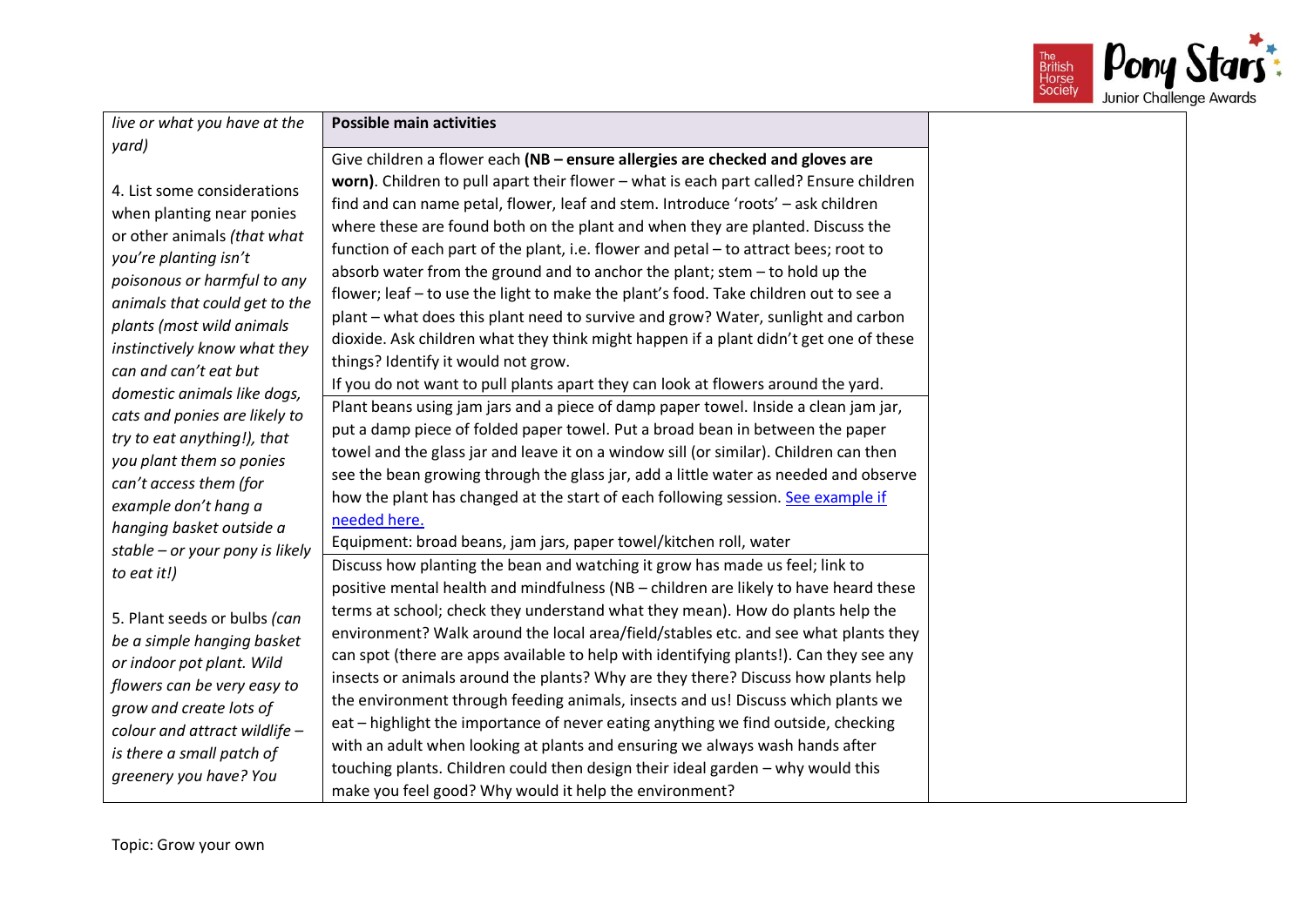

| could even talk about sowing  | Create their own garden using egg boxes. Each child needs their own egg box - fill      |
|-------------------------------|-----------------------------------------------------------------------------------------|
| grass seeds if you do this at | each part with soil. Children to then plant a variety of different seeds in each egg    |
| your centre and the benefits  | section - do they all need the same things to grow? Why/why not? Children to then       |
| this has to the grass/hay the | care for their egg gardens - they could decorate the outside before planting too and    |
| ponies eat)                   | make little signs for each seed they have planted. When planting or tending to          |
|                               | plants discuss all the senses - what can the children see, hear, smell, feel and touch? |
|                               | Equipment: egg boxes, soil, seeds, card and scissors, tray or plate to put the egg      |
|                               | boxes on (to catch any water)                                                           |
|                               | Go on a plant hunt. Read 'We're Going on a Bear Hunt' with the children or use          |
|                               | https://www.youtube.com/watch?v=0gyl6ykDwds Identify any plants which are               |
|                               | mentioned or they can see (grass, trees, flowers) and tell the children you are 'Going  |
|                               | on a Plant Hunt!'. Go on a walk around the area to find different plants - children     |
|                               | could take photos or draw the plants they see. Discuss what the different plants        |
|                               | need and where they are growing - do some need more water/sunlight than others?         |
|                               | Why might this be? Where have different plants been planted by people? Talk about       |
|                               | why - keeping them away from animals/people etc.                                        |
|                               | Possible wrap up activities                                                             |
|                               | Make a poster about what plants need to be kept away from people/animals and            |
|                               | why.                                                                                    |
|                               | Label a picture of a plant.                                                             |
|                               | Draw their own 'Plant Hunt'.                                                            |
|                               | Each child to say one thing they have learnt or enjoyed about the session               |

## **\*\*Two star challenges:**

Create the perfect pony plant patch! Dream up the best pony friendly garden patch you can think of with pony friendly grasses, herbs, vegetables and plants. Research what could go in your garden and design your dream patch! What will you be able to smell and see? If there is space at the yard you may be able to plant some of the suggestions, but don't worry if not!

- o Research pony friendly grasses, flowers, plants, vegetables and herbs. Are there any that can be added to existing paddocks/grazing?
- o Pony friendly herbs include: mint, parsley, wild garlic even nettles and dandelions which we may consider weeds are very good for ponies (some have to be cut/picked before ponies will eat them)
- o Centre decision if they can be planted in paddocks, if not, the participant can still design their dream garden patch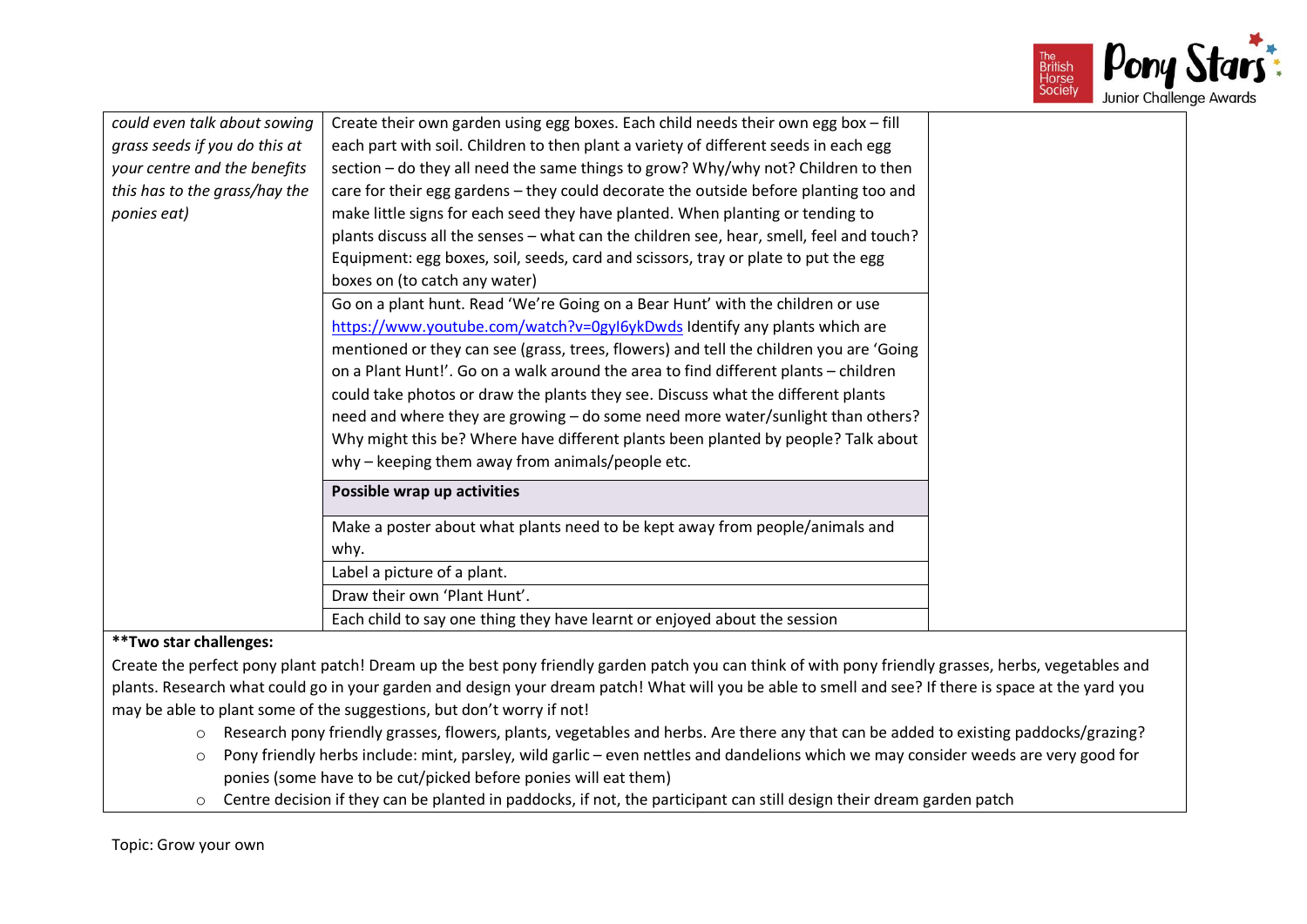

- This topic is best completed during Spring/Summer; many flowers are in bloom and can be identified. This is also a good time to get participants involved with planting seeds or bulbs, watering and tending to the plants;
- If you are planting this can become a bit mucky! You will need participants to bring wellies or yard boots, old clothes or an apron, you may need to provide gloves if participants cannot bring their own;
- This can be completed using any kind of plants indoor or outdoor; hanging basket, pot plant, bedding plants or shrubs, wildflower patch or garden, and any type of flower or plant that you have or want to grow with the space you have available;
- Ensure what you are planting is not poisonous or harmful to animals or children;
- Check allergies of children before starting;
- Use scientific vocabulary e.g. absorb, carbon dioxide, oxygen, sunlight.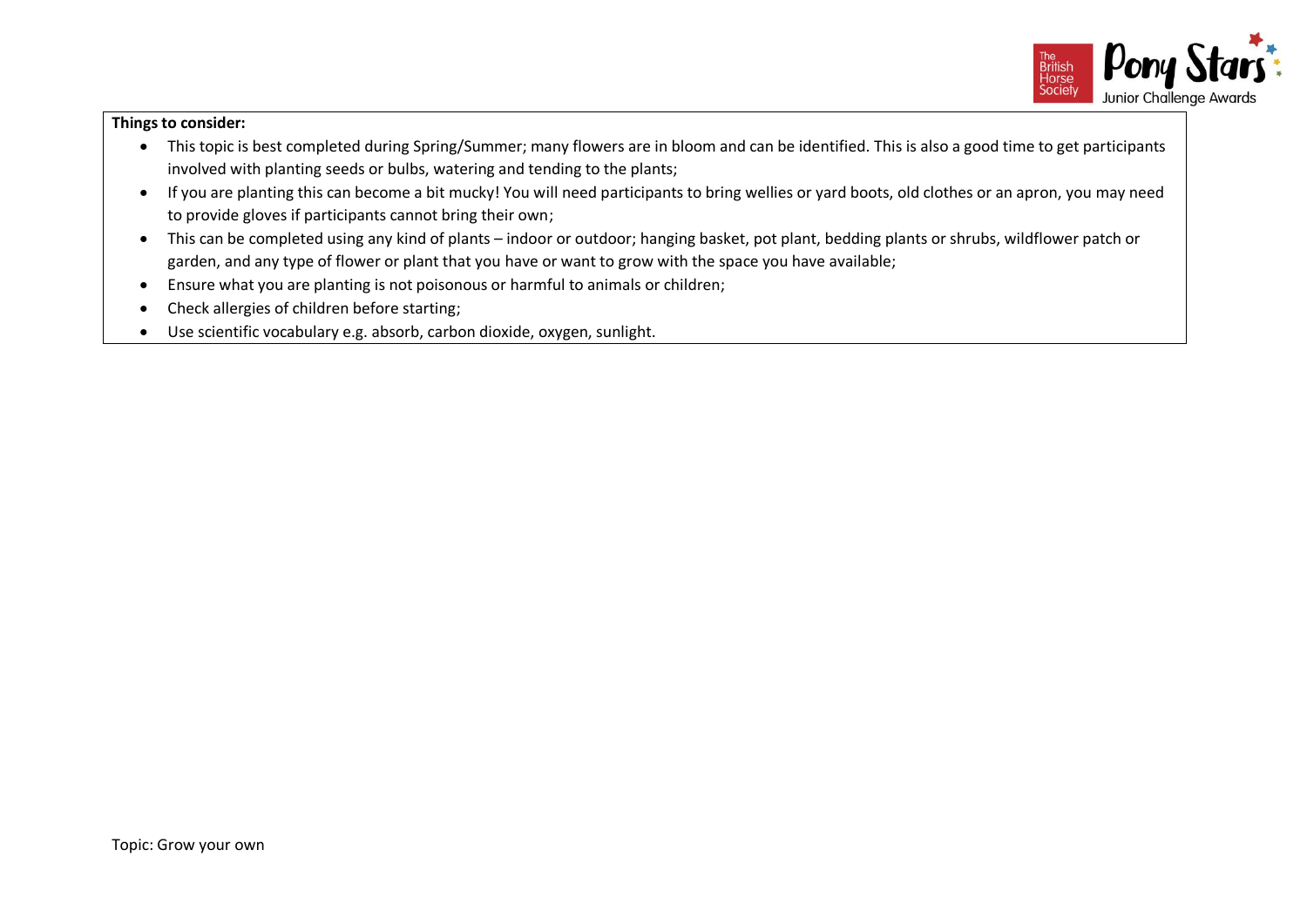

| <b>THEME: Helping Hero</b><br><b>GROUP: Shetland Striders</b>                                                                                                                                                                                    |                                                                                                                                                                                                                                                                                                                                                                                                                                                                                                                          |  |                                                                                                                                                                                                                                                                              |  |  |
|--------------------------------------------------------------------------------------------------------------------------------------------------------------------------------------------------------------------------------------------------|--------------------------------------------------------------------------------------------------------------------------------------------------------------------------------------------------------------------------------------------------------------------------------------------------------------------------------------------------------------------------------------------------------------------------------------------------------------------------------------------------------------------------|--|------------------------------------------------------------------------------------------------------------------------------------------------------------------------------------------------------------------------------------------------------------------------------|--|--|
| <b>TOPIC: Feed the Birds</b>                                                                                                                                                                                                                     |                                                                                                                                                                                                                                                                                                                                                                                                                                                                                                                          |  |                                                                                                                                                                                                                                                                              |  |  |
| *One star challenges:<br>Children will be able to:                                                                                                                                                                                               | <b>Activities</b>                                                                                                                                                                                                                                                                                                                                                                                                                                                                                                        |  | <b>Coach resources (reading</b><br>around the topic, additional<br>ideas or activities)                                                                                                                                                                                      |  |  |
| 1. List some basic welfare<br>needs of birds (can be linked<br>to Pet Protector topic Animal<br>Welfare. Basic welfare needs<br>are food, water, love and<br>care, exercise/play/fun,<br>somewhere to live/shelter,<br>medical care and company) | <b>Possible starter activities</b><br>Read the relevant section of My Challenge Book to introduce the topic and discuss what<br>you will be doing in this session.<br>Show children a variety of different pictures of birds - which ones can they name?<br>Show children a feather - discuss what it is, how it feels etc. (NB - check allergies).<br>Discuss with children about not using their taste sense!<br>Wordsearch. Two wordsearches are available to download from BHS Accredited<br><b>Professional Hub</b> |  | https://www.theschoolrun.<br>$\bullet$<br>com/homework-help/birds<br>fun facts about, pictures of<br>birds, an approx. 4 minute<br>video to watch and lots of<br>craft and other activity<br>ideas<br>RSPB - Activities for kids,<br>$\bullet$<br>recipes and activities for |  |  |
| 2. Identify some common<br>birds (can be any three birds<br>common to your                                                                                                                                                                       | <b>Possible main activities</b><br>Ask if any of the children have a pet (including a horse). Discuss how they take care of                                                                                                                                                                                                                                                                                                                                                                                              |  | bird feeders and boxes etc.<br>RSPB - 'Spot it' sheets<br>$\bullet$                                                                                                                                                                                                          |  |  |
| surroundings. Common birds<br>include sparrow, robin, blue<br>tit, magpie, pigeon and are                                                                                                                                                        | each animal: what does the animal need? What can they find themselves and what do<br>we need to provide for them? Identify food, water, shelter, medical care, exercise, play,<br>love and care. Link to wild animals - what are the differences/similarities? Extend into                                                                                                                                                                                                                                               |  | <b>RSPB</b> - Birdwatching for<br>$\bullet$<br>kids                                                                                                                                                                                                                          |  |  |
| usually easily identifiable for<br>children. You can also look at<br>pictures of birds)                                                                                                                                                          | birds - what do birds need which is the same or different to our pets? Identify the basic<br>welfare needs of birds. Discuss with wild animals such as birds that love and care is<br>difficult to give from humans, however, whilst they are nestlings and fledglings they will                                                                                                                                                                                                                                         |  | RSPB - Open a bird café<br>$\bullet$<br>National Trust - Watch a<br>$\bullet$<br>bird<br>CBeebies - Make a bird<br>$\bullet$<br>feeder<br>Woodland Trust - lots of<br>information about birds and                                                                            |  |  |
| 3. List bird friendly foods a<br>general awareness that<br>different breeds of birds will<br>like different foods and have<br>different diets. Should be able                                                                                    | receive love and care from their parents until they are ready to leave the nest and fend<br>for themselves. Similarly medical care is difficult to provide for wild animals, but there<br>are lots of animal welfare charities that will help wild animals in need. Children could<br>create a poster on what birds need to live a happy life.<br>Children could create a comic strip: a day in the life of a bird and draw pictures of all<br>the things the bird could do in a day.                                    |  |                                                                                                                                                                                                                                                                              |  |  |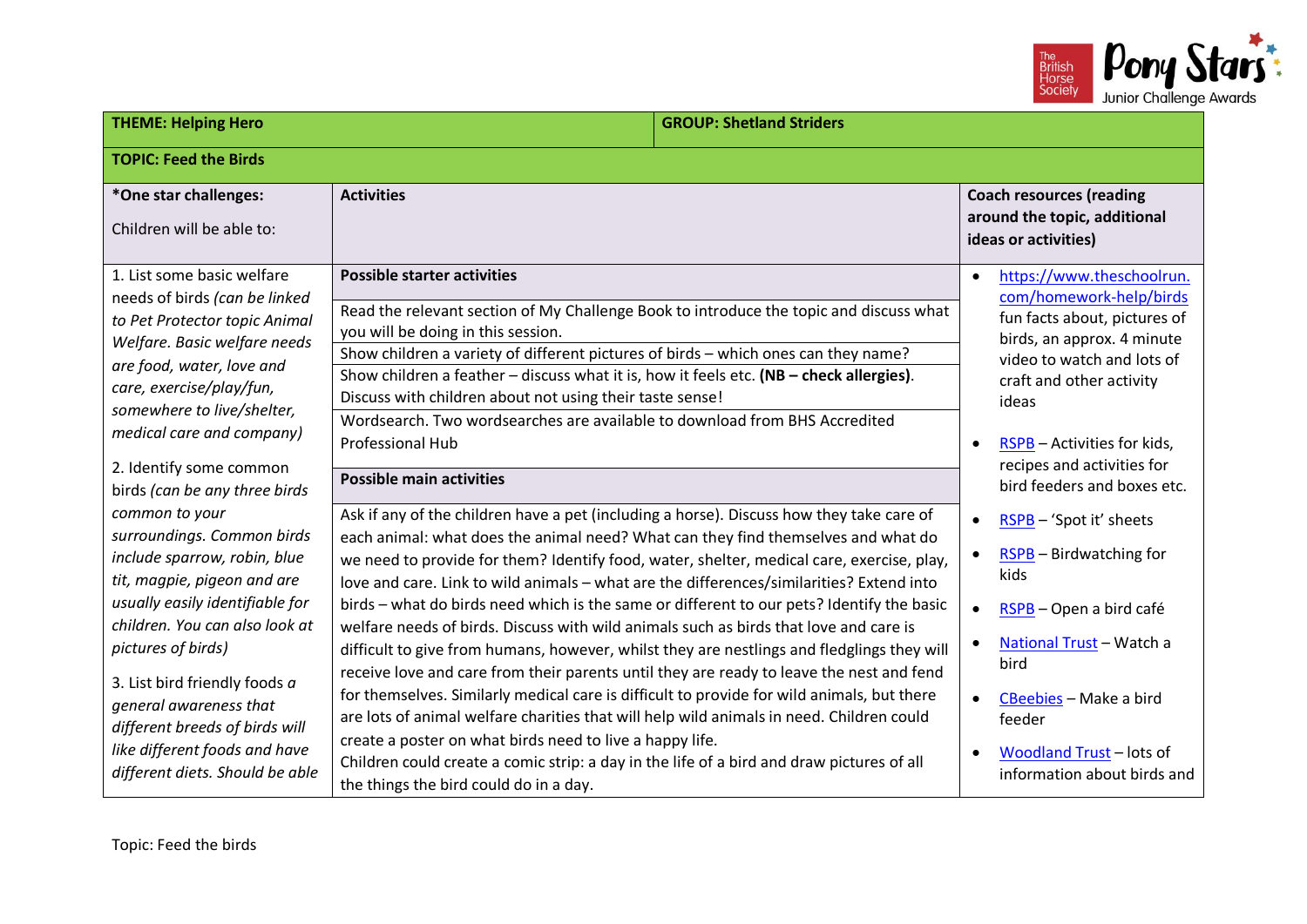

| to list two general foods such<br>as seeds, nuts, mealworms,<br>flies, insects/bugs, suet, fat,<br>sweetcorn, oats, berries, fruit<br>such as apples, grapes<br>4. Create a feeding station for | Equipment: printed pictures of birds or computer with internet access to use a website<br>such as RSPB for pictures of birds, paper, pens, colouring pencils, felt tips or paints                                                                                                                                                                                                                                                                                                                                                                                                                                                                                                                                                                                                                                                                                                                                                                                                                                                                                                                                                                                                                                                                                                                                                                                                                                                                                                                                                                                                                                                                                                                                                                                    | wildlife and also have their<br>live Osprey cam (can watch<br>highlights when not<br>nesting)<br>RSPB: Big garden birdwatch.<br>You can take part at your<br>yard, happens every year, |
|-------------------------------------------------------------------------------------------------------------------------------------------------------------------------------------------------|----------------------------------------------------------------------------------------------------------------------------------------------------------------------------------------------------------------------------------------------------------------------------------------------------------------------------------------------------------------------------------------------------------------------------------------------------------------------------------------------------------------------------------------------------------------------------------------------------------------------------------------------------------------------------------------------------------------------------------------------------------------------------------------------------------------------------------------------------------------------------------------------------------------------------------------------------------------------------------------------------------------------------------------------------------------------------------------------------------------------------------------------------------------------------------------------------------------------------------------------------------------------------------------------------------------------------------------------------------------------------------------------------------------------------------------------------------------------------------------------------------------------------------------------------------------------------------------------------------------------------------------------------------------------------------------------------------------------------------------------------------------------|----------------------------------------------------------------------------------------------------------------------------------------------------------------------------------------|
| birds (could be food on the<br>ground or in feeders. Feeders<br>can be bought or homemade)                                                                                                      | Take children on a Bird Hunt in the surrounding area. This may be the yard or a local<br>field – ensure permission is received from guardians before taking children off site.<br>Show children photos of local birds and see which ones they can spot. What are the<br>birds doing? Are they feeding, resting, cleaning their feathers, singing, flying? This<br>would be a good opportunity to use binoculars if any children have them. If binoculars<br>are used, remind children to not look directly at a light source e.g. the Sun.<br>Equipment: images of birds, binoculars (not compulsory), older children could take a<br>notebook and pen to write down the birds they see.<br>You could then encourage them to draw pictures of the birds in page 126 of the My<br><b>Challenge Book</b><br>Make a bird kebab! Children to cut apples, bread and hard cheese into cube sized<br>pieces (NB - check with a guardian regarding allergies. Also, be aware of any children<br>who may struggle to use a knife and therefore will need additional support. If<br>necessary, the items could be cut up in advance). Thread the apple, bread, cheese and<br>some raisins onto floral wire, leaving about 8cm on each end. Bend each end into a<br>hook. Bend the wire to form a circle and join the ends together. Tie a loop of string<br>onto the circle of food and hang it up for the birds to eat!<br>Discuss where it is safe to hang these and why before putting them outside (for<br>example, away from ponies, off the ground to avoid bugs etc and to also avoid prey<br>such as cats getting near the birds).<br>Equipment: floral wire, cheese, apples, bread (or any other suitable food), knife,<br>chopping board, string or hook for hanging | late January                                                                                                                                                                           |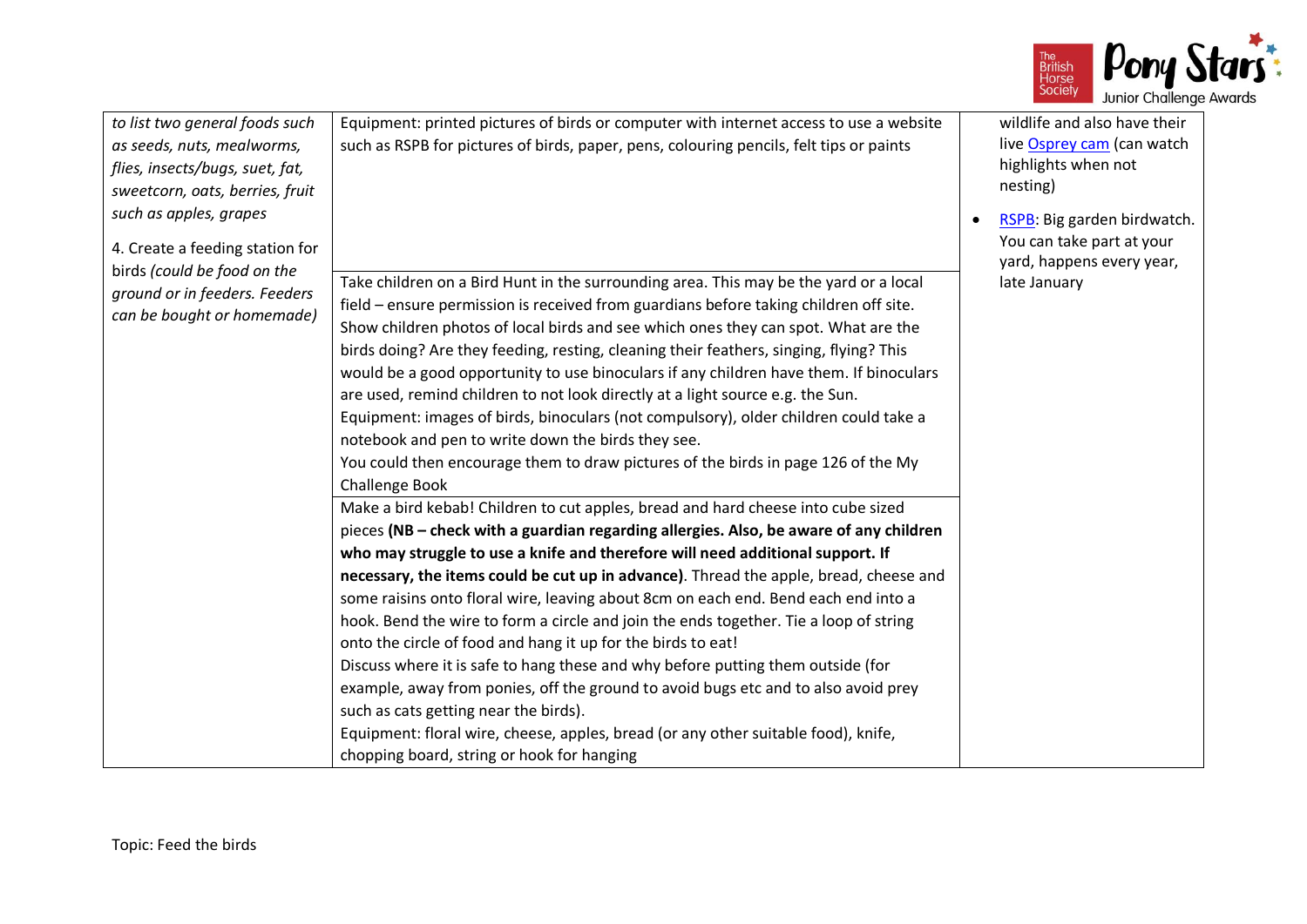

| Make a bird cake! Each child with need: bird seed; raisins; peanuts; grated cheese; suet  |  |
|-------------------------------------------------------------------------------------------|--|
| or lard; a yoghurt pot; some string and scissors. Children will also need a mixing bowl.  |  |
| Carefully make a small hole in the bottom of a yoghurt pot. Thread string through the     |  |
| hole and tie a knot on the inside. Leave enough string so that the pot can be tied to a   |  |
| tree. Allow the lard to warm up to room temperature, but don't melt it. Then cut it up    |  |
| into small pieces and put it in the mixing bowl. Add the other ingredients to the bowl    |  |
| and children to mix them together with their finger tips. Keep adding the                 |  |
| seed/raisin/cheese mixture and squidging it until the fat holds it all together. Fill the |  |
| yoghurt pots with bird cake mixture and put them in the fridge to set for an hour or so.  |  |
| Hang them up outside next session! NB - this is not suitable for children will nut        |  |
| allergies. Check with guardians about other allergies as well, and how they feel about    |  |
| children working with lard/suet as some parents may ask for an alternative.               |  |
| Discuss where it is safe to hang these and why before putting them outside (for           |  |
| example, away from ponies, off the ground to avoid bugs etc and to also avoid prey        |  |
| such as cats getting near the birds).                                                     |  |
|                                                                                           |  |
| There is also a bird feeder recipe in the My Challenge Book (page 127).                   |  |
| Make a bird bath/drinker. You can use any old Tupperware, containers or an upturned       |  |
| dustbin lid. If it's deep you may have to put stones on the bottom (this also gives a bit |  |
| of grip for the birds). Fill with water. Discuss how the bath can have two roles: a bird  |  |
| bath and a water drinker. Discuss filling with clean water regularly.                     |  |
| Possible wrap up activities (approx. 10 mins)                                             |  |
| Children to design the 'Best Bird House Ever'! What would they include and why?           |  |
| Children to draw a picture of birds they saw on their Bird Hunt.                          |  |
| Children to watch their bird feeders from afar and see what birds they spot.              |  |
| Children to say two foods for birds (best done after an activity such as making a bird    |  |
| kebab/cake).                                                                              |  |
| What can birds eat: Have different types of food, or empty packets or a type of food      |  |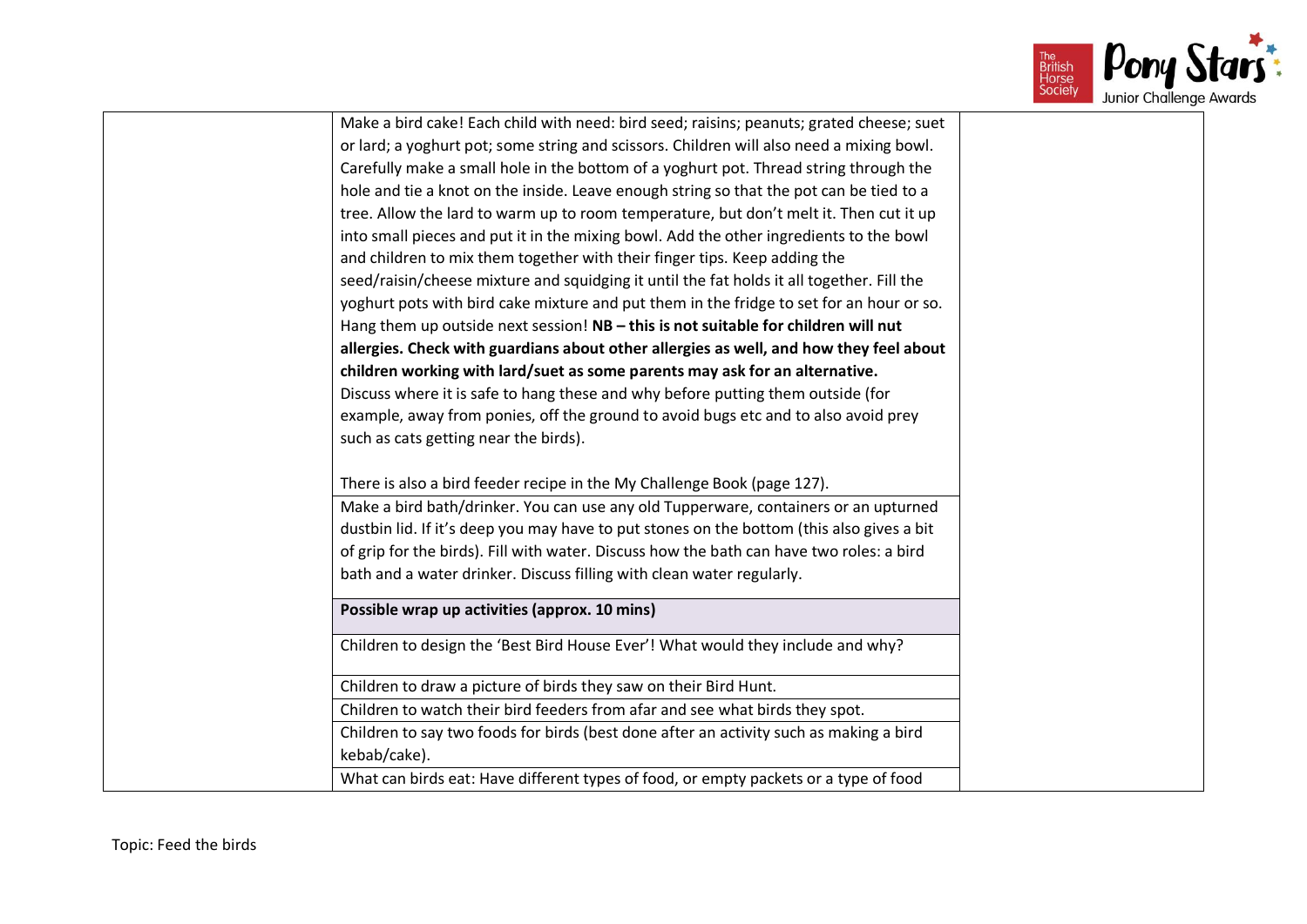

|                                                  | written on a post-it note or similar. Each child picks at least one and puts item in a 'safe'                                                            |  |  |
|--------------------------------------------------|----------------------------------------------------------------------------------------------------------------------------------------------------------|--|--|
|                                                  | pile or 'unsafe' pile.                                                                                                                                   |  |  |
| **Two star challenge:                            |                                                                                                                                                          |  |  |
| $\bullet$                                        | Can you identify any birds just by their call?                                                                                                           |  |  |
| $\circ$                                          | You can go onto the RSPB website and listen to bird song if seeing/hearing birds outside isn't an option.                                                |  |  |
| Things to consider:                              |                                                                                                                                                          |  |  |
| $\bullet$                                        | Making a bird fat ball may not be suitable for children with allergies, including nut allergies, or those who are not comfortable handling lard or suet. |  |  |
| Check with a guardian before doing the activity. |                                                                                                                                                          |  |  |
| $\bullet$                                        | Be aware of any children with sensory issues who may not be comfortable handling certain items, e.g. seeds or feathers.                                  |  |  |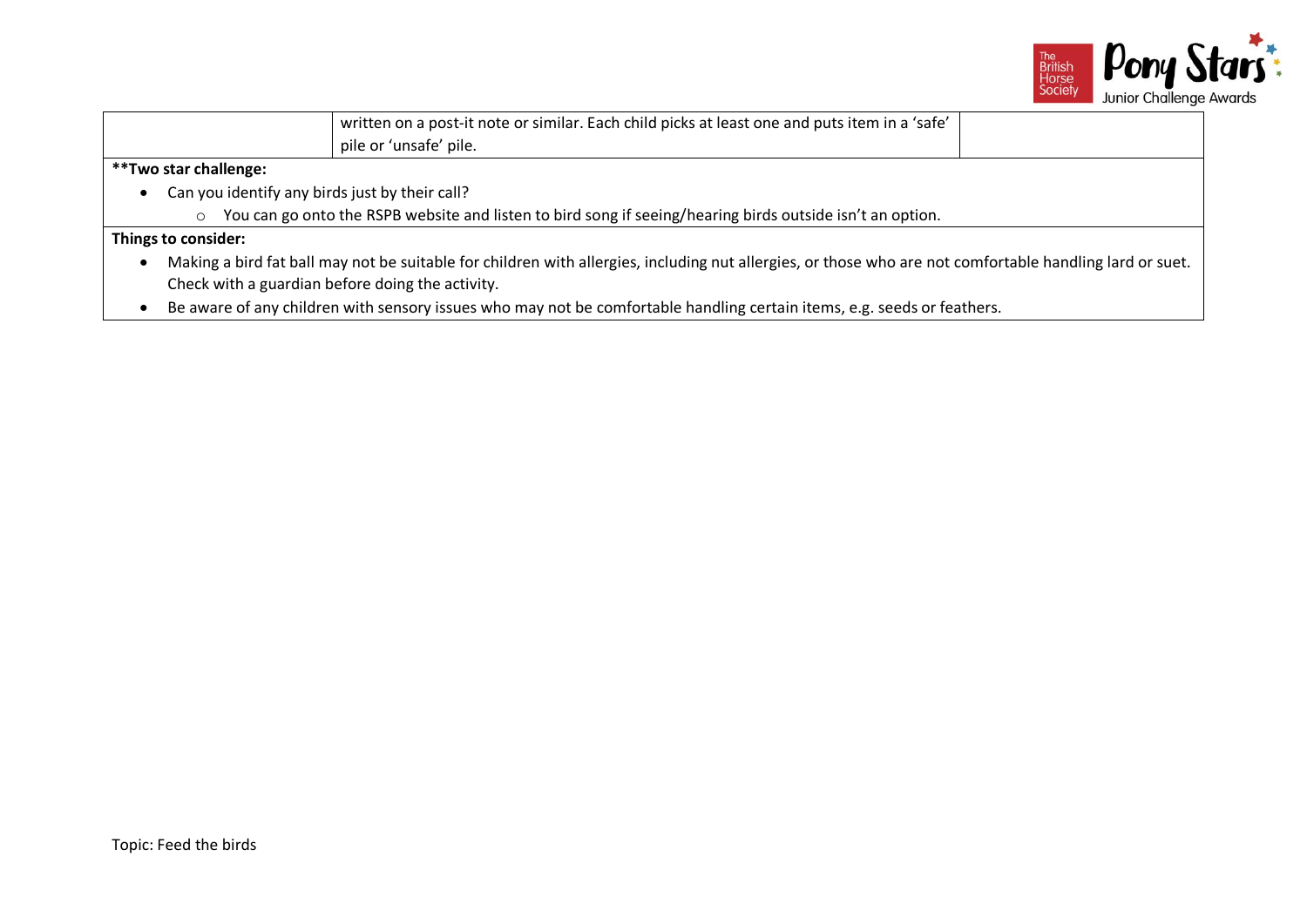

| <b>TOPIC: First Aid 1</b><br>*One star challenges.<br><b>Activities</b><br>topic, additional ideas or activities)<br>Children will be able to:<br>1. Outline what first aid is<br><b>Possible starter activities</b><br>$\bullet$<br>Song (about 3 minutes)<br>and how to show kindness<br>Read the relevant section of My Challenge Book to introduce the topic and discuss<br>when helping others (a few<br>what you will be doing in this session.<br>key phrases or actions that<br>Children to think of as many examples of being kind as they can and share as a group.<br>Resources, videos and<br>can help to reassure a<br>What injuries have they seen before? (NB - ensure children's backgrounds are<br>powerpoints<br>person who is injured or<br>known about before posing this question)<br>Red Cross - help and advice<br>requires first aid)<br><b>Possible main activities</b><br>when teaching first aid to<br>children<br>2. Outline how to keep safe<br>Ask children to share examples of when they have hurt themselves (NB - be aware of<br>when helping others<br>individual children's circumstances and ensure safeguarding procedures are<br>(participant should be<br>followed should a child share something which raises a concern). What happened?<br>aware to consider their<br>Who looked after them? What did they do? Discuss how this is different depending | <b>THEME: Helping Hero</b> | <b>GROUP: Shetland Striders</b> |  |                                                                                                        |  |  |
|--------------------------------------------------------------------------------------------------------------------------------------------------------------------------------------------------------------------------------------------------------------------------------------------------------------------------------------------------------------------------------------------------------------------------------------------------------------------------------------------------------------------------------------------------------------------------------------------------------------------------------------------------------------------------------------------------------------------------------------------------------------------------------------------------------------------------------------------------------------------------------------------------------------------------------------------------------------------------------------------------------------------------------------------------------------------------------------------------------------------------------------------------------------------------------------------------------------------------------------------------------------------------------------------------------------------------------------------------------------------------------------------------|----------------------------|---------------------------------|--|--------------------------------------------------------------------------------------------------------|--|--|
|                                                                                                                                                                                                                                                                                                                                                                                                                                                                                                                                                                                                                                                                                                                                                                                                                                                                                                                                                                                                                                                                                                                                                                                                                                                                                                                                                                                                  |                            |                                 |  |                                                                                                        |  |  |
|                                                                                                                                                                                                                                                                                                                                                                                                                                                                                                                                                                                                                                                                                                                                                                                                                                                                                                                                                                                                                                                                                                                                                                                                                                                                                                                                                                                                  |                            |                                 |  | Coach resources (reading around the                                                                    |  |  |
| where you are - if it was at home then their guardian probably cleaned them up and<br>potential danger to<br>gave them a cuddle; if at school then an adult probably cleaned them up and had to<br>themselves or the injured<br>fill in an accident form for them to take home to their guardians. Introduce the term<br>person)<br>'first aid' - what do children think this means? What do they already know about first<br>aid? Children to design a poster showing someone who has fallen over and hurt<br>3. Describe the actions to<br>themselves - what should a first aider do? How could we help? Ensure children<br>take to assist a first aid<br>realise they must make sure they remain safe and always to tell an adult first if<br>situation (participant<br>someone is hurt.<br>should be reassured to stay<br>Teddy Bear Hospital! Ask children to bring in a teddy or cuddly toy from home.<br>calm and to take a deep<br>Demonstrate how to apply a bandage, clean a cut, put on a plaster or any other first<br>breath to try to assess the<br>aid techniques. Children to then do the same to their teddies.<br>situation before<br>considering actions.<br>Using teddies or puppets, act out different scenarios where someone has been                                                                                                                                     | own safety and any         |                                 |  | You Tube song: 999 Ambulance<br>Red Cross - First Aid Champions<br>(First Aid for children aged 5-11). |  |  |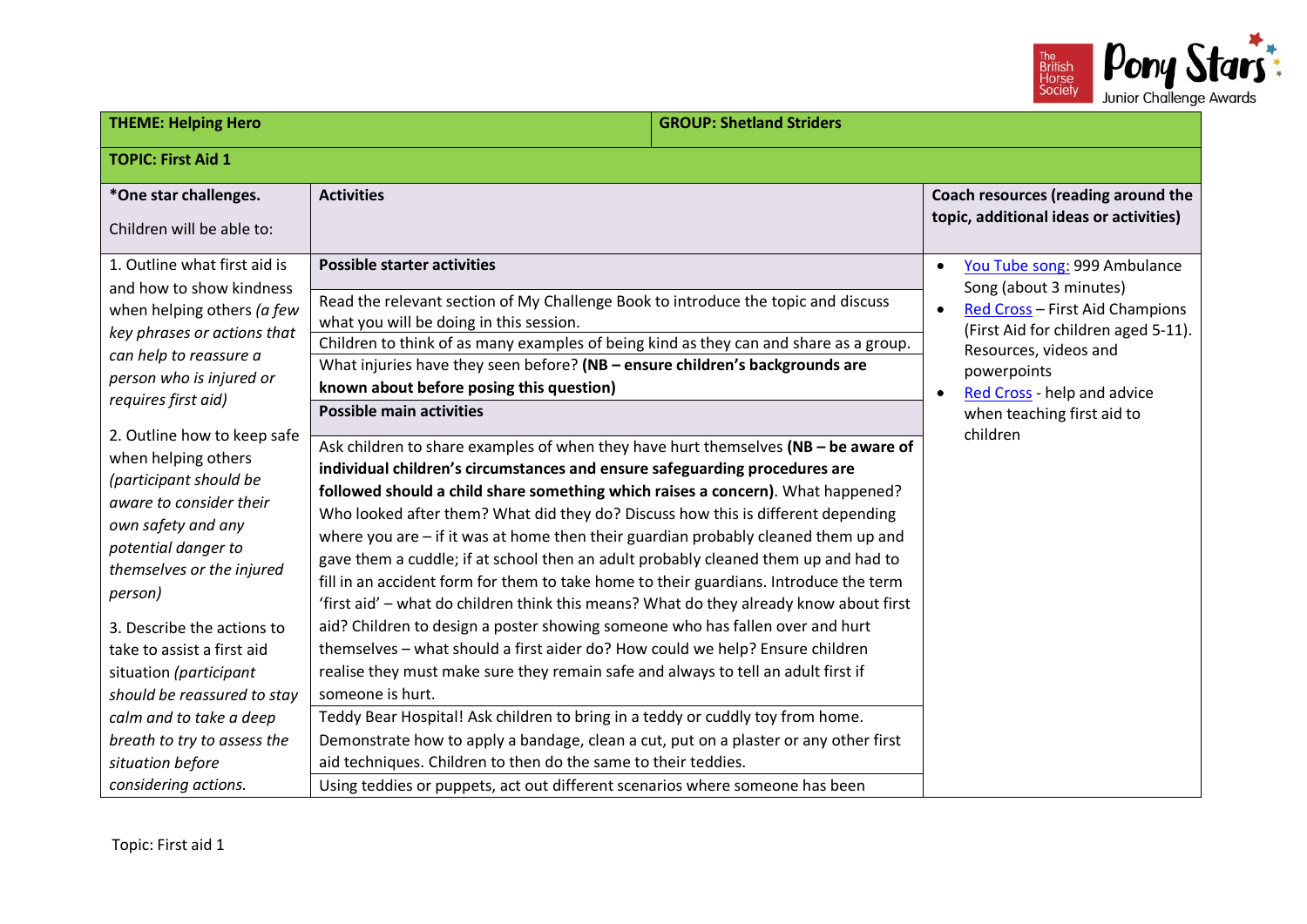

| Participant to be aware to                                                                                                                                                                                                                                                         | injured. Encourage children to identify what they would do (NB - ensure children                                                                                                                                                                                                                                                                                                                                                                                                                                                                                                                                                                                                                                                                                                |  |
|------------------------------------------------------------------------------------------------------------------------------------------------------------------------------------------------------------------------------------------------------------------------------------|---------------------------------------------------------------------------------------------------------------------------------------------------------------------------------------------------------------------------------------------------------------------------------------------------------------------------------------------------------------------------------------------------------------------------------------------------------------------------------------------------------------------------------------------------------------------------------------------------------------------------------------------------------------------------------------------------------------------------------------------------------------------------------|--|
| find an adult first if                                                                                                                                                                                                                                                             | always check if an adult is there to help first and then go to help after checking any                                                                                                                                                                                                                                                                                                                                                                                                                                                                                                                                                                                                                                                                                          |  |
| possible. Follow DR ABC:                                                                                                                                                                                                                                                           | risks to themselves). Discuss what risks there might be, e.g. if someone has slipped                                                                                                                                                                                                                                                                                                                                                                                                                                                                                                                                                                                                                                                                                            |  |
| Danger, Response, Airway.                                                                                                                                                                                                                                                          | over is the floor still wet? Are there any ponies loose or able to cause further injury?                                                                                                                                                                                                                                                                                                                                                                                                                                                                                                                                                                                                                                                                                        |  |
| <b>Breathing, Circulation)</b>                                                                                                                                                                                                                                                     | Demonstrate how to talk slowly, calmly and clearly and what to do in each scenario.                                                                                                                                                                                                                                                                                                                                                                                                                                                                                                                                                                                                                                                                                             |  |
| 4. State how to call 999 and<br>what they may need to<br>communicate on the phone<br>(the importance of staying<br>calm and able to<br>communicate important<br>information to person on<br>the phone such as their<br>name, where they are,<br>what has happened or<br>happening. | Use examples children may encounter, e.g. falling over in the playground, tripping on<br>the yard etc.<br>Discuss DR ABC (Danger; Response; Airway; Breathing; Circulation). Brief<br>understanding required. Children to practise using teddy bears or mannequin as<br>available. Children to create a poster to remind people how to use this.<br>Discuss what to do if someone is seriously hurt or are not answering them when they<br>talk to them. Identify 999 - talk about what 999 is and when they may need to call<br>the number. Ensure children understand they CANNOT practise this - it is an<br>emergency number and only to be used in an emergency. Explain what happens if<br>they ever need to call 999 and what information they would need to give $-$ do |  |
|                                                                                                                                                                                                                                                                                    | children know any of this information? Children could create a cartoon strip showing<br>how to call 999 or simply write 999 in bubble writing/colourful numbers. For the very                                                                                                                                                                                                                                                                                                                                                                                                                                                                                                                                                                                                   |  |
| 5. Follow the first aid                                                                                                                                                                                                                                                            | young members they could colour in a printed 999.                                                                                                                                                                                                                                                                                                                                                                                                                                                                                                                                                                                                                                                                                                                               |  |
| procedure on the yard                                                                                                                                                                                                                                                              | Possible wrap up activities (approx. 10 mins)                                                                                                                                                                                                                                                                                                                                                                                                                                                                                                                                                                                                                                                                                                                                   |  |
| (Who are the first aiders?<br>Where is the first aid kit?<br>Where can they find the<br>address of the yard?)                                                                                                                                                                      | Can they draw a picture of someone who has injured themselves for someone else to<br>solve?                                                                                                                                                                                                                                                                                                                                                                                                                                                                                                                                                                                                                                                                                     |  |
|                                                                                                                                                                                                                                                                                    | Is there a song they could make up to remind them to dial 999 in an emergency?<br>Could sing https://www.youtube.com/watch?v=cqW-WjJrzSY together?                                                                                                                                                                                                                                                                                                                                                                                                                                                                                                                                                                                                                              |  |
| **Two star challenges                                                                                                                                                                                                                                                              |                                                                                                                                                                                                                                                                                                                                                                                                                                                                                                                                                                                                                                                                                                                                                                                 |  |
| Find out how to take someone's pulse.                                                                                                                                                                                                                                              |                                                                                                                                                                                                                                                                                                                                                                                                                                                                                                                                                                                                                                                                                                                                                                                 |  |
| $\circ$                                                                                                                                                                                                                                                                            | Demonstrate taking a pulse;                                                                                                                                                                                                                                                                                                                                                                                                                                                                                                                                                                                                                                                                                                                                                     |  |
| $\circ$                                                                                                                                                                                                                                                                            | Demonstrate checking for breathing (NB these should be done to themselves, not on another person).                                                                                                                                                                                                                                                                                                                                                                                                                                                                                                                                                                                                                                                                              |  |
|                                                                                                                                                                                                                                                                                    | Discuss allergies and how these could lead to a serious allergic reaction and the action to take.                                                                                                                                                                                                                                                                                                                                                                                                                                                                                                                                                                                                                                                                               |  |
|                                                                                                                                                                                                                                                                                    |                                                                                                                                                                                                                                                                                                                                                                                                                                                                                                                                                                                                                                                                                                                                                                                 |  |

• Practice basic wound cleaning for a graze or cut.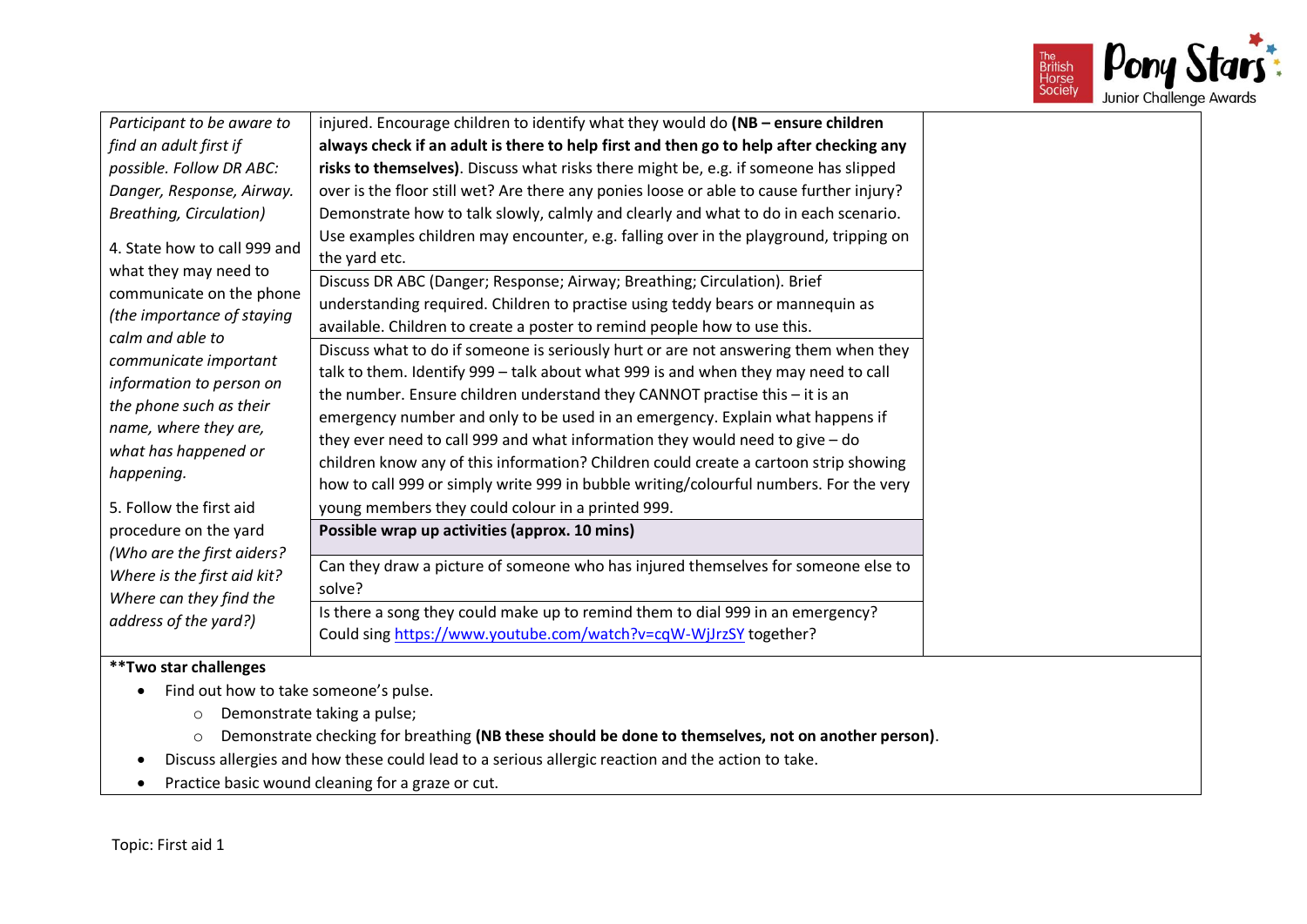

- o Should be aware of things like low pressure water (from hose or tap) if possible to clean wound, not to direct water into wound but from the top so water runs down. If using a sponge instead to not press into the wound.
- o Once wound is clean how to stop bleeding (if necessary).
- o Remember to wash hands thoroughly after.

## **Things to consider:**

- Check with a guardian regarding allergies before doing any activity including allergies to plasters.
- Be careful not to scare children when talking about scenarios check with guardians if there is anything which may specifically upset particular children.
- When discussing how to dial 999 remember most people only use mobile phones which are likely to be locked when children try to use them. Talk about how to dial 999 in this case; there is an emergency button on the lock page of most mobile phones.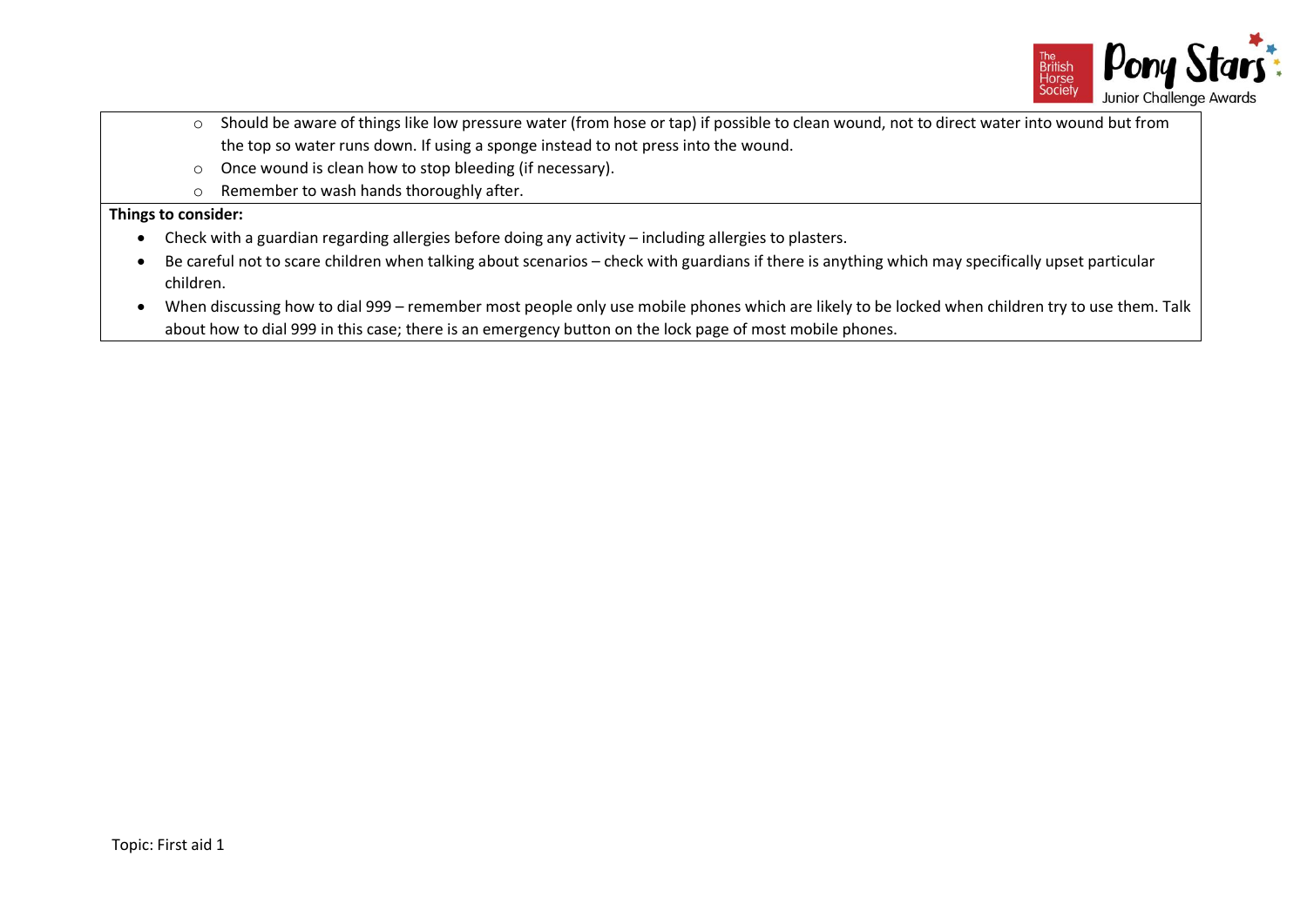

| <b>THEME: Helping Hero</b><br><b>GROUP: Shetland Striders</b>                                                                  |                                                                                                                                                                                                                                                                                                                                                       |                                                                                                                                                                                  |                                                                                                                                                                                             |
|--------------------------------------------------------------------------------------------------------------------------------|-------------------------------------------------------------------------------------------------------------------------------------------------------------------------------------------------------------------------------------------------------------------------------------------------------------------------------------------------------|----------------------------------------------------------------------------------------------------------------------------------------------------------------------------------|---------------------------------------------------------------------------------------------------------------------------------------------------------------------------------------------|
| <b>TOPIC: Clean Up</b>                                                                                                         |                                                                                                                                                                                                                                                                                                                                                       |                                                                                                                                                                                  |                                                                                                                                                                                             |
| *One star challenges.<br>Children will be able to:                                                                             | <b>Activities</b>                                                                                                                                                                                                                                                                                                                                     |                                                                                                                                                                                  | <b>Coach resources (reading around</b><br>the topic, additional ideas or<br>activities)                                                                                                     |
| 1. List the types of waste that<br>a riding centre may produce<br>(list at least two things, for<br>example used bedding, pony | <b>Possible starter activities</b>                                                                                                                                                                                                                                                                                                                    |                                                                                                                                                                                  | Online search 'muck heap<br>$\bullet$<br>architects' for images of well-<br>maintained and not so well-<br>maintained muck heaps!<br>Useful page for ideas of how<br>$\bullet$              |
| droppings, uneaten horse<br>food/forage, stale water,                                                                          | Read the relevant section of My Challenge Book to introduce the topic and discuss<br>what you will be doing in this session.                                                                                                                                                                                                                          |                                                                                                                                                                                  |                                                                                                                                                                                             |
| feed bags, baling twine,<br>general litter, broken tools)<br>2. Outline how to dispose of                                      | bottles.) Discuss why recycling is beneficial to the environment.                                                                                                                                                                                                                                                                                     | What items do the children regularly recycle at home and school? What items do the<br>Rs.<br>children already know we can recycle? (Paper, cardboard, glass, cans, tins, plastic | kids can contribute to the 3<br>https://www.funkidslive.com<br>/learn/environment/r-is-for-                                                                                                 |
| that waste safely and<br>considerately (follow centre's<br>own quidelines - organic<br>waste onto the muck                     | Where are the recycling bins at the centre? Identify bins for different types of<br>recycling. Possibly save some items ready to be recycled that the children can place<br>in the appropriate bins.                                                                                                                                                  |                                                                                                                                                                                  | reducing-re-using-and-<br>recylcing/<br>Nat Geo. Reduce your waste -<br>ideas for kids to reduce<br>waste.<br>https://kids.nationalgeograph<br>ic.com/explore/nature/reduc<br>e-your-waste/ |
| heap/compost, recycling,<br>who to tell if a tool breaks,<br>the dangers of baling twine<br>(trip hazard))                     | Could open a fun and interesting conversation about pony poo! How much poo do<br>they think a pony produces in a day? What about a horse? Give examples of pony<br>and horses on the yard to relate to the size of the animal. What do they think<br>happens to all that poo? Does it need cleaning up? What would happen if it wasn't<br>cleared up? |                                                                                                                                                                                  |                                                                                                                                                                                             |
| 3. Dispose of their own<br><b>Possible main activities</b>                                                                     |                                                                                                                                                                                                                                                                                                                                                       |                                                                                                                                                                                  |                                                                                                                                                                                             |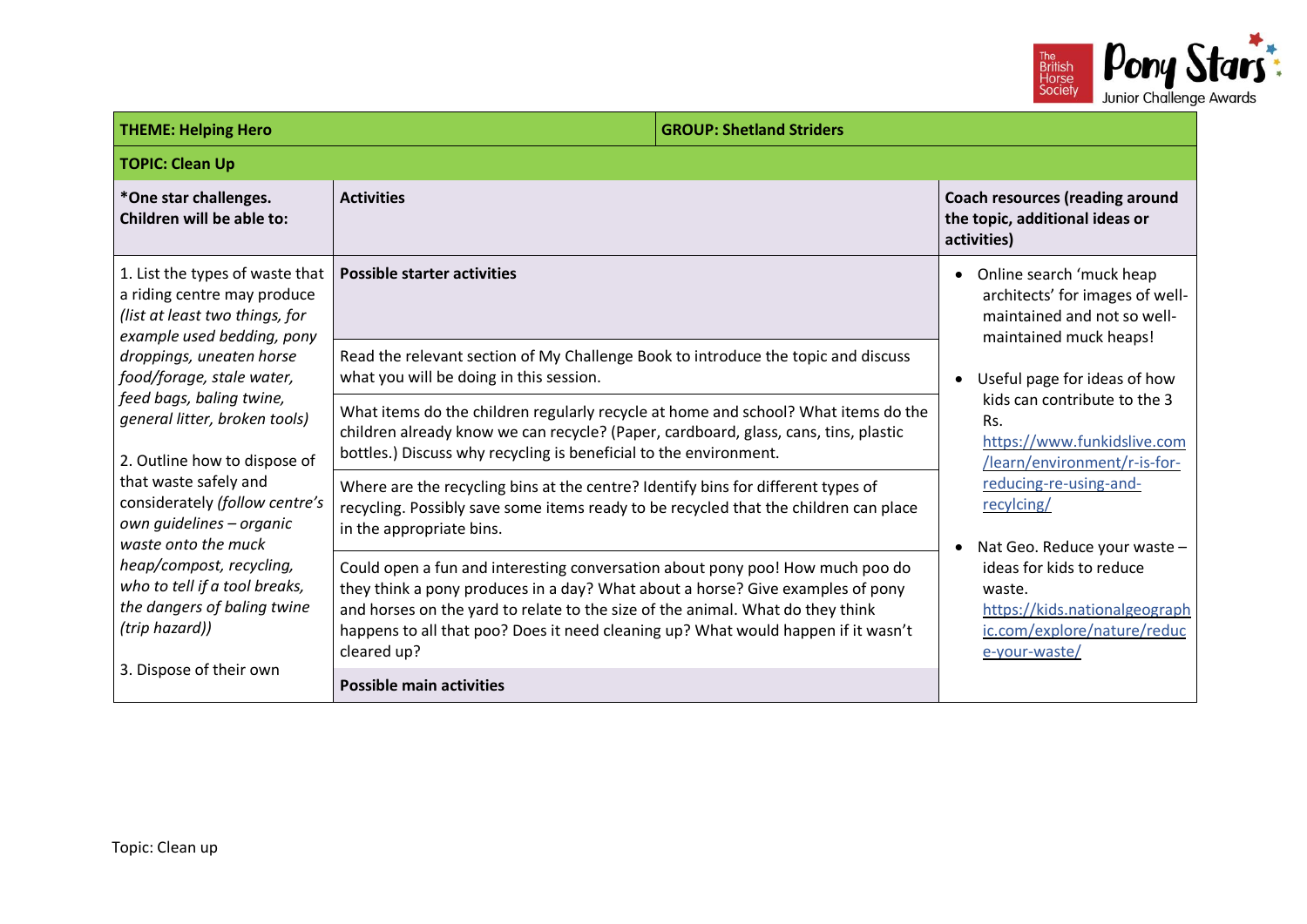

| rubbish correctly when at the<br>centre (why no litter on the<br>muck heap, use the<br>appropriate bins/recycling,<br>why we keep the yard litter<br>free)                                                                                                                                                                                                                                                                                                                                                                                                                                                                                                                                                                                                                                                                                                                                                                                                                                                                                                                                                                                                                                                                                                                                                                                                                                                                                                                                                                                                                                                                                                                                                                                                                                                                                                                                                                                                                                                                                                                                                                                                      | Take a walk around the yard, asking the children to identify types of waste that a<br>yard produces (bedding, droppings, uneaten hay/feed, feed bags - plastic and paper,<br>baler twine, broken tools, stale water).<br>Are there any ideas to reduce the waste thrown away on the yard? Can anything be<br>recycled that currently isn't? | Online search 'mould' for<br>images of mould on<br>bread/walls/food. |
|-----------------------------------------------------------------------------------------------------------------------------------------------------------------------------------------------------------------------------------------------------------------------------------------------------------------------------------------------------------------------------------------------------------------------------------------------------------------------------------------------------------------------------------------------------------------------------------------------------------------------------------------------------------------------------------------------------------------------------------------------------------------------------------------------------------------------------------------------------------------------------------------------------------------------------------------------------------------------------------------------------------------------------------------------------------------------------------------------------------------------------------------------------------------------------------------------------------------------------------------------------------------------------------------------------------------------------------------------------------------------------------------------------------------------------------------------------------------------------------------------------------------------------------------------------------------------------------------------------------------------------------------------------------------------------------------------------------------------------------------------------------------------------------------------------------------------------------------------------------------------------------------------------------------------------------------------------------------------------------------------------------------------------------------------------------------------------------------------------------------------------------------------------------------|---------------------------------------------------------------------------------------------------------------------------------------------------------------------------------------------------------------------------------------------------------------------------------------------------------------------------------------------|----------------------------------------------------------------------|
| 4. State the importance of<br>Discuss which goes to the muck heap and how to dispose of the rest - appropriate to<br>keeping a muck heap tidy<br>the individual centre. Why don't we want litter on the yard (might scare the ponies,<br>keep the environment clean so that it's a nice place to be for horses and people).<br>(safety, health - not allowing<br>muck to drain into water<br>Muck heaps! Horses produce a lot of waste. What do we do with it? Who wants to<br>systems)<br>use it? Do any of the children have a compost heap at home? What is it used for?<br>Discuss rotted manure as a useful fertiliser for farmers.<br>5. Dispose of muck correctly<br>and maintain a muck heap<br>How to maintain a muck heap. If children are old enough/strong enough they could<br>(consideration for the next<br>experience taking a wheelbarrow of muck to the heap and forking it back, thinking of<br>person coming to use it,<br>the architectural wonder they are creating! (An online search for 'muck heap<br>keeping safe muck heaps)<br>architects' will produce images of manicured and scruffy muck heaps for them to<br>look at first.) Consideration for others - leave the muck heap tidy for the next person<br>6. State the importance of<br>coming to use it. They can sweep around the area to make it tidy. Discuss not<br>keeping the yard and feed<br>allowing muck to pollute water systems and why litter must not be added to the<br>room tidy (hygiene for people<br>muck heap.<br>and horses, reduce rodents,<br>items can be found easily)<br>Behind the scenes in the feed room! What do horses eat? What's in a feed room?<br>(Feed, feed chart, feed bins, bags of feed, feed buckets, scoops). Why is it important<br>7. Help to sweep the yard<br>to keep everything clean? What do we keep clean? (Buckets, scoops, feedbins, floor.)<br>and feed room<br>What are the risks if we don't keep the feed environment clean? (Bacteria, mould,<br>rodents, which can all be harmful to people and horses.) Children could help make<br>up a couple of feeds, and then make the feed room spotless afterwards. Work as a |                                                                                                                                                                                                                                                                                                                                             |                                                                      |
|                                                                                                                                                                                                                                                                                                                                                                                                                                                                                                                                                                                                                                                                                                                                                                                                                                                                                                                                                                                                                                                                                                                                                                                                                                                                                                                                                                                                                                                                                                                                                                                                                                                                                                                                                                                                                                                                                                                                                                                                                                                                                                                                                                 |                                                                                                                                                                                                                                                                                                                                             |                                                                      |
|                                                                                                                                                                                                                                                                                                                                                                                                                                                                                                                                                                                                                                                                                                                                                                                                                                                                                                                                                                                                                                                                                                                                                                                                                                                                                                                                                                                                                                                                                                                                                                                                                                                                                                                                                                                                                                                                                                                                                                                                                                                                                                                                                                 |                                                                                                                                                                                                                                                                                                                                             |                                                                      |
|                                                                                                                                                                                                                                                                                                                                                                                                                                                                                                                                                                                                                                                                                                                                                                                                                                                                                                                                                                                                                                                                                                                                                                                                                                                                                                                                                                                                                                                                                                                                                                                                                                                                                                                                                                                                                                                                                                                                                                                                                                                                                                                                                                 |                                                                                                                                                                                                                                                                                                                                             |                                                                      |
|                                                                                                                                                                                                                                                                                                                                                                                                                                                                                                                                                                                                                                                                                                                                                                                                                                                                                                                                                                                                                                                                                                                                                                                                                                                                                                                                                                                                                                                                                                                                                                                                                                                                                                                                                                                                                                                                                                                                                                                                                                                                                                                                                                 | team to get the feed room clean and tidy.                                                                                                                                                                                                                                                                                                   |                                                                      |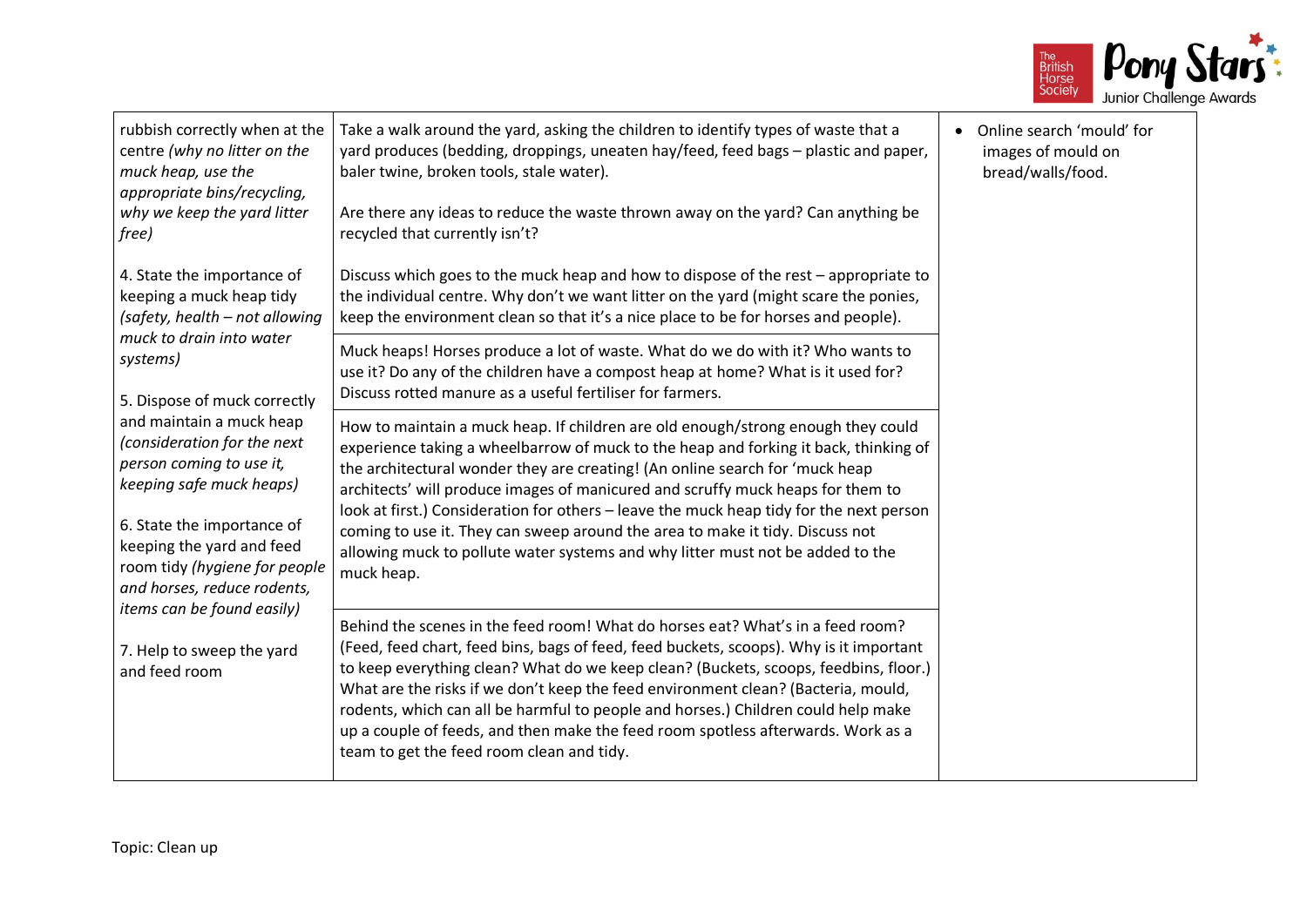

| Possible wrap up activities                                                                                                                                                                                                                                                                                                                                                                                       |
|-------------------------------------------------------------------------------------------------------------------------------------------------------------------------------------------------------------------------------------------------------------------------------------------------------------------------------------------------------------------------------------------------------------------|
| Leave part of the yard unswept for the children to complete. Coach technique for<br>good posture and high standards of cleanliness. Do they get a gold star for sweeping?                                                                                                                                                                                                                                         |
| Quick quiz recap about muck heaps, recycling and cleanliness.                                                                                                                                                                                                                                                                                                                                                     |
| Group/pairs to draw a poster to promote yard cleanliness and recycling. The group<br>could make different posters to put in different areas (feed room, café, yard)                                                                                                                                                                                                                                               |
| A good wrap up activity after discussing recycling/waste disposal is to recap what<br>they have learnt about rubbish at the yard (don't drop litter, take it home, dispose of<br>thoughtfully) and what they can do at home (help to sort waste at home for<br>recycling; don't drop litter when our and about etc). Can each child think of a<br>personal challenge for themselves to try to reduce their waste? |
| Create a drawing about their favourite part of the session today.                                                                                                                                                                                                                                                                                                                                                 |

## **\*\*Two star challenges:**

- Could you give a persuasive talk on why we should all reduce our waste?
	- o Help the children to research facts so that they could contribute to a persuasive discussion about why we should all reduce our waste and recycle more. Discuss reasons for 'Reduce, Reuse, Recycle' (save natural resources, eg, trees, preserve natural spaces, save energy, reduce pollution in the air, land and water, reduce landfill space and associated pollution). Think what could be raised as a counter argument (recycling costs too much, recycling causes pollution) and investigate if these claims are true.
	- o How can children contribute to reducing waste? (Recycle, take a litterless lunch to school, turn off the lights when they leave a room, reuse paper (use the other side for notes/working out homework), turn off the tap whilst they are brushing teeth, walk/cycle to school if it's safe to do so, give unwanted items to charity, spread the word about what they are doing, and why they are doing it.)
- The muck heap is a bug hotel! Find out what kind of bugs like to live there.
	- o Wellies/protective clothing and gloves to be used if digging up a bit of the muck heap to look at bugs
	- o Benefits of bugs in the muck heap help to break down/rot the waste by eating it.
- Understand where a muck heap should be located and why (ideally raised and away from water course)

## **Things to consider:**

- Children handling tools, such as pitch forks (number of children using tools at any one time and the space between them).
- Give notice to parents regarding these sessions if wellies/waterproof clothes are required (when helping with muck heap for example)